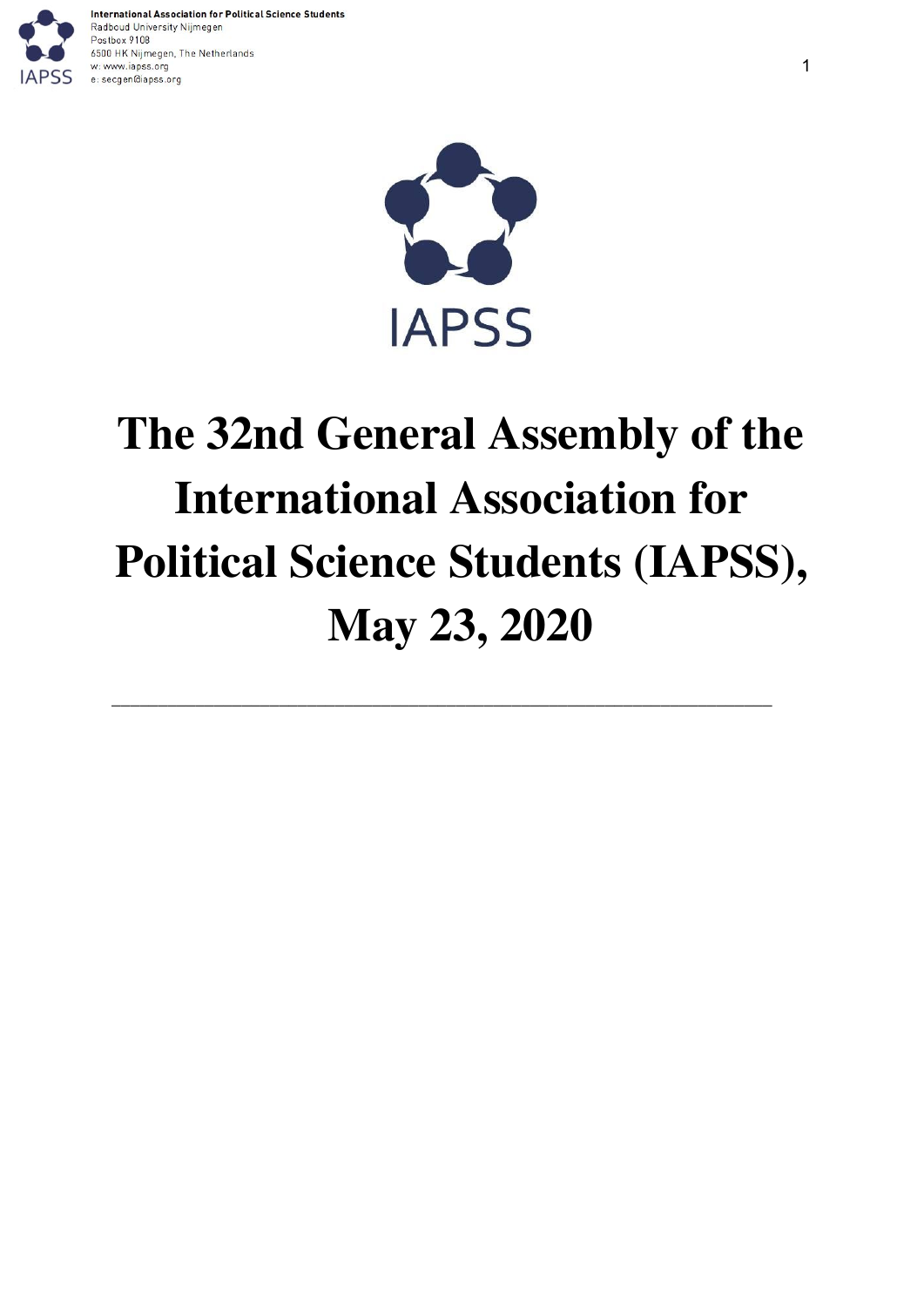

# **IAPSS 32nd General Assembly Minutes May 23, 2020**

# **Contents**

| <b>Attendance</b>                                                                                     | 4              |
|-------------------------------------------------------------------------------------------------------|----------------|
| Agenda                                                                                                | 5              |
| <b>Minutes</b>                                                                                        | 7              |
| 1. Call to order                                                                                      | $\overline{7}$ |
| 2. Approval of the Agenda and General Assembly Board                                                  | $\overline{7}$ |
| 3. Approval of the minutes of the December 28, 2019 Online General Assembly                           | 8              |
| 4. Report of the IAPSS President (needs a vote to approve)                                            | 8              |
| 5. Report of the IAPSS Treasurer (needs a vote to approve)                                            | 10             |
| 6. Report of the IAPSS Advisory Board (needs a vote to approve)                                       | 10             |
| 7. Reports from the Regions                                                                           | 11             |
| 8. Legal Framework Amendments and Motions                                                             | 12             |
| a. Motion 1: Addition of Advocacy Framework                                                           | 12             |
| b. Motion 2: Addition of Declaration on Plagiarism                                                    | 13             |
| c. Motion 3: Relocation                                                                               | 13             |
| d. Motion 4: Merging the Diversity and Equality Committee and the Human<br><b>Resources Committee</b> | 15             |
| e. Motion 5: Amendments to Regulation 1                                                               | 15             |
| f. Motion 6: Amendments to Regulation 2                                                               | 16             |
| g. Motion 7: Amendments to Regulation 3                                                               | 16             |
| h. Motion 8: Amendments to Regulation 4                                                               | 17             |
| i. Motion 9: Regional Autonomy                                                                        | 17             |
| j. Motion 10: Amendments to the Code of Conduct                                                       | 19             |
| k. Motion 11: Association Membership                                                                  | 20             |
| m. Motion 13: Dispute Resolution Process                                                              | 22             |
| n. Motion 14: Applying for Consultative Status with ECOSOC                                            | 23             |
| o. Motion 15: Further Regional Autonomy                                                               | 24             |
| 9. Elections – (candidate presentations, questions, and voting)                                       | 24             |
| a. President                                                                                          | 24             |
| b. Secretary General                                                                                  | 27             |
| c. Treasurer                                                                                          | 28             |
| d. Vice President for Academic Affairs                                                                | 33             |
| e. Vice President for Regional Affairs                                                                | 35             |
| f. Vice President for Programs                                                                        | 36             |
| g. Vice President for Public Relations                                                                | 37             |
| h. Advisory Board Members (3)                                                                         | 39             |
| i. IAPSS Africa Chair                                                                                 | 42             |
| j. IAPSS Asia Chair                                                                                   | 43             |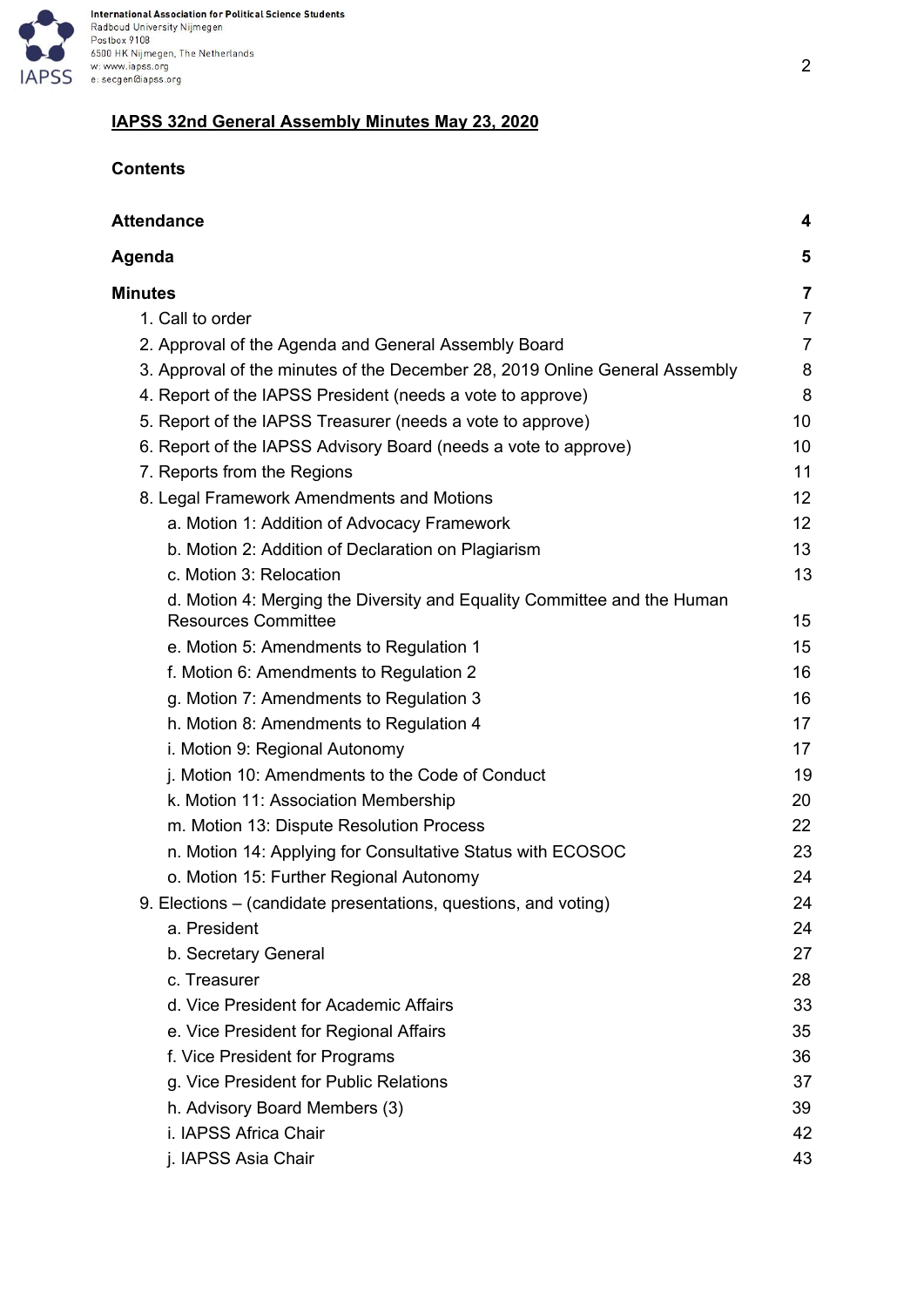

| k. IAPSS Europe Chair                                                                       | 43  |
|---------------------------------------------------------------------------------------------|-----|
| I. IAPSS Latin America and the Caribbean Chair                                              | 44  |
| m. IAPSS Oceania Chair                                                                      | 44  |
| n. IAPSS US and Canada Chair                                                                | 45  |
| 10. Other Business                                                                          | 46  |
| 11. Adjournment                                                                             | 46  |
| <b>Appendix A: Motions Package</b>                                                          | 48  |
| Motion 1: Addition of Advocacy Framework                                                    | 50  |
| Motion 2: Addition of Declaration on Plagiarism                                             | 54  |
| Motion 3: Relocation                                                                        | 56  |
| Motion 4: Merging the Diversity and Equality Committee and the Human Resources<br>Committee | 57  |
| Motion 5: Amendments to Regulation 1                                                        | 60  |
| Motion 6: Amendments to Regulation 2                                                        | 69  |
| Motion 7: Amendments to Regulation 3                                                        | 73  |
| Motion 8: Amendments to Regulation 4                                                        | 80  |
| Motion 9: Regional Autonomy                                                                 | 85  |
| Motion 10: Amendments to the Code of Conduct                                                | 91  |
| Motion 11: Association Membership                                                           | 95  |
| Motion 12: Remuneration and Reimbursement                                                   | 98  |
| Motion 13: Dispute Resolution Process                                                       | 100 |
| Motion 14: Applying for Consultative Status with ECOSOC                                     | 102 |
| Motion 15: Further Regional Autonomy                                                        | 103 |
| Appendix B: Transcript of Comments During the Discussion Portion of the General             |     |
| <b>Assembly</b>                                                                             | 107 |
|                                                                                             |     |

3

**Appendix C: Links to Reports, Candidates' [Documents,](#page-128-0) and Livestream [129](#page-128-0)**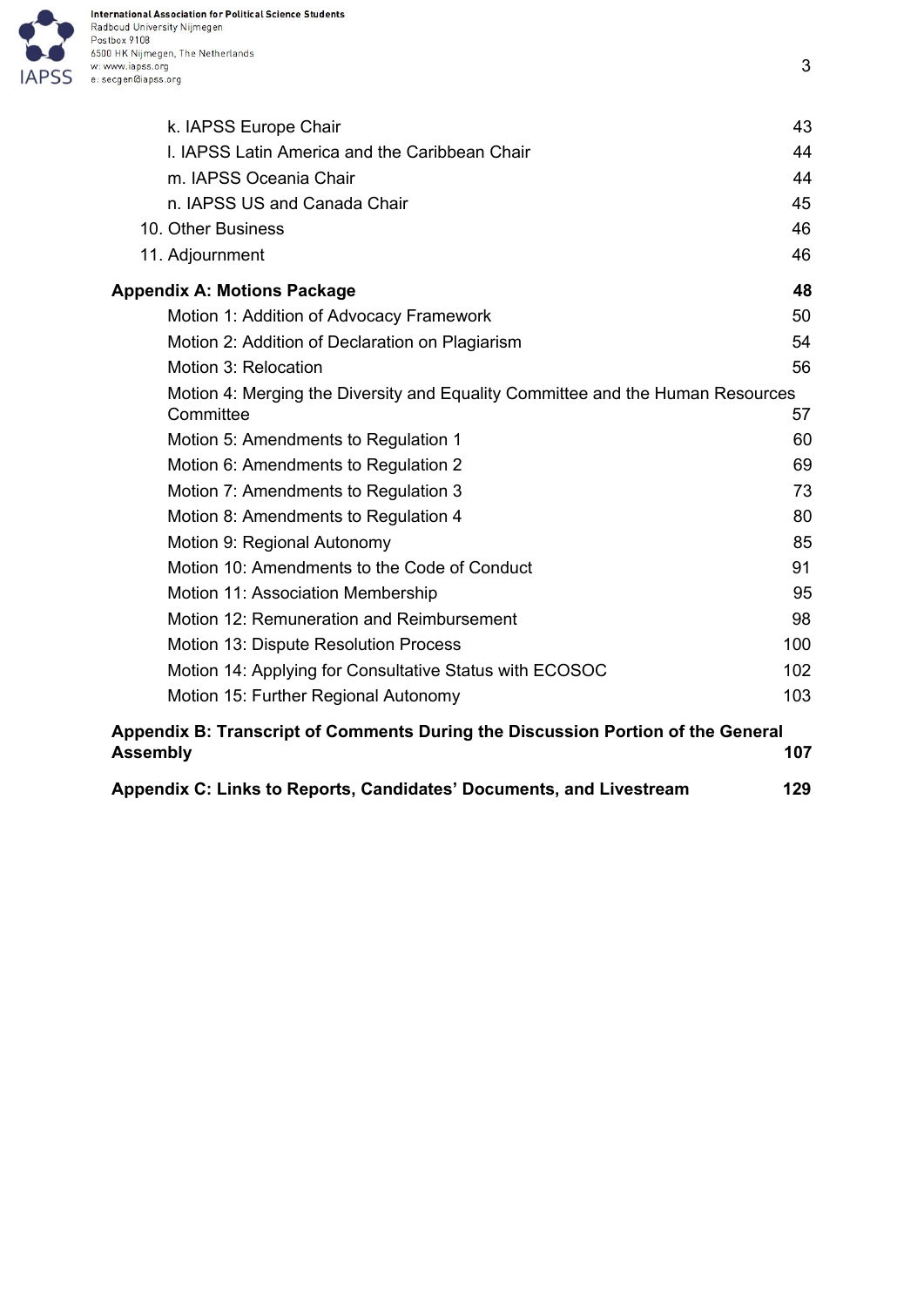

# <span id="page-3-0"></span>**Attendance**

- 1. Tobias Scholz (Chair)
- 2. Justin Patrick (Minute-taker)
- 3. Afaf Lamkoutar
- 4. Ahmet Kaan Ketboga
- 5. Ana Figueroa
- 6. Anthony Consalvo
- 7. Anthony Medina Rivas Plata
- 8. Artem Oliinyk (IAPSS Ukraine)
- 9. Aura Cristina Guerrero Olaya
- 10. Blidaru Madalin
- 11. Caroline Rakus-Wojciechowski
- 12. Connor Clarke
- 13. Crystal Staebell
- 14. Dana Rentenaar (on behalf of Association Member SV Machiavelli)
- 15. Edgar Leandro
- 16. EK Finlay
- 17. Freddy Alpalá Cuesta
- 18. Funmilola Olorunfemi
- 19. Giulia Zampedri
- 20. Herbert Emmanuel Mba Aki Nze
- 21. J. Marcos Peña
- 22. Jintao Zhu
- 23. Joaquim Botelho
- 24. Julia Jakus
- 25. Kateryna Karunska
- 26. Max Steuer
- 27. Maxwel Ajuoga
- 28. Melis Kirtilli
- 29. Michael Gyekye
- 30. Mihai Chihaia
- 31. Miles Kitts
- 32. Mitchell McIntosh
- 33. Omogbolahan Bello
- 34. Oscar Nazario Rocca
- 35. Oleksii Tkachenko (IAPSS Ukraine)
- 36. Oleksii Zahreba
- 37. Paola Navarro Villa
- 38. Politistes Sorbonne (Association Member)
- 39. Pooja Lama
- 40. Ranim-Madina Al-Haj-Mohamed
- 41. Riccardo Tadei
- 42. Rolf Nijmeijer
- 43. Rory Mondshein
- 44. Rose Smith
- 45. Rutaba Tariq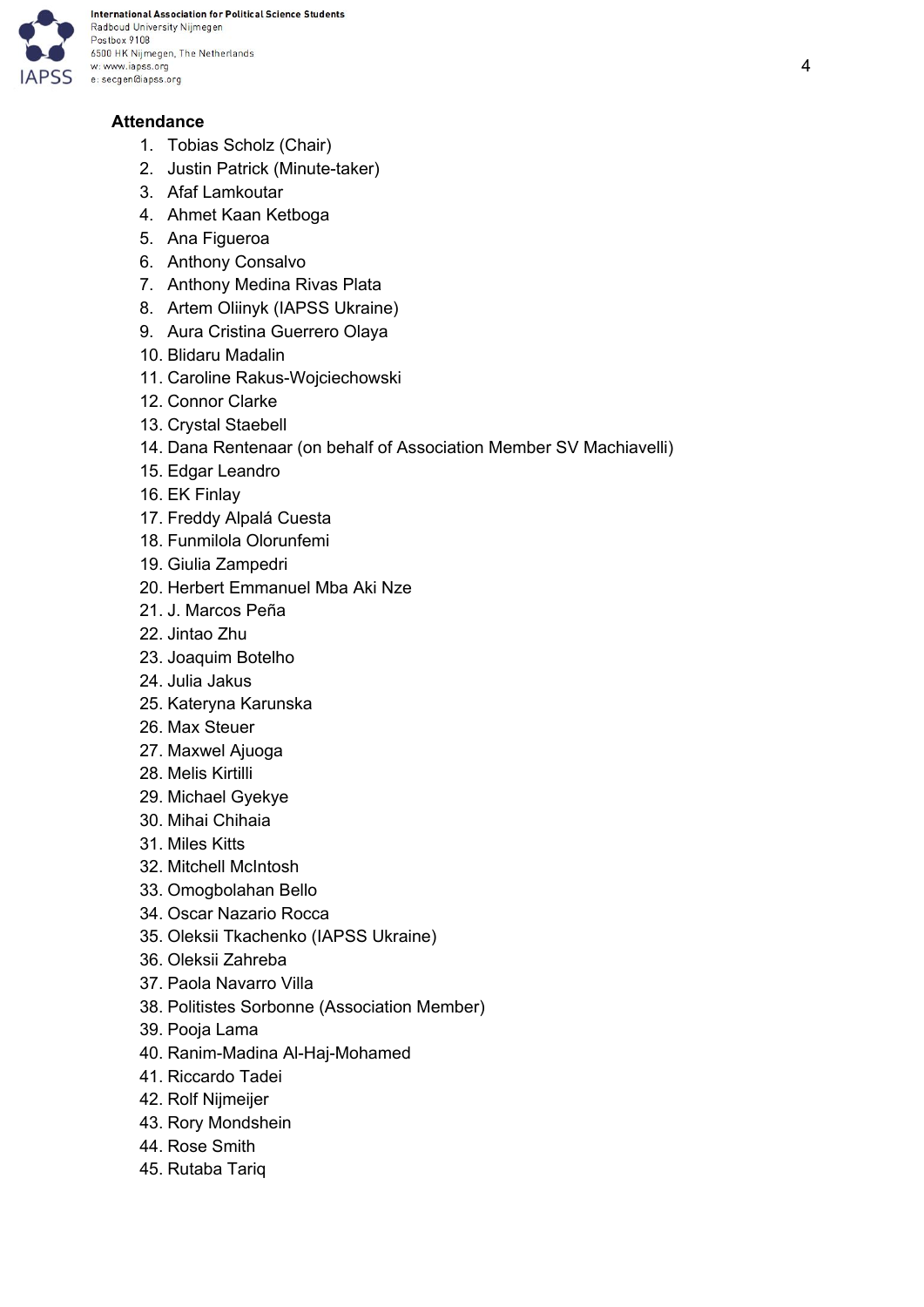

46. Shaeleigh Severino 47. Thomas N. Singbeh 48. Tolbert Ncube 49. Tomoki Matsuno 50. Zachry B. Foss-Gonzalez

*Note: The General Assembly took place from May 23, 2020 at 19:26 CEST to May 26 2020 at 2:00 CEST. The first approximately 6.5 hours were for discussions and the rest of the time was for voting. When non-procedural votes in these minutes are indicated to have passed, this means that they passed only after the voting period had elapsed on May 26, 2020.*

## <span id="page-4-0"></span>**Agenda**

- 1. Call to order
- 2. Approval of the Agenda and General Assembly Committee
- 3. Approval of the minutes of the December 28, 2019 Online General Assembly
- 4. Report of the IAPSS President (needs a vote to approve)
- 5. Report of the IAPSS Treasurer (needs a vote to approve)
- a. Financial Statement 2019
- b. Draft Budget 2020-2021
- 6. Report of the IAPSS Advisory Board (needs a vote to approve)
- 7. Reports from the Regions
- 8. Legal Framework Amendments and Motions
- a. Motion 1: Addition of Advocacy Framework
- b. Motion 2: Addition of Declaration on Plagiarism
- c. Motion 3: Relocation

d. Motion 4: Merging the Diversity and Equality Committee and the Human Resources **Committee** 

- e. Motion 5: Amendments to Regulation 1
- f. Motion 6: Amendments to Regulation 2
- g. Motion 7: Amendments to Regulation 3
- h. Motion 8: Amendments to Regulation 4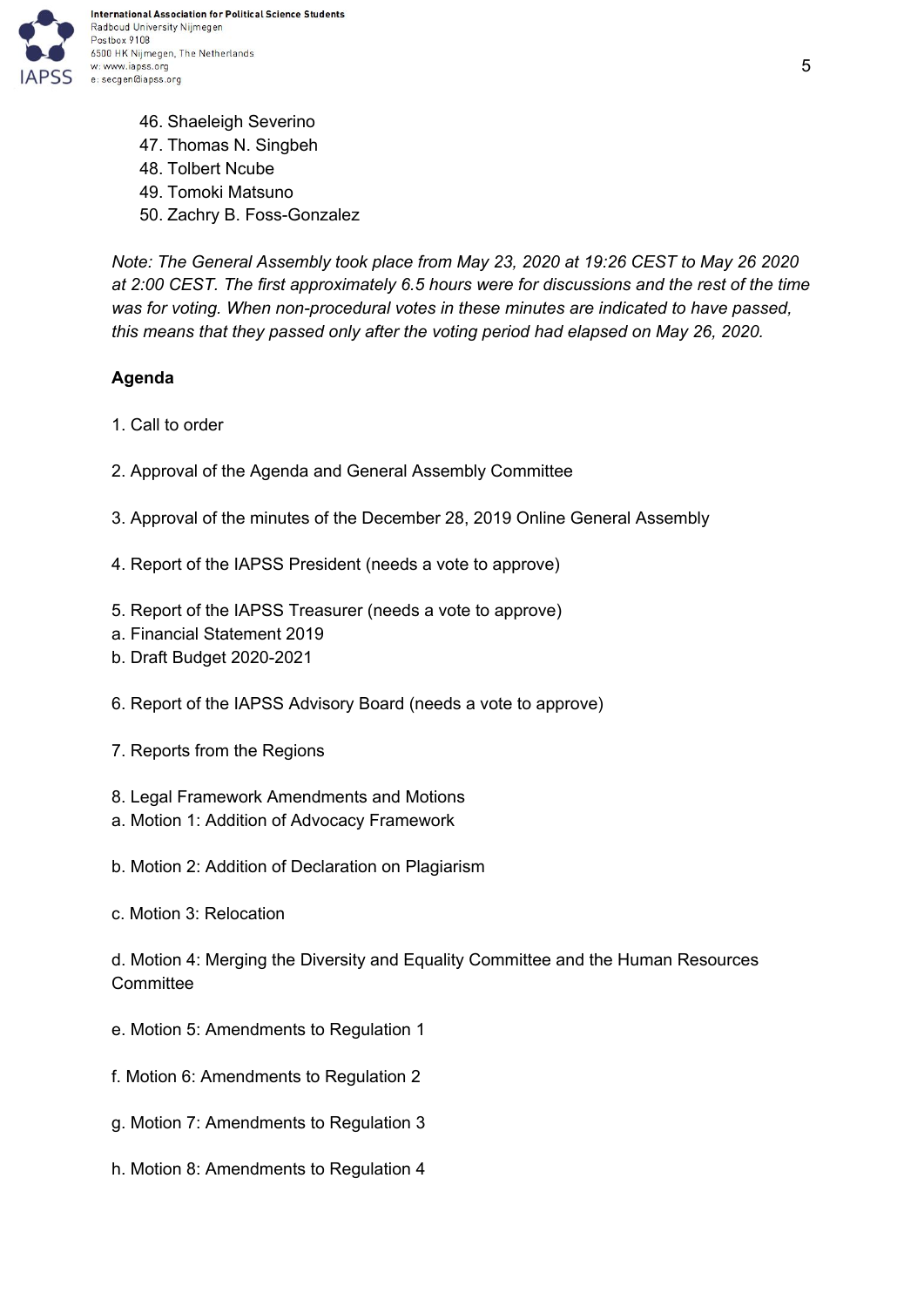

- i. Motion 9: Regional Autonomy
- j. Motion 10: Amendments to the Code of Conduct
- k. Motion 11: Association Membership
- l. Motion 12: Remuneration and Reimbursement
- m. Motion 13: Dispute Resolution Process
- n. Motion 14: Applying for Consultative Status with ECOSOC
- o. Motion 15: Further Regional Autonomy
- 9. Elections (candidate presentations, questions, and voting)
- a. President
- b. Secretary General
- c. Treasurer
- d. Vice President for Academic Affairs
- e. Vice President for Regional Affairs
- f. Vice President for Programs
- g. Vice President for Public Relations
- h. Advisory Board Members (3)
- i. IAPSS Africa Chair
- j. IAPSS Asia Chair
- k. IAPSS Europe Chair
- l. IAPSS Latin America and the Caribbean Chair
- m. IAPSS Oceania Chair
- n. IAPSS US and Canada Chair
- 10. Other Business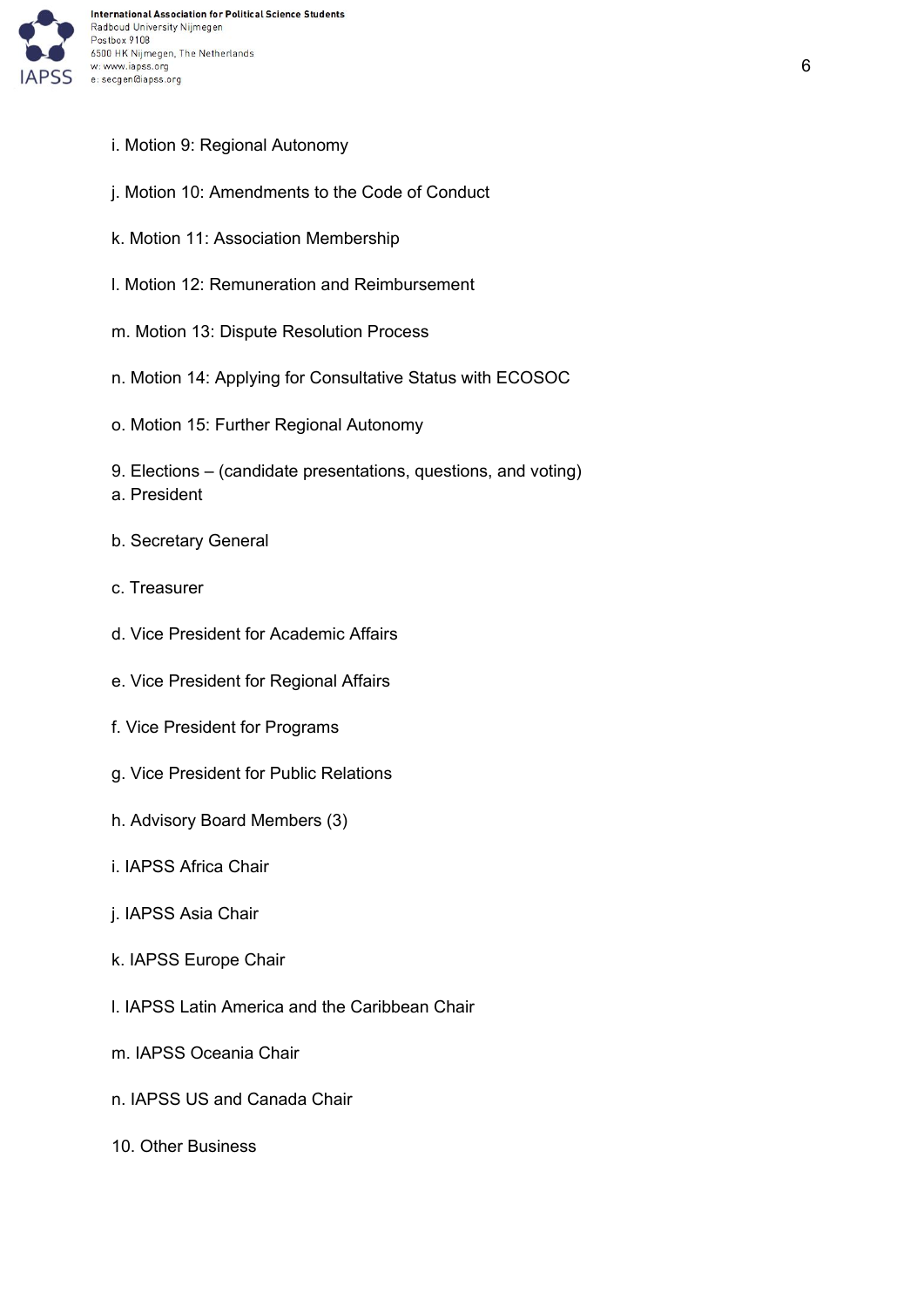

## 11. Adjournment

## <span id="page-6-0"></span>**Minutes**

## <span id="page-6-1"></span>**1. Call to order**

Tobias Scholz calls the meeting to order at around 19:26 CEST and gives a brief welcome.

#### <span id="page-6-2"></span>**2. Approval of the Agenda and General Assembly Board**

Tobias Scholz proposes himself as the chair and Justin Patrick as the minute taker. Together, these two would form the General Assembly Board if approved. He invites those present to offer proposals to change the General Assembly agenda. There are none, so he invites a motion to approve the General Assembly Board and agenda.

The motion to approve is moved by Joaquim Botelho and seconded by Maxwel Ajuoga.

The motion passes.

Tobias states that there is representation from most if not all inhabited continents. He invites questions. He is glad that IAPSS has become a robust democratic institution and it is good that we can celebrate coming together in this time to practice our institutional democracy. Let's learn from each other, and respect each other. Some of the procedures and complicated nitty gritties shall be covered next. We will have elections via the votes on the webpage of the GA, so we will need to update the page every time there is a new vote. This may take a minute, so he hopes you are patient with him Justin. We are acting on Robert's Rules of Order. One aspect of this we just employed, since for everything you want to have mentioned, you can put forward a motion and you need someone to second it. The easiest way to do this is to use the chat function. He cannot see everyone's screen, so please mention it directly in the chat and mention your name because some of you are not using your full names so it will be easier for the minute taker. Another point is when we are moving into a bit more active discussion, IAPSS never had regulations in the past on how discussions in GAs go, realizing that we now have people from all continents represented, so it might be beneficial to not always go in the strict line of people who raise their hand but also look at a certain balance in terms of regions, which does not imply that there will be strict rules applied but in case there are people from Europe raising their hands and then people Asia, he might see if we can bring diversity into the discussion at an earlier stage and shift the contributions a bit. You also have the right to make a motion to get rid of the chair and the minutes taker; all of this is possible through motions and votes and there are a pool of tools for everyone to interact with each other. In case you know anyone who still has problems joining, just have them contact Justin who is your point of contact for any technical issues. It should also be pointed out that we want to be as least discriminatory as possible for people in different timezones, so for procedural votes, they will be closed at this general assembly, while for the other ones we will have 48 hours for motions and elections, so those in Australia whose time is 1-4am right now can vote when they wake up. Then all members will be informed by email the day after the 48 hours on the results. At the moment we have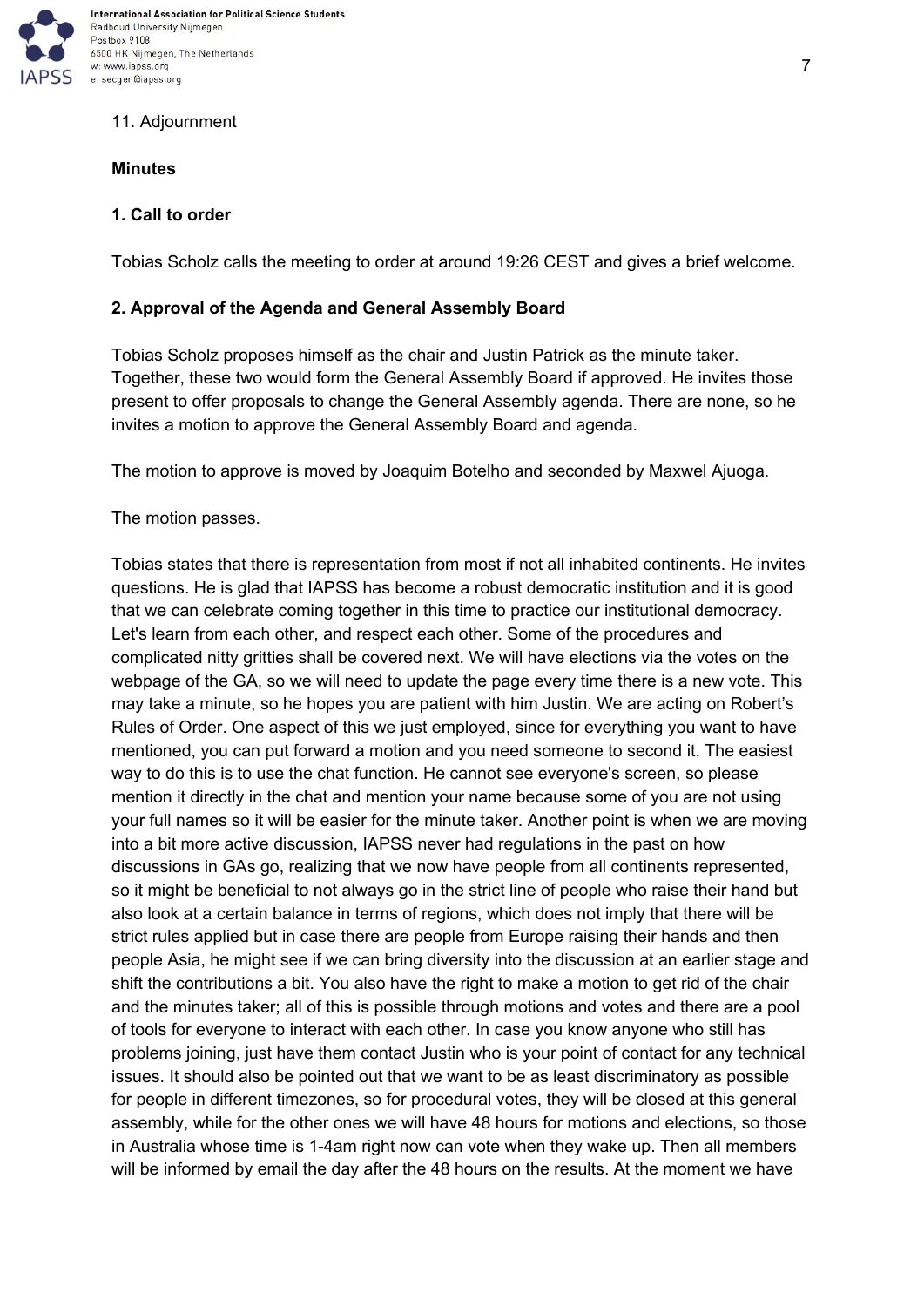

limited access to the voting platform, so just the GA board and the website coordinator have access. We will have a report of the votes cast and will send it to the advisory board and they will confirm that we have carried it out correctly. They have to monitor to ensure we did the procedure correctly. These are some of the specific rules that need to be pointed out before we start. You have the opportunity throughout this meeting to raise points of order and information and can therefore intervene for any point we are discussing. Please note that anything that is pointing to the content to the advisory board or human resources committee, should be contacted in the instance of any discriminatory processes because those bodies are designed for this purpose.

Justin adds that the General Assembly web page has details about the General Assembly procedures.

Tobias asks everyone to have a roundtable to introduce themselves.

Everyone present takes turns speaking words of introduction.

# <span id="page-7-0"></span>**3. Approval of the minutes of the December 28, 2019 Online General Assembly**

The motion to approve the minutes is moved by Justin and seconded by Caroline.

There is no discussion.

The motion passes.

# <span id="page-7-1"></span>**4. Report of the IAPSS President (needs a vote to approve)**

Tobias outlines that this report is designed to provide transparency to illustrate what the Executive Committee has been doing over the course of the year. Tobias invited other executive members to add sections to the report and provide a more holistic approach discussing the different things we have implemented and recommendations for the future. The treasurer will be reporting in the next agenda point. We also have sections for the delegations committee and the human resources committee. We will have everyone within the executive committee briefly talk for a maximum of three minutes on their respective portfolios. While you were all having the chance to read the annual report, the regionalization strategy that started as a Google Document three years ago with the idea of transforming this very eurocentric organization was intended to be developed into a more federal structure that allows more checks and balances and autonomy in different pockets that cater to unique needs of political science students in specific regions. We have had a huge institutional push towards regionalization. We started in the beginning of the mandate with half the volunteers and regulations we have now. Now we are at a point where we are expanding very fast but we need to consolidate these structures and this impetus on ideas that has been an interesting but challenging experience for him and for his colleagues. The specific points you can read in here. He gives the floor to the other executive members and invites those present to ask questions.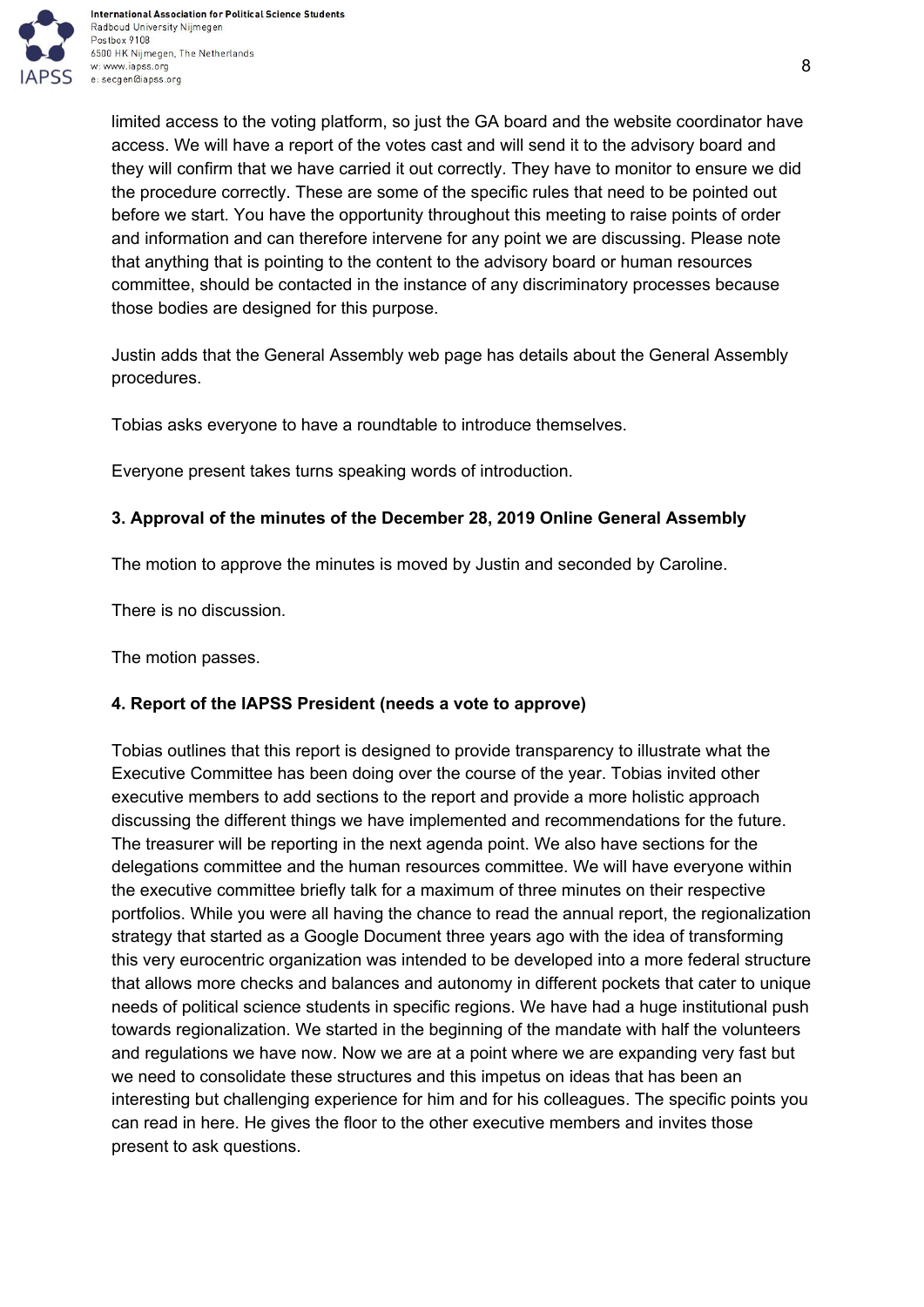

Justin reports that the IAPSS Secretariat oversees the internal communication processes of IAPSS, including the website, internal emails, Slack, and other things, as well as policy stuff and General Assemblies like this one and the IAPSS Legal Framework. There is also a degree of advocacy that he helped to introduce. Over the course of the year, our team was able to solve over a hundred IT requests from IAPSS volunteers and we renewed partnerships with the United Nations Educational, Scientific, and Cultural Organization (UNESCO) and the Informal Forum of International Student Organisations (IFISO). We were able to onboard a lot of the regional team members and grow the IAPSS community. Those present can read about the details in the Secretariat section of the report.

Rose reports that there has been substantial growth in the regionalization process. She synced the ambassador program with the regionalization program and interviewed some of the first regional chairs of the association. She chaired the first Council of Regions meeting and identified the importance of having a regional affairs representative within the executive committee and she is proud to be the first Vice President for Regional Affairs. The Regional Affairs Department built, developed, and studied the system of regional chairs and recruited regional team members, some of whom she is happy to see at the current GA. Effort was also placed on fostering good relations between regional and global branches of the organization. Some regional chairs have also joined the by-weekly executive meetings. Some regions have begun drafting plans for events and projects, and the Regional Affairs Department provided feedback and guidance on these. As the Regional Affairs Department is in its first year, continuity is crucial. More specific information is available in the report.

Melis reports that over the past mandate, the Academic Department focused on improving IAPSS publications, creating new Student Research Committees, implementing the Federica Center partnership project, selecting paper presenters for the IAPSS Regional Conference in Sweden and the IAPSS World Congress, as well as choosing abstracts for IAPSS delegations to events of IPSA, ISA, and ECPR. Feedback was gathered from *Politikon* authors through an author satisfaction survey. She has only held the position since March 2020, since then, her tasks involved recruiting a new editor in chief for the A Different View blog and formulating its guidelines and authors, recruiting a new editor in chief for the ELA journal, and working with SRC coordinators to open new calls for applications, and creating a new SRC on political economy and international development, which she hopes members will be interested in.

Paola reports that the PR department made some internal and external changes. We expanded our platforms and reach as we sought to build bridges between our organization and students around the world. The department focused on making the association more accessible to everyone by establishing more platforms on different mediums.

Tobias states that Jennifer, the Vice President for Programs, was not able to be present. Her report and the committee reports are included in the President's report. He invites questions. Then we will vote to approve the report, which is not to say it is good but to say it was approved by the GA.

The motion to approve the report is moved by Justin and seconded by Max.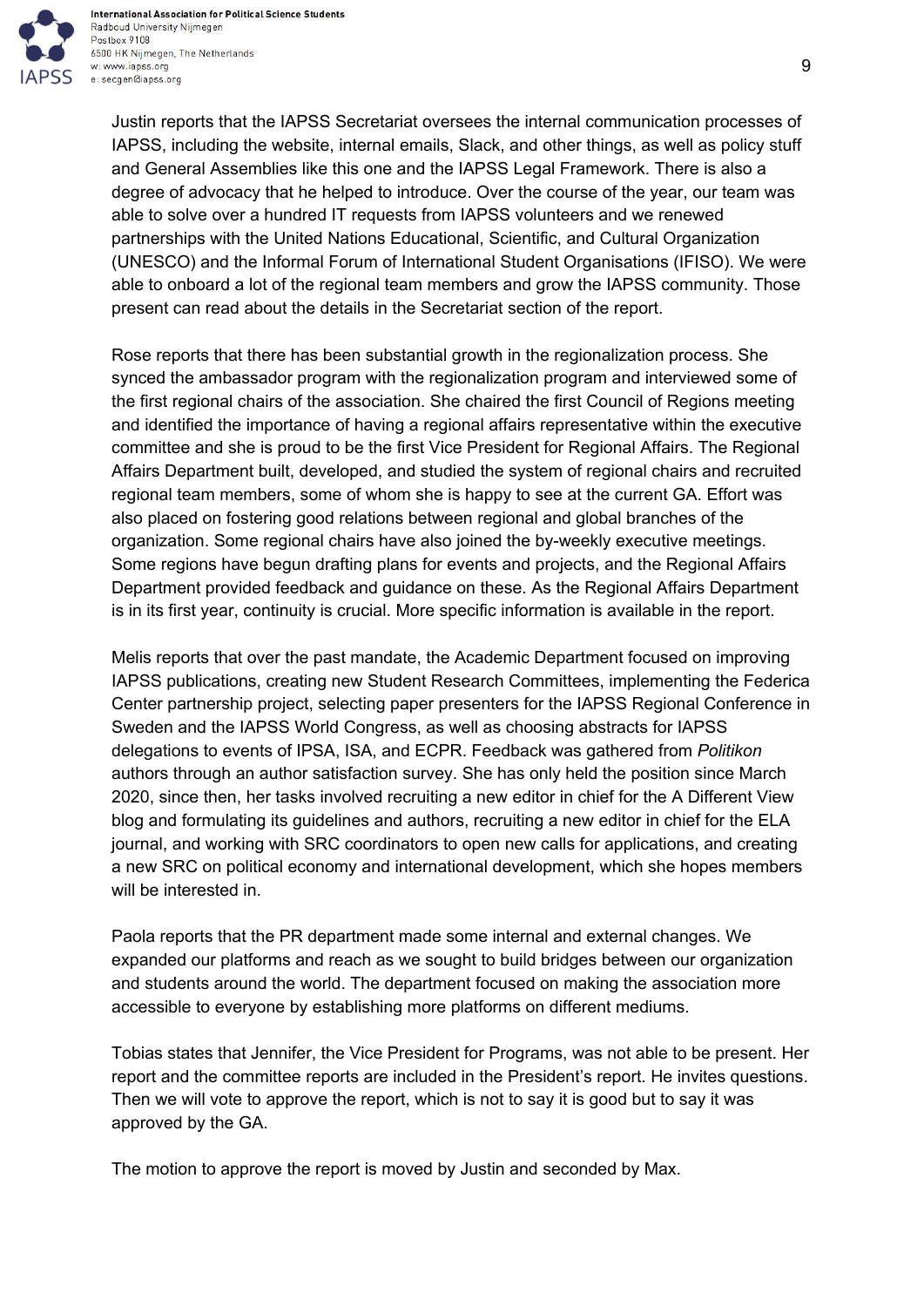

The motion passes.

#### <span id="page-9-0"></span>**5. Report of the IAPSS Treasurer (needs a vote to approve)**

- **a. Financial Statement 2019**
- **b. Draft Budget 2020-2021**

Tobias states that the treasurer is not present. Tobias suggests moving directly into voting. The financial statement closes the past year's budget and the draft budget 2020-2021 is the first allocation of the money to be spent in the next mandate. It is a legal requirement that we approve each of these documents. If we have to talk about money for the 2019 year and not 2020, we previously changed our Legal Framework to shift our fiscal year to the same as the association year so June 1 to May 31 because before it was January to December. This did not make sense to IAPSS as a democratic organization, so to make things easier we made the fiscal year and the association year the same.

The motion to approve the report is moved by Rory and seconded by Funmi.

The motion passes.

#### <span id="page-9-1"></span>**6. Report of the IAPSS Advisory Board (needs a vote to approve)**

Mihai explains that every year, the Advisory Board prepares a report on the finances and recommendations to the executive committee on how to improve the organization. The Advisory Board recognizes the work carried out by all members to the board. He has been in IAPSS since 2015 and it is good to see more volunteers on the board, as well as new partnerships and further developing existing ones. The transitions have been smooth. On the financial management side, they received the reports very timely. There is a bit of underperformance in the number of events, which is understandable. We need to invest in events when things get back to normal. Fundraising remains a challenge. We noticed a few high costs in the website and legal fees. It is important to explain to these members why these fees are higher. He commends the Federica Center project, which has been running well in this mandate. He noted a low net surplus, so he suggests moving more into the back up savings account. It is important for a plant to restart activities and a contingency plan to increase revenue in the next mandate. He recommends a strengthened consulting role for the Advisory Board. The Advisory Board should be notified on significant expenses above 500 Euros and consulted on expenses over 1000 Euros. He recommends regular consultations between the Advisory Board and the executive committee. Right now the Advisory Board is dealing with a case of expulsion. This is an ongoing process and there will be a report ready soon.

Joaquim adds that it is important to note that there has been a decline in the finances due to the membership crisis. Maybe we should strengthen digital membership by reviewing our rates and seeing if we can enlarge our base. They also caution that as this is an international association, it is important to be aware that not everyone is experiencing the pandemic in the same way. We should try to further develop digital membership and proceed with local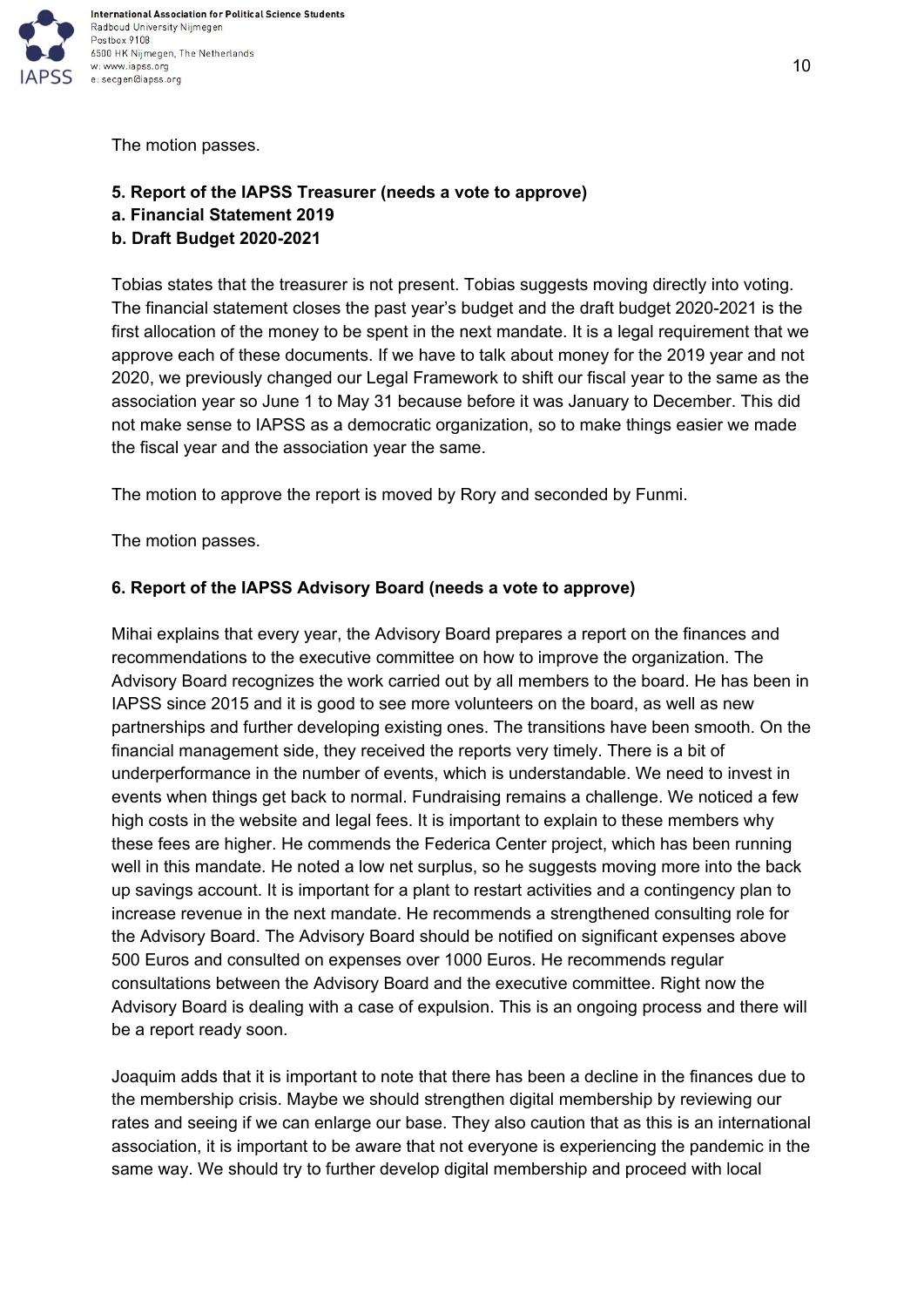

in-person engagement. He commends Tobias and the current executive committee. The last few months have not been easy and they have been able to steer the association in a good manner.

The motion to approve the report is moved by Rory and seconded by Zach.

Mihai asks Tobias if Advisory Board members should vote on this.

Tobias replies that as members, they can vote, but it is up to their discretion to abstain.

The motion passes.

#### <span id="page-10-0"></span>**7. Reports from the Regions**

Giulia, the IAPSS Europe Chair, states that the regional conference in Stockholm was organized successfully during this mandate. We have two projects, the organization of the next regional conference and a webinar. As partnerships, we had few attempts but they did not work out well and fundraising is ongoing. She hopes there will be improvements next year.

Funmi, the IAPSS Africa Chair, expresses that they have two major projects. One is in collaboration with one of the Student Research Committees to establish an IAPSS Africa blog. Another initiative is a planned event on Pan-Africanism and COVID-19. They have begun reaching out to organizations to collaborate and be speakers. The planned date is mid-June. Justin has been sending her CVs of people who have been applying to regional positions, so there will be a couple interviews set up in the near future.

Mitchell, the IAPSS Oceania Chair, states that while they had to cancel an event due to coronavirus, they were able to have a productive year and have an online event on insecurity in the Pacific. It was the first event of the region and it went well. They have multiple events planned throughout the year including on women in political science, China and the South China Sea, and the Solomon Islands and Australia's relationship. They have been trying to expand their membership base and have been collecting short posts about their team members' experiences. They have been doing book recommendations for those who may be in isolation. One podcast has been produced and the second one is on its way. They are in the process of creating a blog, which is planned to be completed within the next month. Beyond this, they have been moving towards incorporating and after this GA we hope to move towards this more firmly and to establish a bank account and establish more contact with small island nation states. We would like to offer deals on membership. We have established dialogues with organizations like the UN Youth of New Zealand and organizations in Australia, New Zealand in the South Pacific, and various students in universities in those areas. We have expanded the team to bring on new country coordinators and meetings have increased in frequency.

Rutaba, the IAPSS Asia Chair, reports that her team has been working on the seminar series that was halted due to the pandemic. The plan was to have events in Nepal, Pakistan,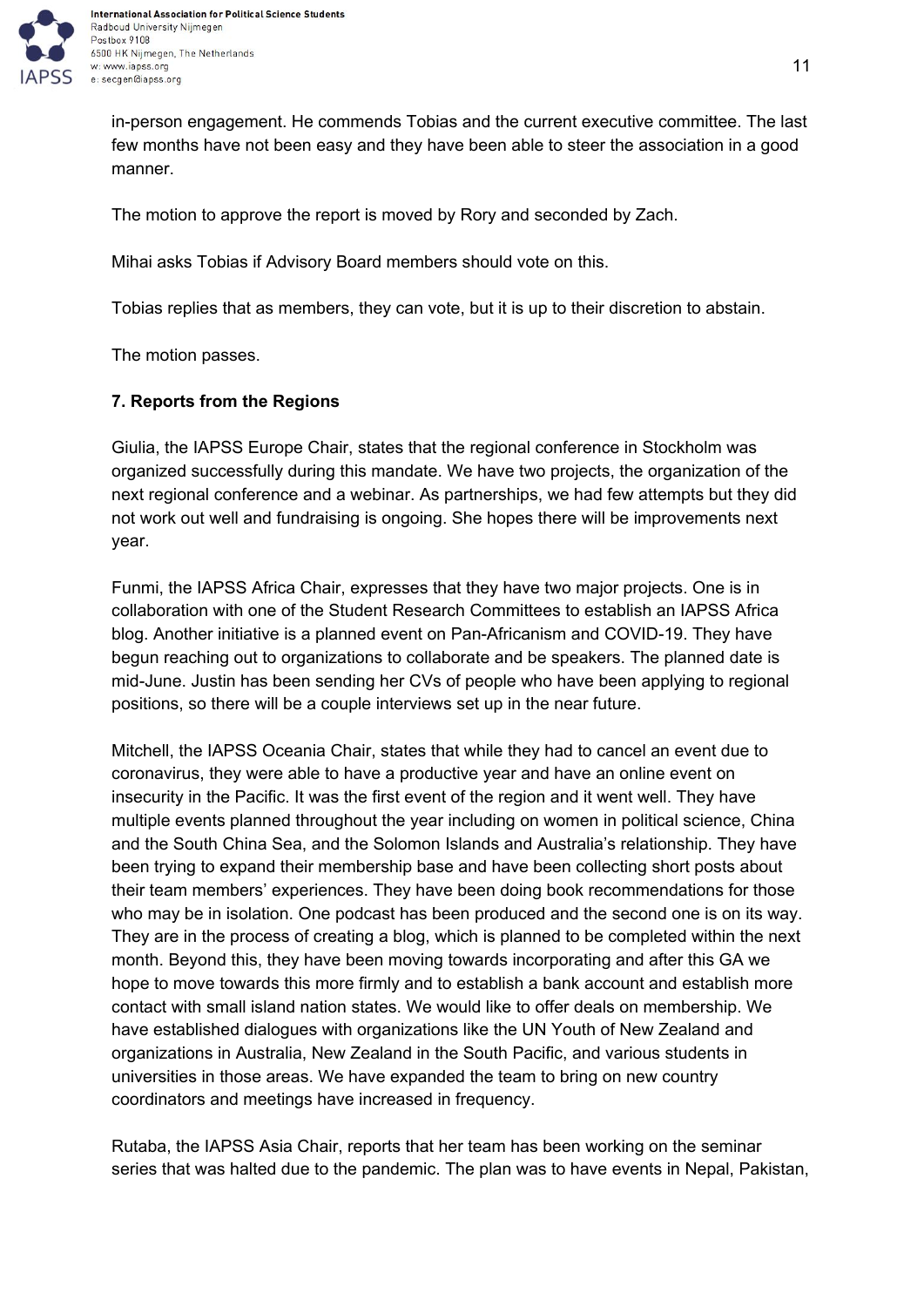

India, and Indonesia. They are hoping they can resume things after the pandemic subsides, but now they are moving forward with a three part e-series, including one on the 31st of May, which is open to members of IAPSS and IPSA. We will have two more episodes in the coming months. They have been recruiting more country coordinators. With this new diversity on the team, they have been developing a strategy paper for the countries to streamline a strategy and set the structures for the upcoming mandate. The focus will involve developing plans for events. They examined problems they currently face. One is the legality; they want to incorporate it as a non-profit organization tobe able to apply for funds and grants, but there has been a problem as well for people from Asia being able to pay for products on the website because it does not accept their online payment methods. So they are looking for other means to diversify the payment methods. They are working on applying for a grant for the National Endowment for Democracy and making their social media more active.

J. Marcos, the IAPSS Latin America and the Caribbean Chair, reports that they have been working with some student associations in Mexico, Cuba, and the Dominican Republic to establish more formal operational links between them and IAPSS. Their Regional Leadership Committee is not yet completed and right now is just him and the outreach coordinator for Peru. We have been planning some projects for student associations, including seminars and conferences.

Tobias reminds everyone that the chat function in Google Meet is primarily for points of order and information. He states that since the regional reports do not have to be approved, the General Assembly can move to the next item on the agenda.

There is general agreement to have a five minute break before starting with the motions.

# <span id="page-11-0"></span>**8. Legal Framework Amendments and Motions**

Tobias outlines that votes will be opened individually on these motions and they will be open for 48 hours.

# <span id="page-11-1"></span>**a. Motion 1: Addition of Advocacy Framework**

The motion is moved by Justin and seconded by Rose.

Justin iterates that this motion is the addition of an advocacy framework to make IAPSS a more representative organization that advocates for the interests of political science students. Over the course of this mandate, we consulted with members and we came up with some things to outline goals for political science education in terms of standards for students and goals we want to strive for to make a change in the world and help students advocate for their interests. If passed, this would be added to our guiding documents.

There are no points for discussion. The vote opens.

By the time the voting period closed, the motion had passed.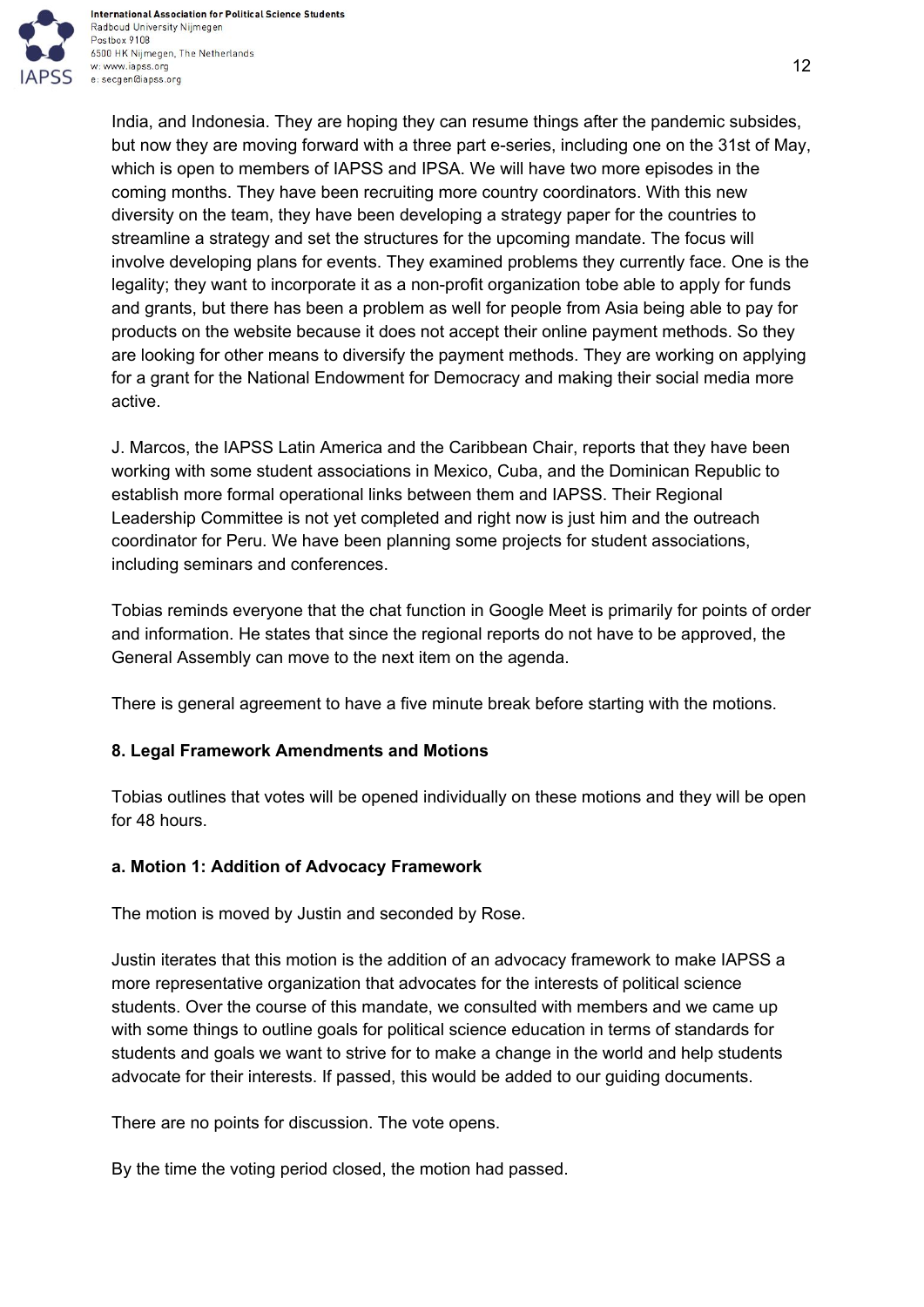

## <span id="page-12-0"></span>**b. Motion 2: Addition of Declaration on Plagiarism**

The motion is moved by Justin and seconded by Rory.

Justin states that in 2016, the IAPSS Executive Committee created this declaration on plagiarism but we never added it to our main guiding documents. He believes it should be added because plagiarism is bad.

There are no points for discussion. The vote opens.

By the time the voting period closed, the motion had passed.

#### <span id="page-12-1"></span>**c. Motion 3: Relocation**

The motion is moved by Justin and seconded by Caroline.

Justin expresses that we have been experiencing some problems in terms of our Legal Framework because we are located in the Netherlands and there are certain things we have to follow there that don't mesh well with our democracy here in IAPSS. For example, we operate in English in IAPSS, but our statues, the highest level of our guiding documents, have to be in Dutch, and in all the 88 countries that are part of IAPSS, only 2 have Dutch as an official language. We're advertising that we operate in one language but we're using another, so this is difficult for members outside of the Netherlands and the other country to propose amendments to the guiding documents and make decisions. At this point, translation for those members would be very expensive. In addition, every time our documents are amended, we have to pay a lawyer to notarize them, which as you can see in the financial report, was one of our highest costs last year. Other countries don't operate that way, so this motion would be a recommendation to the future executive committee in the next mandate to look into the possibility of relocating to a country where the language we operate in and the language of our guiding documents are the same.

J. Marcos states that the last item in the motion recommends to not relocate in the United States or the United Kingdom. What would be the proposed headquarters for the organization?

Tobias replies that it does not mention a specific location, but mentions the action of finding out an exact location would be part of the mandate which would be given to the Executive Committee by agreeing to this proposal.

Justin states that the recommendation about not relocating to the United States or the United Kingdom was put in there because there are some rules regarding political science journals that would make things a bit difficult if our publications were located in one of those countries if we wanted to get them indexed. He believes that Max Steuer may be able to provide some additional details.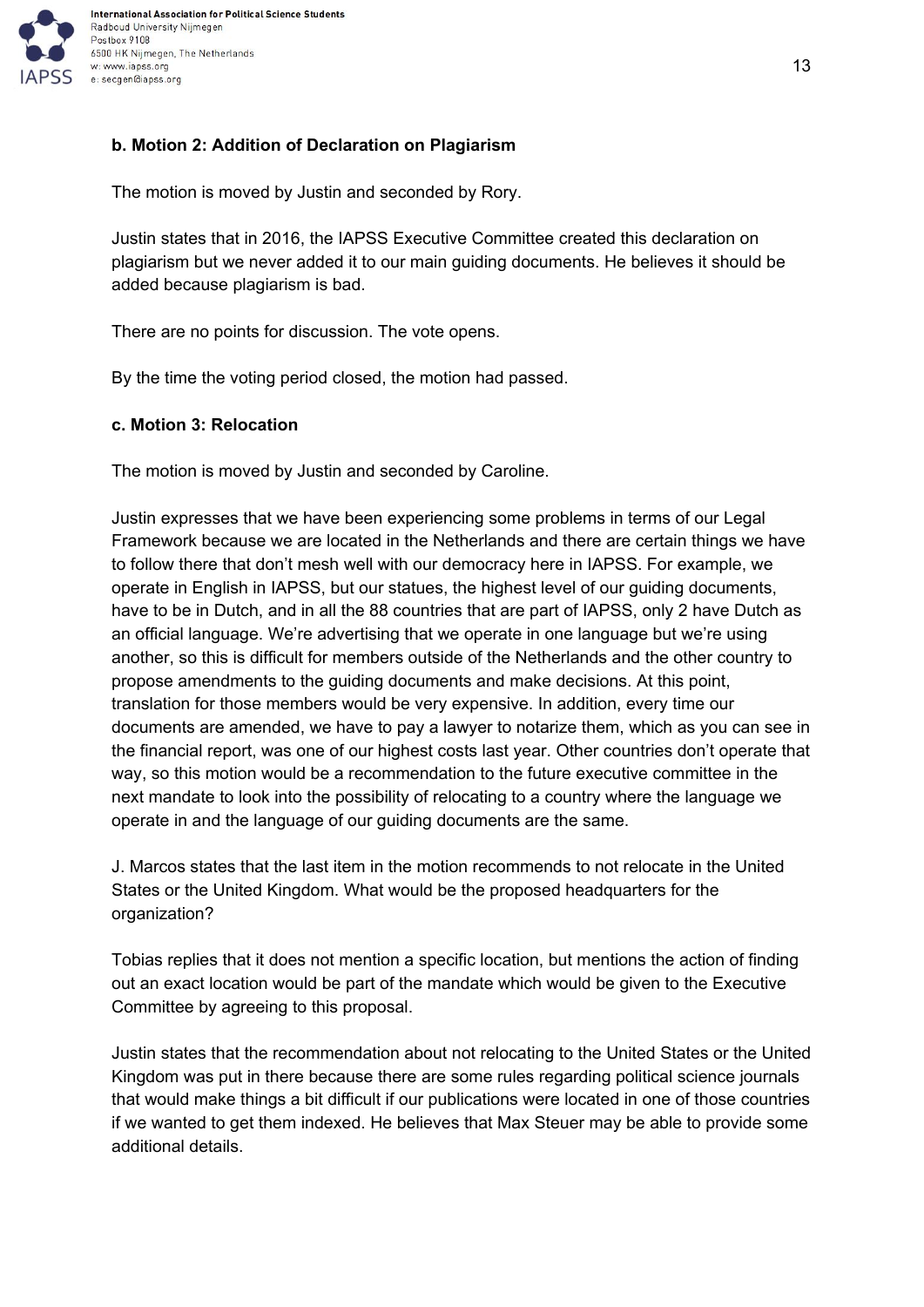

Max indicates that it is a technical condition relating to indexing services with the publications. If our publications are located in the UK or the US, they will be sidelined and publications from other countries will be prioritized. This is the case for the Directory of Open Access Journals or the International Bibliography of Social Sciences, so basically it is a technical condition. There may be other more important considerations but as long as there is no very specific reason to relocate to these countries, from the journals' perspectives it would definitely be better that we do not relocate to these two countries.

Norm asks for details about the costs Justin mentioned in his earlier response.

Justin replies that to amend what is essentially our constitution, we had to pay a Dutch notary a few thousand Euros.

Norm asks if this is just in the Netherlands or everywhere.

Justin states that this is specific to the Netherlands.

Funmi asks where we would be looking to relocate to.

Justin answers that as was previously mentioned, we will have to do our research and figure that out. At this point, we do not have any particular one pinpointed, but we would look into it and then try to find which one has the best legal situation.

Thomas asks if a future executive committee decides on a country to relocate to, if it would then need to be approved by an ensuing GA.

Justin replies that this would most likely be the case.

Tobias states that going into other countries may come with a request to change other specific aspects of our statutes to make the statutes align with the specific legal requirements of the new country. He would like to emphasize the General Assembly's decision-making power and recommends to include one last sentence, "Be it further resolved that any substantial change to the Legal Framework that may be implemented under the grounds of the new statutes' legal requirements must be approved by the General Assembly."

Justin answers that he would interpret this as already being implicit in our guiding documents, but he would accept it as a friendly amendment. He explains that in Robert's Rules of Order, we can just integrate that into the motion.

The vote opens.

By the time the voting period closed, the motion had passed.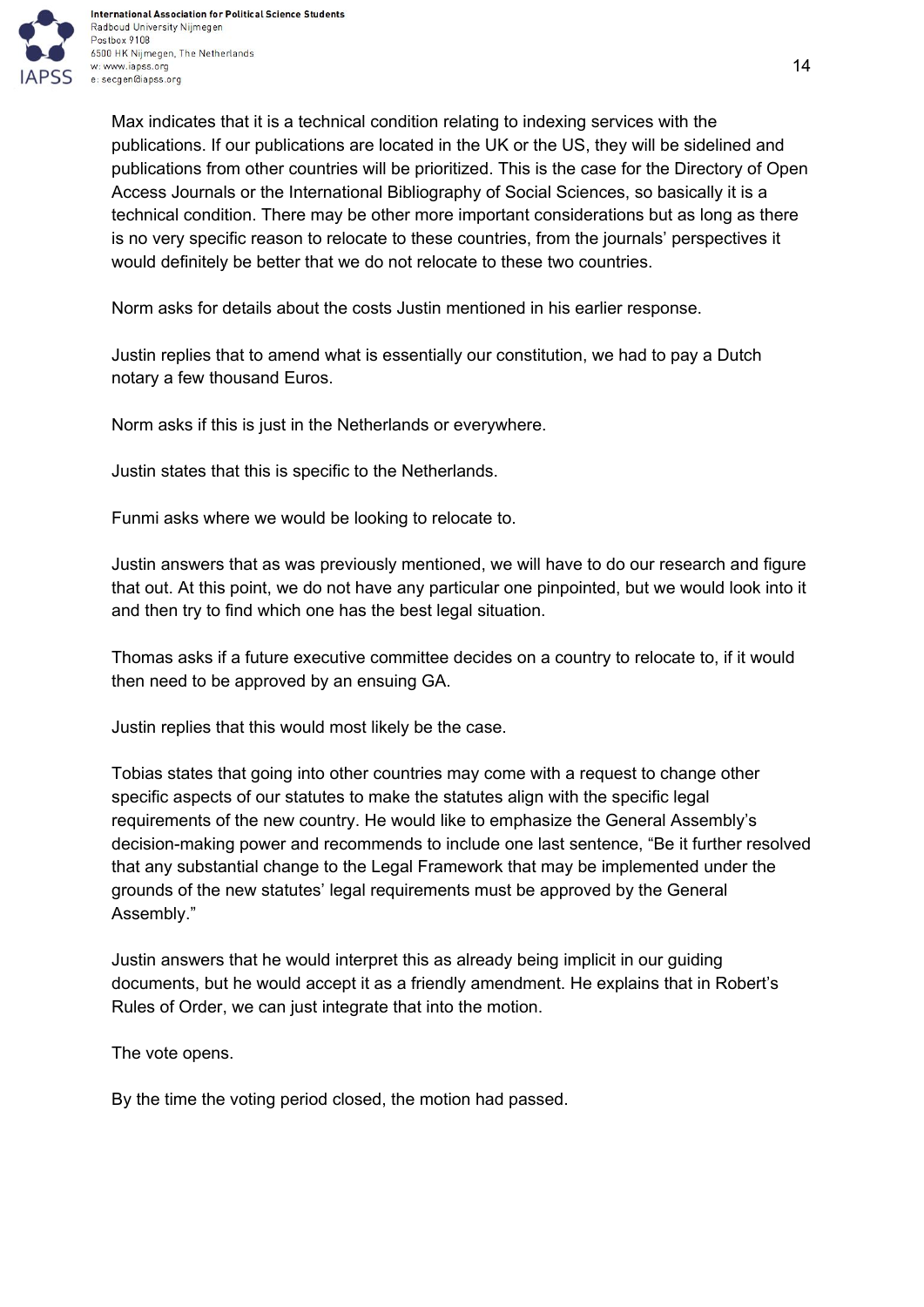

# <span id="page-14-0"></span>**d. Motion 4: Merging the Diversity and Equality Committee and the Human Resources Committee**

The motion is moved by Justin and seconded by Caroline.

Justin states that these are two different committees with very similar mandates and the intent is to bring them into one so it is easier to function and so that committee can better achieve its goals, which would be the goals of both the old committees. It would make things more efficient because we have two committees doing the same thing right now.

Caroline asks if Justin views this as a subcommittee of the Human Resources Committee or merged altogether.

Justin expresses that the intent is to have them merged altogether.

The vote opens.

Tobias explains that many of the motions put forward at the General Assembly were proposed at the last General Assembly, yet we received comments on these changes to provide them to members with more notice, so we gave 60 days before the General Assembly, so that is why it may appear to be so much on the agenda.

By the time the voting period closed, the motion had passed.

## <span id="page-14-1"></span>**e. Motion 5: Amendments to Regulation 1**

The motion is moved by Justin and seconded by Funmi.

Justin outlines that this motion is generally housekeeping things. Part of this job as Secretary General is to review the Legal Framework and update it, so a lot of this is everything from spelling and grammar to removing redundancies. As this motion has been online for 60 days, it might be good to look through it to refresh in case you read it a long time ago. Again, it calls for housekeeping things like changing the name of the Supervisory Committee to the Advisory Board, which he believes is the current name we voted to change it to before; outlining how we've added regulations and policies instead of just statutes; and clarifying what to do if someone resigns, so now it involves appointing someone in the interim until we can elect a replacement at the next General Assembly in case of a vacancy of an elected position.

Max Steuer motions to amend the motion so "organizational board" is replaced with "Global Board" in the Regulation.

Justin accepts the amendment as friendly.

Zach asks if we have a structure for special elections if an important position resigns or has been fired and we deem it too important to be appointed in interim.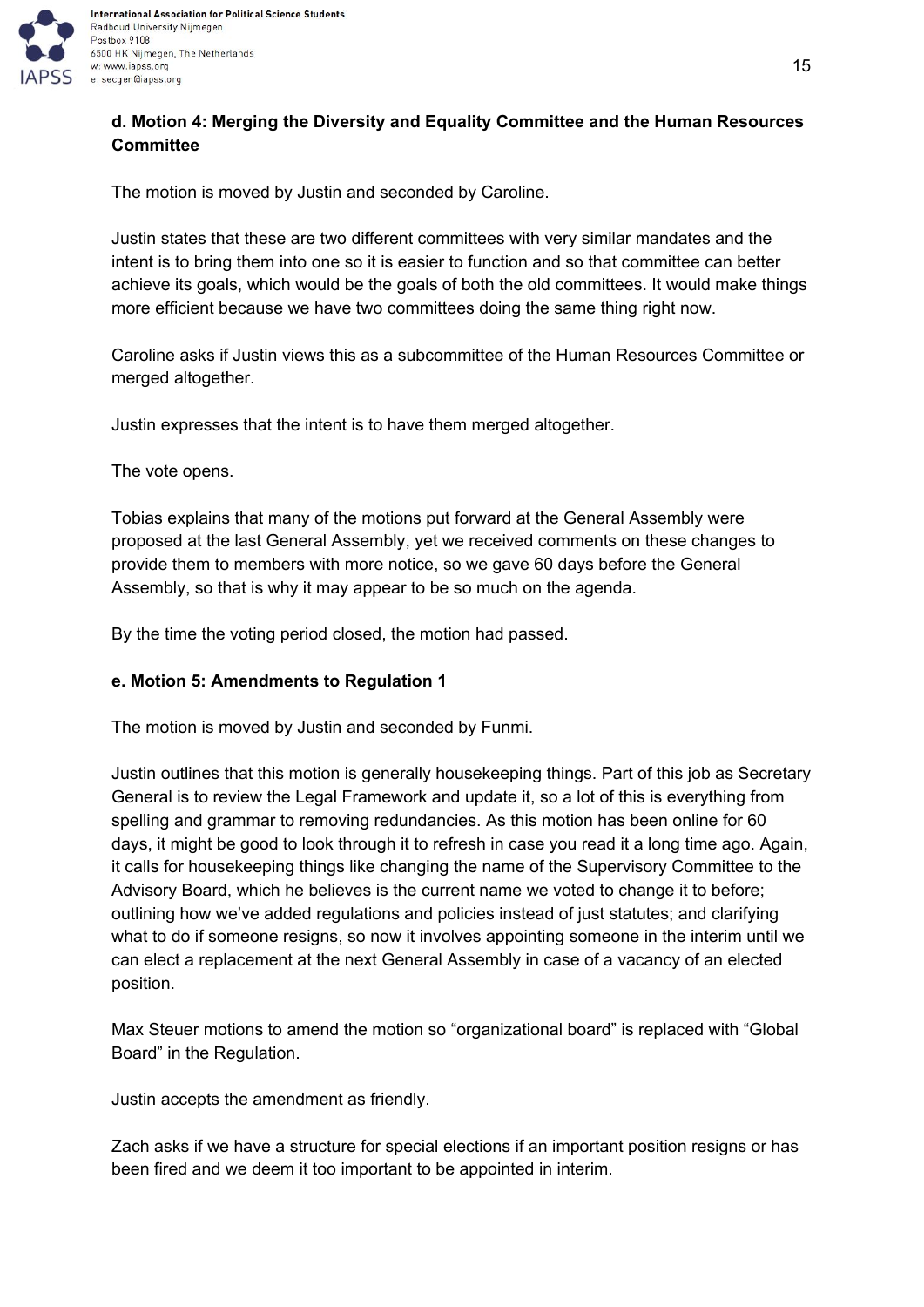

Justin replies that currently we do not have that. We currently deem all executive positions as of a nature that we could function with the model of an interim, and then a by-election. The General Assemblies are held every six months, so two a year. So, if someone resigns three months in, we would hopefully have an interim appointed to serve the remaining three months until the by-election.

The vote opens.

By the time the voting period closed, the motion had passed.

## <span id="page-15-0"></span>**f. Motion 6: Amendments to Regulation 2**

The motion is moved by Justin and seconded by Thomas.

Tobias states that for years there was no one with English as their first language in the IAPSS Executive Committee, so we are very happy that Justin brought in these changes to the regulations and made so many suggestions to help us improve our Legal Framework.

Justin explains that there are more grammar and wording amendments but there is also something in particular to take note of. The treasurer currently has veto power and in practice this has stopped things from moving forward where money was not the end goal. Examples of things vetoed involved, including more members in the organization by offering cheaper membership fees to students in countries where the current membership fee was a bit too much. There was also a situation where the treasurer took an extended period of leave and no one could make decisions on the finances or work in the interim during the absence, so we were kind of paralyzed for about a month and a half or two months. This motion would change it so instead of a veto, it would just be a majority vote of all executive members.

The vote opens.

By the time the voting period closed, the motion had passed.

#### <span id="page-15-1"></span>**g. Motion 7: Amendments to Regulation 3**

The motion is moved by Justin and seconded by Caroline.

Justin states that this involves more housekeeping amendments in terms of working and making the General Assembly more efficient. At the May 2019 General Assembly, members voted to use Robert's Rules of Order to make the process more streamlined and so it is something we can refer to instead of having to build a process ourselves. This motion would remove redundancies and things that conflict with Robert's Rules of Order. We voted to make this change before but did not change all of the guiding documents to align with it. It also covers online voting and making sure there are notice requirements for putting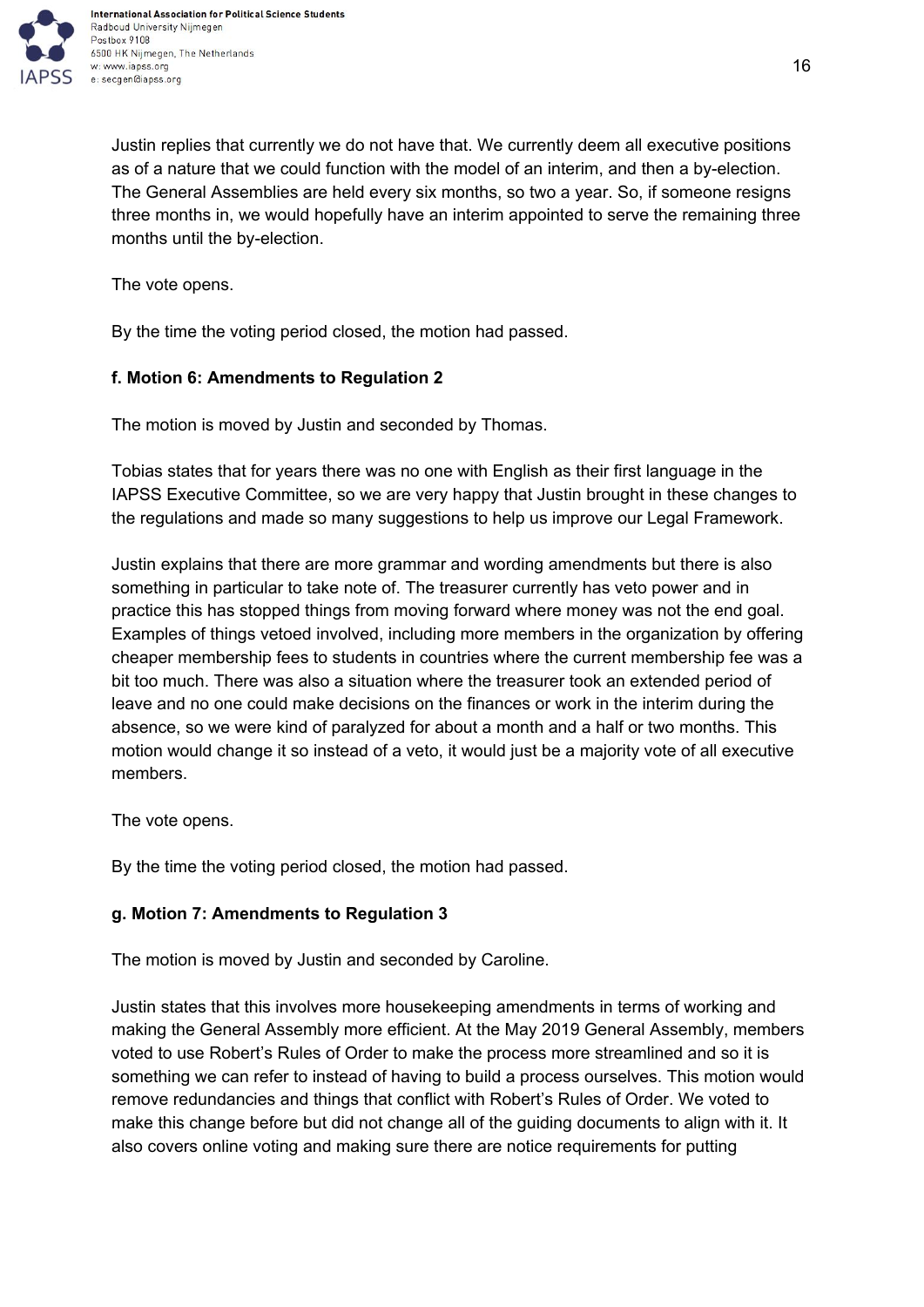

documents online, and making sure the Supervisory Committee name is updated to the Advisory Board.

The vote opens.

By the time the voting period closed, the motion had passed.

## <span id="page-16-0"></span>**h. Motion 8: Amendments to Regulation 4**

The motion is moved by Justin and seconded by Oscar.

Justin iterates that these are more similar housekeeping amendments that apply to meetings of the IAPSS volunteers and other similar meetings. It proposes very similar improvements to procedures as the previous motion, but he encourages everyone to take a look.

Max states that this motion is the one that refers to the General Assembly and the previous one is for internal meetings of IAPSS volunteers.

Justin apologizes and clarifies that Regulation 3 pertains to internal meetings of the executive committee and volunteers, and Regulation 4 pertains to the General Assembly.

The vote opens.

By the time the voting period closed, the motion had passed.

## <span id="page-16-1"></span>**i. Motion 9: Regional Autonomy**

The motion is moved by Rose and seconded by Marcos.

Rose states that this motion represents reflections she had with the regional chairs and working closely with Justin when it comes to the Legal Framework. Right now, the executive committee has to approve every member of the regional teams. Now, we are giving the chairs a bit more leeway here because they are going to be elected at this General Assembly, so they can appoint and dismiss team members, and dismissed team members can appeal to the executive committee, so there is still a way where people who feel wrongfully dismissed can appeal. It will also give the regions a bit more independence, as given that the IAPSS Asia and IAPSS Oceania Chairs mentioned that they want the regional chapters to be more official bodies. This would allow the regional chapters to get grants and partner with regional institutions. This is one step forward in developing more robust regional chapters.

Funmi asks if she can have a copy of the regional autonomy motion. She also wants to mention that there is a little confusion amongst her team because she was appointed in March and is running in an election in May. She wants to get the document so she can read it and answer her questions on her own.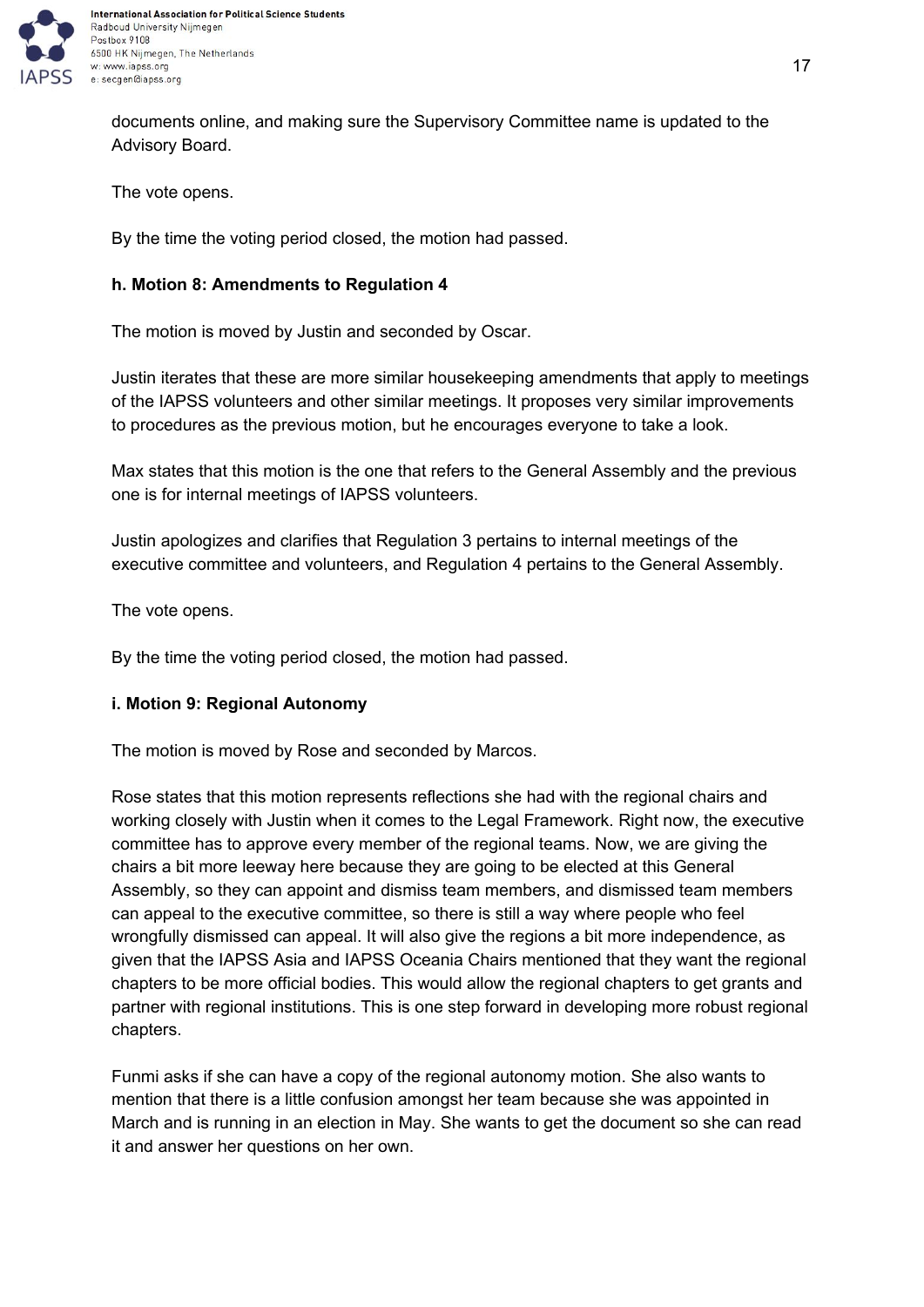

Rose states that Tobias has sent the motions package so Funmi should be able to see the motion and all the other ones. She is not sure she understands Funmi's question about running.

Funmi explains that she was elected in March and is running for the same position in May. It kind of put a damper on her effort because she has not announced to anyone that she is running and is not sure if she should go all out in her position in case people disagree with her decisions and vote her out. Also, members of her team are wondering if they would have to run too.

Rose clarifies that only the regional chairs are elected. This was always the vision but it is the first time it is being implemented. She understands how it would damper Funmi's spirit considering she has worked in the position and will be voted on but she believes that being the current chair would boost Funmi's candidacy and we just wanted to really make the chair positions more official and recognized by the entire association through the General Assembly and elections.

Funmi states that for the next mandate there will just be an election.

Rose states that the chairs will be elected and they will appoint their regional team members.

Max motions to amend the motion to remove "team" from section 8 of the Regulation to make the terminology consistent.

Rose accepts the amendment as friendly.

Rory asks how establishing memorandums of understanding with local organizations will be affected by the motion.

Rose states that ideally the regions will be able to enter into their own partnerships as long as they follow the guidelines IAPSS has. For example, partnering with an oil company could create a lot of issues when partnering with an international association for political science students. The whole point here is for the process to be faster and for the regional chairs to take control of the region and do what they think is best without having to wait for the executive committee to vote on things. Of course there has to be open communication between the regions and the executive committee so that we work as a global body, but at the same time this is intended to take out the red tape that non-autonomy of the regions would bring.

Rory asks that if regions were to find organizations with a similar scope, like the Young Professionals in Foreign Policy chapters all over the world or a local United Nations Association and they host mutual events, what would the process be like to get event approval for the regional chairs if they wanted to collaborate on those events or event if they list themselves as a co-sponsor?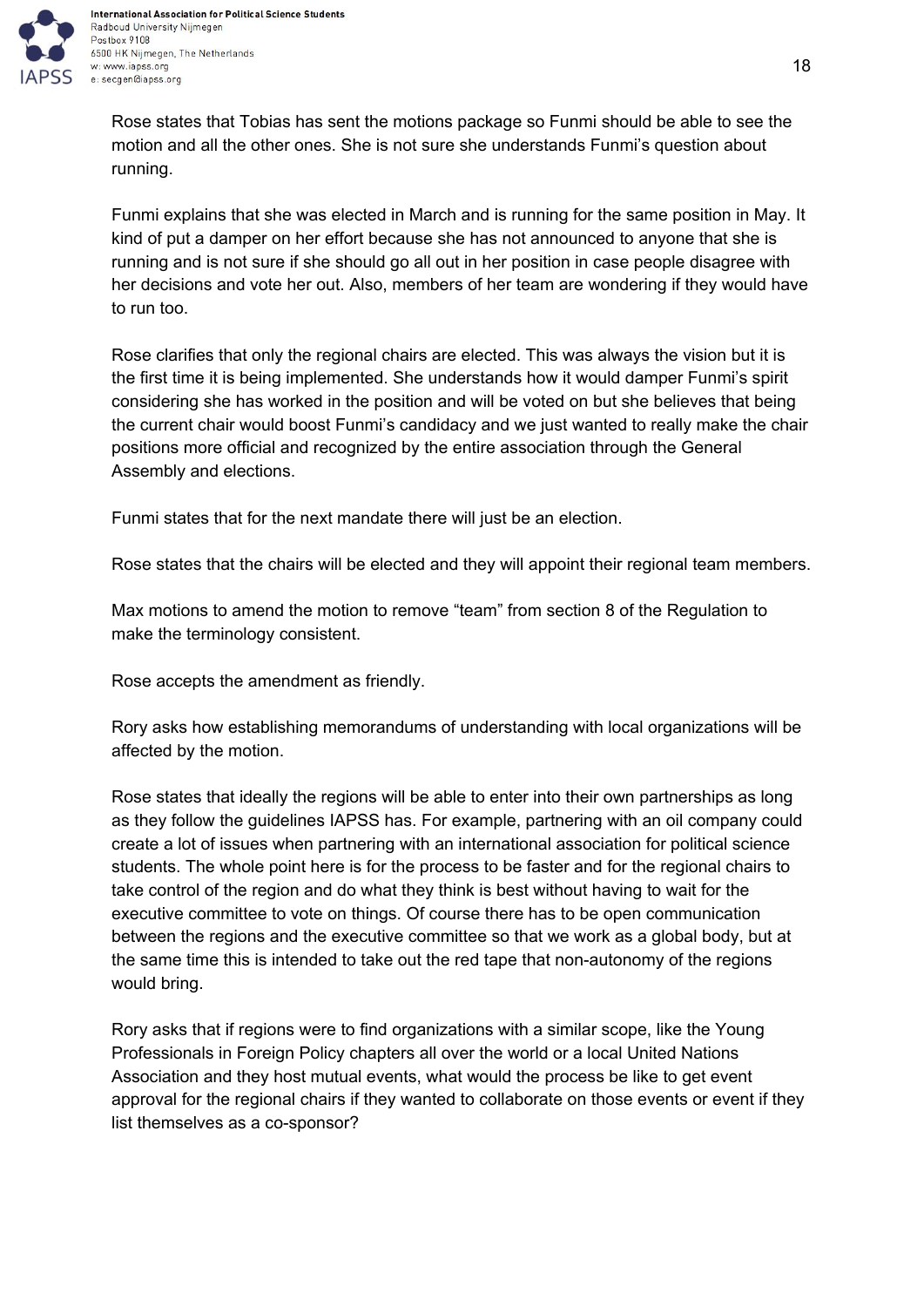

Rose states that if they are incorporated and independent, the regions would be able to decide autonomously unless it goes against the IAPSS Legal Framework or guidelines of IAPSS Global. If it is in line with what IAPSS stands for, the procedure would be essentially none. This is a dream we have to the regions and obviously it would take a lot of time and effort, and there is going to be a lot of work between the regions and the executive committee to ensure that the pilot of the first autonomous region would be a success, but this is just laying out the groundwork for autonomy. In terms of more specific things, she would not be able to answer at the moment, but this would be to open the doors to regional autonomy.

Thomas asks which powers are delegated to the regional chairs with the autonomy decision.

Rose states that the biggest change is that regional chairs will be elected and will be able to appoint their team members. Further powers of autonomy would move forward as autonomy moves forward.

Oleksii Z. states that given that it takes 48 hours for motions to be approved along with the elections, will points in this motion affect the elections. For example, one clause states that if there are less than five IAPSS members present from an IAPSS region at a General Assembly, the election for the regional chair would be carried out by the entire General Assembly. Would that impact the current election?

Rose invites Justin to respond.

Justin states that currently what we have is that we have a special ballot for this election where you choose which region you identify with and then you elect your regional chair. This is to ensure that the students from Oceania elect the Oceania Chair and so on and so forth for the different continents. If the regions incorporate, they could potentially create their own structure, which we would have to work out in the future but we haven't gotten to that point yet. So, right now, it's a special ballot where students in each region elect their respective regional chair.

Oleksii Z. asks if this motion would therefore only affect the next election and not the current one.

Tobias expresses that this is the case.

The vote opens.

By the time the voting period closed, the motion had passed.

# <span id="page-18-0"></span>**j. Motion 10: Amendments to the Code of Conduct**

The motion is moved by Justin and seconded by Rutaba.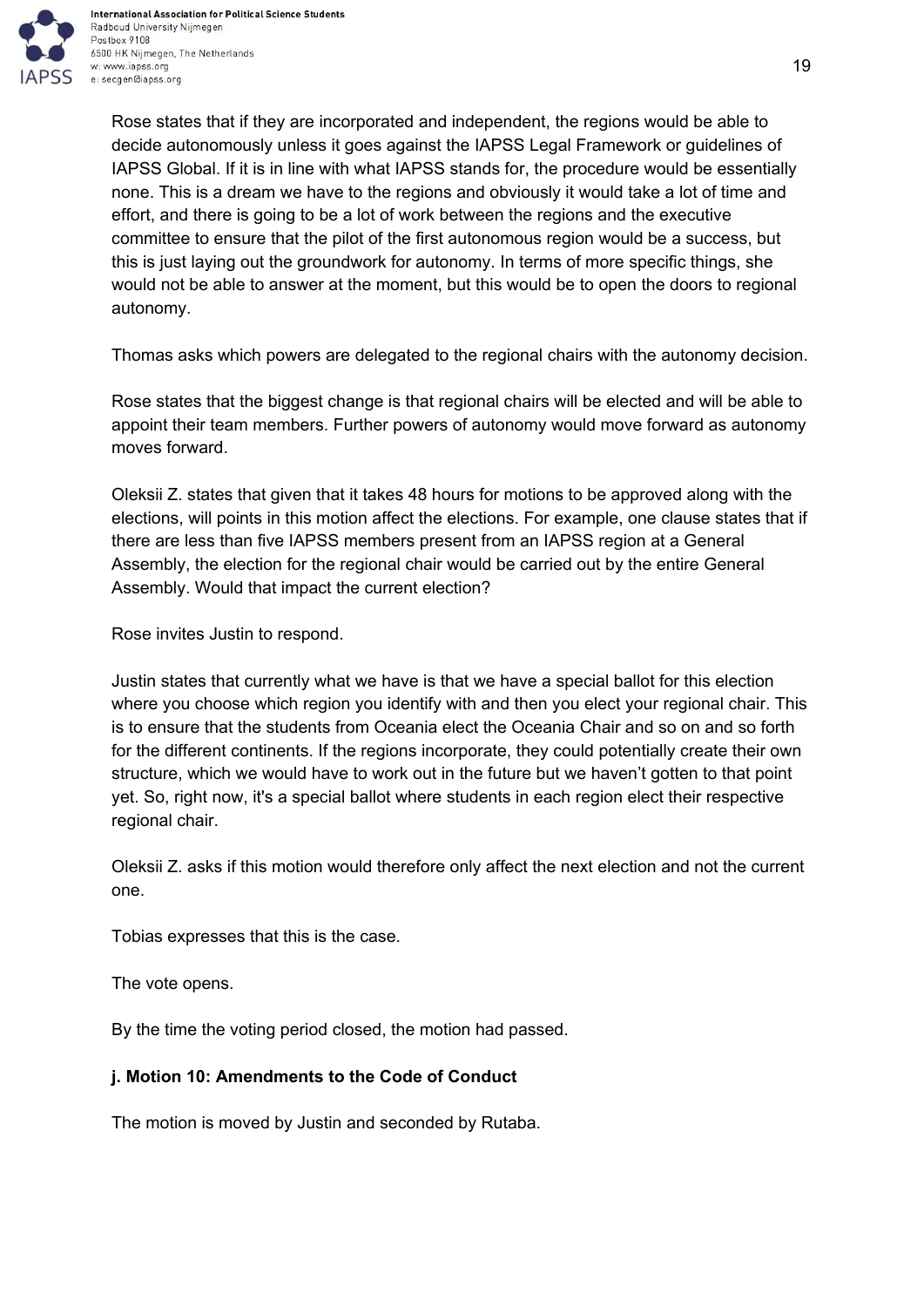

International Association for Political Science Students Radboud University Nijmegen 6500 HK Nijmegen, The Netherlands w: www.iapss.org

Justin expresses that this motion outlines housekeeping changes like fixing the spelling and wording. It would also make sure that the two committees merged earlier would be merged here as well.

Max states that it says Human Resources Committee instead of the Human Resources, Diversity, and Equality Committee and suggests changing it to the new name.

Justin accepts this as a friendly amendment.

The vote opens.

By the time the voting period closed, the motion had passed.

## <span id="page-19-0"></span>**k. Motion 11: Association Membership**

The motion is moved by Justin and seconded by Tolbert.

Justin states that those present should read this motion carefully, as it calls for a significant change. It outlines a new form of association membership. For a bit of context, in May 2019, the General Assembly voted to figure out a new structure for association membership but they did not outline a specific structure, so this motion proposes one. The key things to identify here is that it would enable membership fees to be lowered from their current rate for cases in certain countries where the regular fee would be too much. It would allow when an association becomes a member, instead of a flat rate, they would pay a fee per member. The intent with this would be if there is an association with 20 members and an association with 1000 members, it would ensure that the bigger one has a more proportionate vote in decisions, so essentially in the past it was one vote for each association, and to make matters worse, each association had the same vote as someone who bought an individual membership. The numbers didn't add up in terms of the weight of each vote because some people attending General Assemblies, even right now, represent an entire country or an entire campus of political science students, so we want to make sure it is more proportionate, to make sure the individual members of each association all have IAPSS memberships, and to allow for lower membership fees to be negotiated. So, in passing this motion, the General Assembly would be allowing a lower rate to be negotiated. In response to a question in the chat about which organizations, in addition to our continental/regional chairs, we have IAPSS Ukraine represented here, we have the Politistes Sorbonne from Paris, and the Machiavelli Student Association from the Netherlands.

Joaquim states that he thinks this is an important move for the future. It is important that we establish here a membership system that will allow us to increase our membership and offer memberships at a reduced rate. As we are all currently at home, we should use this to our benefit.

Dana asks how these membership fees will be decided. The Machiavelli Student Association has 1,500 members, but imagine a scenario where not all 1,500 would not want to be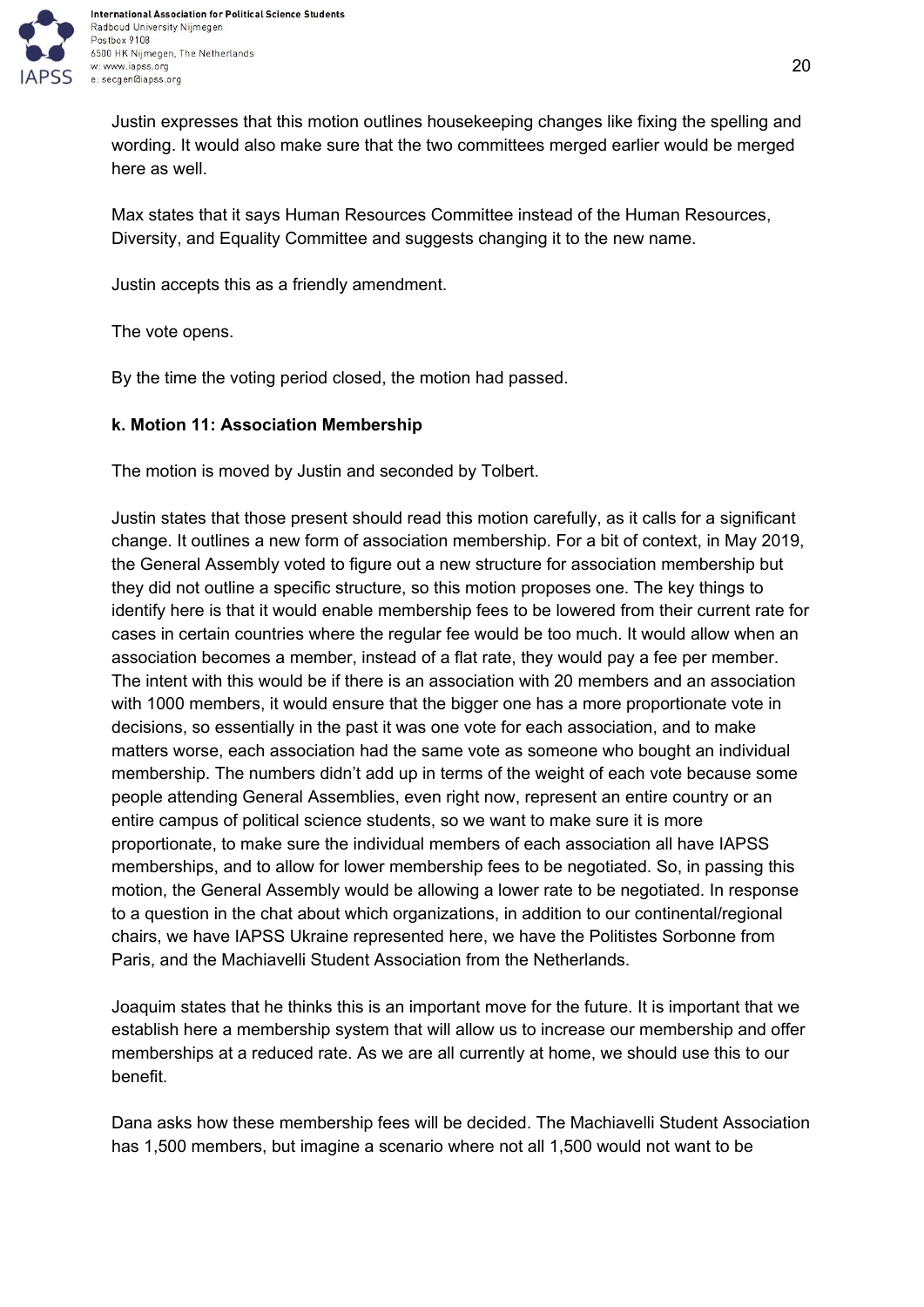

International Association for Political Science Students Radboud University Nijmegen 6500 HK Nijmegen, The Netherlands

members of IAPSS. Would it be possible to determine that only a portion of these 1500 would become members of IAPSS?

Justin iterates that he believes that in the context of the motion, this would be permissible and we would figure it out on a case by case basis and would identify your association as having 500 members in the context of IAPSS, and we would make the 500 IAPSS members.

Max asks about why the membership rate that can be negotiated goes to as low as 0 Euros.

Justin replies that the negotiation range is from 0 to 15 Euros to account for different currencies that have different values than the Euros that IAPSS usually operates under, as major currency fluctuations would affect students' ability to pay membership fees. In addition, there may be a crisis in a certain area, and IAPSS may decide to give students their democratic rights in the organization even if they are unable to pay.

Dana asks if this means an association paying no membership fees would only be accepted in the case of extenuating circumstances and not for any other reason?

Justin states that this would be his interpretation, but just in case, we should include an amendment to specify this more clearly in the text. If someone would be interested in drafting this in the text, he would include it as a friendly amendment. It would be along the lines of IAPSS will only consider an association membership with no membership fee in terms of the fee per member in extenuating circumstances including a crisis in the association's country, region, or campus.

Tobias asks if Dana would be interested in drafting the clause.

Dana states that the example Justin proposed would be sufficient, as it is recorded in the minutes.

Funmi states that in considering these documents, she consulted with some student bodies, and she wants to make a case for Africa. In her school where she lectures, there are a lot of students who are very passionate about political science but cannot afford the membership fees. She understands that money has to be made, but she would advocate a lower rate for Africa.

Tobias states that the Secretariat is always supporting everyone in putting out motions, so if you or in collaboration with some colleagues after his GA would like tos submit motions, the Secretariat is there to help with drafting such motions.

Michael states that to build off of Funmi's point and to reiterate for those who had trouble hearing, when you go through the proposed amendment, IAPSS would be able to negotiate specific rates with specific associations, so he understands that special attention can be given to Africa to extend IAPSS memberships there.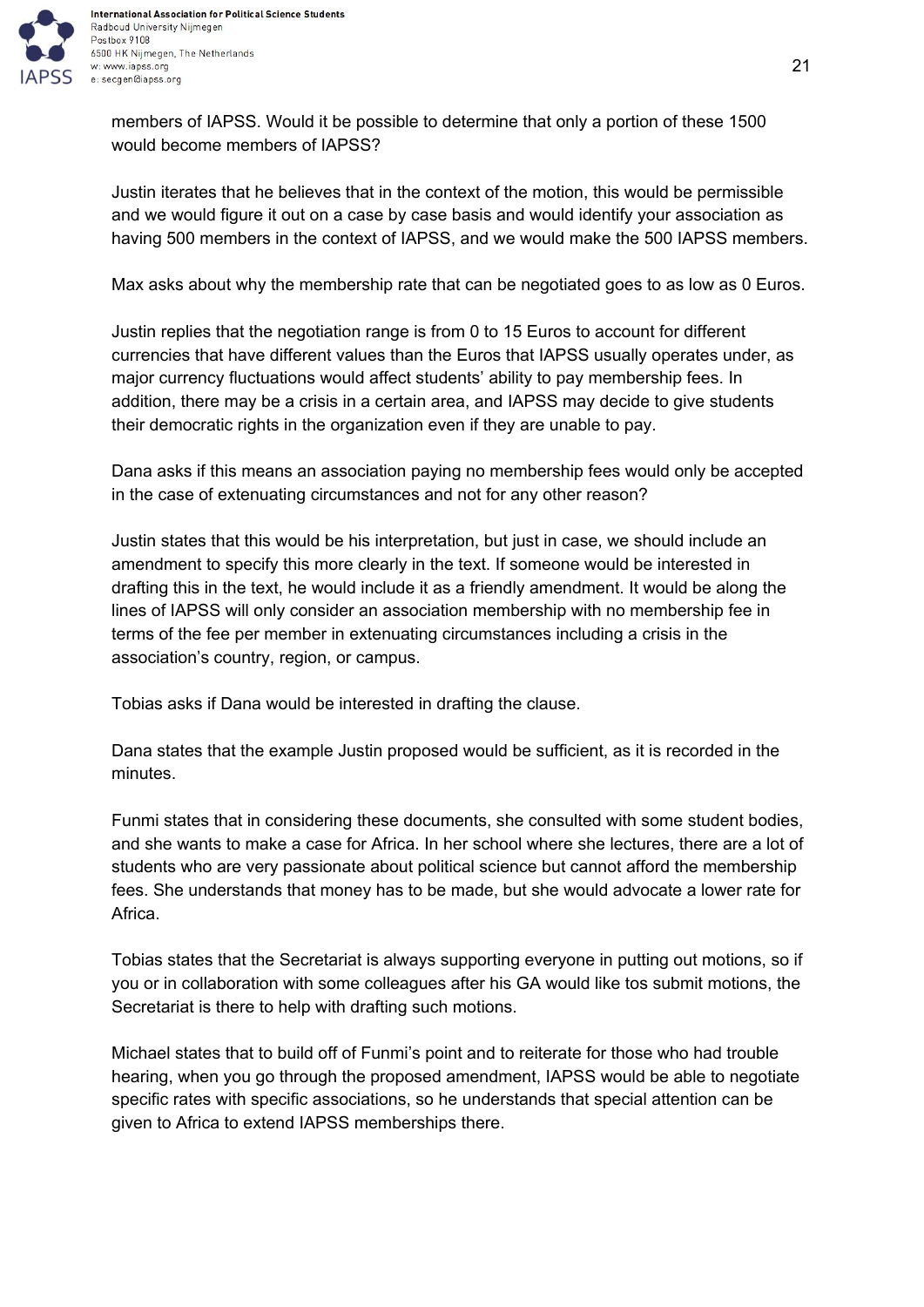

International Association for Political Science Students Radboud University Nijmegen 6500 HK Nijmegen, The Netherlands

Justin replies that in the context of the text of this motion, it would include anywhere from 0 to 15 Euros, so we can try to find something that is a bit more manageable, so there is a bit of flexibility there. In terms of the other currencies of countries in Africa, we can make the fees affordable. Part of the intent of this motion was to try to find a way for everyone to participate.

The vote opens.

By the time the voting period closed, the motion had passed.

l. Motion 12: Remuneration and Reimbursement

The motion is moved by Piet and seconded by Caroline.

As Piet is not present and had submitted in advance of the meeting in accordance with the rules outlined in the IAPSS Legal Framework, Tobias defers to Justin to explain the motion.

Justin states that Piet talked to him about the motion and the intention is to enable a possibility where those who do work for IAPSS can be paid in accordance with the laws of the country we're incorporated in. This is because we've noticed that a lot of people cannot afford to volunteer for IAPSS because in their countries they may have factors like high tuition fees or other schools fees, so they may have to work, go to school, and to add volunteering for 10 or 20 hours a week for IAPSS is a bit much. The idea is to start a process to enable IAPSS to one day in the future provide, though he is unsure if we will be able to currently afford it, compensation for students who do work for our organization. There are also clauses to clarify reimbursements in the event where IAPSS volunteers have to travel to do IAPSS work, they would be able to be reimbursed all or in part for as much as we can from the organization. This does not mean we are going to pay everyone big salaries, as for a bit of context everyone in IAPSS is a volunteer, but maybe one day we will be able to increase our revenue so we will be able to provide support to the people who dedicate their work to the organization.

The vote opens.

By the time the voting period closed, the motion had passed.

# <span id="page-21-0"></span>**m. Motion 13: Dispute Resolution Process**

The motion is moved by J. Marcos and seconded by Rutaba.

J. Marcos states that as you all know, IAPSS is a growing organization, and as we grow, we have more members and officers, and more people in management, and he believes that we need to have a process to address any possible dispute that does not involve a hierarchical dispute resolution process so something outside the hierarchy can take it into consideration so any potential conflicts of interest can be avoided.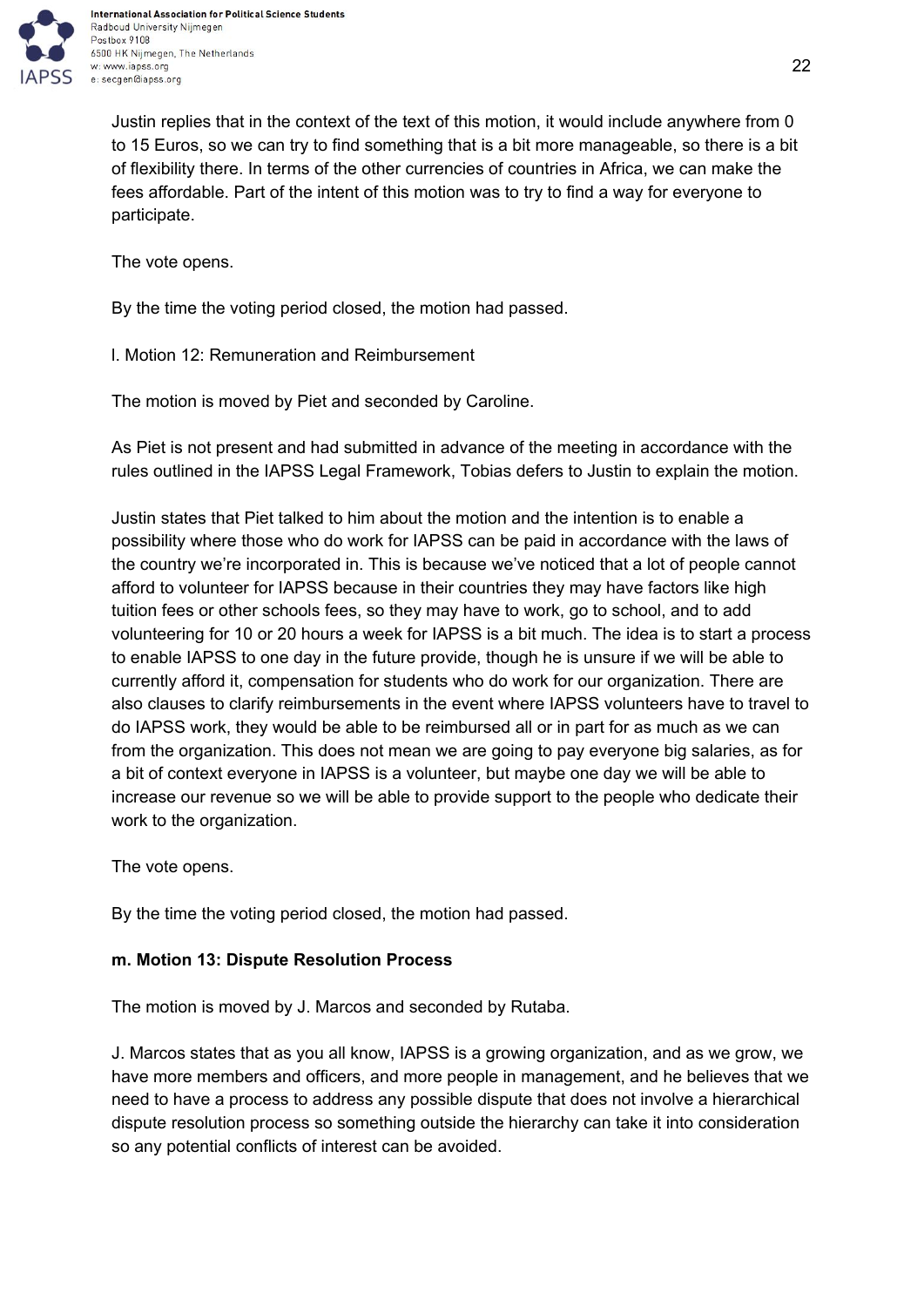

Mihai thanks Marcos for putting this motion forward and agrees that we need a body to look into these issues. He believes we need to discuss this more because it may give too much power to the Advisory Board and take away power from the executive committee, so we may need some more discussion on how this can work in practice.

J. Marcos replies that he believes that it gives more powers to the Advisory Board and does not take away powers from the Executive Committee because the Executive Committee may make a decision that is challenged by one of IAPSS' members or IAPSS' officers, so we cannot put it in the hands of the Executive Committee to decide whether their actions are right, so we need an outside entity to settle these disputes.

Max thanks Marcos for this proposal. He supports both the idea of having a dispute resolution process and having a discussion to consider this more thoroughly. Many of the other motions went through an extensive review process before hand and he acknowledges Justin and the Executive Committee for after the previous General Assembly opening up the space for extensive deliberations on how to improve the regulations, and in his personal view it has been a good step forward in deliberative decision-making and democracy. It is very important that members can move motions as well, but these motions may not go through such an extensive internal discussion because there is not as much time to become familiar with them. This is why a dispute resolution mechanism design, which is very complicated for an organization, offers a great opportunity to have more internal discussion first and then bring it back at some point. This is his personal take on the matter not because he is against the mechanism or the idea in any way but because there are a number of technical organizational points in the document and he wants to take more time to go through them and would welcome an opportunity to have a more thorough discussion. He supports the idea of the motion and of members at large moving motions but also the need for more discussion on its technical aspects.

J. Marcos agrees with Max but he does not understand postponing the vote on the motion.

Tobias clarifies that he can withdraw the motion or keep it on the floor to be voted on despite the chance that there may be opposition.

J. Marcos withdraws the motion.

# <span id="page-22-0"></span>**n. Motion 14: Applying for Consultative Status with ECOSOC**

Moved by J. Marcos and seconded by Caroline.

J. Marcos believes that applying for consultative status on the Economic and Social Council of the United Nations would be a huge step forward for IAPSS and allow us to get involved in the United Nations and allow us to get stronger international cooperations connections with a lot of NGOs there. The process to apply for this is really simple: we submit a profile, including some documents and a questionnaire, and then the ECOSOC committee of non-governmental organizations gives an opinion on our status, but he believes the General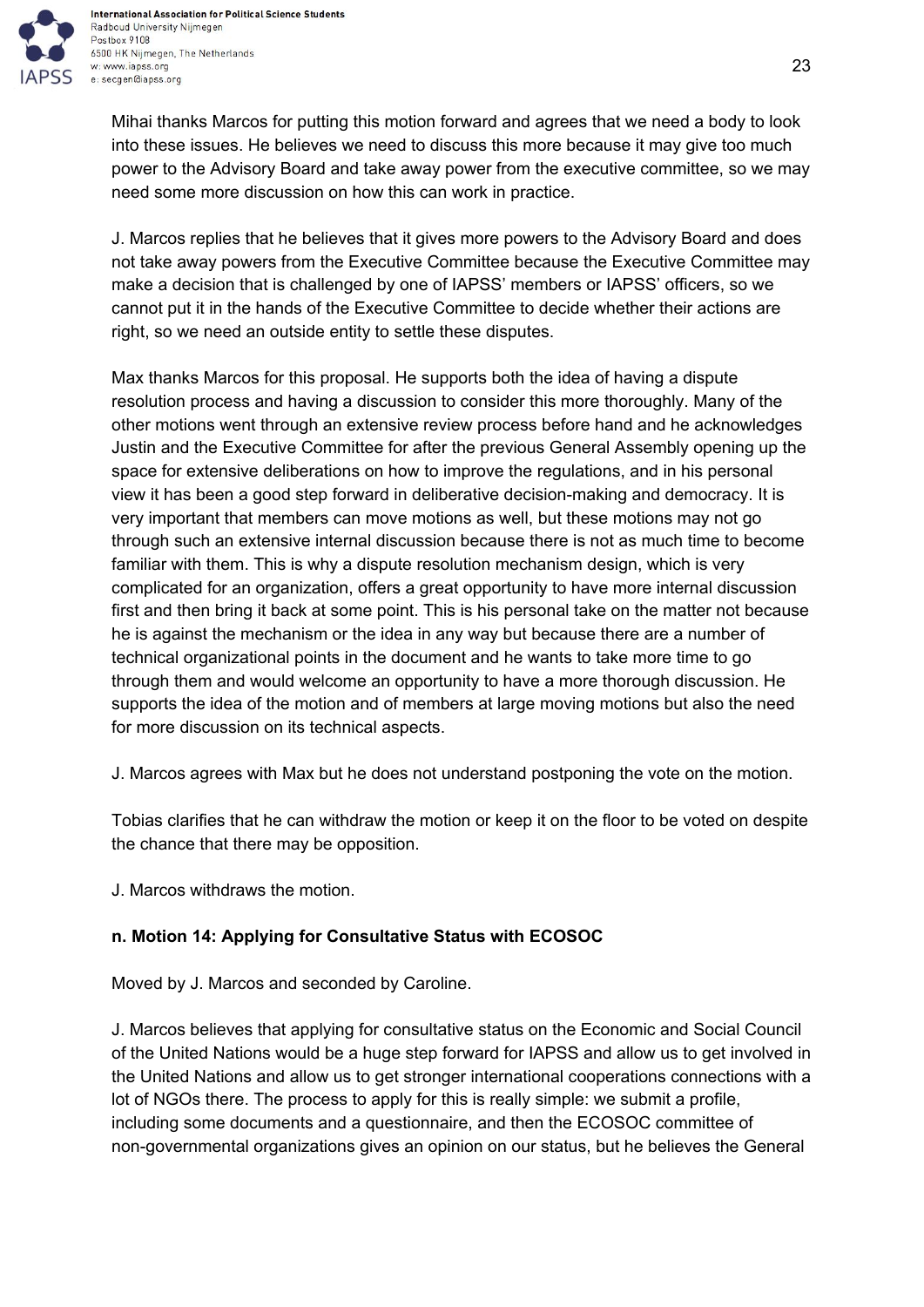

Assembly has to vote on this because an IAPSS department needs to be in charge of this process.

Justin states that this is a great motion and he thinks we should pass it.

The vote opens.

By the time the voting period closed, the motion had passed.

#### <span id="page-23-0"></span>**o. Motion 15: Further Regional Autonomy**

The motion is moved by Mitchell and seconded by Funmi.

Mitchell states that this motion furthers several motions regarding regional autonomy. It has a lot in common with motion 11 on association membership. The key difference is that it allows regional chairs to alter some elements of it, in particular the price, although there is still some opportunity for the Executive Committee to disallow such changes, it allows the regions to begin making changes themselves without having to go through the Executive Committee at each point. In addition, it elaborates further on the ability of regions to form partnerships and the procedures that need to be followed in terms of creating regional bank accounts by working alongside the treasurer and in collaboration with the global team, and it has clauses of the allocation of membership fees within the region. It will stand as a standard 50/50 split with half of the membership funds going to the region and half going to IAPSS Global, but this may be changed depending on decisions of the treasurer, IAPSS Global, and the regional chairs. He noticed that as the last section of his motion is similar to another motion, he moves a friendly amendment to remove the last section, specifically the last be it further resolved clause.

The vote opens.

By the time the voting period closed, the motion had passed.

## <span id="page-23-1"></span>**9. Elections – (candidate presentations, questions, and voting)**

Tobias explains that this section will involve candidate presentations for each of the positions. After those candidates have presented for a position, we will open the vote and the vote will be open for 48 hours.

#### <span id="page-23-2"></span>**a. President**

Justin states that he has written a platform document, which is included along with this CV on the website, and he recommends that those present read it, as they go into a bit more detail. The main things he believes IAPSS needs to do to improve itself in the future is to increase its global representation. IAPSS was founded in Europe in 1998 and historically it has had most of its paying members from that part of the world and we need to figure out how to get other campuses involved as well as other campuses within Europe itself. This is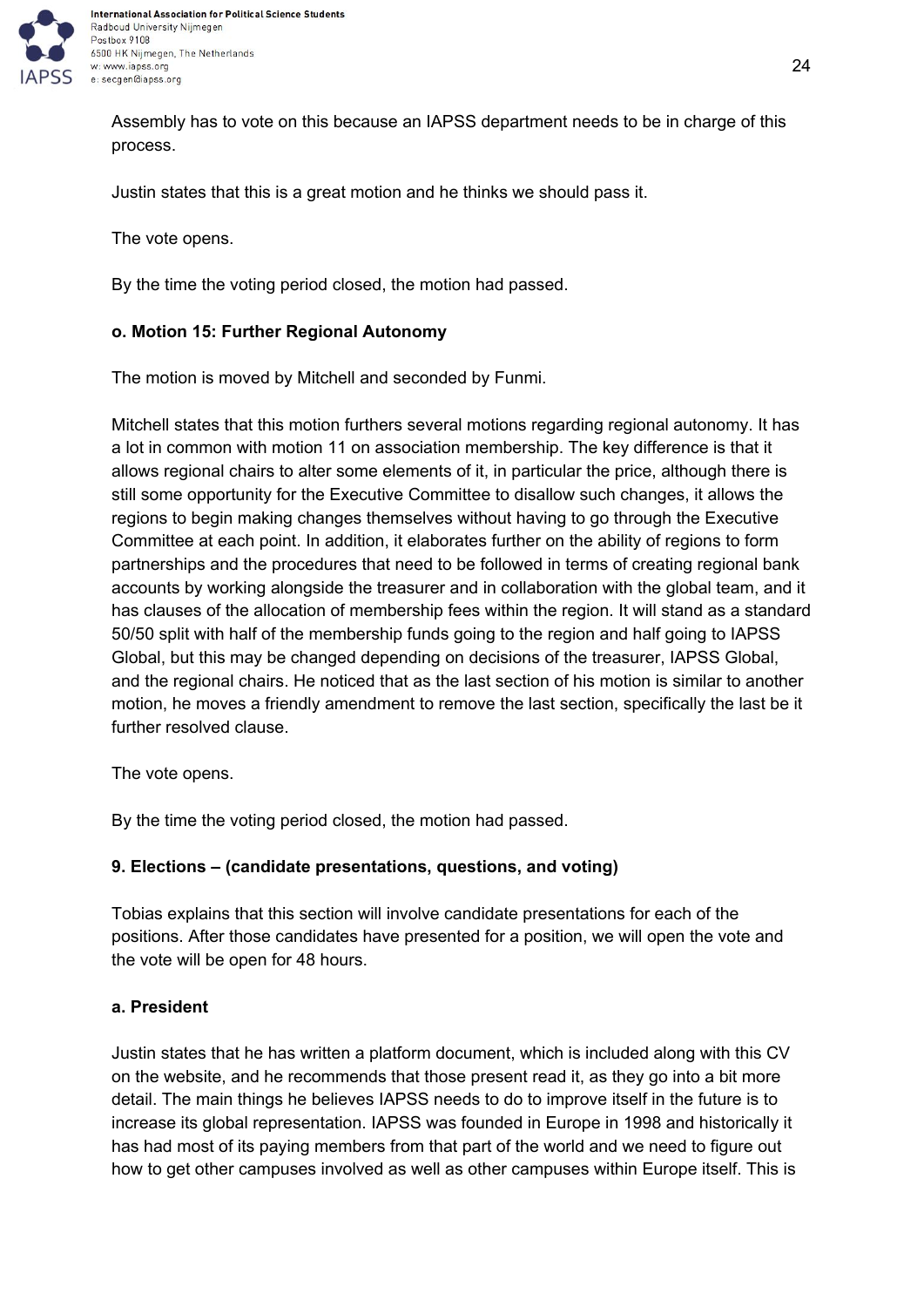

because we recently discovered that IAPSS is in a membership crisis. Although IAPSS is the only organization that represents political science students on a global scale, a lot of the students it represents are not able to participate in its democratic process because the fees are too high, because they don't have the time to be able to volunteer, and other factors, so we need to try to make IAPSS more inclusive so students from every country are able to participate and be involved. We need to make sure that the regions keep developing so they are able to have events in more areas of the world and provide better opportunities to political science students. Another thing he helped to start is an initiative with other student organizations to create a Global Student Government for all students of all subjects, which hasn't existed for about 20 years now. There was one, but it collapsed, so the plan would be to advocate for creating a new one and to keep moving that forward, because IAPSS is currently taking a leading role in that initiative. In the platform document, he has gone into things in a bit of detail, so you can look at his recommendations for the various aspects of the president's portfolio, and as we're at the 3 minute point, he thanks those present for listening to him.

Edgar congratulates Justin on his candidacy. He would like to know Justin's strategy to increase the long term relationship between the members across the globe.

Justin replies that this is an important question and one that we will need to consider every day going forward in the next mandate. First, we need to map out all the different political science student associations in the world, and we're going to have to try to contact them and establish a dialogue to learn what's going on in their part of the world, and then try to figure out an agreement. Every school is different, every country is different, and every continent has a different situation, so we need to take that into account, and as we just passed amendments to allow for different fluctuations in membership fees, and if we need to lower membership fees for some campuses, then we need to do that. Every political science student should be able to vote in IAPSS elections and every political science student should be able to run for IAPSS positions. As he has mentioned, it historically has been students in Europe and they have had a lot of representation here. He is not sure exactly, but if he was elected, he would probably be the first president from Canada to be in this role, but doesn't want it to stop there. Next year, it would be nice if someone from another country who hasn't had an IAPSS president there come forward, and we need to make sure that we keep diversifying the leadership of IAPSS as well as the membership so we have all continents represented and also looking at the intersectionality of things like race, gender, economic status, and other ethnographic factors.

Oleksii Z. states that the fact we have Justin's candidacy is a great indicator of progress in IAPSS as IAPSS is expanding and especially the federalization process and improving our regional affairs and now the candidacies are not just coming from Europe, but from other parts of the world, it's a good indicator that things are going in the right directions and he believes that Justin will continue to move it in the same direction, so it's awesome that it's happening.

Thomas asks about Justin's plans to increase IAPSS' financial capacity.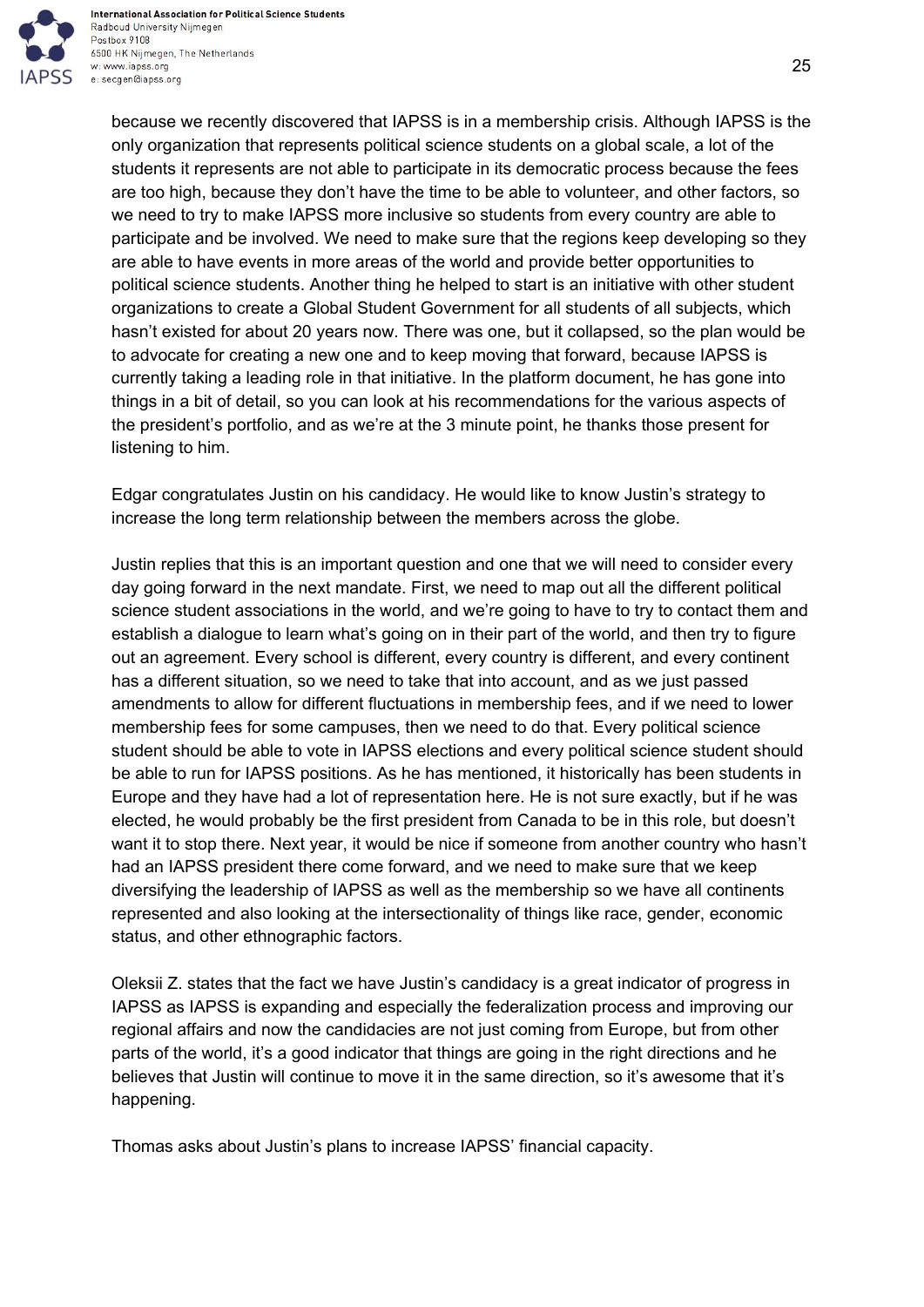

Justin answers that this is another great question because as we're talking about things like membership discounts, we have to develop IAPSS' financial capacities as Thomas mentioned to ensure that we can provide better support to its students around the world. He thinks IAPSS is in great need of diversifying its revenue streams. In his platform, he mentions a number of ideas for this. In particular, we need to think about grants, partnerships, and sponsorships with other organizations, be they student organizations, non-profits, or other entities that may be able to help us. One of the ideas behind encouraging the regions to become their own non-profits would be that they could apply for grants applicable to their specific region or countries. In addition, we need to explore ways we can generate revenue from our other infrastructure like our social media accounts and our YouTube account that we have been trying to develop over the course of this year, and there is potential given the growth rate of the past year, we can get to a point where in the future we may be able to gain a little bit of revenue from people just viewing the videos that Tobias did with professors, we have IAPSS Asia and IAPSS Oceania doing podcasts and creating content from that. Another idea is developing IAPSS merchandise, so for those who can afford it, we can sell things like t-shirts with the IAPSS logo on it so students can be proud to be part of this organization and wear the merchandise on their campuses and encourage their fellow students to join IAPSS as well. The other idea behind relocating to a different region would help reduce costs, as could making changes to the way events are conducted so IAPSS can get a bit more revenue that it can dedicate to other aspects of the organization. That was a bit of a topical answer but the platform document goes into things in a bit more detail.

Max states that because of the discussion that has arisen in the previous motions, there is a push toward discounted memberships, which of course has a lot of rationale, but from what he understands from the previous motions, and he is still trying to get through them, it would go only towards regions or associations, but he would like to highlight that there are also academic affiliates according to one of those regulations, which involves students who are not affiliated to the regions nor to an association. Hence, he wonders, and he thanks Justin for his impressive agenda as it is really complex, but just based on what has recently emerged, how Justin would try to address this gap that might emerge if these motions get approved, as academic affiliates not having the possibility to get their membership fees reviewed in case they are not affiliated to a certain region or a certain association could be seen as a type of discrimination. So, he wonders if Justin has any thoughts on this matter.

Justin asks for clarification on what Max means by academic affiliates because it might have a different definition in different areas of the world.

Max replies that it refers to the way it is defined in the regulations, so to those who conduct specific academic projects as individual members of IAPSS, for instance members of the editorial teams or members of the student research committees who are not affiliated to a particular region, so the motion on the regions would not apply to them.

Justin states that this could apply to the reimbursement motion too, because a lot of these academic affiliate students do work for IAPSS in terms of the context of our Legal Framework, so we need to pave the way to increase the amount of reimbursements and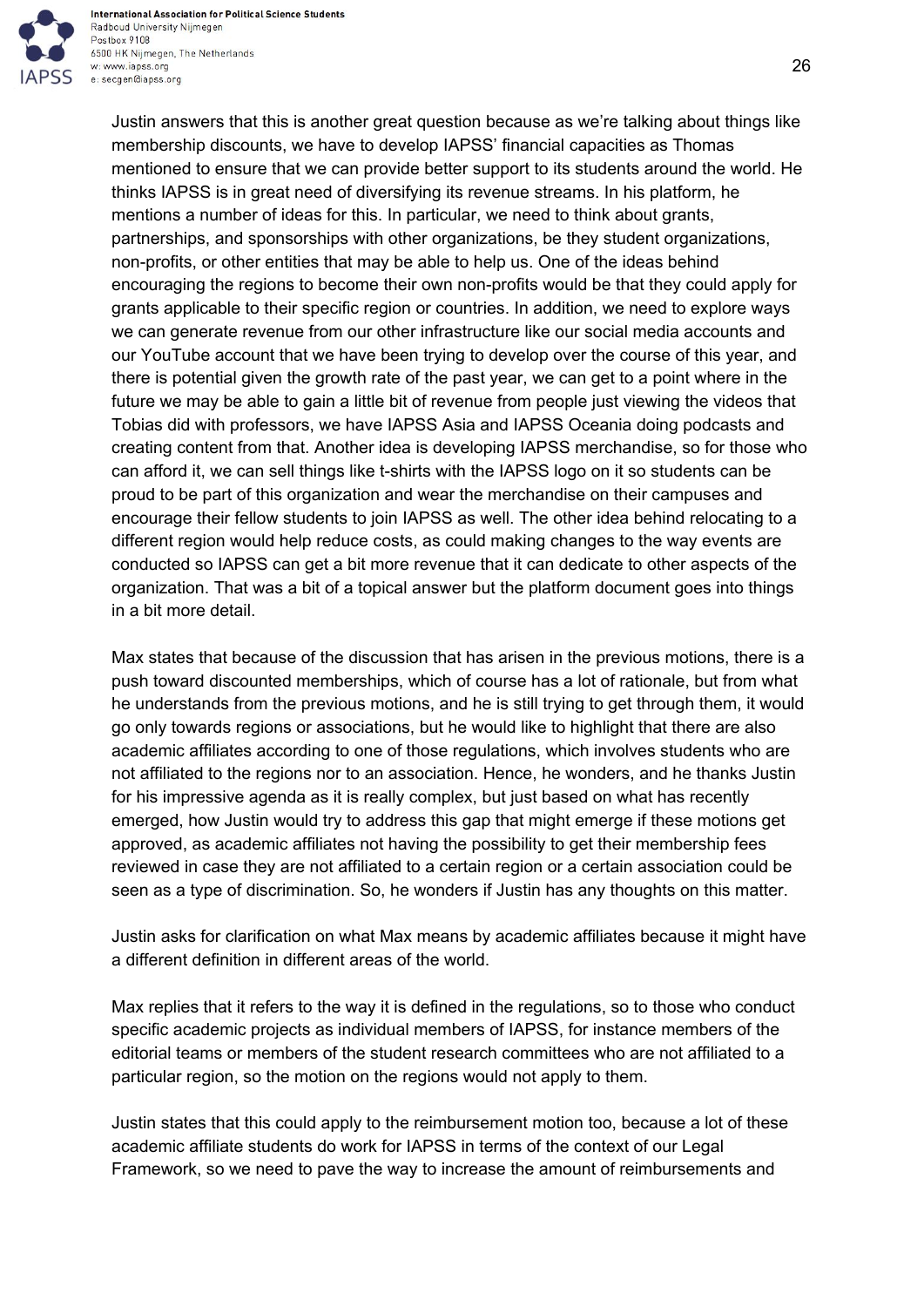

possibly compensation for these individuals. In the past there was one kind of push with the Federica project to provide a little bit of that but we need to expand it across the board to all academic affiliates, and if another motion is needed for that, we definitely need to put one forward at the next General Assembly. A big question here is how we can get our revenue up to be able to accommodate for that and figure out if we need new agreements or partnerships. In terms of the next mandate, the short answer would be that we need to figure that out in more detail as well and we need to make sure those members also have ample opportunities to participate in the organization.

Norm states that in terms of revenue generation, partnerships would help create synergy within the groups that could lead to revenue increases. If he is elected treasurer, he would like to focus on those issues and collaborate with big groups and try to monetize our efforts into some kind of revenue producing engine. He likes the structure of Justin's ideas and would like to collaborate and contribute to that level of thinking.

Tobias reads a question in the chat that Rory asked about how Justin will help facilitate relocation.

Justin replies that if the motion passes, we will have to look at all the potential countries that allow us to make all of our guiding documents in the same language that IAPSS operates in and from that list we need to narrow it down further to figure out which one would be best to incorporate in. We have to look at factors like would we have to pay any taxes or file any forms every year, or if there are high legal fees associated with incorporating in that area like with the current amendment situation we currently have. Then either at the next General Assemblyor the one after once we have done the research for 6 months to a year, we would propose a specific country for the organization and a detailed process for transitioning from one location to another. We would have to take into account that since we currently have a partnership with a university in the Netherlands that is our main base of operations, how would that partnership change as well as do we need a partnership with another university in the country that we would be moving to in this hypothetical situation. So, the short answer to that would be a lot of research and then a solid proposal.

The vote opens.

By the time the voting period closed, Justin Patrick was elected IAPSS President.

# <span id="page-26-0"></span>**b. Secretary General**

Tobias states that we have one application here submitted by Arushi Prasad. He does not see Arushi online and asks if there is anyone to speak on Arushi's behalf.

Justin states that Arushi said in advance that she would not be able to attend. It might be a timezone issue or another commitment. He encourages everyone to read the documents she prepared and he thinks she would be a great candidate for the position.

The vote opens.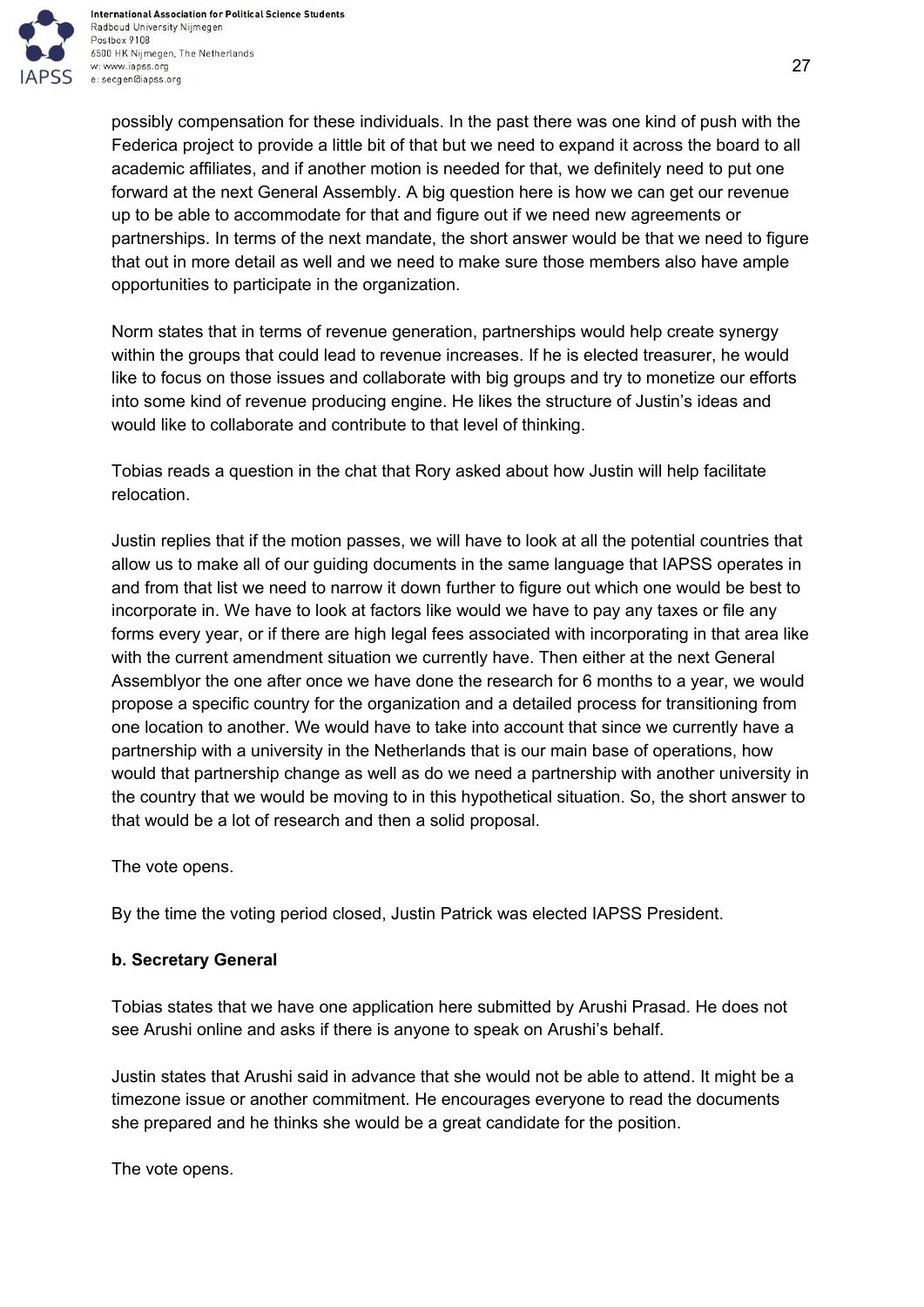

By the time the voting period closed, Arushi Prasad was elected IAPSS Secretary General.

Tobias calls a 9 minute break.

#### <span id="page-27-0"></span>**c. Treasurer**

Tobias states that both candidates will present and then there will be time for questions.

Caroline states that as she is running for two positions, she is happy to dedicate her time to either if she is elected. She loves Justin's plan and that we now made the financial model to follow the fiscal year. As per Justin's initiative and Norm's comment as well, increasing revenue to make IAPSS more inclusive and cover the costs for members would be a very smart move to increase our following and our bandwidth. She thinks an unutilized resource right now since we are an international association of political science students is using our alumni network because community outreach through those alumni networks could reveal many potential donors and sponsors, connections which can help us cover costs for participation in the World Congress or funding for the World Congress. She invites those present to read her CV and platform online in detail, but some things she would like to highlight is that she worked closely for the Senior Vice-President of Internal Audit and Risk Management of her company, and she managed several accounts there. She also overviews the risk management portion of the company, which has a lot of do with compliance and sourcing cost-effective programs and payments and looking into the best cost-effective options for those accounts and how to manage them. That said, she would like to look into the issue that was brought up about legal costs being one of the highest financial costs this past year, so she would like to look into the option of pro bono legal options. She knows at least from the Ivy League network as a Harvard graduate, they offer pro bono legal advice and take on legal cases and they may be able to consult us on that for free, so that would be one way to save money there. It's part of her role as the Chief Partnership and Innovation Officer for the Youth Sustainability and Development Conference that will be occurring in 2021 and reaching a pan-African summit in July; in that role, she prepares the partnerships and sponsorships internationally, so she is utilizing the Harvard alumni network, but she is also in charge of securing partnerships and donors for the conference in order to provide funding for projects after the conference, which is the whole basis, but also she is making sure that our bases are covered with travel to the conference and hotel accommodations specifically for the conference as well, so in that way, she likes to view everything holistically and make sure that all the bases are covered and any financial structure program she is a part of. She thinks that level of organization and professionalism would make her a strong candidate for this role, so basically utilizing the alumni networks of this group, plus her knowledge of finance and accounting as well as her ability to communicate clearly and the transparency to the board.

Norm commends Caroline on her resume and is happy to be competing in the same category as her. As far as the revenue and IAPSS as a whole, he thinks that the mindsets of Caroline and Justin are the proper mindset for these types of groups because with the global trend of everything that's happening, it seems like we're dealing with a crisis in a prosperous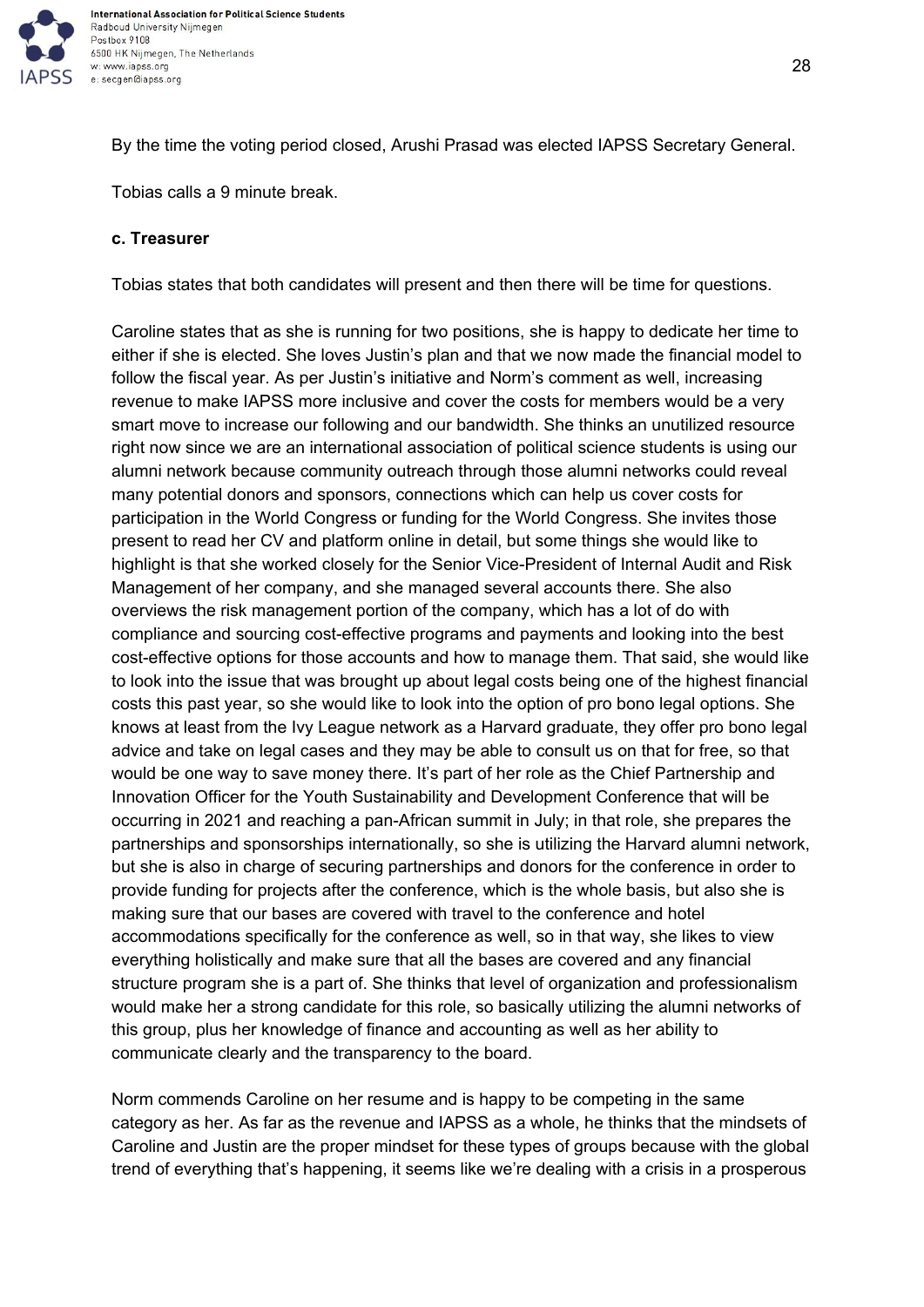

time, and during a prosperous time we're really going to vertically integrate, especially here in America. He knows there are organizations and groups, and Caroline mentioned the Ivy League, which is a great area of focus for people that collaborate on ideas and things that we're doing as an organization. We could better communicate with them. As for his career, he has a financial background, so he has been in Wall Street and the top networks, and he recently worked with an inner city program, so he kind of has a range between the high network area and the inner city area where it's more about community outreach and being a listener to the community. This range can be a benefit because it would enable him to deal with different types of groups. This has been a highlight of his career, whether it has been basketball or Wall Street, or engaging with communities. Throughout his professional career, he always found it necessary to collaborate with people, whether it's higher ups, economists, or even the dean of a school; this is important, especially if you're part of an organization. In terms of accolades, he manages a basketball team, which is very hard in terms of funding. In terms of sponsorships, a good first step is getting the message out there. We need to make sure the issues we're working on are highlighted as important and that we're receiving value for our effort. We can do that with the groups we're communicating with;we can make sure those things are highlighted so our efforts are engaged and valued, and that's what we should focus on in the treasury role. For an organization that is working on a lot of critical things around the world, a lot of big organizations don't have the time to evaluate things to the extent that we will be. We will need someone who can connect with the whole world and bring in big organizations. He is happy to be present and encourages those present to view his platform statement on the IAPSS website. He believes IAPSS is at a pivotal moment; with everything going on in the world, this may be one of the most important IAPSS committees that we assemble. He loves to work and always likes to communicate, so his line will be open to every member and the financial administration department should be collaborating with everyone.

Tobias directs Caroline to answer the first question posed to her by Anthony about the recent nature of her certifications.

Caroline replies that this is the case and she was certified after working last March, but at the same time, she has been involved in the non-profit and international realm for over two years now including with the United Nations Association and partnerships she made through that. So, while the YSDC pan-African summit is a project that originated this year, last year she was also co-organizer and managed a 2 million dollar budget with funding from the Government of Ecuador to secure a program to secure hotels to secure funding, to organize a conference on gender equality and corporate social responsibility. She has had an international reach already with those partnerships, so for the African conference, we have reached 10 nations willing to commit sponsorships within two weeks when she was elected to that position. Within two months, we were able to utilize that budget successfully, even to the point where we secured Michelle Obama as our keynote speaker, but sadly the conference was delayed because of COVID. That said, she feels more than capable to carry out this role due to her qualifications, collaborative mentality, multilateral mentality, and basic transparency and communication skills with the board and our partners and sponsors. She is also very innovative and up to date on the best strategies to recruit donors and sponsors, hence why she would say utilizing the alumni networks would be a smart move, especially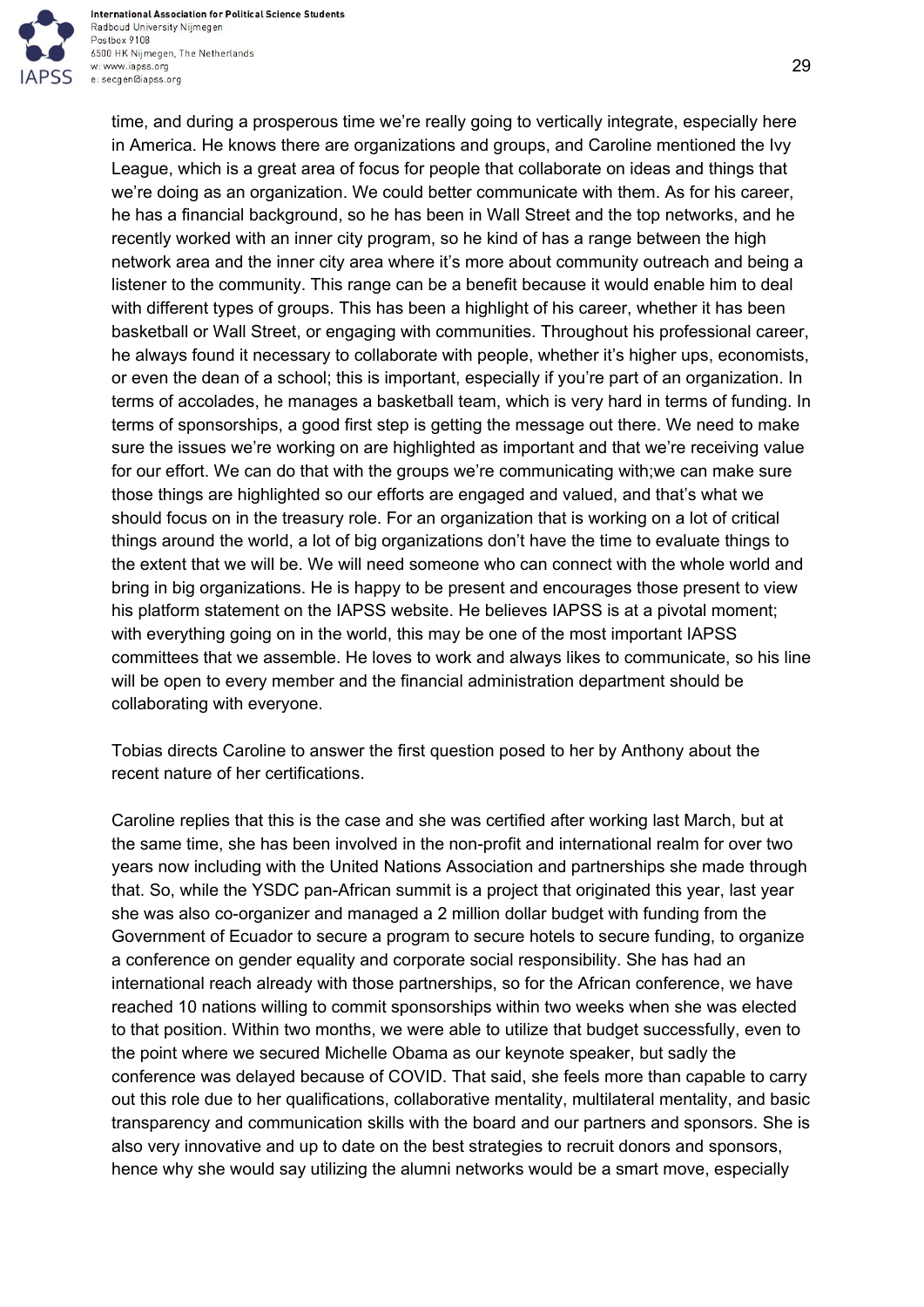

for Justin's plan as president. In response to Anthony's follow up question, everything was set and then in April we had to postpone the conference, so everything is still on hold, and the sponsors and the Ecuadorian government are still committed. We are altering the contracts as we speak and it will take place in the following year as soon as the quarantine lifts in Ecuador.

J. Marcos asks Caroline to expand on her internal audit experience.

Caroline states that she is a democrat and is multilateral and does not care what ideology anyone is, a preface she wants to add before saying she works at Fox. She was promoted to the audit team because of her math background from Harvard University, as well as advancing in the role of administrative assistant prior. Her work there constitutes keeping the books using QuickBooks, making sure the accounting is in place and that the direct bills and expenses are paid on time. If our external auditors are questioning the records and ask for proof of the purchases made by our company, she has to work with the Senior Vice-President to provide the documentation for them, so her role is also keeping tabs on those executives and making sure that they submit their documentation on time, but also there is a global sourcing component wherein her role is to find the best rates across all the vendors that her company uses, whether it is lights, American Express expense reports, travel, car service, and other components that go into running the company, as well as our investors. We want to make sure that all of that money is being used appropriately but also being managed wisely, so we want to make sure that no one is investing more than they need to and we constantly have to set up monitor systems so she is in charge of tracking the monthly progress of each component and works with the Senior Vice-President to ensure it gets distributed to investors and employees at the company. Her team works with the legal team, so she is familiar with the jargon and the process, and the accounting that takes place within that where she would apply it to IAPSS is basically making sure our resources are being utilized in a way that best serves our membership and also that it is advertised to our sponsors and donors in a way that lets them know their money is being used wisely. This would ensure that those investing in IAPSS can be confident that their money is managed wisely and that there is very little risk.

Edgar asks Caroline how she keeps her work organized and how she will communicate complex financial information and make sure it is understood.

Caroline replies that she has experience working as a tutor and in the education sector, so part of her job has been simplifying complex ideas to students, so in a similar way she can make financial information clear to investors and members. In terms of staying organized, she has managed to do this using calendars, dealing with deadlines in advance. For example, she finalized her application for this position a week in advance. She has not had a problem with this so far.

Norm responds to a question Rory posted in the chat about how his experience would support him in the position. He states that his Wall Street experience is more than just research and paperwork. In a group like this, our main function as political science students is to research and study. Our biggest contributors are our team members. The next steps will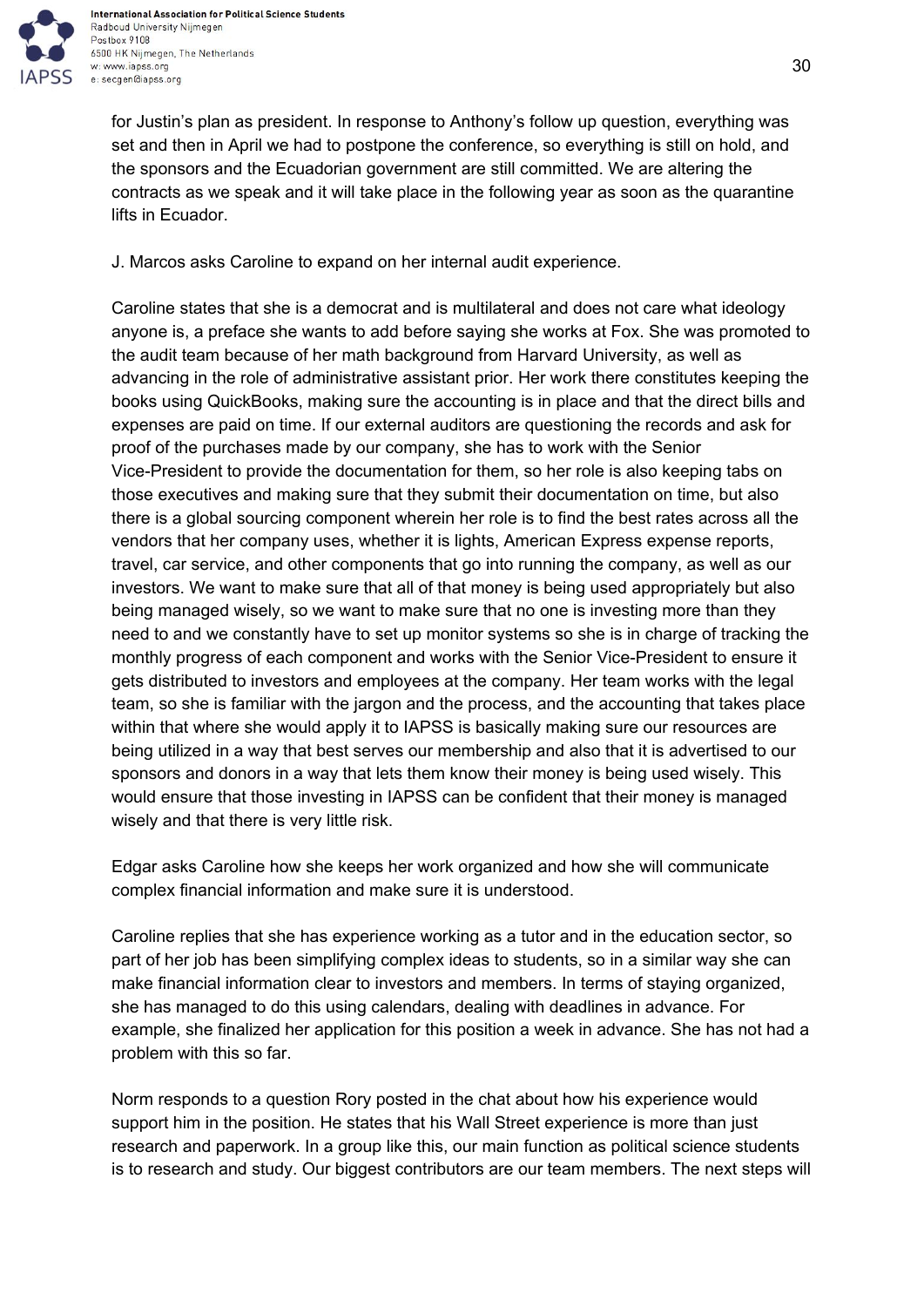

involve finding partners and establishing partnerships. We need to find people participating in real world events and Wall Street is a very good example for that. It is a noble market that gets a bad stigma. Some of the best things ever facilitated in the world came from the global markets. A person with a good understanding of that is a responsible chairperson who wants to make things better. Wall Street experience is good for leadership and not being clouded by emotions.

Rory asks a follow up question on how he thinks the 2008 financial crisis was a time of great prosperity and what he did while working on Wall Street during the 2008 financial crisis.

Norm replies that it was a challenging time and stepping up in the face of adversity, which is something he wants to highlight. He was convincing people to get back in because that was a time when people got hurt. His background and history of being an athlete inspired him, as did his family members who were affected by 9/11. All those combined propelled him to care about next steps. As far as a leadership position as treasurer, there will be times like that. He has experience managing a basketball team, which is very difficult. He is proud that his first year team went to the playoffs.He believes his Wall Street experience shows real world practice that will be very beneficial for IAPSS.

Oleksii Z. asks Caroline that since a lot of her experiences are ongoing and her position at Fox is full-time, would she have enough time to dedicate to the position of treasurer that requires 20 hours a week.

Caroline responds that she does have enough time, as she values the organization and will make it a priority. Some of her current activities end at the end of the summer, so she will have even more time. She does not apply for things that she would not be able to dedicate the time to. She analyzes things before jumping for them and puts a lot of thought into presenting her candidacy. She also replies to Rory's question in the chat addressed to both candidates about increasing IAPSS revenue, with her ideas including strengthening alumni networks both from IAPSS and in universities, using Ivy League networks for pro bono legal help to reduce legal costs, and getting big donors and investors to contribute. We can use video recordings from past World Congresses to create promotional videos. To Justin's question in the chat about which organizations she would want to partner with, she recommends the United Nations Association of the United States of America because she and Rory are involved in it and it does a lot of the same work that IAPSS does. A UN Youth Envoy involved in another organization she volunteers for would be another potential option. The Harvard Alumni network could help, as could the World Health Organization due to what's going on. In response to Rose's question in the chat about how she would support the regionalization process as treasurer, she would work with the regional chairs to create promotional videos, doing webinars, increasing social media presence and Facebook Live. We need a system in place that allows people to interact with someone during quarantine. Even a new members' orientation would be something to look into.

Norm's ideas for revenue production involve educating external stakeholders about what IAPSS does rather than sell and impulse. We need constant contact and need to communicate with people. Online and digital content is an area of focus and the range given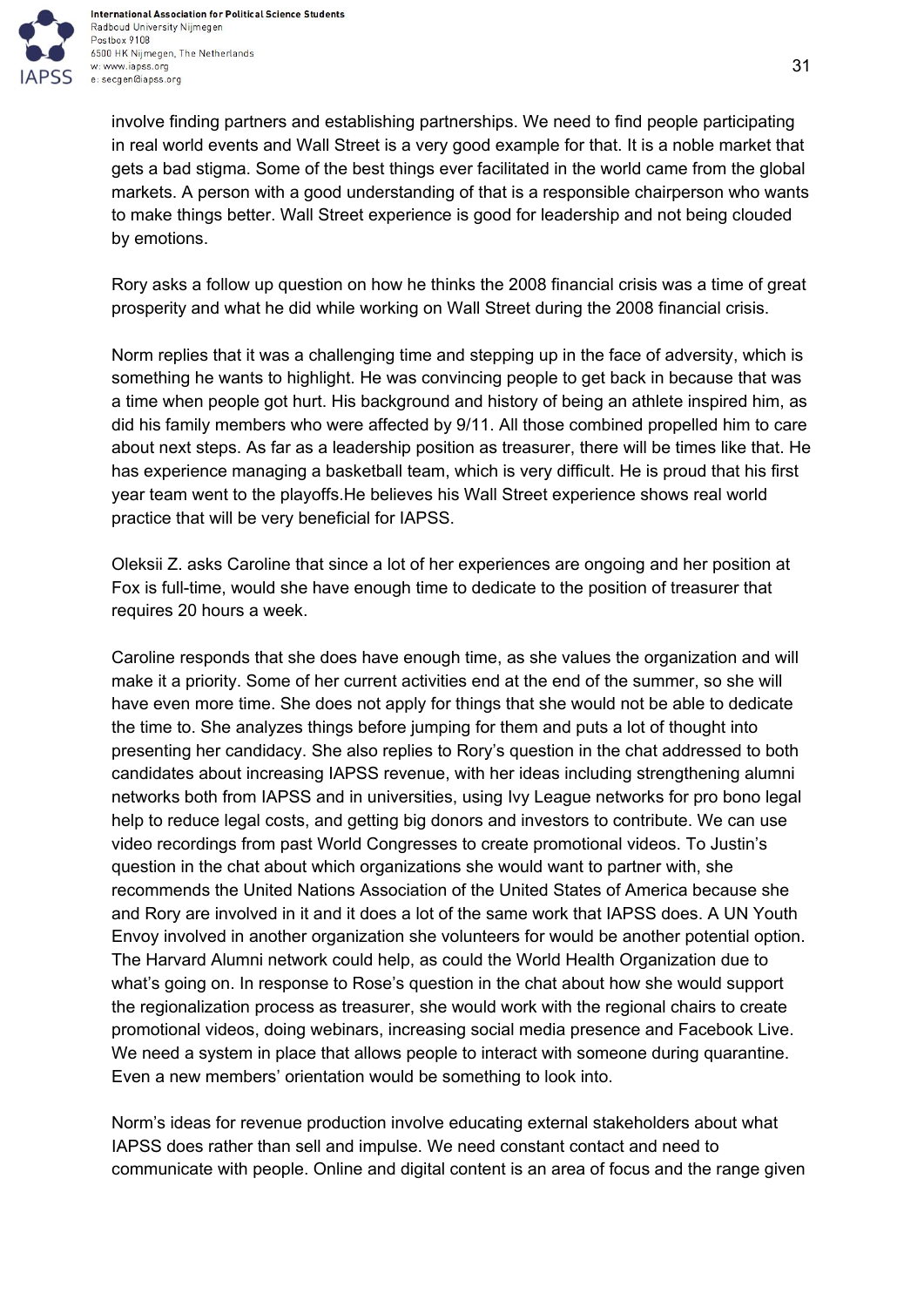

IAPSS' global membership. We need to make sure we're cost effective and efficient. The more we show people what we do and who we are as an organization, educating and showing people is the best way to funding. In Wall Street, they don't care as much about the money we're making than about the problem we're solving.

Rory asks what Norm would do to promote socially responsible investing and partnerships and which organizations he would want to reach out to.

Norm recommends the big banking firms, as they are always open to ideas. It is possible for IAPSS to engage these kinds of actors. Having the right members and staff, we could communicate with big firms.

Caroline asks how Norm would go about partnering with these organizations.

Norm states that he would collaborate with the IAPSS President to reach out to organizations like Goldman Sachs and find out who their marketing people are and the events they're holding and participate and introduce ourselves. Once people know who we are, they will ask us questions about how they can contribute. We kind of have to be a little Hollywood and engage with people outside our industry.

Caroline asks Norm how he would deal with the risk of insider trading. As he works on Wall Street, how would he prevent that and ensure there is no conflict of interest? She also has connections to Goldman Sachs, McKinsey, and NASDAQ, but she has to ensure that doesn't now conflict with work and IAPSS. She has a framework on how she would deal with that, but she would like to know Norm's strategy.

Norm replies that they have philanthropy efforts that are outside of banking. These are things we have to explore and we will have to learn about what to focus on. The banking sector and trading isn't the only thing Wall Street could do, and there are other areas we can reach out to. Norm responds to Justin's question in the chat about whether he would partner with Goldman Sachs or Lockeed Martin and said he would unless IAPSS has rules preventing it. In response to Anthony's question about if he could facilitate meetings with Wall Street, Norm states that it's a process that we would have to go out on the floor and do. The only way for us to find out is if we do it. He's located in New York so there are a lot of options there and he does not have a problem with communicating. He did that a lot with basketball and as a first year organization we have contacts with the NBA and a big organization in Hollywood. He looks forward to seeing what we can do as far as Wall Street is concerned and he believes that the big players want to hear about the little players. If we present our case well and show them what we work on, no matter the group we talk to, they will resonate with what we do and that's what we're going to do best. Fiscal responsibility will highlight what we do and that is what he wants to focus on as treasurer.

Thomas asks Norm if he thinks partnering with Wall Street would compromise IAPSS' interests.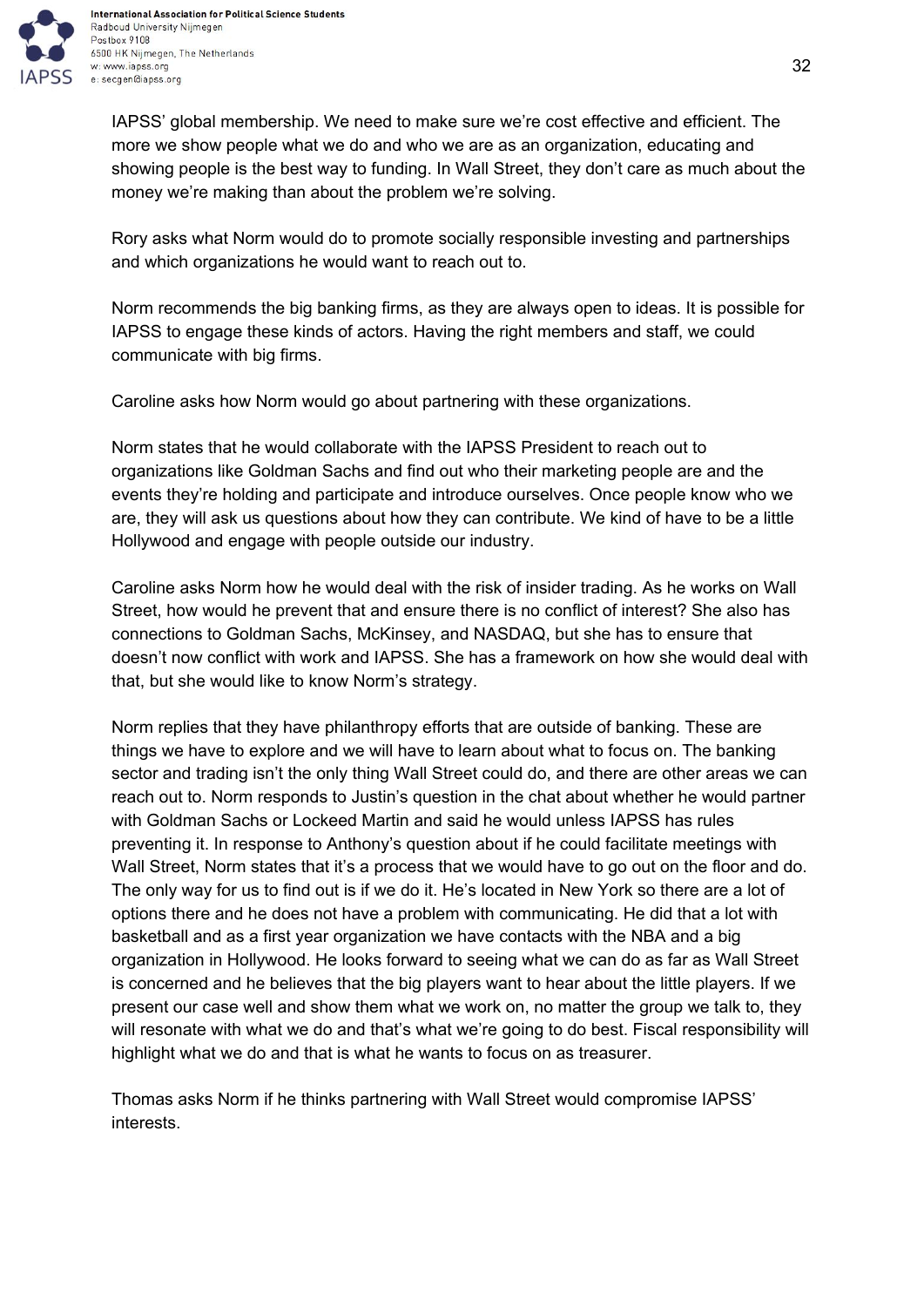

Norm replies that it is a matter of perspective. There are organizations like us that are passionate about what we do and they don't care about how much money they make, but are trying to facilitate a tool that is being presented to us and trying to make society better. If we find those types of people and members, as a group we'll be okay and as a society we're going to be okay, and that's our job. It would be our job to ensure Wall Street does not compromise any of our positions to ensure we create the right partnerships. Another area that Wall Street does very well in is individuals and human spirit. Wall Street is an example of when human capital gets together and works together on the same project and delivers, and that is what he sees in the stock market and IAPSS can learn from this as an organization to propel itself forward.

Rory asks Norm that since he stated that someone would have to take responsibility to not let Wall Street compromise IAPSS' position, if he was elected treasurer, would that person be him.

Norm answers that it would be him taking that responsibility. He likes to collaborate, even if he has to make final decisions alone. He would consult with other IAPSS team members if necessary before making a significant decision. Working together is important no matter which organization one is a part of. That is something that Wall demonstrates the most.

Rory follows up by asking if Norm would uphold the values of IAPSS as treasurer, because it is not up to someone else to ensure the investments are ethical partnerships. There is also collaboration, but the treasurer's role is key in these matters.

Norm expresses that he would. He believes that the perception that there would be a compliance issue is stigmatization and a mindset. The more relationships one opens up and the more projects one works on will all the more alleviate those fears.

Tobias states that it seems the General Assembly has received a good indication of what the candidates stand for and recommends that the question period end here.

Caroline states that both candidates have raised important issues and invites anyone with more questions in the next 48 hours to contact her.

Tobias remarks that the last time that IAPSS had competitive elections was four years ago, but invites Max or Mihai to correct him if needed.

The vote opens.

By the time the voting period closed, Caroline Rakus-Wojciechowski was elected IAPSS Treasurer.

# <span id="page-32-0"></span>**d. Vice President for Academic Affairs**

Melis states that as her CV indicates, she is from Turkey and studied at Leiden University. She will be starting her master's at Oxford University in the fall. She has been involved in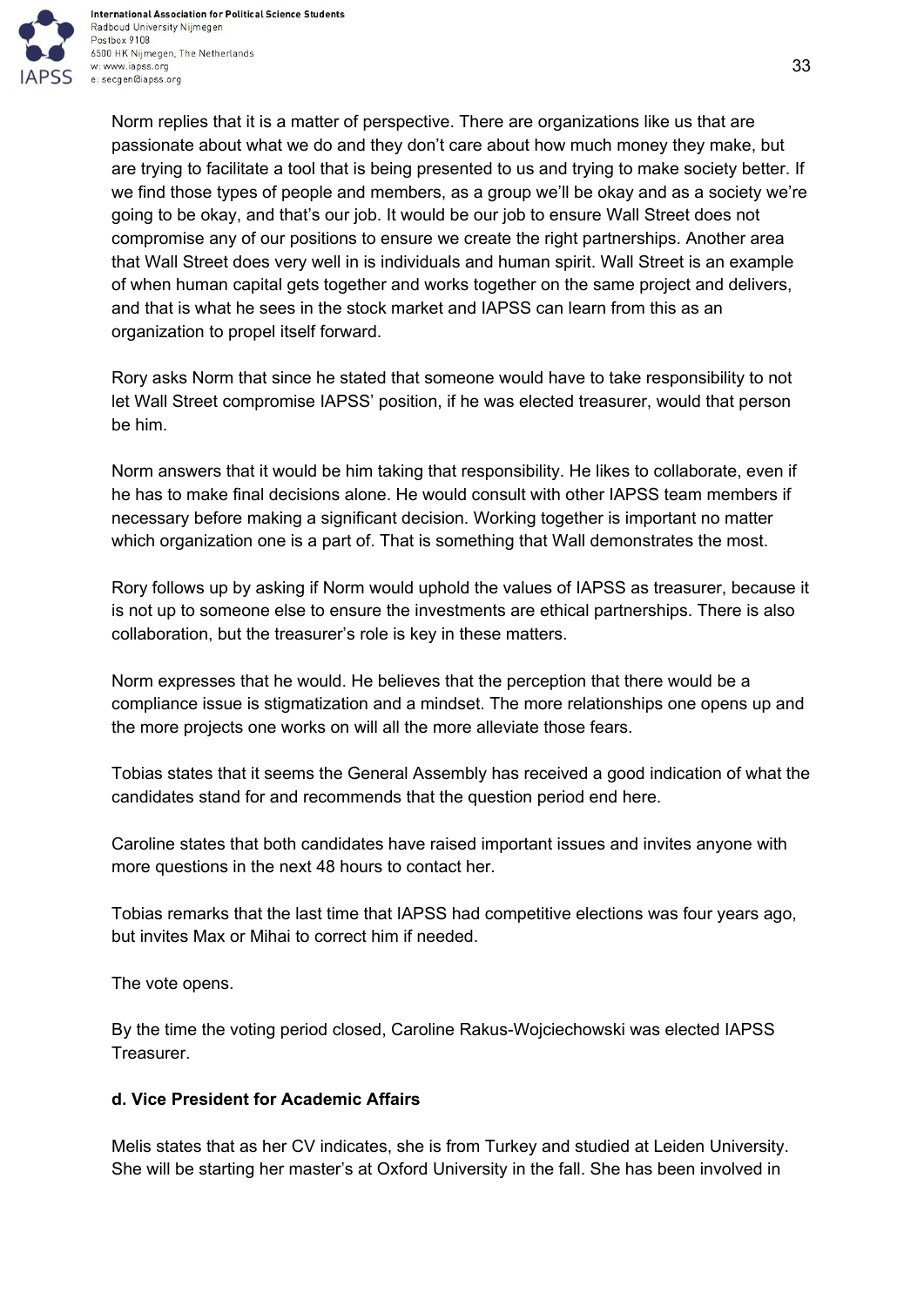

IAPSS since 2018, which is the year when she became the Student Research Committees Coordinator. In the following year, she became the Student Research Committees Director, a position which allowed her to expand the Student Research Committees and learn a lot about how the Academic Department functions and work closely with many IAPSS members. She learned about the diverse interests of members that have been enlarging over the past years and played a key role in establishing seven new Student Research Committees, including some with a regional focus. In March 2020, she was appointed as interim Vice-President for Academic Affairs and led the Academic Department in accomplishing many new tasks, which are described in detail in her documents on the website. For the next mandate, she wants to provide IAPSS' blog, *A Different View*, with a more inclusive outlook to accept papers from all IAPSS members, a new editorial board, and volunteer reviewers recruited from the IAPSS membership. IAPSS is looking to develop its YouTube channel and increase the chance of gaining revenue from YouTube, and our Academic Department has already been contributing to this project, but the various departments still have a lot to offer, as they can provide discussions on contemporary topics through our delegations, publications, and events, as well as providing a platform for members to showcase their research. Finally, since Politikon has moved to its own website and uses an Open Journal System, there is a need to increase revenue through fundraising projects over the next mandate. It will also be important to index Politikon and ELA. She also hopes to prioritize members' suggestions and increase engagement. She invites questions now or via email.

Max states that as editor-in-chief of Politikon he has enjoyed the cooperation in the Academic Department since Melis' appointment. He asks how she envisions the future of meetings both within the Academic Department and between departments and department members and the regions and the other groups and organizations that exist in IAPSS.

Melis replies that as Student Research Committees Coordinator, she gained experience that will help when coordinating these kinds of meetings. She has also been involved in the Academic Department but what she realized in the past two months is that there is a problem with connecting members between branches, so her vision for these meetings is that she wants to make sure there is a one to one connection with all the branches and all the heads of the branches. After that, she wants to make sure that there is a tradition of these meetings, so presumably we can have meetings in October and December once every two months, so like Executive Committee meetings, everyone is prepared. She also hopes to meet with the SRCs individually and their members directly to learn their perspectives on the situation and including Politikon to meet with the editors-in-chief to hear what they want to say and pass it on to the other branches of the Academic Department. In terms of meetings in between departments, IAPSS has been inviting all the members to its Executive Committee meetings in the past year, but we should be more welcoming to members and include them in these kinds of meetings, invite them to put forward motions and get involved in our conversations.

Mihai asks about Melis' plan for delegations to external conferences and if she wants to expand them to other organizations like the American Political Science Association or if she has other plans in regards to this.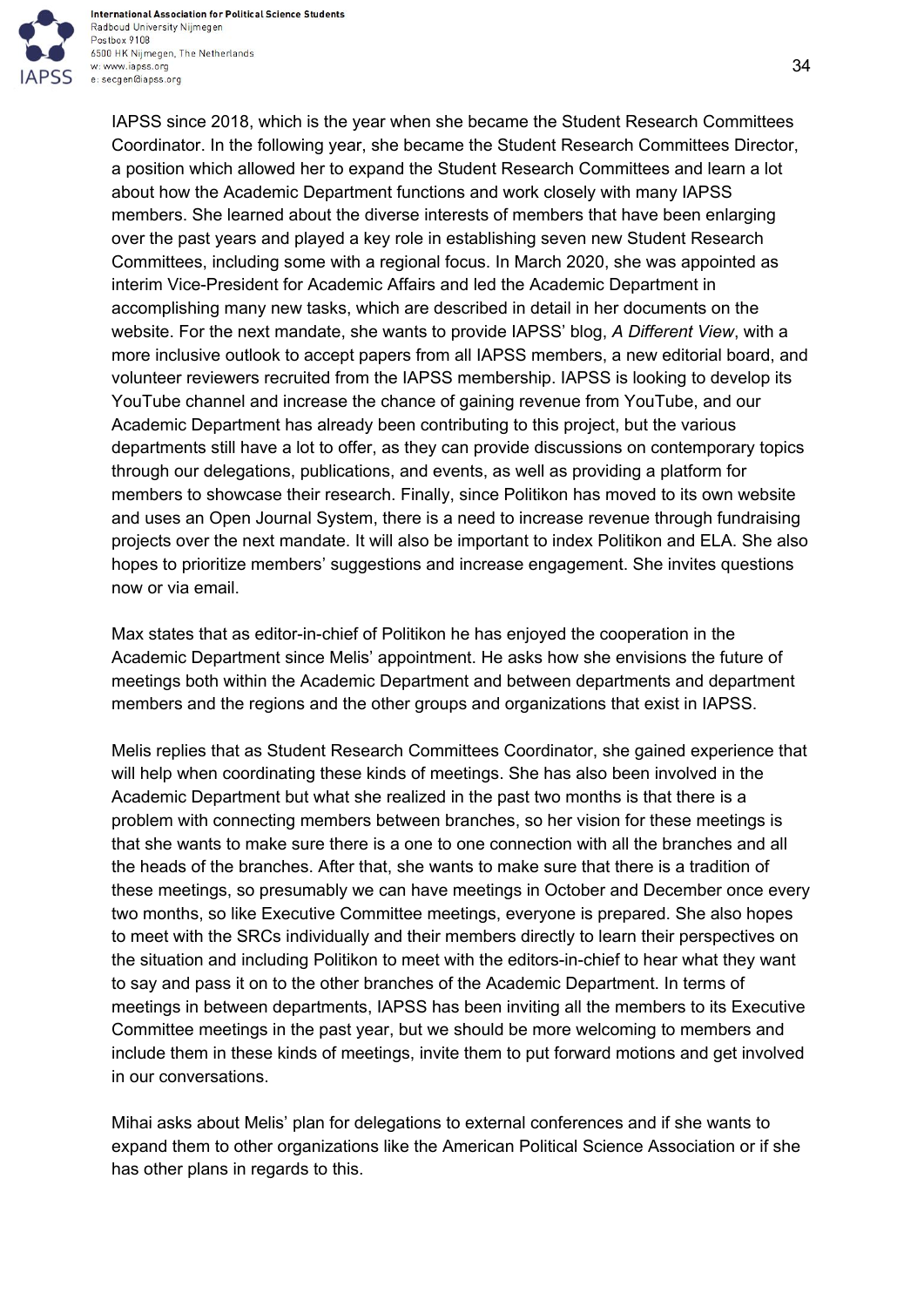

Melis responds that IAPSS does not have a direct link to these organizations but it is a great way to move forward our networks and increase our delegations. At the same time, it is a bit problematic with our funds right now, so we may face challenges reimbursing delegates if we were to increase the number of delegations. This could apply to regional conferences and other subject-specific conferences as well.

The vote opens.

By the time the voting period closed, Melis Kirtilli was elected IAPSS Vice President for Academic Affairs.

## <span id="page-34-0"></span>**e. Vice President for Regional Affairs**

Michael states that he wants to continue the regionalization efforts that have been started by the past administration. He wants to use the IAPSS regionalization process to boost IAPSS membership and ensure that IAPSS is present in all corners of the globe, on as many campuses as possible, and accessible to as many political science students as possible. He wants to help alleviate the logistical and other challenges that prevent students around the world from participating and ensure they have the resources to address those challenges. He wants to help make the regions autonomous so they can broaden the scope of their activities. He hopes that by working together with his colleagues, he can help bring IAPSS to every corner of the world through the regionalization process.

Justin asks if Michael can talk about all the work he did this mandate to orient the regional team members and build up those regional teams so they can be where they are today.

Michael replies that with the regional teams, they were able to establish six leadership regional committees and provide training on partnerships, training, and other skills, and empowered the teams to have events virtually. Some things could not be done due to COVID, but in the next mandate, he hopes to take the regionalization agenda closer to universities and develop IAPSS' presence on the ground. He also hopes to establish a database of network members so we can handle outreach to students across the world. These were some of the things we did this past mandate and that he wants to expand on in the next mandate.

Thomas asks what his vision is for efforts in regional chairs and the challenges.

Michael responds that challenges include when making the regions autonomous, we will have to encounter different legal regimes to register the regions. We will have to examine how we manage regional finances. Regions will have to have a share of their income of memberships, so we will have to figure out how it will be spent. We will have to figure out how to move away from virtual events and transition students back to physical events on campuses. He wants to help students overcome financial constraints to memberships and develop innovative funding arrangements. He wants to help improve access to IAPSS events, including holding events on a rotational basis in each region so students from all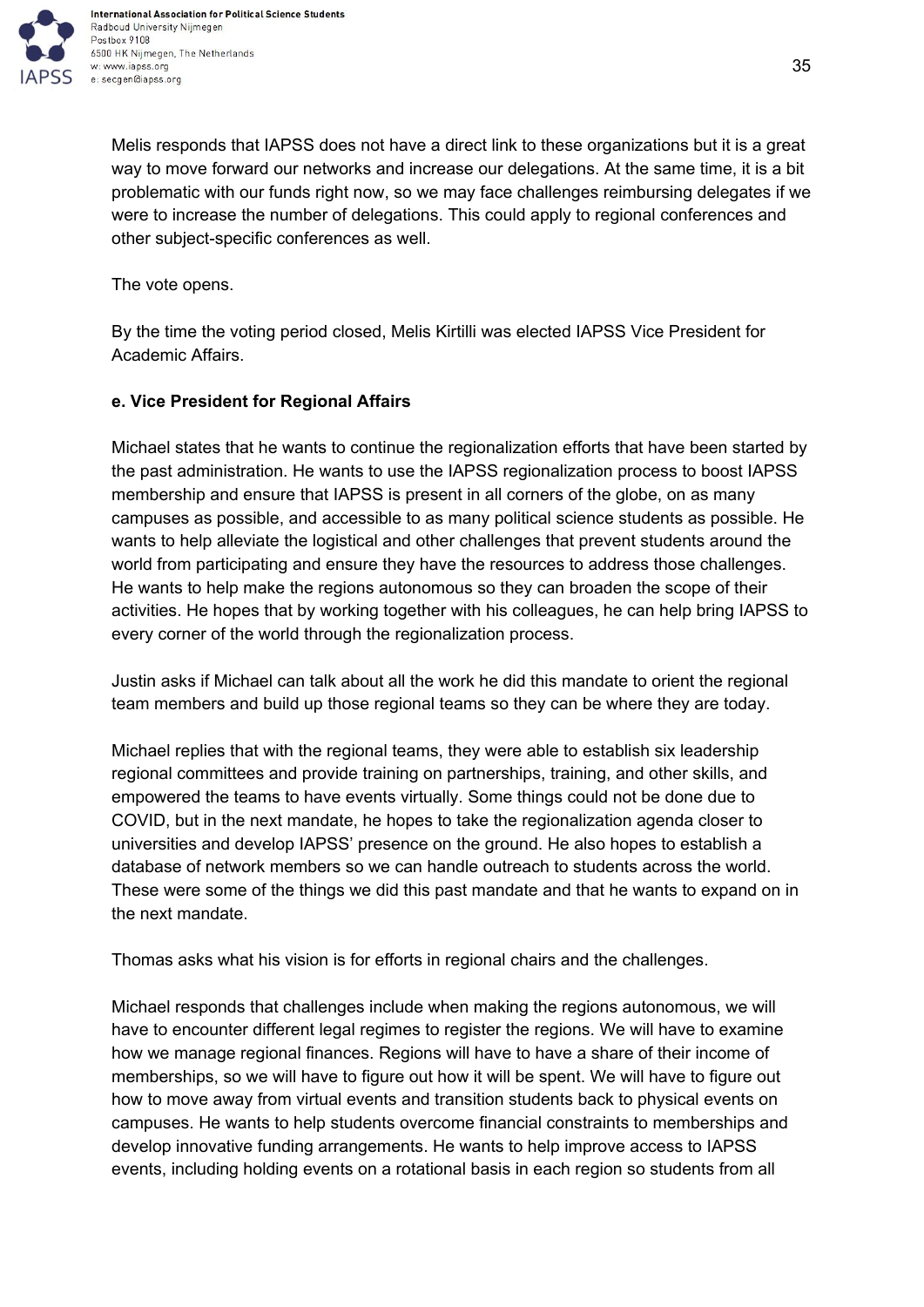

regions have easier access. He wants students to use IAPSS to address social and academic challenges, like for example in the developing world, he realized that there is difficulty surrounding academic access and world renowned speakers for lectures and other development programs. He hopes to work with regional chairs to see how we can use our resources and connections to give students access to things like journals, and career development and academic opportunities.

The vote opens.

By the time the voting period closed, Michael Gyekye was elected IAPSS Vice President for Regional Affairs.

## <span id="page-35-0"></span>**f. Vice President for Programs**

Tobias states that we do not have any candidates for this position, which implies that it will remain vacant unless there is no motion for a candidacy.

Rory asks how long potential candidates have to put their name forward.

Tobias states that we are opening the agenda points but are not closing them until the voting period closes. He emphasizes that in past years, while the General Assembly is the body that should vote for someone, there is a possibility to recruit interim Executive Committee members. He asks Justin to elaborate on this.

Justin states that we will have to probably appoint someone to serve in the interim. That call would go out early in the mandate, so on June 1st. He invites the person Rory has in mind to apply to serve in the interim and then run in the by-election at the next General Assembly in about six months. That might be the best way to go about it procedurally.

Rory asks how long this period lasts because there would be a question of whether we can find someone for the position or if it has been advertised correctly. There are a lot of new members joining recently thanks to the work of so many great people on this call, and maybe they need some time to familiarize themselves with the organization, so she wants to know how long the interim position would last and what opportunities they would have if they want to run in the future.

Justin states that the interim position would last for about six months but they could then run for the same executive committee position because they would be an IAPSS member as well. They could hypothetically serve in the interim until the next General Assembly and then run and be elected.

Rory states that there were some people that could not make the General Assembly. It is a question of do we want this to be vacant or not, or if there is someone who has been involved with IAPSS for a while who hasn't had the opportunity to declare their candidacy. She can look into that if it is what's preferred.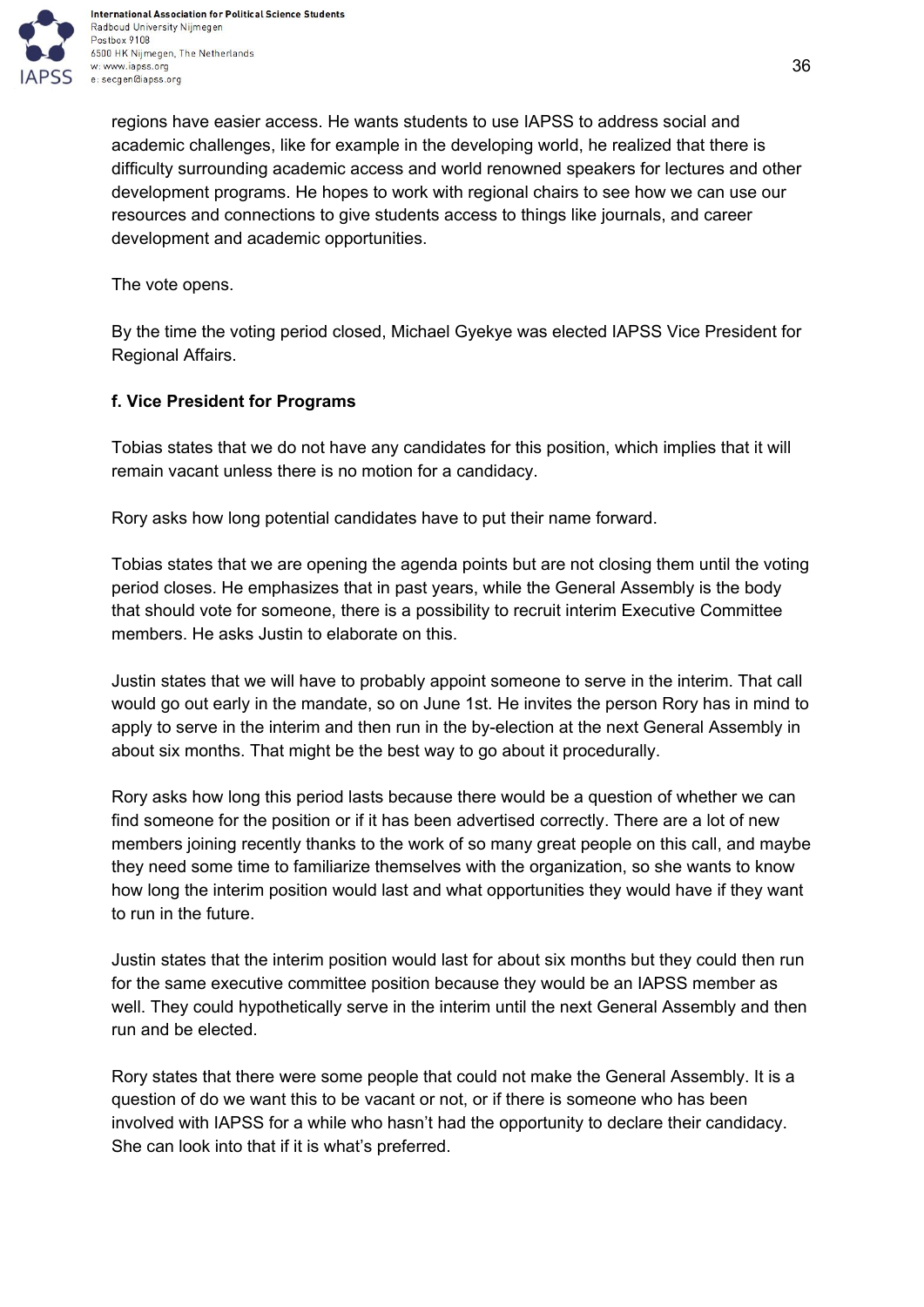

No one expresses opposition to Rory looking for individuals to potentially serve in the interim.

#### **g. Vice President for Public Relations**

Caroline states that during this time we should focus on collaboration, bridging ideological barriers, and increasing participation in our programs. In our messaging, we should be discouraging populism and nationalism and should be promoting multilateralism that will sync with the message of the organization and the partnerships we are striving to appeal to, which includes our current following and expanding our network. She has large connections through the United Nations, the World Bank Group, and other connections are evident on her resume. She would be happy to use these connections to promote IAPSS messaging and create creative content. She is the Chief Innovation Officer of the Youth Developing Sustainability Conference, which includes a pan-African summit in July 2021. Her role is securing partnerships and international media outlets, including working with the UN Youth Envoy. Also, there has been work done after her graduation on building social media accounts for two internationally-reaching organizations across various platforms from the ground up and have implemented successful marketing strategies to create creative content for those institutions as well. We are a generation of technology and entrepreneurship and thereby create synergy through public and private partnerships as emphasized earlier to incentivize multilateralism and globalization as Justin said, so we have to make our organization more relevant to political science students and potential partners and donors to increase media outreach. Video campaigns are very successful and would be good for our social media accounts by visually demonstrating IAPSS' activities and the urgency of issues IAPSS advocates for that compel action and engagement. She would provide a social media and video platform that political science can use for discussions. She would develop orientation videos for the regional and global activities to inform volunteers and members about what we are about and promoting our initiatives and our signature event, the World Congress. Altogether, she is approachable, transparent, has the expertise needed to execute the role successfully, and would be able to implement multiple membership engagement platforms and partners engagement initiatives.

Paola states that she is the current Head of the Public Relations Department and the current Vice-President for Public Relations since being elected at the by-election last December. She has been part of IAPSS since 2018. One priority of the last mandate was establishing and fortifying our connections internally and externally, and expanding our platforms to make IAPSS more accessible and approachable to members and other students around the world. During said mandate, she coordinated and participated in pretty much all IAPSS' efforts to expand its social media presence to other platforms, including expanding our YouTube presence, which we have seen grow quite a lot in the last few months. We want to expand the content and resources we can provide to our members. Internally, it has been important that we foster an environment of collaboration and communication between IAPSS Global and the regions; this was a goal of hers at the last General Assembly, and within and outside the association, she has had the opportunity to talk to students looking to get involved. The working of the department's team has been affected by the pandemic,but this situation has also given us opportunities to plan strategies and map out new content and ideas. These last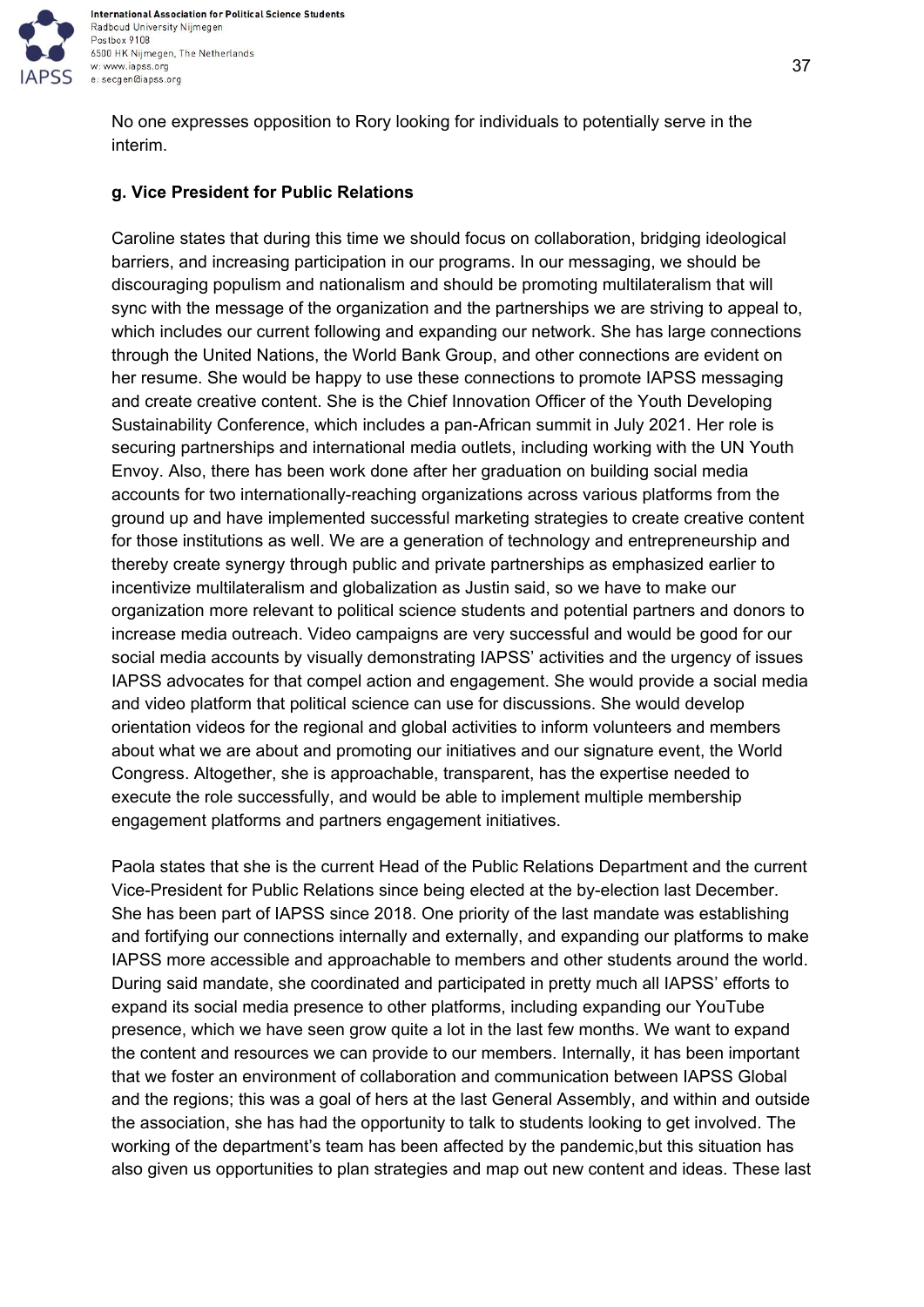

few weeks, the PR department started working on ideas for the new mandate and ways to continue the projects we already have. She has been a part of all of these processes and has helped coordinate them. She has thoroughly enjoyed working with the PR team, knows the workings of it, and we have a wonderful team. There are still some positions that are still vacant that she is very excited for in the new mandate, especially if the Advocacy Framework motion passes. It is very important to her that we take a stand when needed and work toward making a palpable different. Working with the team has been an enriching experience and it would be her pleasure to continue working with everyone.

Tobias states that there have been some questions in the chat that have been answered already.

Thomas remarks that IAPSS has been very poor in informing members about study trips and other programs. He asks Paola how the candidates intend to improve that especially for those who are not present on the Facebook platform?

Paola states that we are developing special opportunities email newsletters and regional email newsletters that can help inform members who are not on social media and give them more precise information. We have expanded our social media platforms and have been thinking about adding a small news section on the website so everyone can access that information.

J. Marcos asks that the PR department coordinates global and regional social media presences and asks candidates what their plans are to make the institution more multilingual, because some chairs may want to communicate in regional languages. He asks if they are in favour, and if so, what their plan would be to implement it.

Caroline states that she is fluent in Polish, English, and Spanish,and if needed, she could deliver speeches and communications in those, but we can reach out to our networks and recruit volunteers to help IAPSS communicate in multiple languages. That would be a great way to not only boost regional participation, but would be one way to promote regional membership. Regional chairs could promote to small businesses and nonprofits in the areas, which if elected she would help with. We should strive to cover the basic UN languages and if there are other languages spoken in the region that should be added, she could have that discussion with the regional chairs. Reaching other multilingual communities would incentivize joining our organization and agreeing with our mission.

Paola states that since our official language is English, we have to generally stick to that, but she and J. Marcos have had this conversation in the past about Latin America and the Caribbean. We came to the conclusion that posting and providing information in other languages like in Spanish, Portuguese, and French was important since those are the main languages there. She would be concerned about other areas where there are many languages spoken in a single country. We could choose the most spoken ones. She is in favour of speaking as many languages as possible, but she believes that for the global side and the main part, we should try to keep to English because that is the language that we can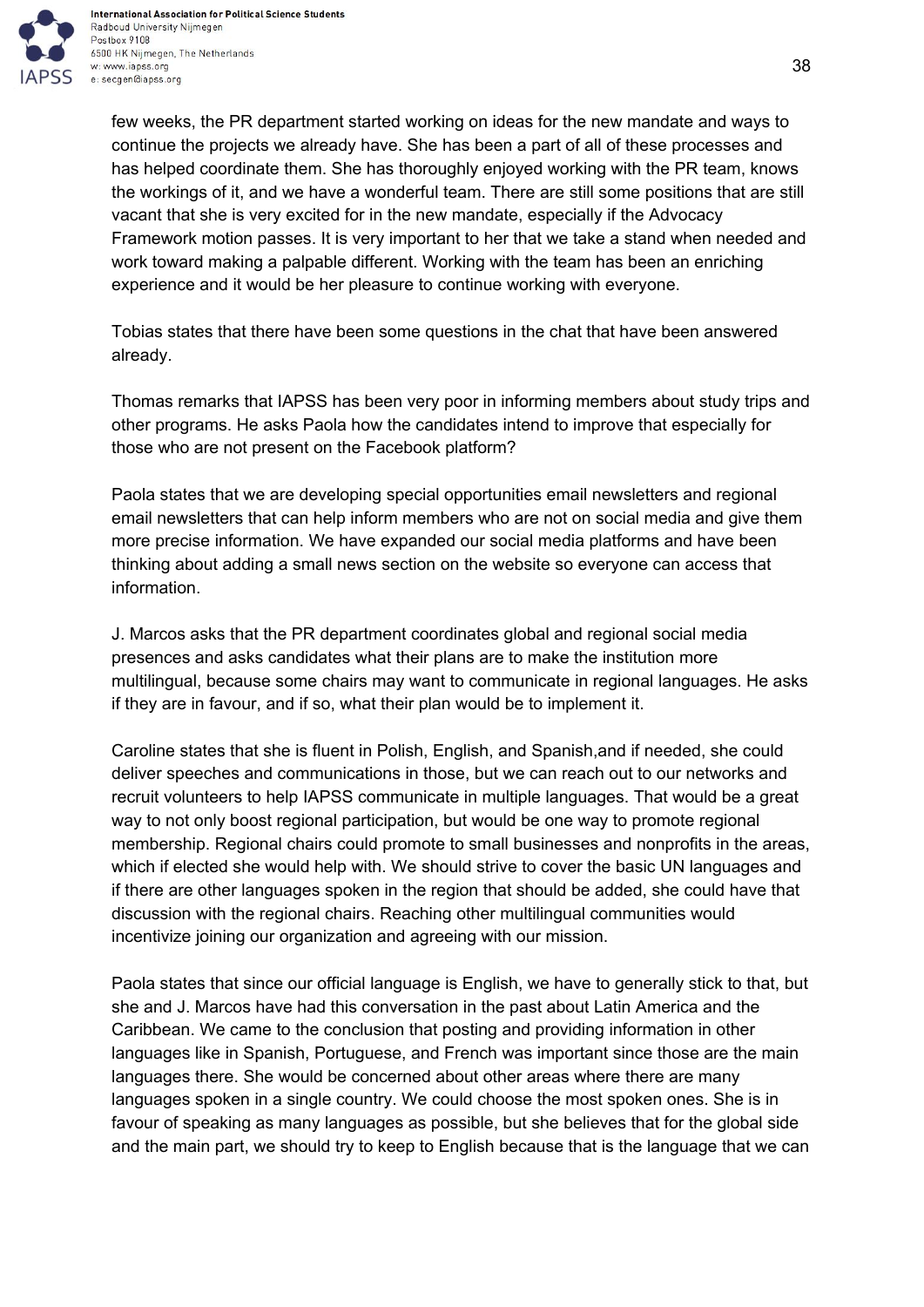

all understand each other in. It is very important to reach students who are not as proficient in English or who speak something completely different.

Anthony asks about candidates' past IAPSS experience.

Caroline was recruited to join IAPSS through connections in the United Nations Association due to her marketing experience and communications roles. This is her first year in IAPSS but she believes her background in similar roles speaks for itself and encourages members to read her documents on the website or contact her.

Paola replies that she joined in 2018 as a social media coordinator and was in that position for a while. She then became deputy head of the PR Department and interim VP for PR. A list of things she has done spans a couple years but some things over the past year involve providing workshops for regional coordinators, promoting and coordinating strategies for events and academic content, as well as the postponing of the 2020 World Congress.

Thomas asks how candidates can keep their personal biases separate from IAPSS.

Caroline replies that when she writes reports and other content, she fact checks everything to make sure it is accurate. She does not want to misrepresent the mission of IAPSS. She would make sure the framework for messaging is what the president and executive committee want. She would make sure the messaging is correct so it cannot be misconstrued. There will be inevitable backlash from people who disagree, but that's life and she would make content that is valuable to the communities in which IAPSS is present.

Paola states that fake news bothers her. At IAPSS, we are careful about sharing things that are iffy or are about unknown sources and are backed by the facts. It is something we are very conscious of. We have had in the past people posting things in the comments on the posts that are not correct or not in line with our values. So, we have had to deal with those and get rid of those as soon as possible. We do not allow that kind of content on our platforms and our website. We have a strict policy against that.

The vote opens.

By the time the voting period closed, Paola Navarro Villa was elected IAPSS Vice President for Public Relations.

# **h. Advisory Board Members (3)**

Tobias states that while we have had three Advisory Board members in the past, it is not explicit in our Legal Framework from his understanding. He recommends having the election for these positions with an all of the above option. He asks Justin for input.

Justin replies that adding an all of the above option would be feasible.

There is general agreement to add an 'all of the above' option.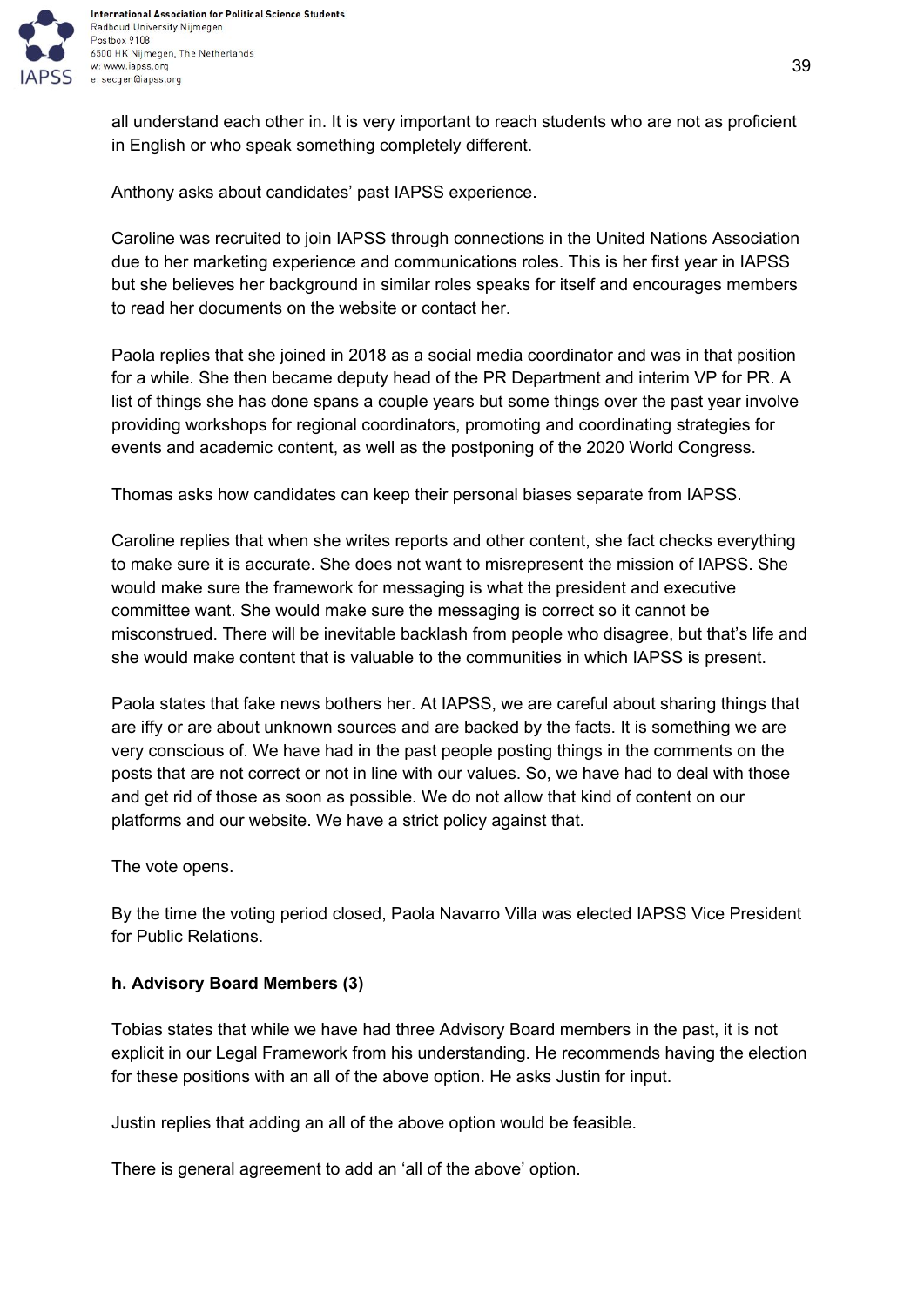

International Association for Political Science Students Radboud University Nijmegen Postbox 9108 6500 HK Nijmegen, The Netherlands w: www.iapss.org e: secgen@iapss.org

Giulia states that she joined IAPSS in summer 2018. She joined as a student ambassador and then became the IAPSS Europe Chair. She has seen the regionalization project develop. Before, Tobias talked about how the regionalization project started from a Google Document. She was one of the first people to read through it, which can give an insight of how long she has been involved. She will always be active and will always try to do her best. In her position in the Advisory Board, she wants to ensure that IAPSS stays a place where students come together, have fun, and that it creates opportunities for scholars. She wants to make sure that this is done in a responsible, ethical, and sustainable way. She wants to make sure that everyone is heard and that no one is treated unfairly. This will be at the top of her agenda.

Joaquim states that he is a political science student in Lisbon. He has written a letter before for his platform statement that is still relevant today. He has been a board member since December 2019 and with the pandemic, there was not much room to develop any further action, which is why he believes the principles he ran on previously are still relevant today. One of the biggest things the Advisory Board needs to do in the next mandate is to have a discussion regarding the expansions and other points of JUstin's project. He wants to know how this will be operationalized and implemented. Everyone seems to be talking about the Alumni Network, and he would like to talk about the proposal that was made to reduce membership costs and to have this regional network really locally welcoming new members to not only try and build on the partnership but to have local partnerships built by local students. Lastly, IPSA's World Congress will be held in Lisbon and he will be happy to meet some people from IAPSS there, but he would also like to emphasize that it should be something we should build on; we already have a panel but maybe we should build on our capacity to organize things and mediate something else in that timeframe. This could help us save money because their infrastructure is already set up.

Mihai states that he has been involved in IAPSS since 2015 as the Delegations Coordinator, which he served in until 2018 when he became the Head of the Academic Department, and then for the past mandate, he has been a member of the Advisory Board. He would like to continue for another mandate to put his experience and background to use in the organization. He is glad that more people are interested in the Advisory Board, as at the start of the mandate it was just him and then after Joaquim was elected in December, there has been a lot more interaction and with more people it is more engaging and we can achieve a lot more. He would like to move the Advisory Board's jurisdiction beyond the financial oversight and mediating role that it has to make it a more institutionalized process of consulting with more excom members and the board. Just to have regular interactions and people coming to the Advisory Board. He would also like the Advisory Board to provide consultations and advice in establishing new partnerships. The experience of the people in the Advisory Board could provide a lot of support for this. He also sees the Advisory Board to assist with developing the Alumni Network and keeping it close. He used to live in Brussels and at an event he met someone previously on the board, so he approached him and talked to him about IAPSS. Now this former board member, Thomas, has a good career in public affairs and Mihai thinks it would be good for these people to still be in touch with IAPSS. Of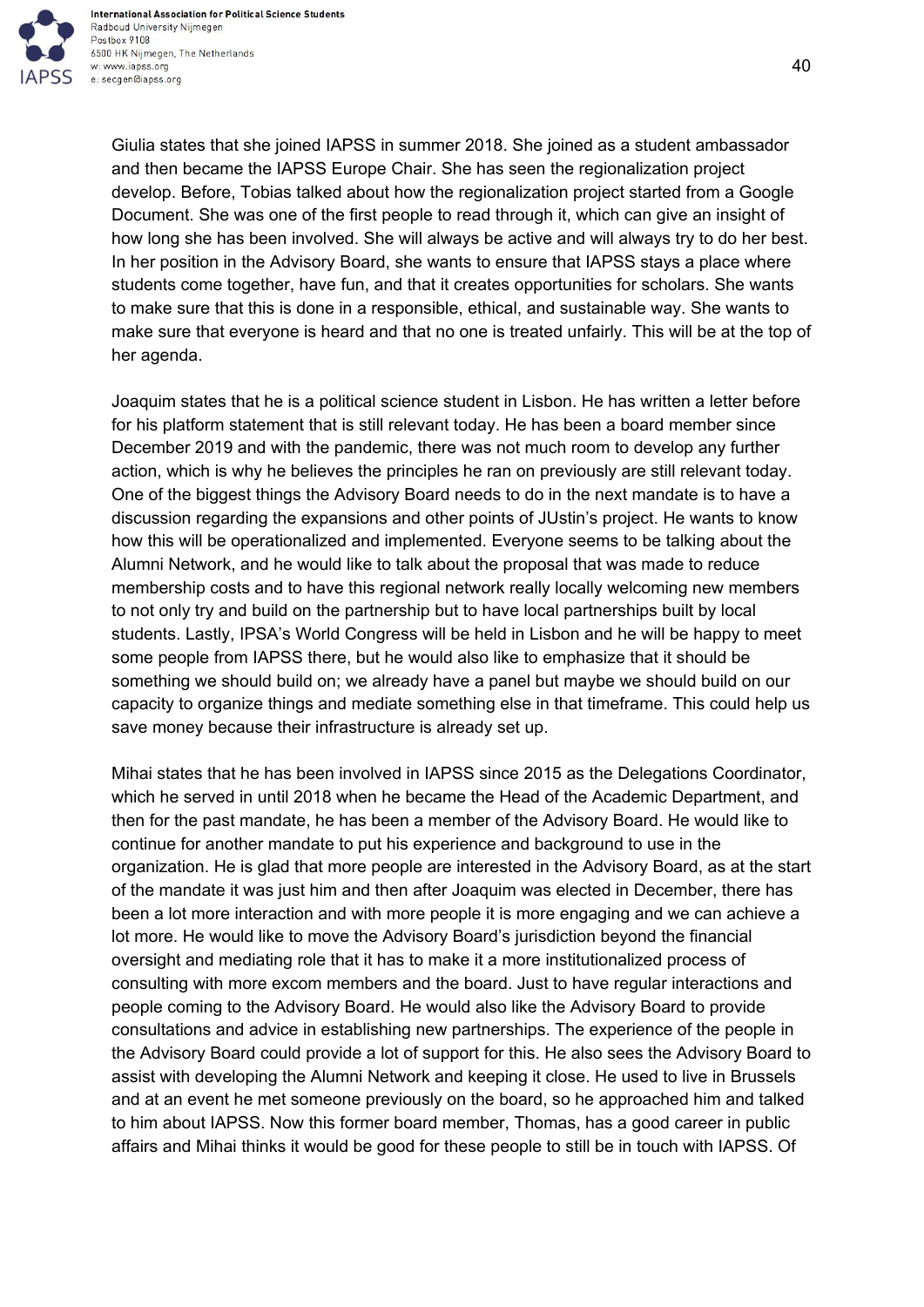

International Association for Political Science Students Radboud University Nijmegen Postbox 9108 6500 HK Nijmegen, The Netherlands w: www.iapss.org e: secgen@iapss.org

course they need to want this but he believes many people in IAPSS previously want to stay connected to the organization.

Rose states that she is currently the Vice President for Regional Affairs and has been in IAPSS for quite some time, starting as a member and then an ambassador and then membership campaign coordinator and then her current position. In this journey from membership to the Executive Committee, she has truly learned a lot and wants to remain in IAPSS although she cannot give as much time as she used to. She thus believes that serving on the Advisory Board would be the best option for her. She has attended IAPSS events from the 2016 World Congress to the 2019 World Congress in Madrid, so she has met a lot of people who are present at the current General Assembly. Three concepts she has learned that are important are active leadership, collaborative efforts, and tenacious leaders. As a member of the Advisory Board, she would like to promote these as well as the existing clauses in the Legal Framework. By providing advice or being there during Executive Committee meetings or being involved in the Slack channels, she would like to campaign for these three things. She wants to be an active member of the association as an Advisory Board member. As she has been working on the regionalization initiative from the start, she would also like to see the fruits she has sown in the Regional Leadership Committees and with Michael her current deputy, as this is very close to her heart and she would like to be there for each region.

Max asks the current Advisory Board members how they have invested the time into the work of the Advisory Board, as it says five hours per week and there are obvious tasks associated with it. He would especially like to hear Joaquim who presented the same platform statement as the one he submitted for his previous candidacy.

Joaquim replies that the premise of his previous candidacy still stands today. Given that his mandate only started in early January and the whole organizational model was constrained by the pandemic, so not much to advise on and to try to build from. In that sense, the most difficult and sensitive question this last mandate is about a member who has been expelled from the association and he and Mihai are dealing with his appeal and are in the process of investigating and he would not like to talk about the details of the case at the General Assembly.

Mihai adds that it is good to have more members in the Advisory Board because it will stimulate cooperation and a lot more involvement. Probably the most important challenge over this mandate was the expulsion decision, which we need to review and do our due diligence in this process to finalize this procedure. They are hoping to do it before this mandate ends but it takes time to double check and fact check everything, so it is an important process that we need to carry on.

Tobias states that something important that has not been outlined before and that people in the next mandate need to specify is that the Advisory Board also has the role of auditing the association and this role is something that we wish to grow stronger, yet this mandate will be a bridging function into the future and the Advisory Board would possibly announce that two or three of its members should do the auditing process of the previous mandate so both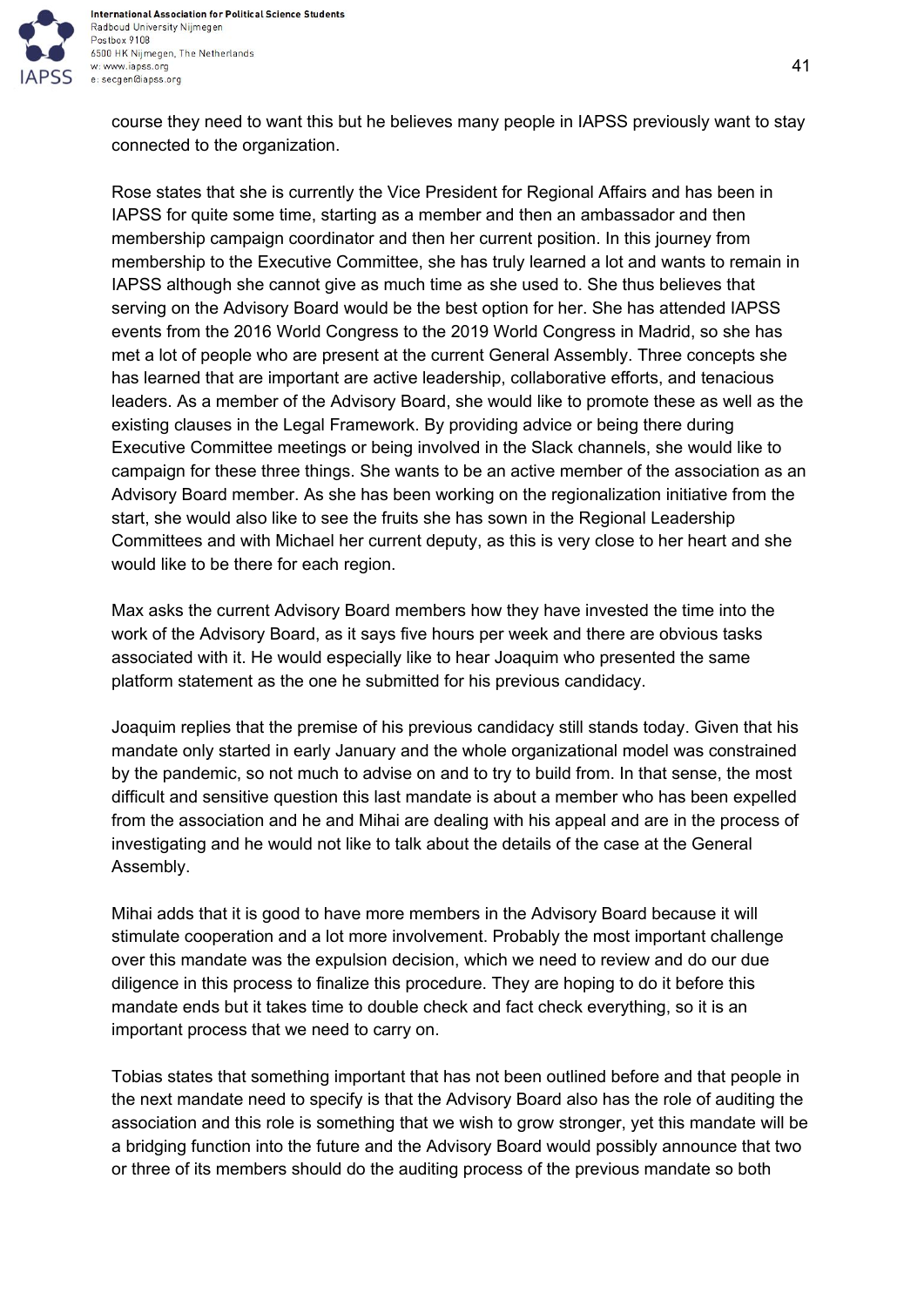

these functions are possible within the scope of the voting and this has been something Mihai and Joaquim have took out for the past mandate.

The vote opens.

By the time the voting period closed, Giulia Zampedri, Mihai Chihaia, and Rose Smith were elected as members of the Advisory Board.

## **i. IAPSS Africa Chair**

Tobias clarifies that the votes for the regional chairs will be one ballot for the simple reason that those present will need to pick their region to vote for their respective chair. In the past on the IAPSS Board, there have been different interpretations allowed, so if you studied and lived in a different region than the one you are from, we do not stop you from choosing this region instead. Voting will only be possible after all the rounds of presentations and discussions. Funmi is the sole candidate for IAPSS Africa.

Funmi states that she has a bachelor's degree in political science and a master's degree in political science and specializing in international relations. A lot of focus for IAPSS in the past has been on Europe, and it is the desire for a worldwide organization representing political science students all over the world to develop the regionalization process. Because of the Eurocentric nature of IAPSS, it is scarcely known on the African continent though there is a lot of interest. She wants to engage in a membership drive to recruit members in Africa. This is already in the pipeline and she has already been in contact with associations in Africa to develop partnerships. She is also in contact with a number of professional associations, which she would like to partner with as well to see what we can do together. Because the African region is very vast, her team may have difficulties reaching everyone, so she wants to recruit country coordinators in as many countries as possible so we can have a structure across every country in Africa. She has served as IAPSS Africa Chair in 2020 and in 2016 she founded a community that provides information and assistance to Africans who want to study abroad. For this community she established a network of smart minds to provide guidance for African students, which has been a great success. In 2018, she was appointed to a position in an NGO that seeks to enhance electoral integrity in Nigeria, so she has been involved in a couple of elections and has assisted in dangerous zones where past elections have resulted in violence. If elected, she will bring in a wealth of experience that she has with political science in Africa and who is connected to a lot of relevant networks and organizations.

Thomas states that Africa has five regions: North, South, East, West, and Central. He asks how Funmi will build a network of African students across these five regions, and how she intends to fundraise for IAPSS Africa.

Funmi replies that the current initiative to recruit country coordinators will help build a continental network. Each country coordinator will have networks that they can leverage to improve the membership drive in Africa. For fundraising, she plans to apply for funds that IAPSS Africa is eligible for and she and her team are thinking of other ways to raise funds.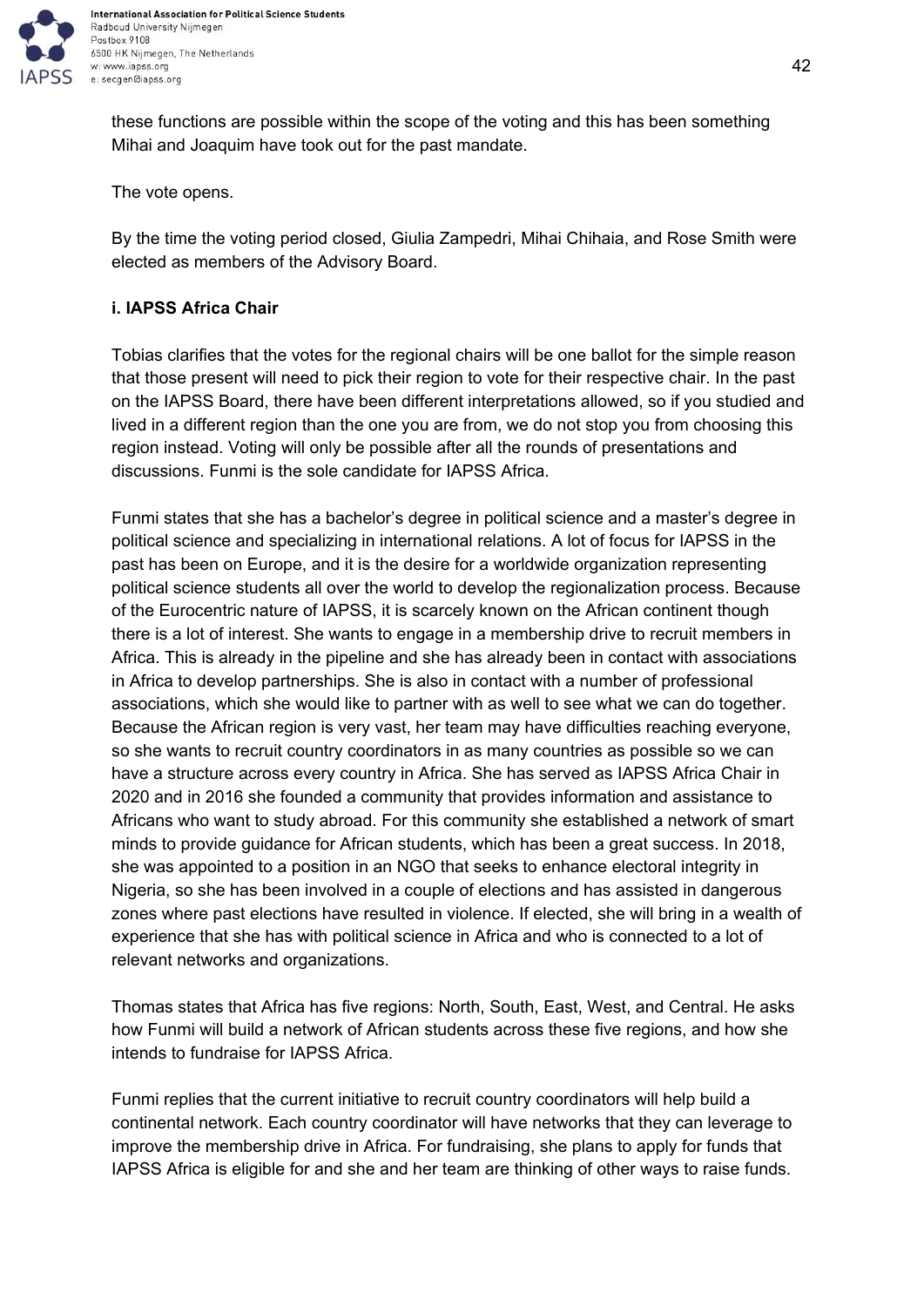

After all regional chair presentations and questions concluded, the voting period opened.

By the time the voting period concluded, Fumni Olorunfemi was elected IAPSS Africa Chair.

# **j. IAPSS Asia Chair**

Tobias states that we have two candidates, Dr. Meenakshi Bansal and Rutaba Tariq. As Dr. Meenakshi is not present, he invites those present to view their documents on the website.

Rutaba states that she has been serving as the IAPSS Asia Chair for the past 4-5 months. In the past three years, she has been involved in a lot of youth projects that have helped her build project management and team building skills, which she thinks are relevant for chairing a region. One position that has helped her build experience has been as a country coordinator for OIC's youth forum, which has required her to oversee multiple youth clubs and train young people on their diplomacy and negotiating skills. She has experience organizing workshops, discussions, events, and conferences, which have given her a wealth of experience that she wants to continue using through the IAPSS Asia platform. Since becoming IAPSS Asia Chair, she developed the team from 3-4 people to 12-13 people and we have more representation from different countries, including a country coordinator from Pakistan, Nepal, China, Japan, and Malaysia. She and her team have pushed forward the idea of diversifying IAPSS Asia in line with IAPSS Global's vision. She envisions the IAPSS Asia team continuing to grow going forward. She also initiated new projects, including a seminar series that was halted due to the pandemic, but we hope to go back to it once the quarantine is lifted. Another project is the e-discussion series currently happening, the first of which is on May 31st. Furthermore, she and her team have developed strategic documents and internal procedures such as a liaison kit, which is a guideline document on how to go about partnerships within different institutions within Asia, as well as other documents like databases for the outreach function, as well as a database from all of our networks, so whether we come across an individual, institution, or agency, we fed it into the database for future reference. These databases will be able to help future RLCs. Sustainability is a major part of the work we do in IAPSS Asia. In terms of visions for the future, she would like to develop IAPSS Asia's public relations capacities so it is more well known in the region, create local networks and partnerships to leverage for our events and projects, and develop IAPSS Asia as its own entity that organizes its own projects. She also wants to create value for IAPSS Asia members through the implementation of all IAPSS Asia projects. She wants to continue efforts to register IAPSS Asia as an NGO to improve its functionality to apply for additional funds of grants and more easily operate in Asia. She is interested in developing small scale projects to increase Asia memberships.

After all regional chair presentations and questions concluded, the voting period opened.

By the time the voting period concluded, Rutaba Tariq was elected IAPSS Asia Chair.

## **k. IAPSS Europe Chair**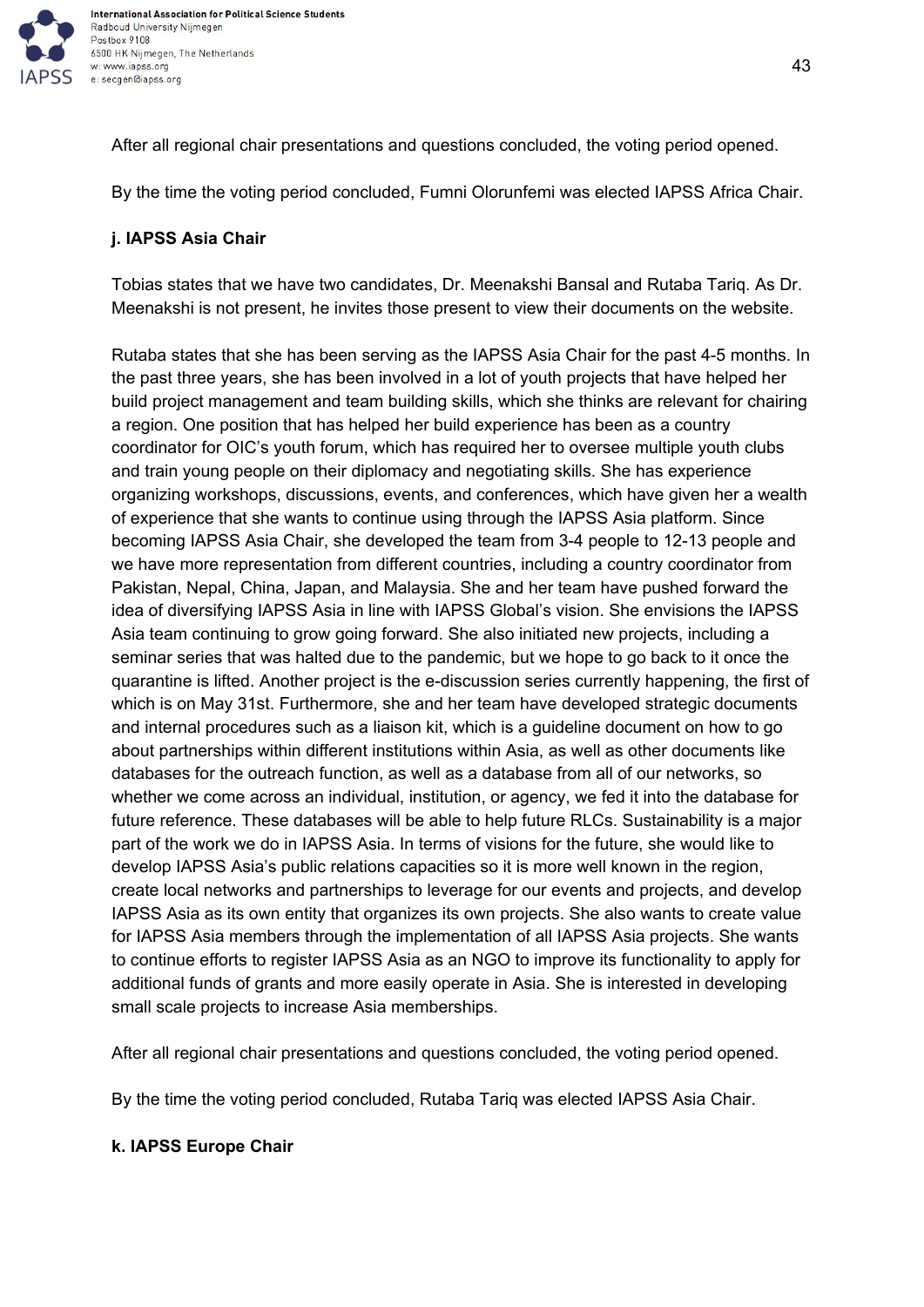

International Association for Political Science Students Radboud University Nijmegen 6500 HK Nijmegen, The Netherlands

Tobias states that Bassem Chakroun is the only candidate. He states that Justin has more information.

Justin replies that Bassem gave prior notice that he was not able to be present. He is the current business development coordinator of IAPSS and has served over the course of this mandate and possibly before. Justin encourages those present to read Bassem's documents on the website.

After all regional chair presentations and questions concluded, the voting period opened.

By the time the voting period concluded, Bassem Chakroun was elected IAPSS Europe Chair.

# **l. IAPSS Latin America and the Caribbean Chair**

J. Marcos, the only candidate, states that he has been in this position since February. He has been trying to get more Latin American and Caribbean student organizations involved in IAPSS, as these organizations have historically contributed to enacting many political changes in the region, including in Chile and the Dominican Republic. He is aware of a number of student organizations and universities in Peru, the Dominican Republic, Cuba, and Mexico that would be good to reach out to. He has been trying to develop capacities to post on social media in more than one language to be more representative of our population in the region. They had a social media coordinator from Brazil who quit so now it is just him and the outreach coordinator. For the hiring process, they will prioritize applicants from Argentina, Colombia, Chile, and Mexico because these organizations have the largest political science student populations in the region so they can help us get more connections.They also want to create more country coordinator positions.

After all regional chair presentations and questions concluded, the voting period opened.

By the time the voting period concluded, J. Marcos Peña was elected IAPSS Latin America and the Caribbean Chair.

# **m. IAPSS Oceania Chair**

Mitchell, the sole candidate, states that he wants to build a team that is both cohesive and effective, develop an IAPSS presence in Oceania to make people aware that we exist, and to ensure that when he and other team members move on, that there are enough dedicated students to continue on the work so we don't backslide. He wants to introduce new country coordinators and offer student groups bulk memberships, as this will help political science students become aware of our organization and be more likely to get involved.

After all regional chair presentations and questions concluded, the voting period opened.

By the time the voting period concluded, Mitchell McIntosh was elected IAPSS Oceania Chair.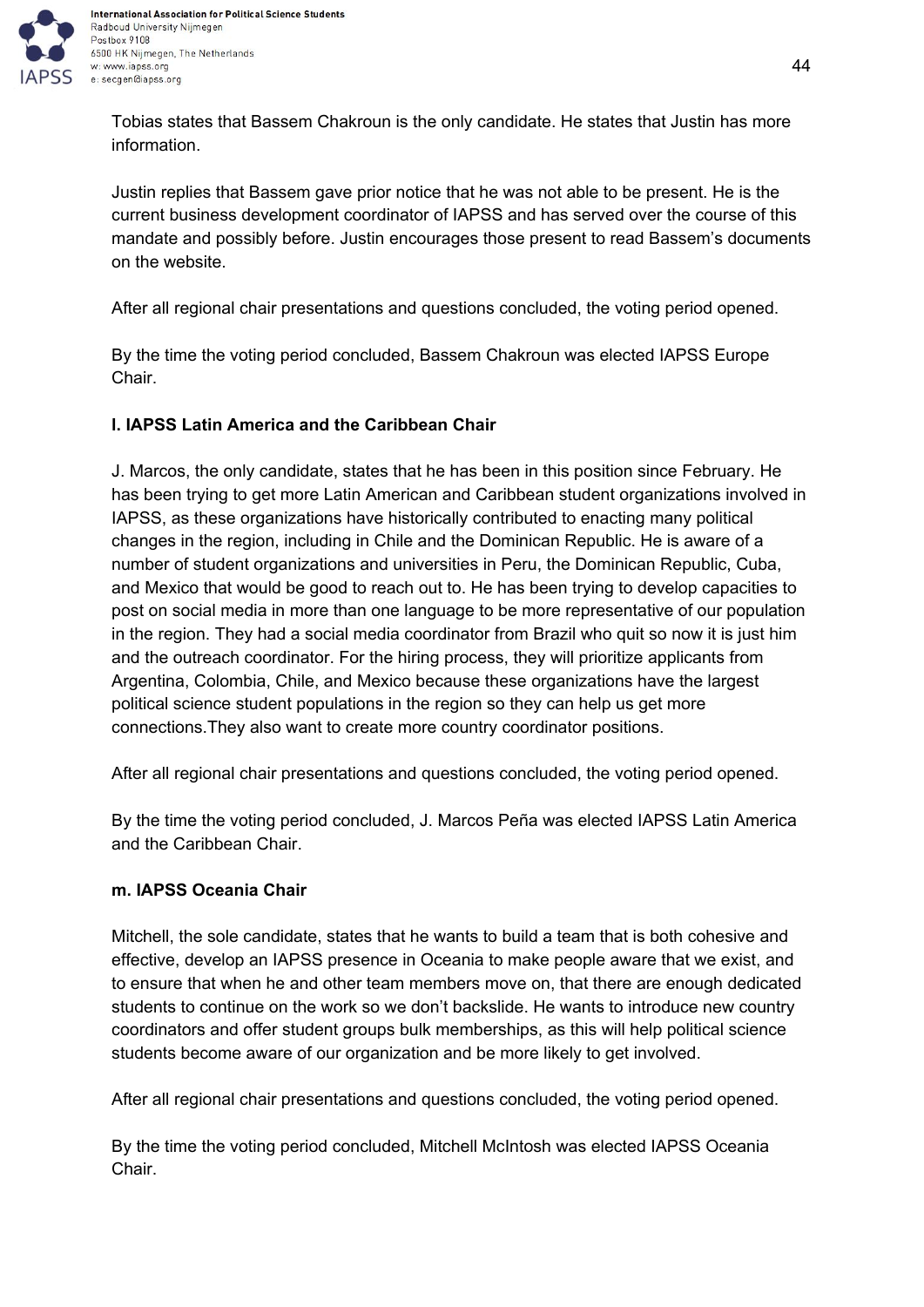

## **n. IAPSS US and Canada Chair**

Oleksii Z., the sole candidate, states that he resides in Alberta, Canada. He is pursuing a bachelor's degree in international studies. He has been involved in some international projects mostly organizing Model United Nations events in Asia. He got involved in IAPSS last fall when he was appointed Assistant Speakers Coordinator for the IAPSS World Congress and has been assisting the World Congress team until the cancellation in March. He was informed about the vacant positions in IAPSS USA and Canada and that it is still in its preliminary stages of development and he believes this region deserves so much more in terms of members, impacts, events, and influence. There is unlimited potential in this region with a lot of universities and thriving political science student clubs on campuses, so his ultimate goal is to build an infrastructure and a functioning organization so that when his mandate is over, he can give it to new people who will continue our beginnings. He wants to grow the region's online presence because if there is nothing online, we basically do not exist. He also wants to organize online events and establish as many partnerships and connections with US and Canada universities and political science clubs as possible and really promote IAPSS membership. While he found IAPSS through Google and it is good that we have a good search ranking, people should be aware that IAPSS exists. IAPSS has the potential to create a student movement in North America. We can also create additional opportunities once the pandemic situation becomes more clear, like academic events to bring the organization further, but ultimately his goal would be to establish an infrastructure during this mandate for the region.

Rory asks which partnerships Oleksii Z. will promote in the region.

Oleksii Z. responds that since the region is still in its infancy, he wants to partner with student run clubs with the potential of increasing memberships, IAPSS ambassadors in Canadian provinces and American states, and continuing to develop the partnership with Leading Women of Tomorrow and other non-partisan NGOs in the US and Canada that help political science students as well as student-run initiatives. This all depends on our efforts in the first half of the mandate. In the second half of the mandate we will build upon the foundation we have created.

Rory asks how he will ensure that different parts of the USA & Canada are represented in the recruitment, like Midwest, Northeast, West Coast.

Oleksii Z. replies that he will first prioritize recruiting a good team from across the continent and have as equal representation as possible. Ideally, he would want to have regional representation in the form of IAPSS ambassadors that potentially represent different parts of the US and Canada, but this is more of a goal more towards the end of the mandate, because right now his focus is on building the infrastructure because IAPSS USA and Canada is practically non-existent. This question could be better examined in December.

Oleksii T. states that Ukraine and countries of North America always are connected by numerous programs of scientific and educational cooperation. He and his fellow IAPSS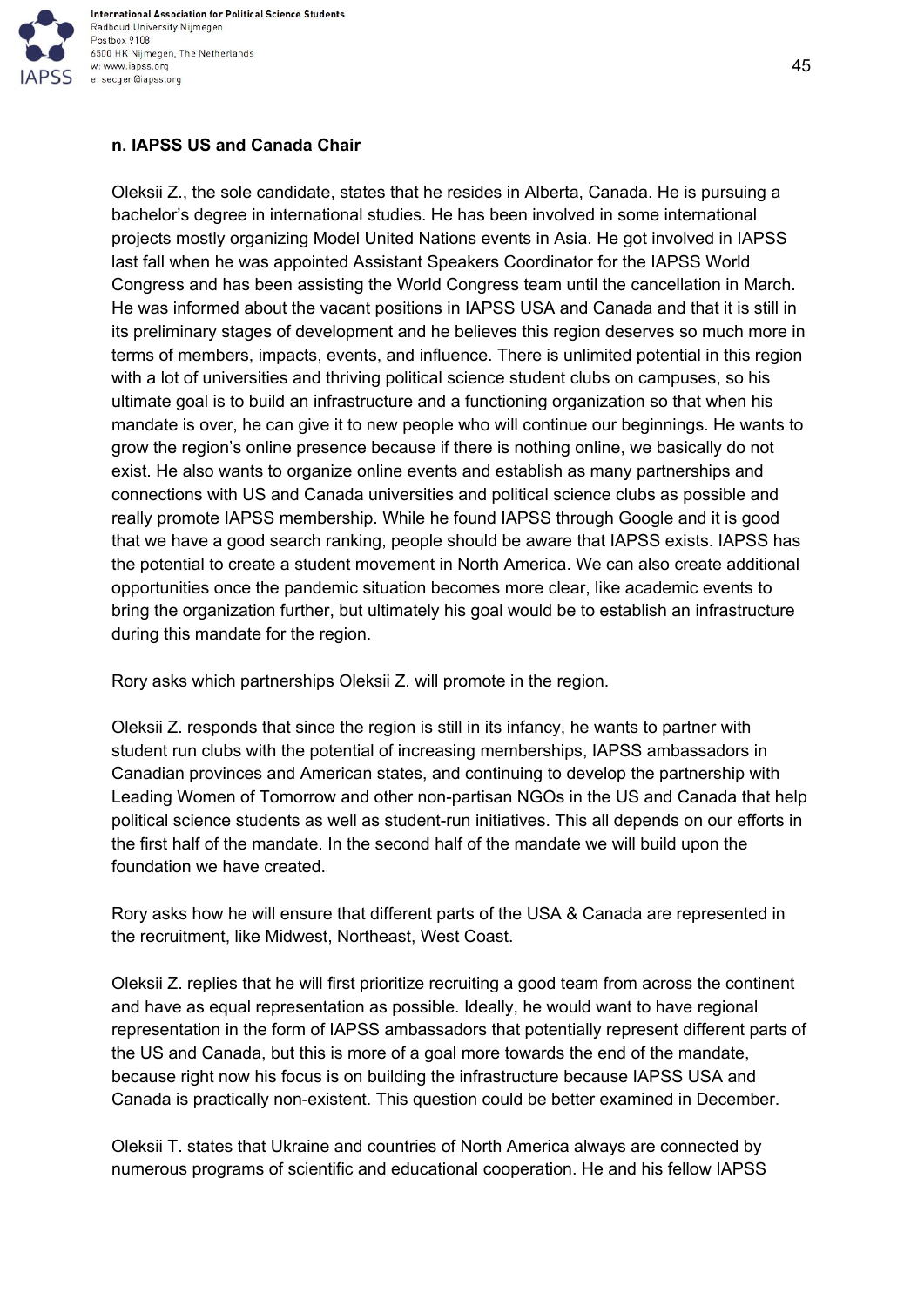

Ukraine team members will be happy to develop a partnership between IAPSS Ukraine and IAPSS US and Canada within IAPSS Global. He asks if Oleksii will support this if elected. He also asks if Oleksii is Ukranian given his name.

Oleksii responds that he would support such a partnership and that this should be discussed in detail later. He states that he is from Ukraine.

Tobias asks Justin to open the ballot for the regional chairs.

Justin explains that this ballot is a link that participants click that goes to an online form where they input their name, the email associated with their IAPSS membership, and which region they identify with, whereupon they will be directed to the ballot for their respective region.

After all regional chair presentations and questions concluded, the voting period opened.

By the time the voting period concluded, Oleksii Zahreba was elected IAPSS US and Canada Chair.

# **10. Other Business**

Tobias invites those present to present other business. He thanks everyone for the meeting today, which for him has been a feeling of closing a very important chapter in his life, as he has been involved in IAPSS since 2016. He will stay involved, yet after two years on the Executive Committee, he is confident that the people who want to stay involved next year have the necessary visions, motivations, and perspectives to really elevate this association to another level. He is super fascinated with the diverse discussions; this creates a new layer that will augment IAPSS' institutional structures. It was nice to communicate with everyone, as work in IAPSS requires everyone to work virtually so it is not all the time that we get to see all these people. This has given him a lot of optimism in IAPSS' future and if anyone would like his advice even though he is leaving the Executive Committee, he is happy to give it anytime and on any occasion, so feel free to reach out. He feels very optimistic about what's coming next.

Thomas asks if IAPSS envisions the creation of any form of member identification in the future.

Justin replies that there is an organization that we could possibly partner with in the future that offers what's called the International Student Identity Card, which is an ID card. A lot of student organizations partner with this group and it offers a number of discounts and a piece of ID. We need to learn more about who they are and what they do.

## **11. Adjournment**

A motion to conclude the discussion portion of the General Assembly is moved by Justin and seconded by Thomas.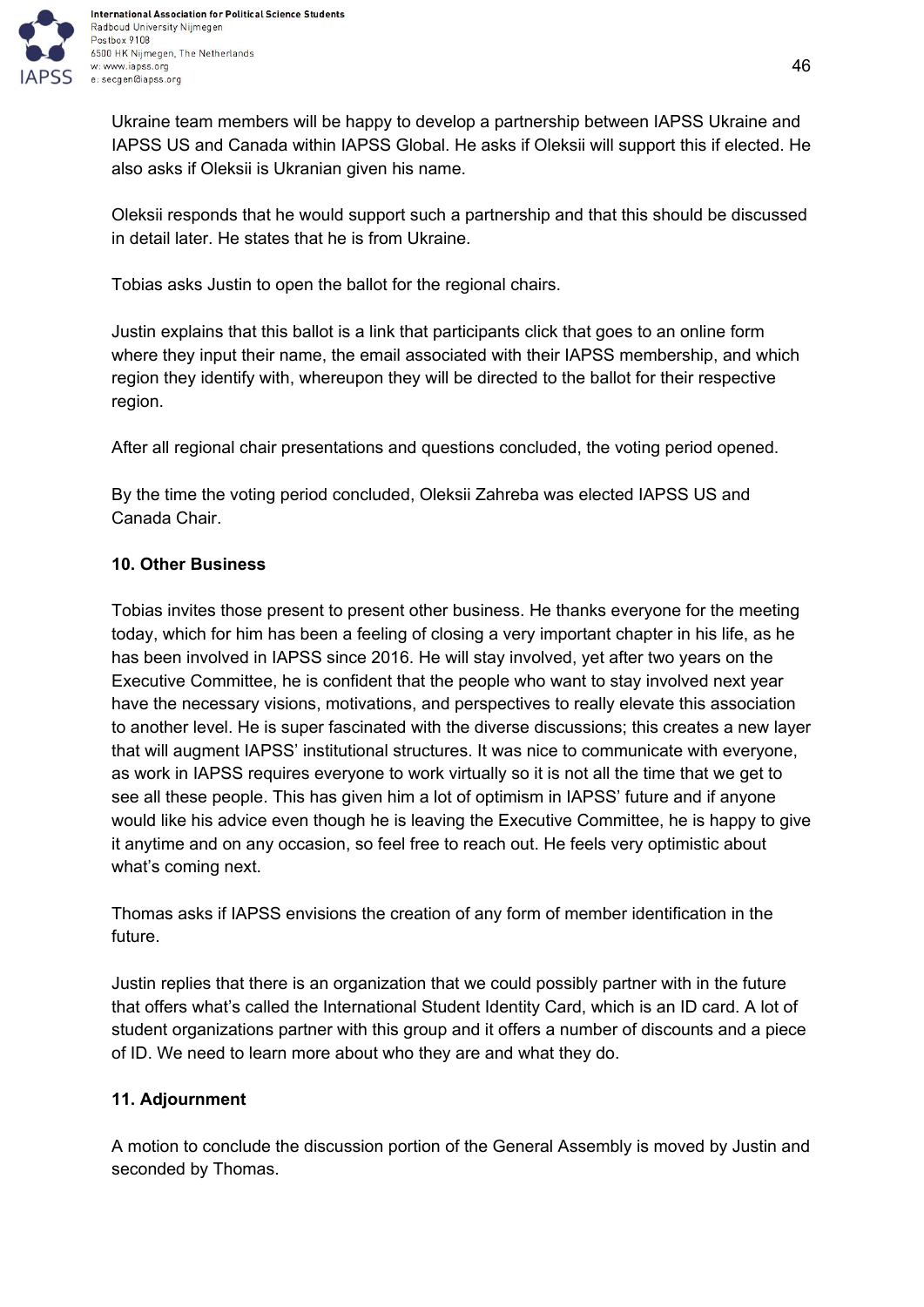

There is general agreement to conclude the discussion portion of the General Assembly.

The discussion portion of the General Assembly concludes on May 24, 2020 at 2:00 CEST.

The General Assembly adjourns on May 26, 2020 at 2:00 CEST.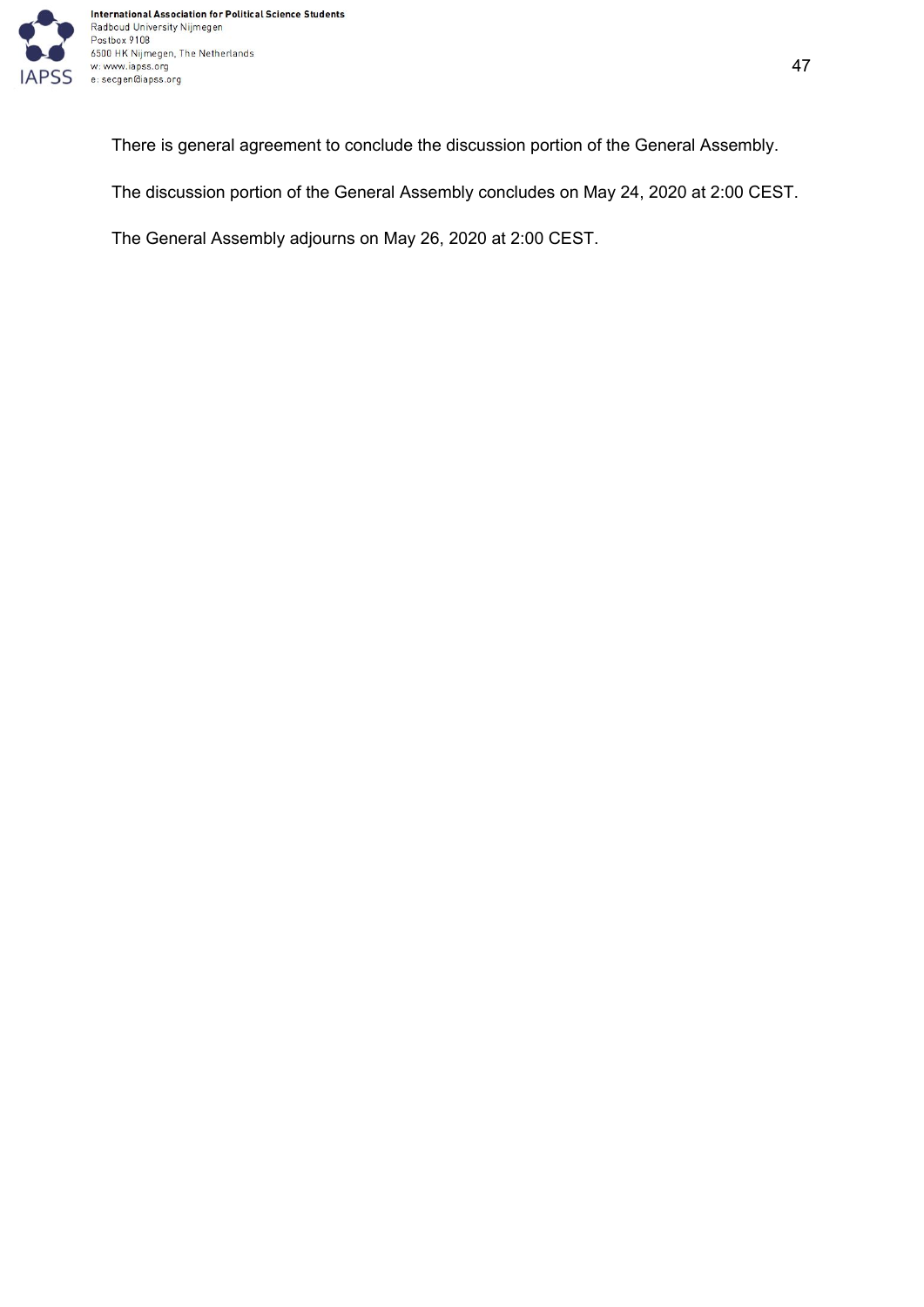

**Appendix A: Motions Package**

# **Motions Package May 23, 2020 General Assembly of the International Association for Political Science Students (IAPSS)**

\_\_\_\_\_\_\_\_\_\_\_\_\_\_\_\_\_\_\_\_\_\_\_\_\_\_\_\_\_\_\_\_\_\_\_\_\_\_\_\_\_\_\_\_\_\_\_\_\_\_\_\_\_\_\_\_\_\_\_\_\_\_\_\_\_\_\_\_\_\_\_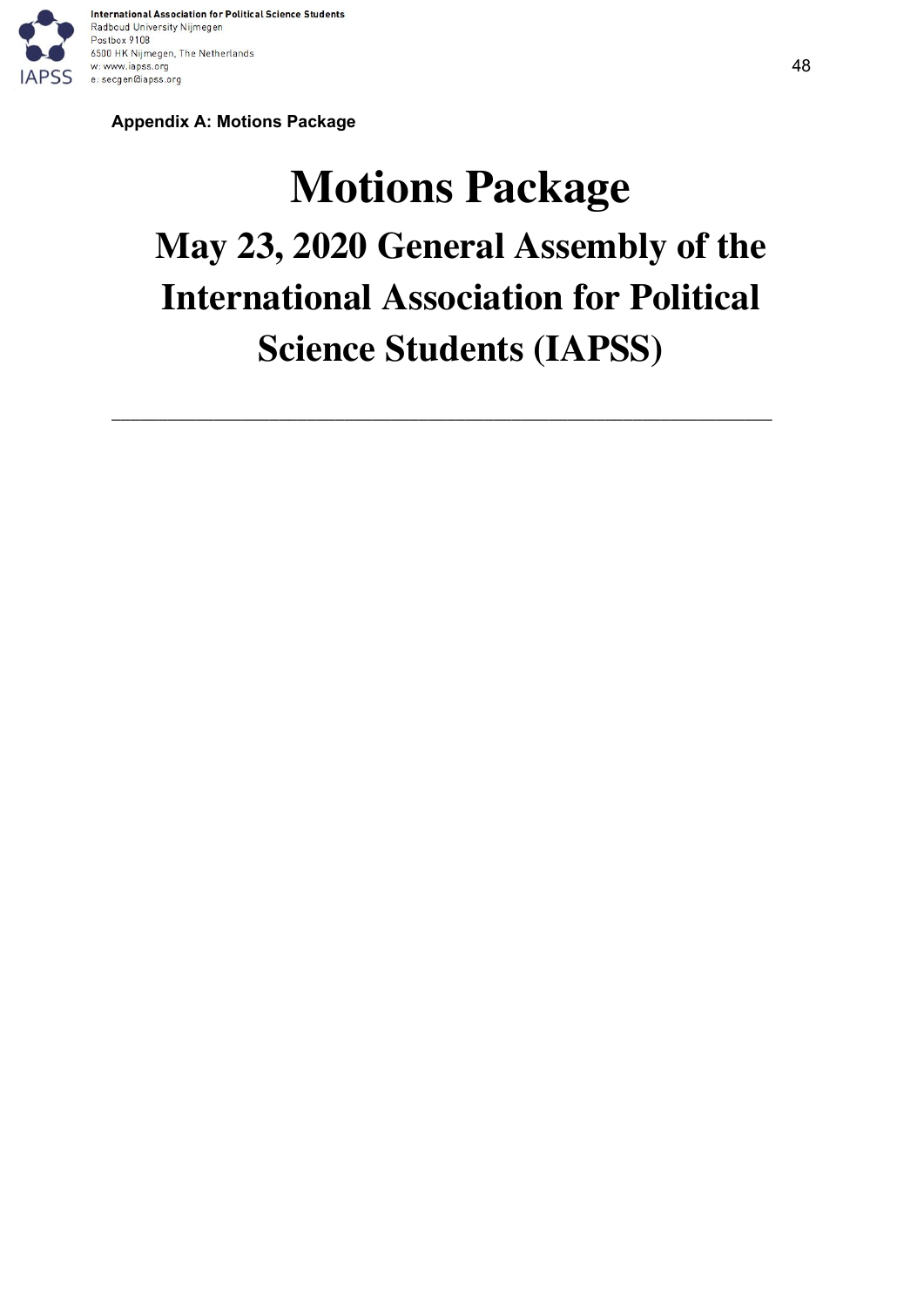

# Table of Contents

| <b>Motion 1: Addition of Advocacy Framework</b>                                             | 3              |
|---------------------------------------------------------------------------------------------|----------------|
| <b>Motion 2: Addition of Declaration on Plagiarism</b>                                      | $\overline{7}$ |
| <b>Motion 3: Relocation</b>                                                                 | 9              |
| Motion 4: Merging the Diversity and Equality Committee and the Human Resources<br>Committee | 10             |
| <b>Motion 5: Amendments to Regulation 1</b>                                                 | 13             |
| <b>Motion 6: Amendments to Regulation 2</b>                                                 | 22             |
| <b>Motion 7: Amendments to Regulation 3</b>                                                 | 26             |
| <b>Motion 8: Amendments to Regulation 4</b>                                                 | 34             |
| <b>Motion 9: Regional Autonomy</b>                                                          | 39             |
| <b>Motion 10: Amendments to the Code of Conduct</b>                                         | 45             |
| <b>Motion 11: Association Membership</b>                                                    | 49             |
| <b>Motion 12: Remuneration and Reimbursement</b>                                            | 52             |
| <b>Motion 13: Dispute Resolution Process</b>                                                | 55             |
| <b>Motion 14: Applying for Consultative Status with ECOSOC</b>                              | 57             |
| <b>Motion 15: Further Regional Autonomy</b>                                                 | 58             |

Note: Text in red indicates changes to the Legal Framework proposed by the original motion and text in blue indicates amendments made to the motion during the General Assembly.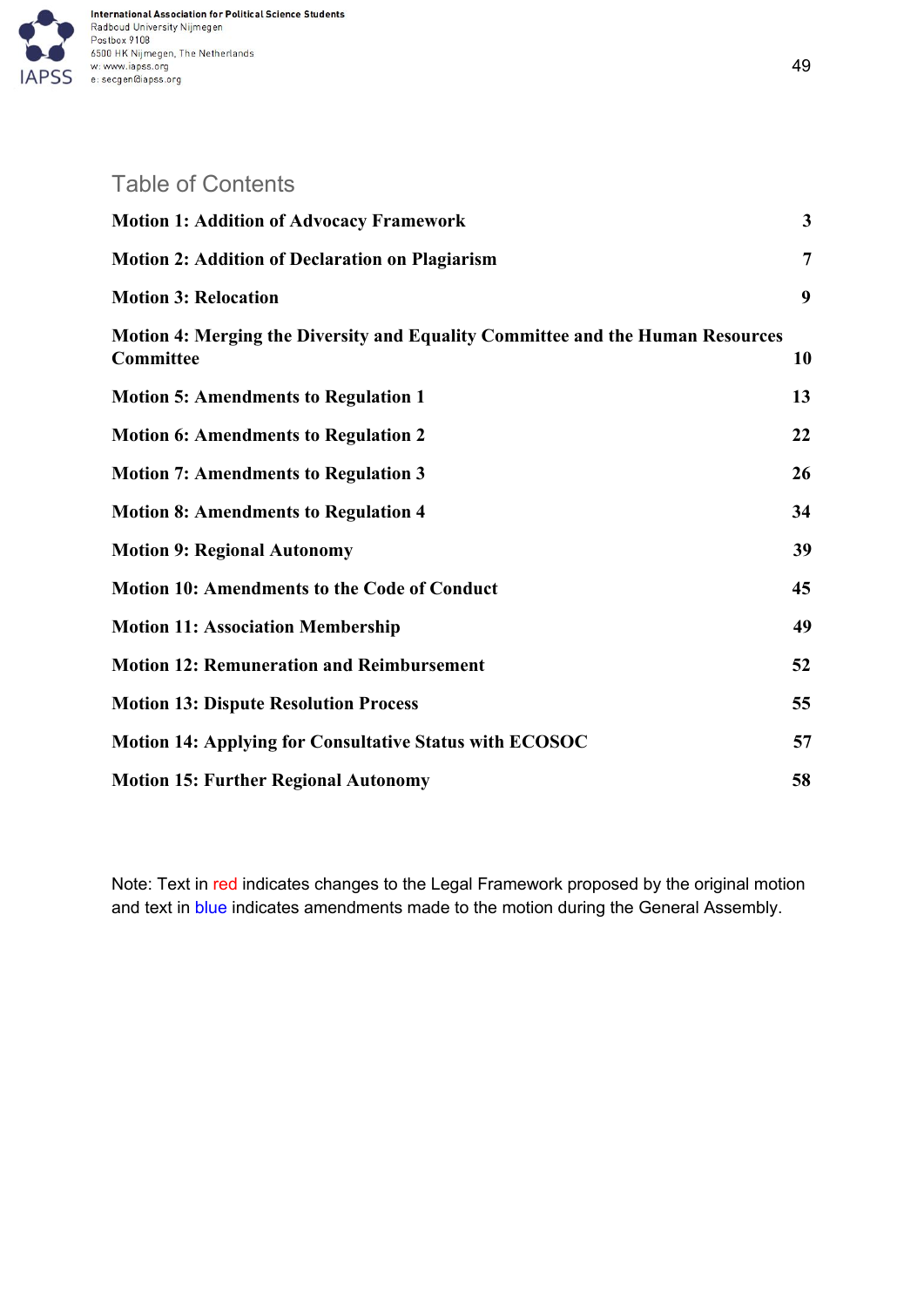

# <span id="page-49-0"></span>**Motion 1: Addition of Advocacy Framework**

Moved by: Justin Patrick, IAPSS Secretary General

Whereas IAPSS represents political science students around the world;

Whereas IAPSS has the capacity to make education policy and research recommendations to improve the education experience of political science students;

Be it resolved that IAPSS make advocacy a central tenet of its purpose;

Be it further resolved that the following addition be added as Policy 1 of the IAPSS Legal Framework, in which case a policy is understood as a directive distinct from statutes or regulations in that it does not pertain to the IAPSS' internal organizational structure:

#### **Policy 1: Advocacy Framework**

#### **The Problem**

For many political science students and students of related disciplines across the world, education is an investment towards a fulfilling and financially sustainable career. However, in many cases, this education is very expensive and a significant number of students upon graduating experience difficulty finding jobs in their field. Succeeding in political science in the 21st century is more than a matter of grades; it also requires networking, publication, soft skills, and the privilege of having free time on top of curricular activities to develop in these areas. Given these realities, for many students who can afford a political science education, the investment is a precarious risk.

Political science students' tenuous situation does not benefit the field. Growing economic disparities, environmental challenges, and the rise of authoritarian regimes and populist movements threaten contemporary democracy and well-being. More research than ever is required in order to understand why these trends have developed and how they can be prevented in the future. We need to challenge old approaches, broaden our scopes, and bring all hands on deck to provide quality policy recommendations and start working toward solutions. It is therefore important that more students have access to a quality political science education that allows them to contribute to expanding the limits of knowledge and be a part of the change on a practical level.

#### **How IAPSS Can Help**

To address these challenges political science students face, we need to have a say in how political science education is designed and administered, which will require us to use our collective voice to establish a dialogue with academics and policymakers. We need to share best practices so those in countries with better political science opportunities can help those who are struggling. Furthermore, until favourable policy and curriculum changes are implemented, we need to organize professional development opportunities to help each other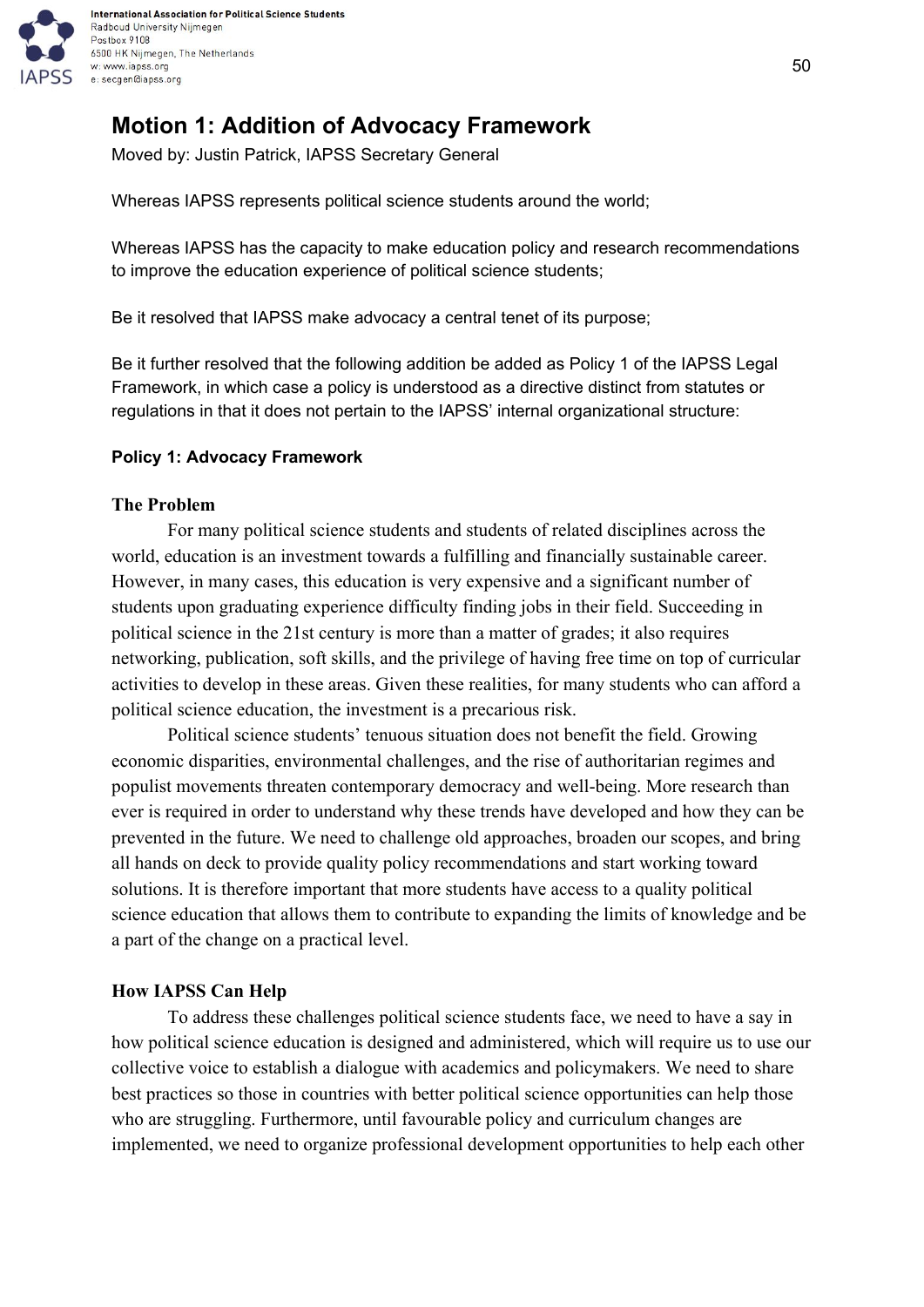

International Association for Political Science Students Radboud University Nijmegen Postbox 9108 6500 HK Nijmegen, The Netherlands w: www.iapss.org e: secgen@iapss.org

meet the demands of an increasingly competitive academic and professional job market. In other words, we need a global organization that advocates for political science students.

The International Association for Political Science Students (IAPSS) is poised to be this organization, as it has been developing opportunities for political science students across the world since 1998 while maintaining political independence and democratic decision-making. It also has developed positive relations with a number of prominent political science organizations including the International Political Science Association and the International Studies Association. IAPSS has the capacity to bring the world's political science students into a united network that channels information about current problems and ideas by region into comprehensive advocacy strategies while also providing resources to empower local political science student associations to implement high quality events and professional development initiatives on their campuses.

## **Declaration of the Political Science Student**

While IAPSS is constantly learning more about what life is like for political science students and those in related fields in various parts of the world and across all levels of education, we have created the following advocacy points based on what we have gathered up to the current time. We welcome any additions or feedback you have to make the following advocacy points stronger and more elaborate.

1. Political science education should be accessible to all.

1.1. All students should be able to afford a quality political science education.

1.2. All students should be able to freely choose to study political science and have an education experience free of discrimination.

1.3. Political science students should have access to the academic databases and works necessary for them to complete the research required for their program, prepare relevant research and dissemination outputs including but not limited to academic publishing, and continuously advance their knowledge in the field.

1.4. Political science students should have access to current academic discourse in the field and should have opportunities to contribute to said discourse.

1.5. Political science students should have the opportunity to apply to and attend academic conferences and other events relevant to their studies without having to endure financial hardship.

1.6. Political science students should have opportunities to publish in the field independently and collaboratively while avoiding predatory publishing.

1.7. Political science students should have access to the technology necessary to complete their program and continuously advance their knowledge in the field.

1.8. Political science students should have access to instruction on all research methods relevant to the field and should have opportunities to apply these methods in their research.

1.9. Political science students should have adequate networking opportunities with academics and professionals in the field.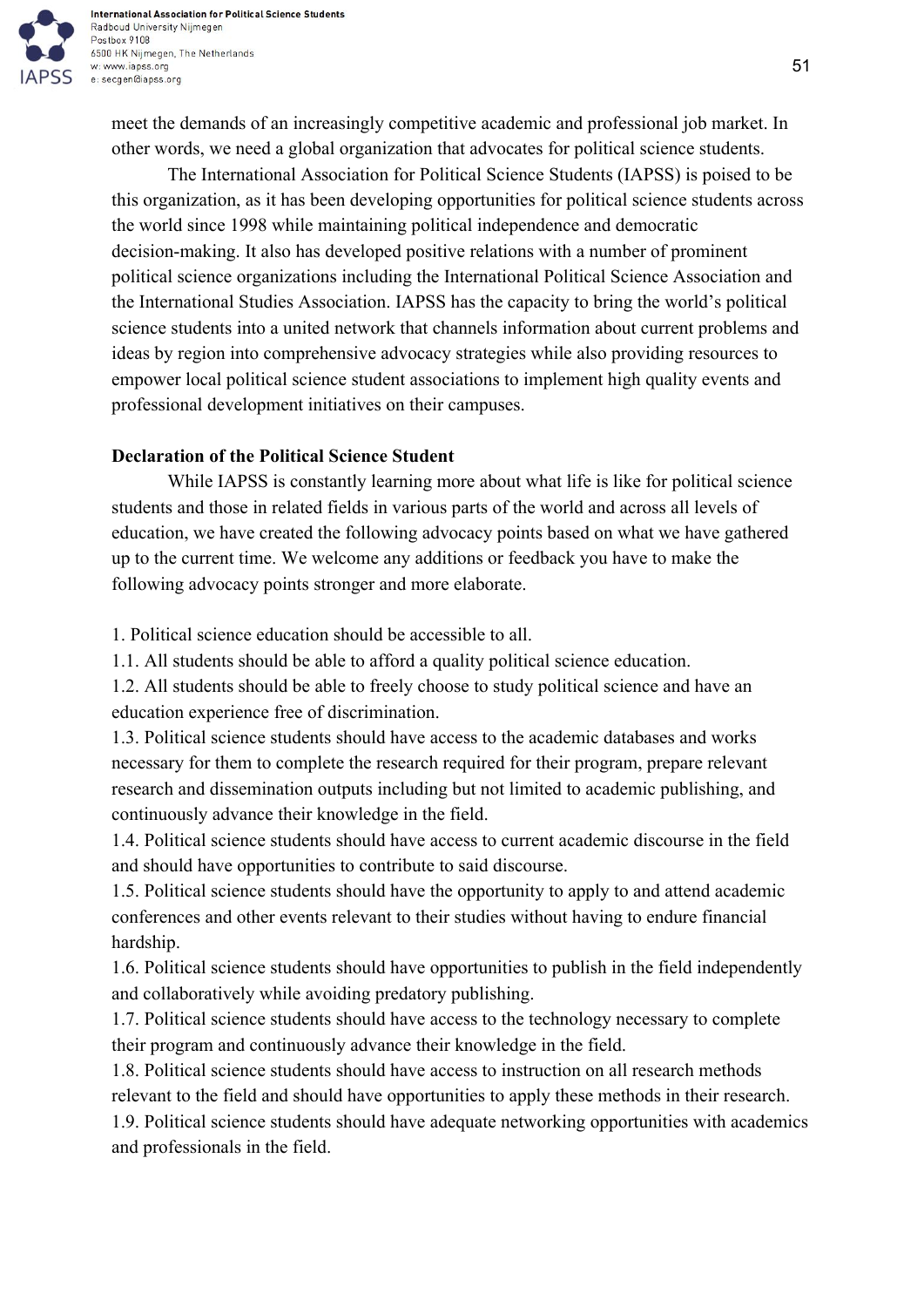

1.10. Political science students should have access to the global political science student community.

2. Political science students should have options for gaining experience relevant to the field and its practical applications in different sectors, including but not limited to academia, government, the private sector, and civil society.

2.1. These work experiences should merit a living wage.

2.2. These work experiences should foster skill development that will be useful for a career in the field.

2.3 Political science students should not have to choose between these work experiences and fulfilling curricular requirements.

3. Political science education should be relevant and engaging.

3.1. Assignments should contribute to the development of useful research skills and/or publishable works as opposed to being mere summaries of content.

3.2. Political science students should be able to contribute to curriculum design and provide feedback on their classes and other course-related activities.

3.3. Curriculum content should be comprehensive and up to date.

4. Political science students should have opportunities to gain experience as political actors.

4.1. Political science students should have a fair, democratic, campus-wide student government that allows them full political participation and the capacity to advocate for a better quality of education.

4.2. Political science students should have a fair, democratic student association within their department or faculty that allows them full political participation and the capacity to advocate for a better quality of education.

4.3. Political science students, along with all students, should have opportunities to engage in political activities at all levels of government.

4.4. Political science students should have extracurricular autonomy.

4.5. Political science students should not have to choose between political and/or extracurricular activities and fulfilling curricular requirements.

# **Commitment to a Global Community**

IAPSS self-identifies as the organization that represents all the political science students in the world. In understanding that not all political science students have access to an affordable, quality political science education and often face major challenges when it comes to finding employment after graduation, IAPSS recognizes that it must represent the needs of marginalized political science students and advocate for advancing their interests. IAPSS acknowledges that in order to effectively achieve this goal, all political science students must be counted among its membership. IAPSS further acknowledges that not actively pursuing this goal denies marginalized political science students opportunities and a voice, which would render such inaction to be understood as discrimination against marginalized political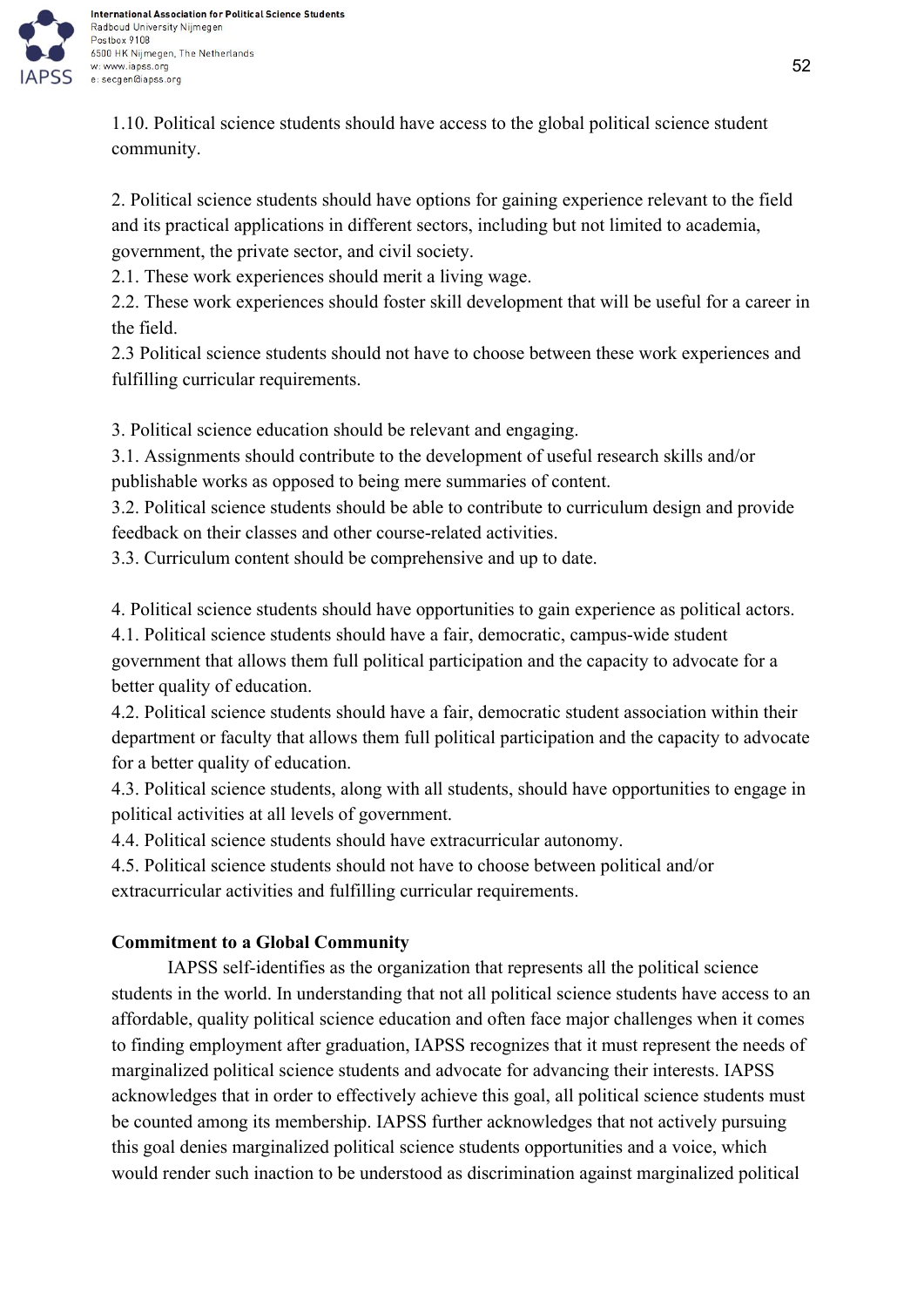

science students. Any action or inaction that leads to denying political science students access to IAPSS or the knowledge that IAPSS exists, apart from where permitted in the IAPSS Legal Framework, is in direct contravention to what IAPSS stands for.

# **How Individuals and Associations Can Get Involved**

Individuals and associations can become a part of the global political science student movement by maintaining communications with IAPSS and its regional teams on their continents. IAPSS can promote their events and initiatives to political science students and academics around the world while also offering resources and branding to help with implementation. Similarly, individuals and organizations can share IAPSS opportunities with political science students at their education institutions, including IAPSS conferences, publications, and volunteer positions. Most importantly, individuals and associations can tell IAPSS about issues political science students are currently facing or ideas on how to make political science education better. While IAPSS offers individual student memberships for those who can afford them, this is optional, as IAPSS' main concern is bringing political science students together and advocating for their interests. In other words, individuals and associations do not have to pay anything for IAPSS support.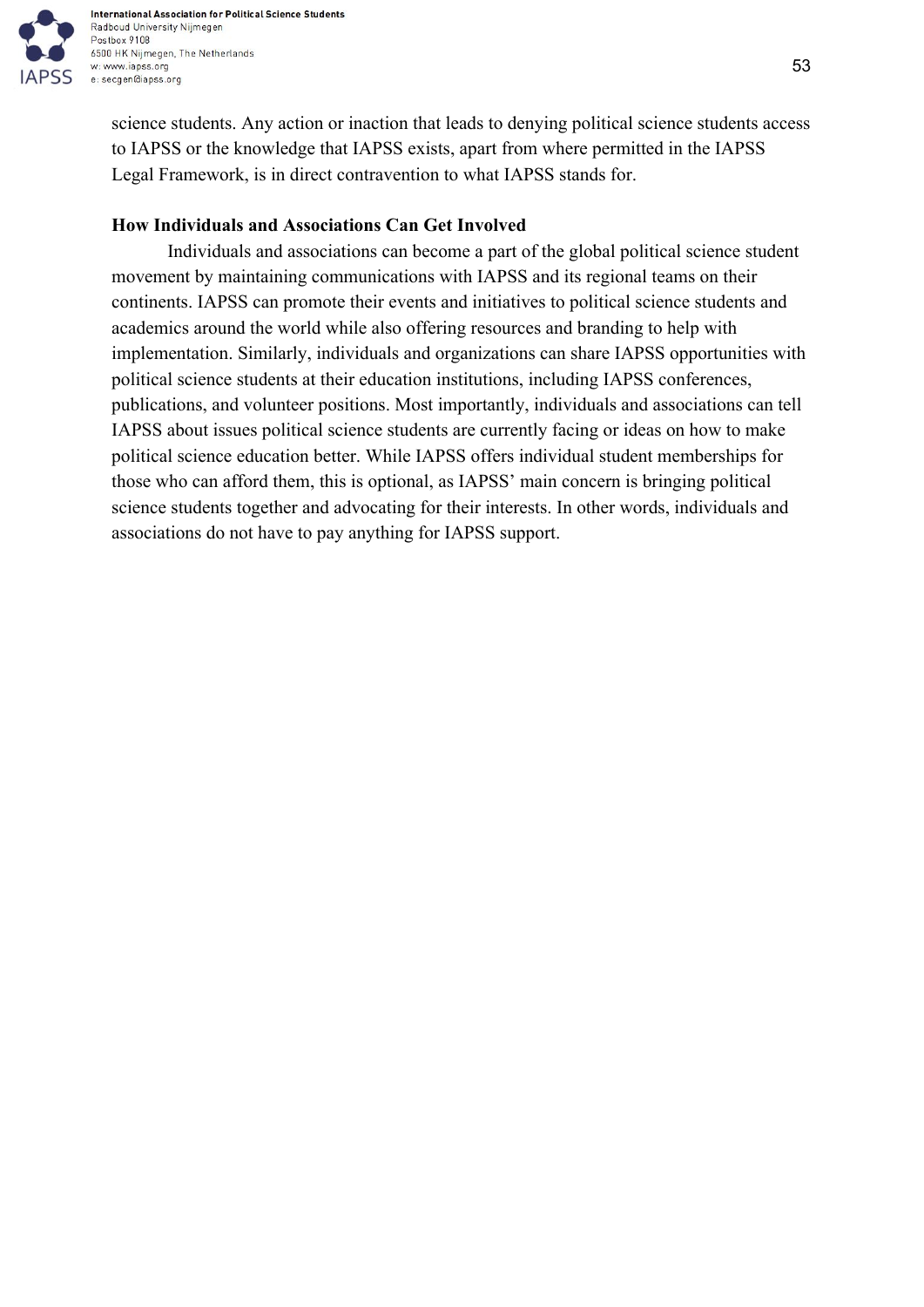

# <span id="page-53-0"></span>**Motion 2: Addition of Declaration on Plagiarism**

Moved by: Justin Patrick, IAPSS Secretary General

Whereas the IAPSS Executive Committee adopted this declaration in 2016;

Whereas the declaration continues to align with IAPSS' vision and goals;

Be it resolved that the Declaration on Plagiarism be added to the current legal framework as Policy 2 as follows:

## **Policy 2: Declaration on Plagiarism**

As the global representation of political science students, we are committed to the highest international standards of academic and scientific honesty. Therefore, we strictly refuse to accept any piece of work, oral or written that is a product of plagiarism. We subscribe to the definition of plagiarism of Oxford University, according to which:

"Plagiarism is presenting someone else's work or ideas as your own, with or without their consent, by incorporating it into your work without full acknowledgement. All published and unpublished material, whether in manuscript, printed or electronic form, is covered under this definition. Plagiarism may be intentional or reckless, or unintentional."<sup>1</sup>

We required our members and other followers who are considering to submit a paper to one of IAPSS' events, journals, or contribute to our blog, *A Different View*, to study the guidelines of Oxford University or similar guidelines<sup>2</sup> carefully and adhere to the referencing requirements listed therein.

All IAPSS members and external reviewers of papers are obliged to report every suspected instance of violation of standards of academic honesty to the respective IAPSS Board member [Editor-in-Chief] in case of IAPSS publications, Academic Program Coordinator in case of IAPSS conferences and other events]. Each of these instances will be examined closely by the respective Board member and judged in consultation with the respective member of the IAPSS Executive Committee.

Depending on the degree of seriousness of the offence, instances of plagiarism will result in various sanctions, such as the immediate rejection of a submission to an IAPSS publication without the right to submit a revised version, the refusal of the right to present the plagiarized piece at an IAPSS event even with a valid registration, up to termination of membership in an

<sup>&</sup>lt;sup>1</sup> University of Oxford. 2016. "Plagiarism". Available at [Accessed May 9, 2020]:

[https://www.ox.ac.uk/students/academic/guidance/skills/plagiarism?wssl=1.](https://www.ox.ac.uk/students/academic/guidance/skills/plagiarism?wssl=1) An act of plagiarism may but does not necessarily violate copyright laws.

<sup>2</sup> For example, University of Melbourne. 2016. "Academic honesty and plagiarism". Available at [Accessed May 9, 2020]: [https://academichonesty.unimelb.edu.a](https://academichonesty.unimelb.edu.au/)u.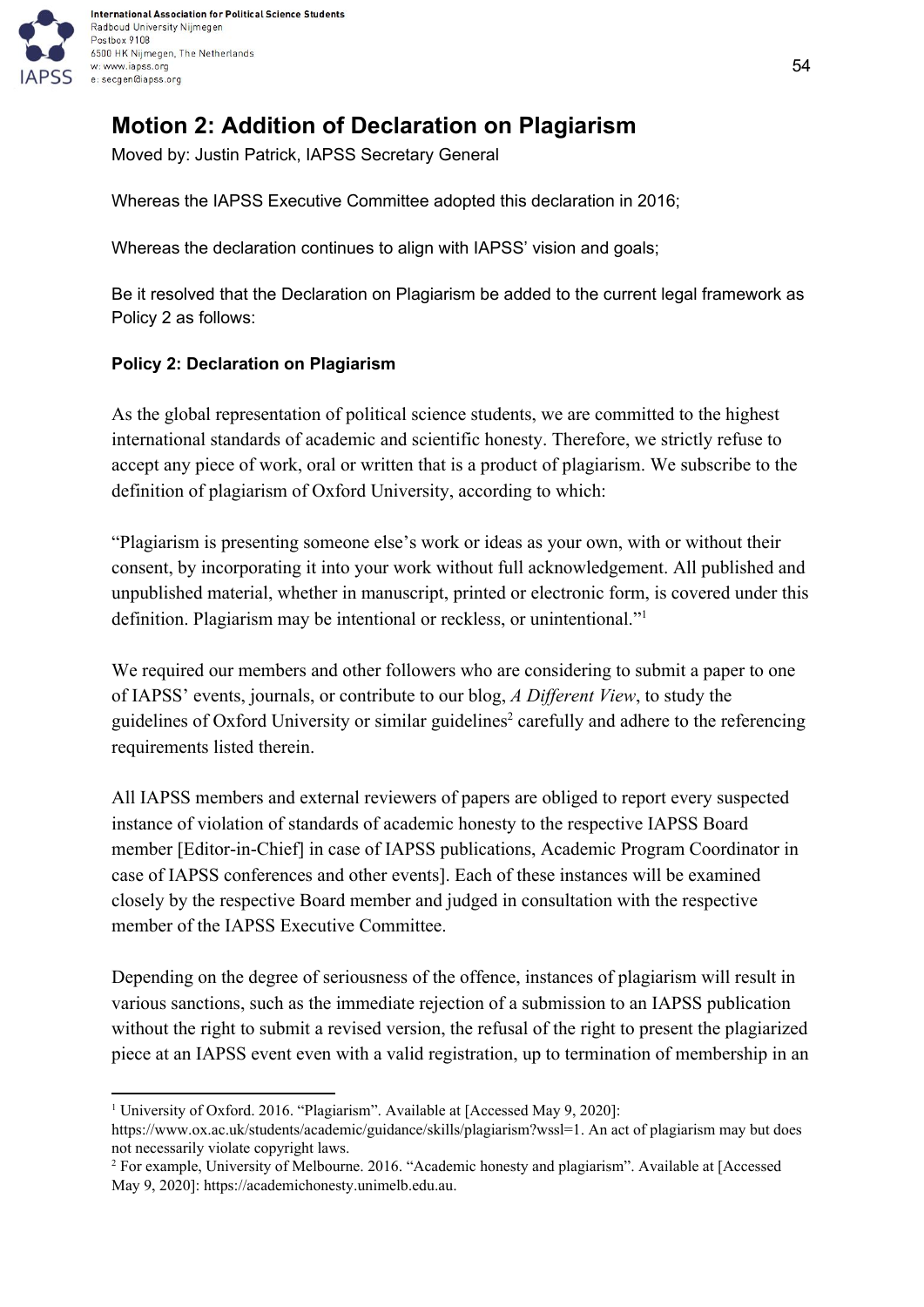

IAPSS structure or, in case of intentional offences, termination of IAPSS membership itself in accordance with the IAPSS Statutes.

In case of doubt, do not hesitate to send your questions and inquiries related to academic and scientific honesty to [academic@iapss.org](mailto:academic@iapss.org) *before* you submit your paper or other contribution.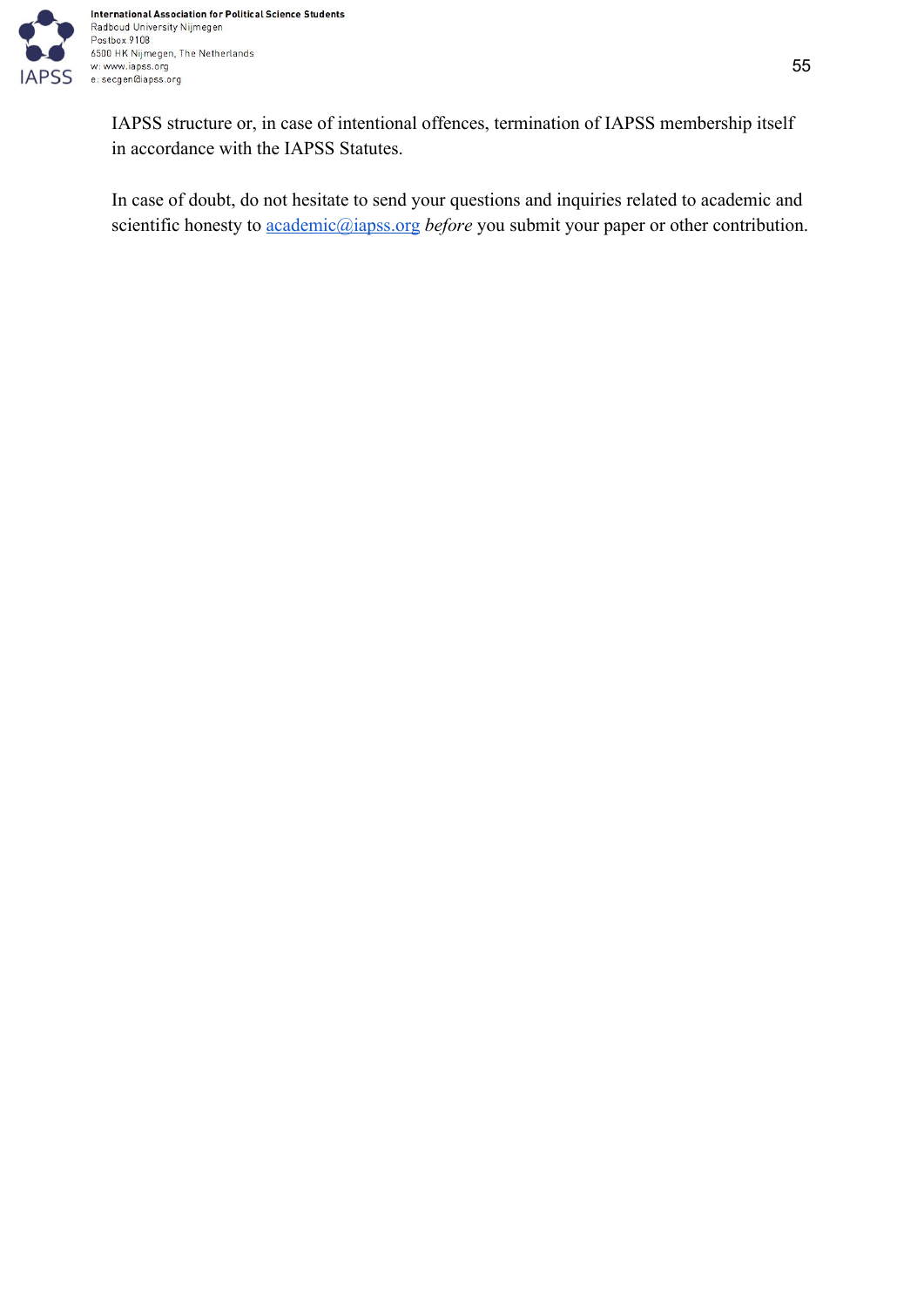

# <span id="page-55-0"></span>**Motion 3: Relocation**

Moved by: Justin Patrick, IAPSS Secretary General

Whereas IAPSS is currently located in Nijmegen, The Netherlands and is registered as an association in The Netherlands;

Whereas this location requires all amendments to IAPSS statutes to be written and voted on in Dutch in order to take effect, and then would require IAPSS to pay a notary to officialize the changes;

Whereas this current process prevents non-Dutch speakers from having a sufficient say in IAPSS' decision-making structures and conflicts with IAPSS' language of operation, which is English;

Whereas it cannot be feasibly expected that all IAPSS members would be able to afford the time and money required to learn Dutch to a sufficient degree to write, read, and pass amendments within the timeframe of an IAPSS membership;

Whereas IAPSS' current financial state renders it unlikely to be able to afford sufficient Dutch translations of motions and documents;

Whereas other countries that operate in English would not require IAPSS to pay a notary every time its membership votes to amend its statutes;

Whereas this current situation restricts IAPSS' ability to evolve its organizational structure to adjust to changing realities and represent the will of its membership;

Be it resolved that the IAPSS General Assembly recommend that the IAPSS Executive Committee that will serve in the 2020-2021 elected mandate relocate IAPSS to a country whose language of operation is the same as IAPSS' language of operation, which allows IAPSS to become affiliated with a reputed global university at least similar to the Radboud University in Nijmegen, and which is more financially sustainable for IAPSS including not requiring IAPSS to pay a notary every time it amends its statutes.

Be it further resolved that IAPSS' affiliation with the University of Raboud Nijmegen be preserved throughout and after the relocation process if possible;

Be it further resolved that since IAPSS' journals are listed as being published in the country it is incorporated in, that IAPSS not relocate to the United Kingdom or the United States due to the fact that some journal indexing services discriminate against United Kingdom and United States based publishers;

Be it further resolved that any substantial change to the Legal Framework that may be implemented under the grounds of the new statutes' legal requirements must be approved by the General Assembly.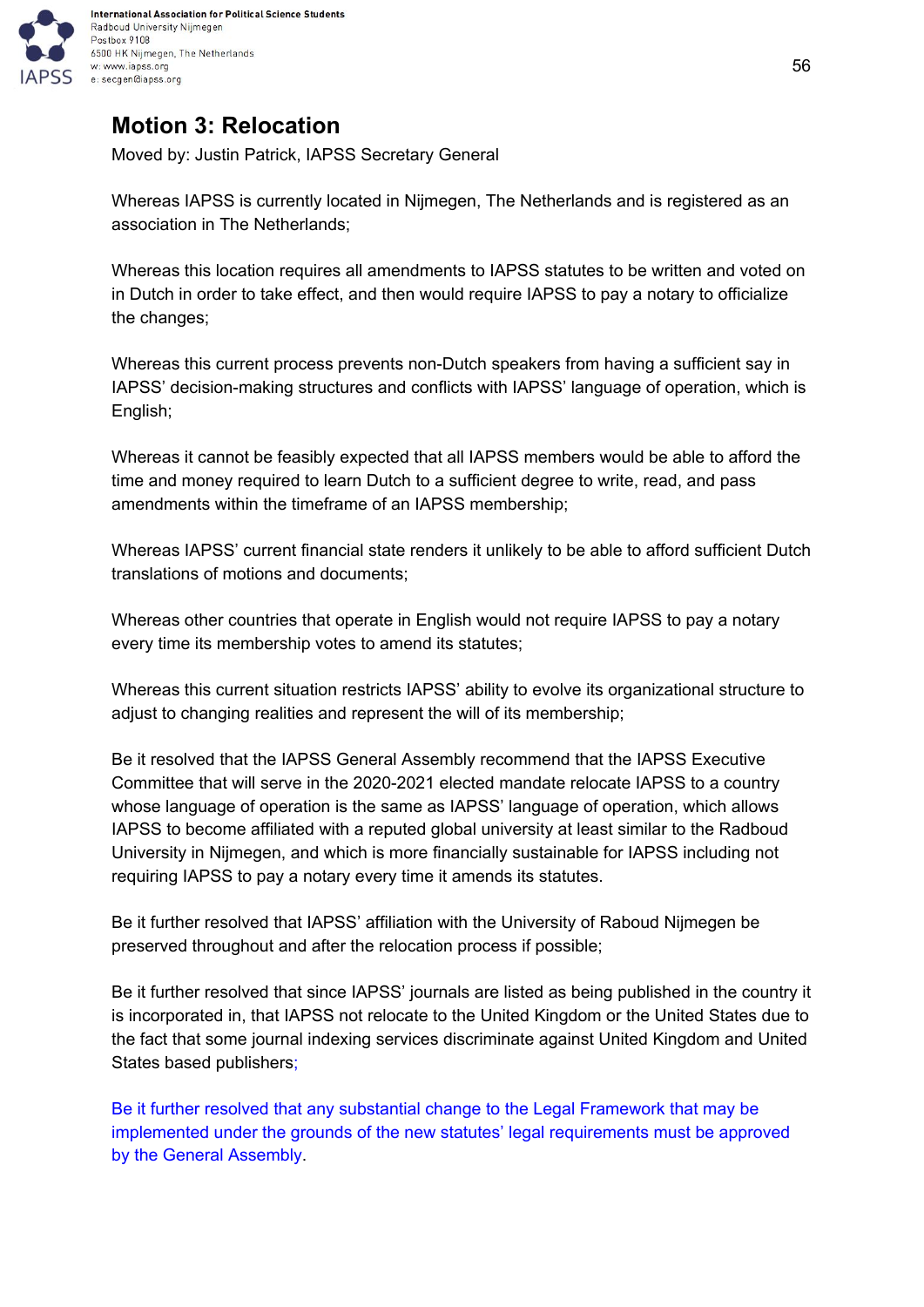

# <span id="page-56-0"></span>**Motion 4: Merging the Diversity and Equality Committee and the Human Resources Committee**

Moved by: Justin Patrick, IAPSS Secretary General

Whereas the mandates of the Diversity and Equality Committee and the Human Resources Committee overlap significantly;

Whereas all human resources should be focused around diversity and equality;

Whereas in recent years it has proven to be difficult for IAPSS to maintain both committees t full operating capacity simultaneously;

Be it resolved that the Diversity and Equality Committee and the Human Resources Committee be merged;

Be it further resolved that the merged committee be named the Diversity and Human Resources Committee;

Be it further resolved that Regulation 1, § 10 of the IAPSS Legal Framework be amended as follows:

§ 10 The IAPSS Global Board additionally forms the following Committees consisting of its members:

- a. The Grant Application Committee;
- b. The Project Evaluation Committee;
- c. The Event Evaluation Committee;
- d. The Delegation Application Committee;
- e. The Diversity and Equality Committee;
- **f.** The Diversity and Human Resources Committee.

Be it further resolved that Regulation 1, Section 9 be removed:

## 9. The IAPSS Diversity and Equality Committee

§ 4 The IAPSS Diversity and Equality Committee is: established by this regulation.

§ 44 The IAPSS DEC

a. is charged with the responsibility to guard and enforce standards of inclusion and effective diversity within the boards of IAPSS mainly represented through a Code of Conduct;

b. analyzes the situation of diversity and safeguard matters of equality within IAPSS as an association on a structural and individual level and to that end submitting biannual reports to the Organisational Board including recommendations for improvement in April and December.

§ 45 The IAPSS DEC consists of the following three members: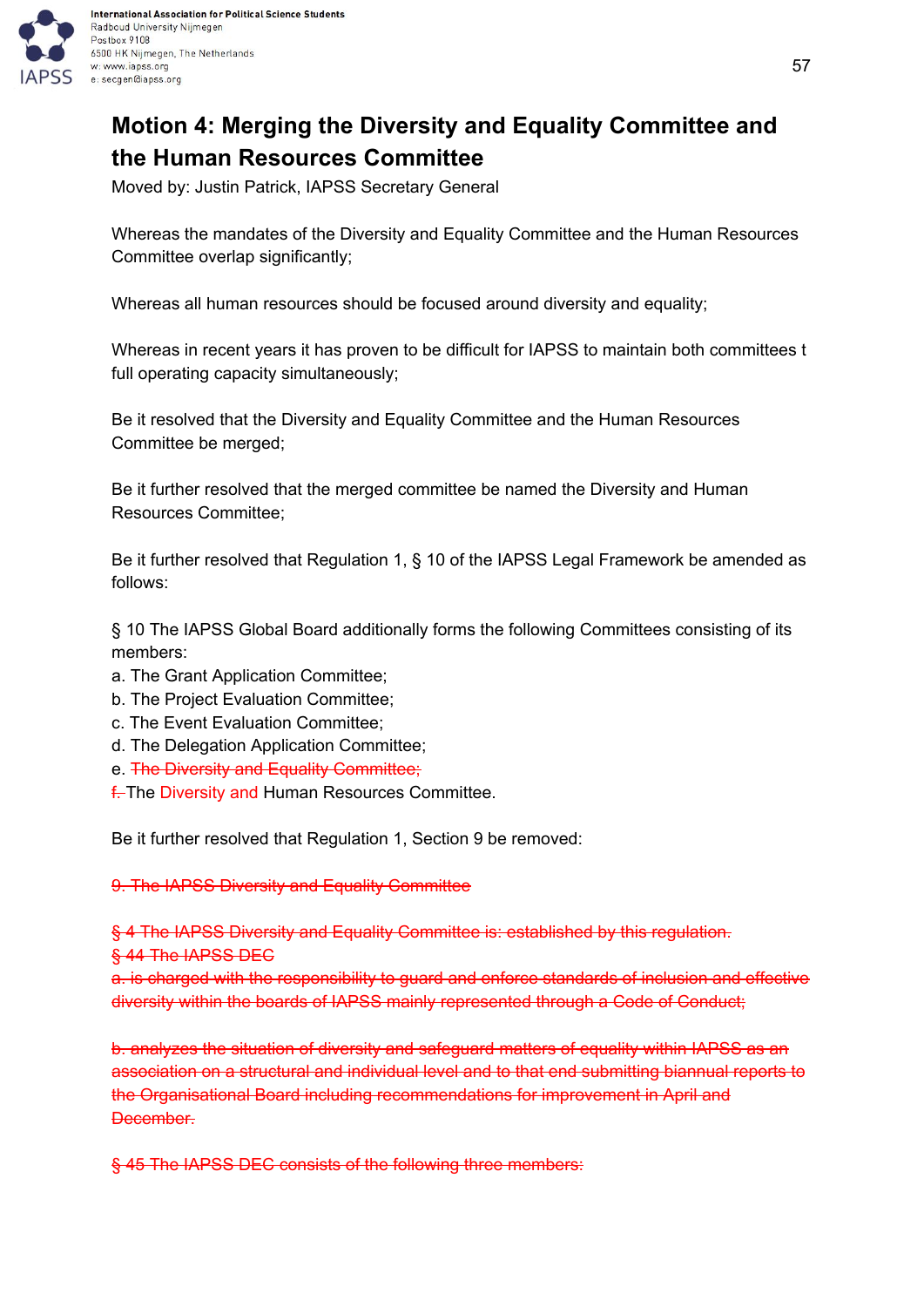

a. One member of the ExCom elected by the ExCom;

b. One member of the SupCom elected by the SupCom;

c. One Coordinator of the Organisational Board elected by all members of the respective board.

§ 46 Decision making in the IAPSS DEC is based on two-thirds majority.

Be it further resolved the Regulation 1, Section 10 be amended as follows:

10. The IAPSS Human Resources Committee

§ 437 The IAPSS Diversity Human Resources Committee (DHRC) is established by this regulation.

§ 48 The IAPSS HRC is charged with the responsibility of

a. ensuring that IAPSS human resources remain healthy, safe and effective through means such as vetting candidates for appointed positions and implementing conflict management processes. finding and approaching suitable candidates for open positions within all IAPSS boards except the Academic Board and acts as a focalpoint to improve human resources to further attract excellent volunteers for positions within the IAPSS Organisational Board in order to ensure continued work of the board. It can only recommend to individuals to apply for suitable positions but not make public statements about the suitability of candidates to prevent conflict of interest and/or refrain from other influencing actions after the call for applications is closed. The HRC contributes to the standardization of the above mentioned processes and tasks. It is responsible for sending its activity report to the Organisational Board in April and December of each year.

b. guarding and enforcing standards of inclusion and effective diversity within IAPSS as outlined in the IAPSS Legal Framework, including but not limited to the Code of Conduct;

c. analyzing the situation of diversity and safeguarding matters of equity within IAPSS as an association on a structural and individual level and to that end submitting biannual reports to the Global Board including its activities since its last report and recommendations for improvement in April and December.

§ 4938 The IAPSS DHRC consists of the following three members:

a. One member from the ExCom elected by the ExCom;

b. One member from the Advisory Board SupCom elected by the Advisory Board SupCom;

c. One coordinator within the Secretariat responsible for Human Resources elected by coordinators and deputies.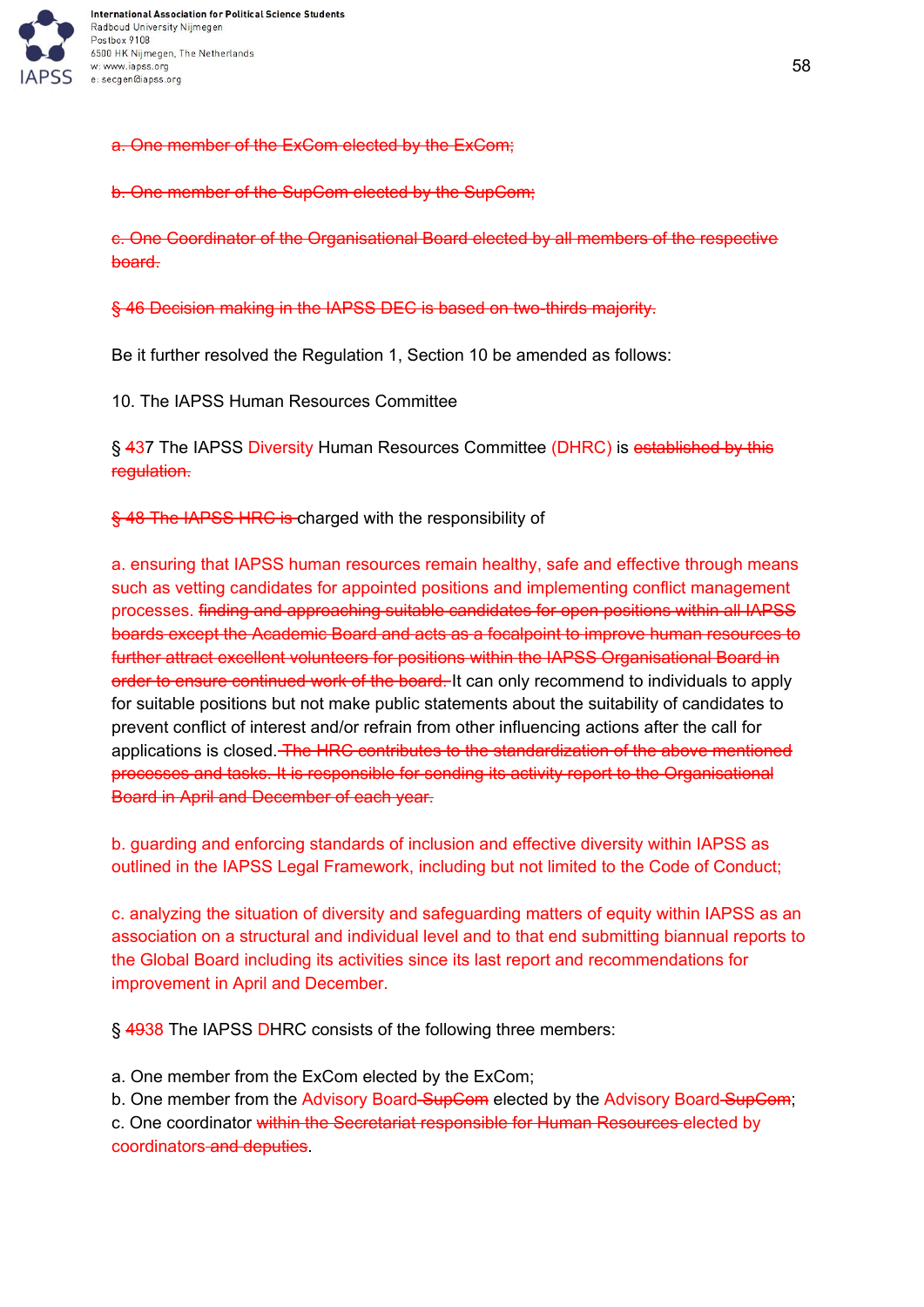

§ 5039 Decision making in the IAPSS DHRC is based on a two-thirds majority.

Be it further resolved that all mentions of the Human Resources Committee (HRC) be replaced with "Diversity and Human Resources Committee (DHRC)".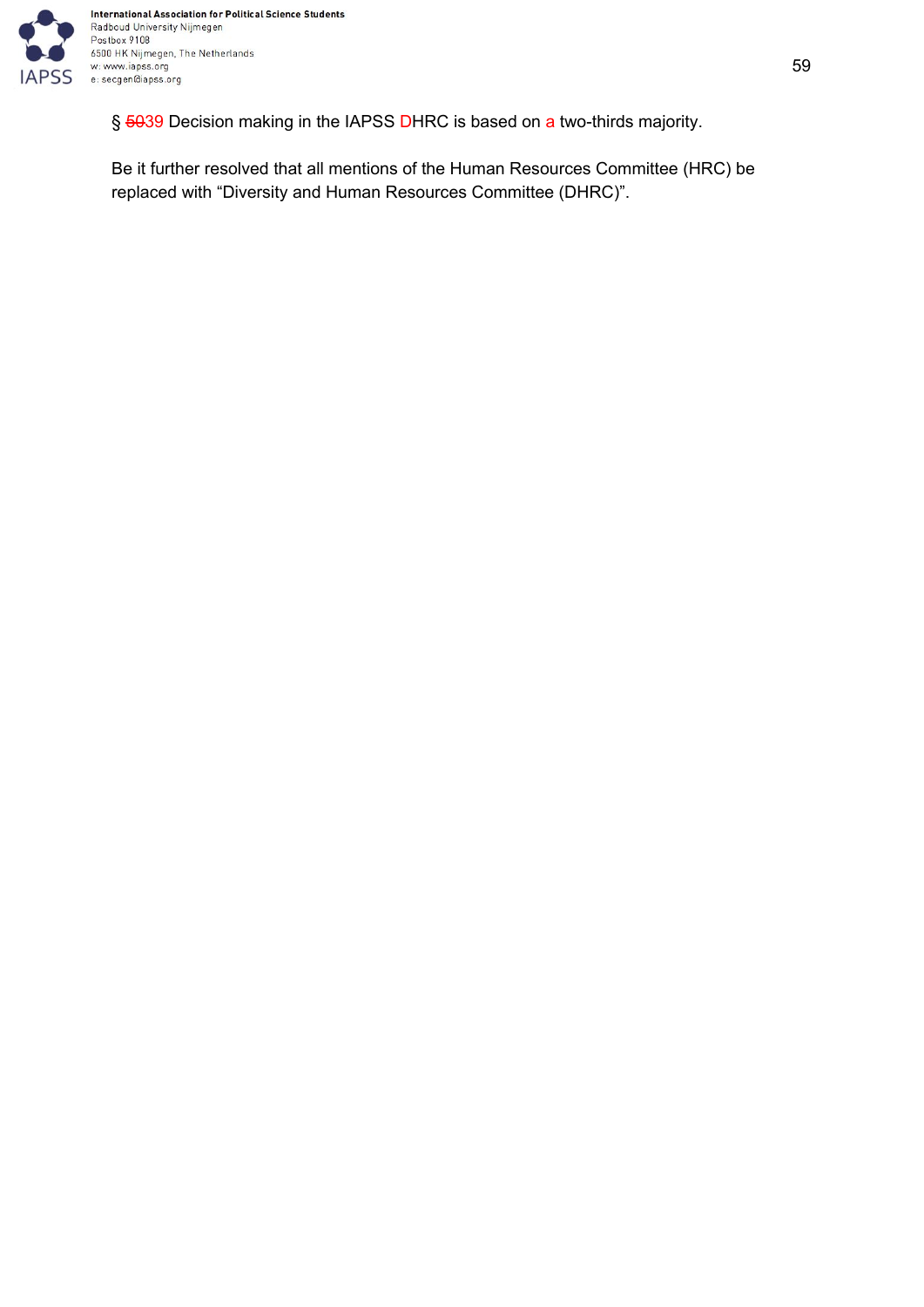

# <span id="page-59-0"></span>**Motion 5: Amendments to Regulation 1**

Moved by: Justin Patrick, IAPSS Secretary General

Whereas there are a number of grammar errors and redundancies in the existing regulation that need to be corrected;

Be it resolved that Regulation 1 be amended as follows:

1. General Provisions

§ 1 These regulations govern the internal structure and procedures of the International Association for Political Science Students, - (hereinafter IAPSS) or the association.

§ 2 This document is based on Article 13 (1) of the IAPSS Statutes.

- § 3 These regulations aim at to:
- a. Setting the structure of IAPSS;
- b. Establishing the IAPSS Global Board and Regional Boards;
- c. Defineing the status of the Academic Affiliates of IAPSS;
- d. Defineing the remit of the Executive Committee (hereinafter ExCom);
- e. Defineing the remit of the Advisory Board Supervisory Committee (hereinafter SupCom);
- f.Establishing a Grant Application Committee (hereinafter IAPSS GAC);
- g. Establishing a Project Evaluation Committee (hereinafter IAPSS PAC);
- h. Establishing an Event and Project Evaluation Committee (hereinafter IAPSS EEC);
- ih. Establishing a Delegation Application Committee (hereinafter IAPSS DAC);
- ji. Establishing a Diversity and Equality Committee (hereinafter IAPSS DEC);
- kj. Establishing a Human Resources Committee (hereinafter IAPSS HRC);
- **K.** Defineing rules for internal voting;
- ml. Defineing the regional structure of IAPSS;
- **nm. Defineing rules for Honorary Members;**
- on. Defineing rules for financial administration.

§ 4 The entirety of the IAPSS Statutes, Regulations, Policies and all other rules the rules and regulations agreed by the General Assembly is referred to as the IAPSS Legal Framework "legal framework".

§ 5 All positions referred to in this document refer to IAPSS Global, if not specified differently. IAPSS Global is comprised of members holding positions to administrate, contribute, and develop the global affairs of the association in contrast to the association's regional affairs.

## 2. The structure of IAPSS

 $\S$  6 Section 2H of these regulations is applicable to all further sections and to the legal framework except the IAPSS Statutes. Any contradictory rule is not applicable if breaching the provisions of Regulation 1, Section 2 Section II of these regulations.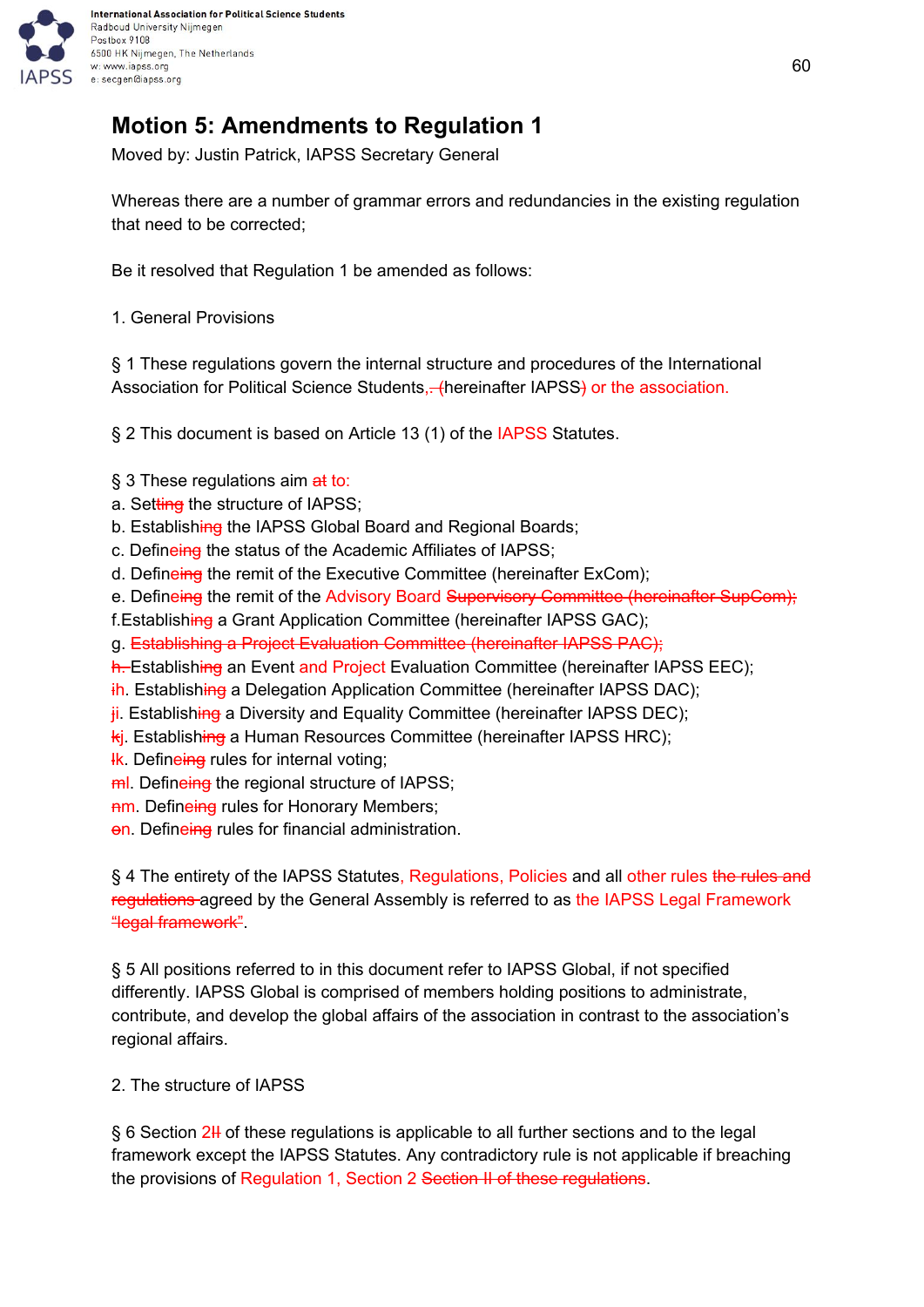

§ 7 IAPSS is divided into IAPSS Global, which bears the legal personality of IAPSS, and six regional chapters. The structure is outlined in Section XII of these regulations.

§ 8 The work of IAPSS Global is conducted in the GlobalOrganisational Board and among the Academic Affiliates. Its main responsible body for operational management and decision making major decision making body is the Executive Committee (ExCom) and its monitoring body is the Advisory Board Supervisory Committee (SupCom). Six regional boards as stated in Section XII of these regulations complete the IAPSS structure. All boards are independent from each other in their work unless stated otherwise in the legal framework of IAPSS. The ExCom, the Global Board and the regional boards All boards are accountable to the members of the Association through the General Assembly, and the independent Advisory Board Supervisory Committee. For the ExCom and each Board, Rules of Procedure can be adapted by the General Assembly.

§ 9 The IAPSS Global Board contains the following bodies-represented in the ExCom:

- a. The International Cooperation Department;
- b. The Regional Affairs Department;
- c. The Secretariat;
- d. The Financial Administration Department;
- e. The Academic Department;
- f. The Programs Department;
- g. The Public Relations Department.

§ 10 The IAPSS Global Board additionally forms the following Committees consisting of its members or specific individuals as outlined in the IAPSS Legal Framework:

- a. The Grant Application Committee;
- b. The Project Evaluation Committee;
- **e.** The Event and Project Evaluation Committee;
- dc. The Delegation Application Committee;
- ed. The Diversity and Equality Committee;
- fe. The Human Resources Committee.

§ 11 The IAPSS Academic Affiliates are IAPSS individual members comprising:

a. Deputy Editors-in-Chief, Senior Editors, Editors, Junior Editors and Editorial Assistants of IAPSS publications, comprising that make up the IAPSS journals Politikon: The IAPSS Journal of Political Science, Encuentro Latinoamericano (ADV) and the academic blog A Different View (ADV);

b. Members of the Authorial Board of A Different View;

c. Chairs, Vice Chairs and Members of the Student Research Committees, (hereinafter SRC Members<del>)</del>;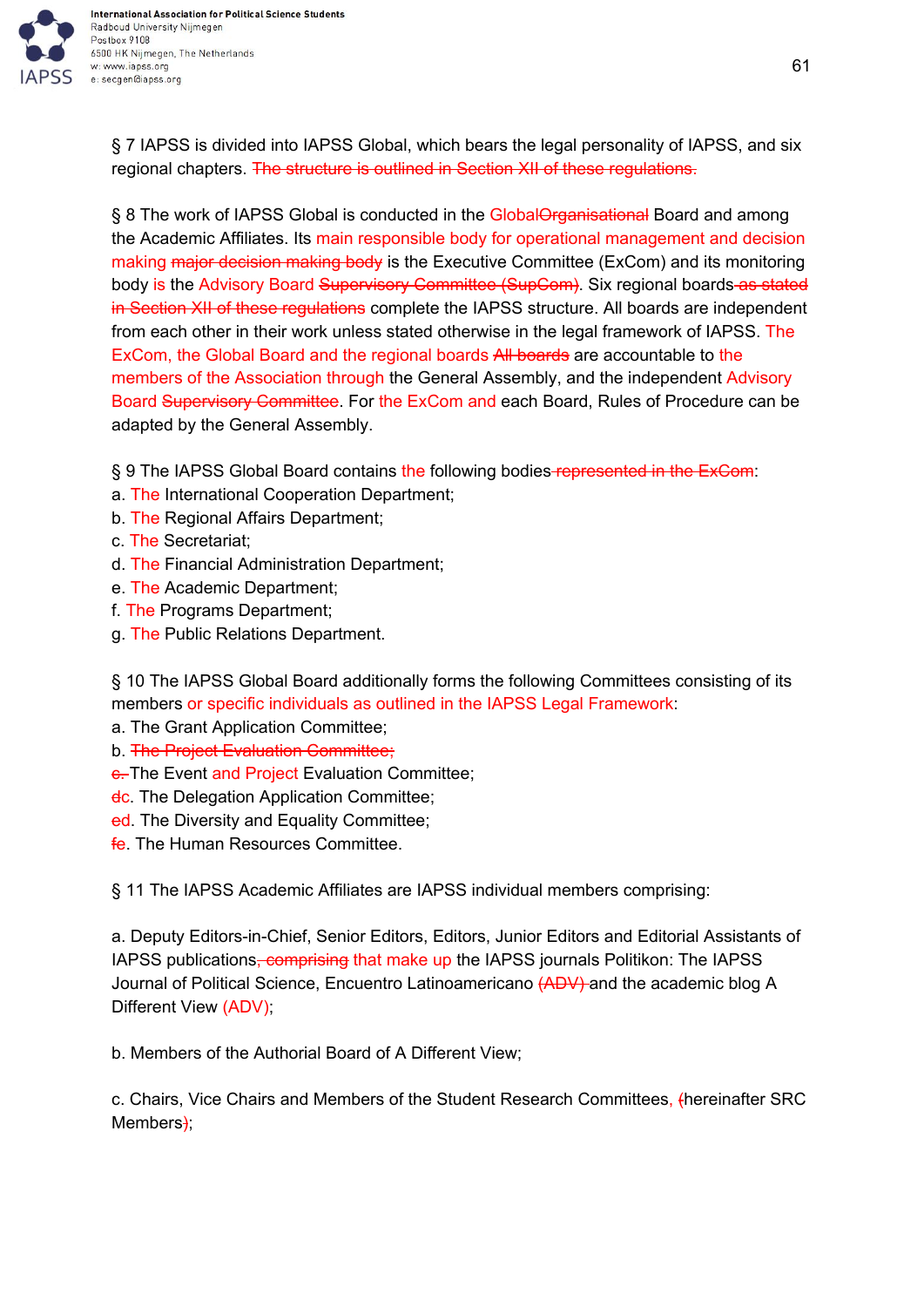

d. Members of the Academic Think Tank / Academic Committee Members. (hereinafter ATT/ACOM Members);

e. Other IAPSS members in positions qualifying for Academic Affiliates as decided upon by the ExCom. A positive vote of the Head of the Academic Department is required for establishing an Academic Affiliate position qualifying for Academic Affiliate.

§ 12 The IAPSS Advisory Board-SupCom is an independent body within the IAPSS-the Global Board further governed by Section IV of this regulation. Members of the Advisory Board SupCom are entitled to all the same rights as the members of the Organisational Global Board.

§ 13 Heads of each Department, Editors-in-Chief of the IAPSS publications, Regional Chairs, ATT/ACOM Chairs, and SRC Chairs can appoint Coordinators, Editors, Editorial Assistants, SRC Members, and ATT/ACOM Members. This goes accordingly with section XI of these regulations. The mandate of each Board member begins with signing the Volunteering Agreement at the beginning of the Association Year (1 June) or during the mandate and ends with the end of the Association Year (31 May). Editors in Chief are appointed for two mandates.

- 3. The IAPSS Executive Committee
- § 14 The ExCom consists of seven members:
- a. The IAPSS President;
- b. The IAPSS Secretary-General;
- c. The IAPSS Treasurer;
- d. The IAPSS Vice President for Regional Affairs;
- e. The IAPSS Vice President for Academic Affairs;
- f. The IAPSS Vice President for Programs;
- g. The IAPSS Vice President for Public Relations.

§ 15 Each ExCom member is responsible for their assigned tasks as outlined in the IAPSS Legal Framework by the legal documents of the association. If not specified through any legal document, the ExCom decides on the distribution of further responsibilities competences together. Each ExCom member coordinates a number of leads the coordinators coming together in their respective Departments.

§ 16 Any ExCom member may under no circumstances occupy more than one position within the ExCom. Membership in the ExCom and Advisory Board SupCom at the same time is prohibited. This particularly prohibits the accumulation of votes.

§ 17 Any ExCom member may at any time hand over their voting rights to their Deputy of their, who is a member of the respective Department, in case of absence or other reasonable causes. The Deputies of each department Deputy, available for this responsibility and voting transfer-are: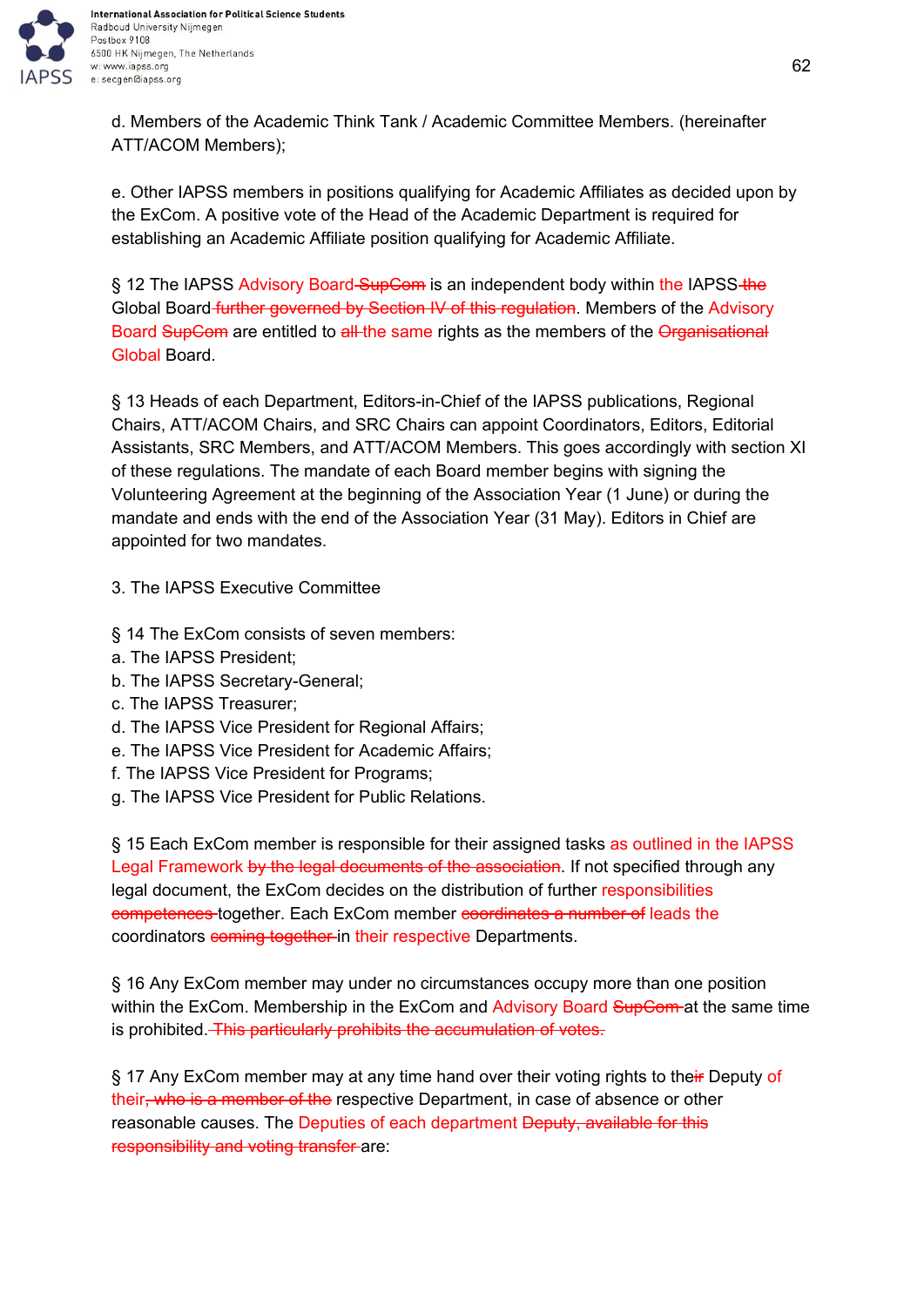

a. The Director of International Cooperation for the President International Cooperation Department;

b. The Deputy Secretary of the Regions for the Vice President for Regional Affairs Department;

c. The Deputy Secretary-General for the Secretariat-Director for Membership Affairs for the Secretary-General;

d. The Deputy Treasurer for the Financial Administration Department Treasurer;

e. The Deputy Head for Academic Affairs for the Head for Academic Affairs Department;

f. The Deputy Head for Programs for the Vice President for Programs Department;

g. The Deputy Head for Public Relations for the Vice President for Public Relations **Department** 

§ 18 If In case the ExCom member is not available at the meeting and the holder of the position has not transferred their voting rights to their Deputy, the Deputy cannot vote on represent the respective ExCom member's behalf Member through vote. The Deputy is responsible to represent the views of the respective department in the absence of the ExCom member.

§ 19 The ExCom is jointly responsible for the coordination and execution of all the assigned tasks.

§ 20 The Vice President takes over the daily administrative tasks of the President in case of absence and takes their position in case that the IAPSS President is no longer the holder of the position.

§ 21 In case of termination of an ExCom membership (for any other member than the President), the Deputy of said ExCom position's department person named under § 17 may replace the vacant position as an ExCom member upon the approval of the remaining ExCom members, while the SupCom needs to approve this step. If the Deputy is not approved embracing the position as Head of the Department, a General Assembly must be held within six weeks to find a replacement for the position. the ExCom may appoint a replacement to serve in the ExCom position in the interim until a replacement can be elected at the next general assembly.

§ 212 The General Assembly at the end of the association year discharges the ExCom of the previous year.

§ 232 A discharge as stated under § 221 can only happen when the General Assembly has adopted the:

- a. Annual Report;
- b. Financial Statement.

§ 243 In case the General Assembly rejects or does not proceed with a vote on the final report and/or the financial statement as required in Regulation 1, at the under § 232-stated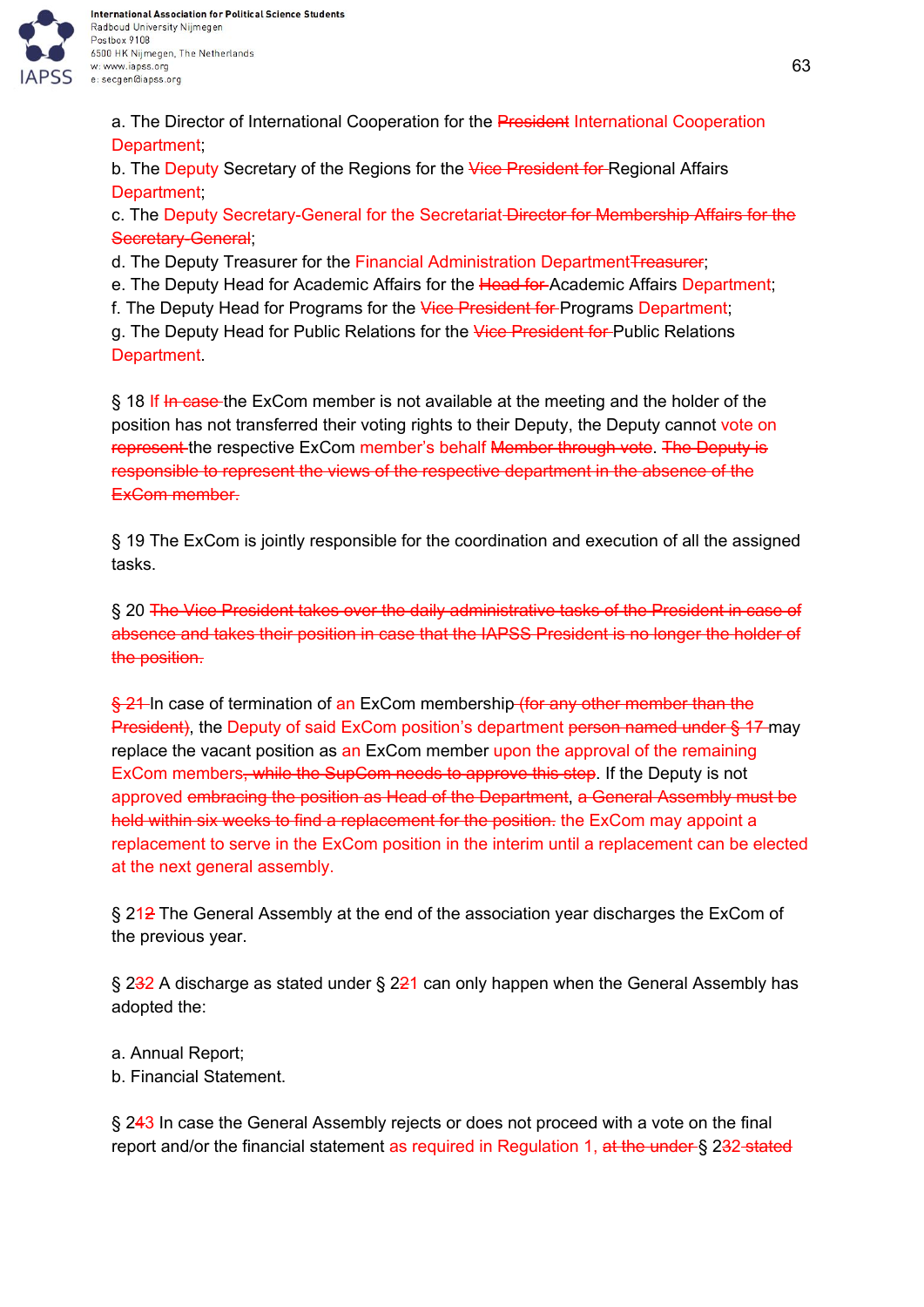

General Assembly, the ExCom is obliged to continue in their roles-see to their affairs and call for a new General Assembly within six (6) weeks as soon as reasonably possible.

4. The IAPSS Advisory Board Supervisory Committee

§ 254 The SupCom Advisory Board consists of three members.

§ 265 Each SupCom Advisory Board member is responsible for the assigned tasks outlined in by the IAPSS legal framework of IAPSS. Further responsibilities to monitor, assess, or mediate can be added by the ExCom for the duration of the respective mandate.

§ 276 Any SupCom Advisory Board member may under no circumstances occupy more than one position within the SupCom Advisory Board. Membership in the SupCom and ExCom at the same time is prohibited. This particularly prohibits the accumulation of votes.

§ 287 The General Assembly at the end of the association year discharges the SupCom Advisory Board of the previous year and elects the Advisory Board for the following year.

§ 298 The under § 287 stated discharge can only happen, when the General Assembly has adopted the:

a. Final Supervisory Report.

§ 3029 In case the General Assembly rejects or does not proceed with a vote on the final supervisory report at the General Assembly as stated under § 28, the ExCom is obligated to call for a new General Assembly within six (6) weeks, at which the Advisory Board must SupCom is obliged to see to present the Final Supervisory rReport-at the next General Assembly as soon as reasonably possible.

5. The IAPSS Grant Application Committee

§ 340 The IAPSS Grant Application Committee is established by this regulation.

§ 32 It is in charge of assessing grant applications, proposed by IAPSS members or offered to IAPSS.

§ 33 The work of the IAPSS GAC is further defined by the legal framework.

6. The IAPSS Project Evaluation Committee

§ 34 The IAPSS Project Evaluation Committee is established by this regulation.

§ 35 It is in charge of assessing project applications, proposed by members of IAPSS or by non-members when the intention of becoming a member is expressed.

§ 36 The work of the IAPSS PAC is further defined by regulations.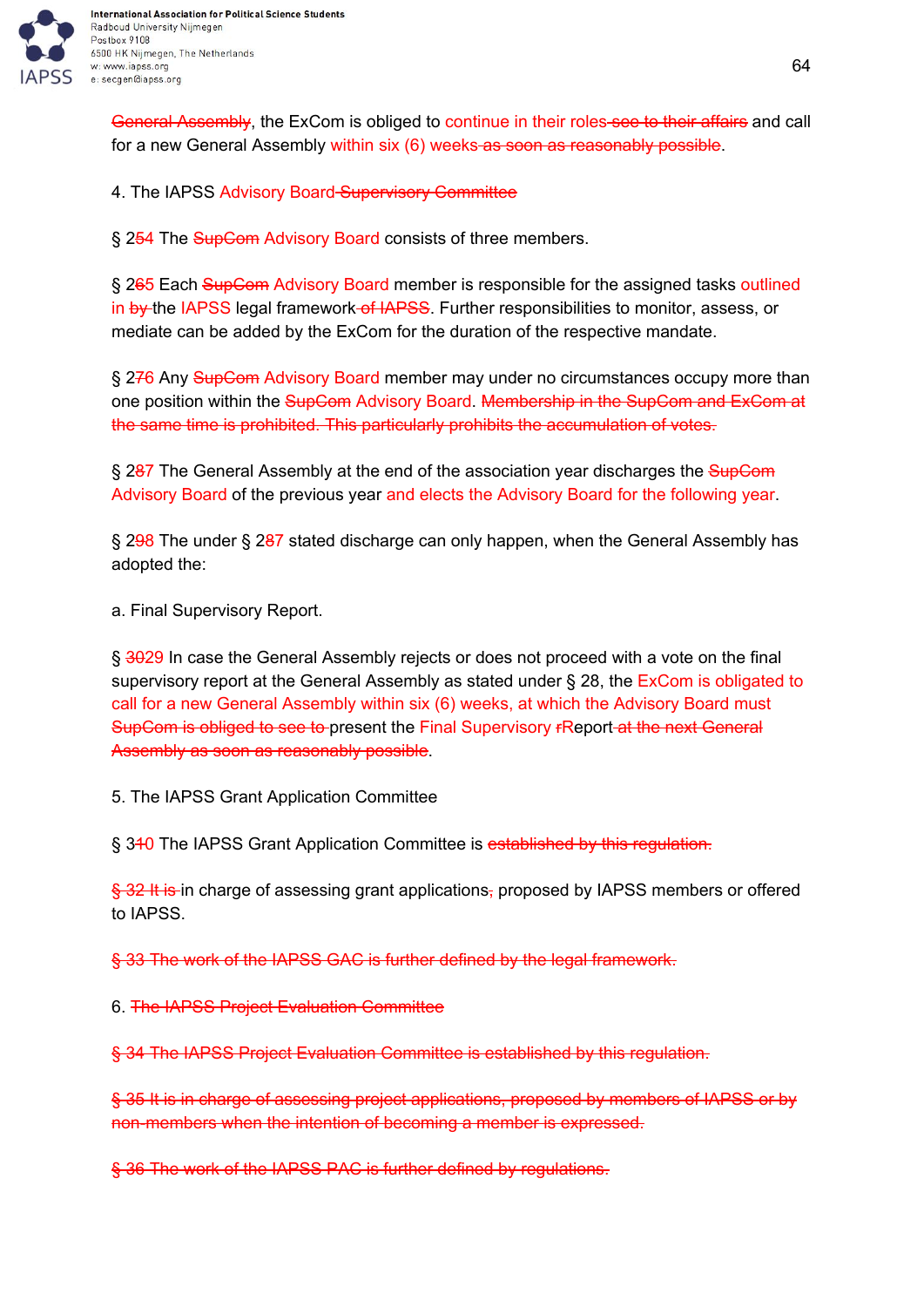

7. The IAPSS Event and Project Evaluation Committee

§ 317 The IAPSS Event and Project Evaluation Committee (EPEC) is established by this regulation.

§ 38 It is in charge of assessing event and project proposals, suggested by members of IAPSS or by non-members when the intention of becoming a member is expressed.

§ 33 The work of the IAPSS EPEC is further defined by the legal framework.

8. The IAPSS Delegation Application Committee

§ 4032 The IAPSS Delegation Application Committee (DAC) is established by this regulation.

 $\frac{6}{5}$  41 It is in charge of preparing applications and organizing delegations to external events.

§ 42 The work of the IAPSS DAC is further defined by the legal framework.

9. The IAPSS Diversity and Equality Committee

§ 433 The IAPSS Diversity and Equality Committee (DEC) is: established by this regulation. § 44 The IAPSS DEC

a. is charged with the responsibility to guard and enforce standards of inclusion and effective diversity within the boards of IAPSS mainly represented through a Code of Conduct;

b. analyzes the situation of diversity and safeguard matters of equality within IAPSS as an association on a structural and individual level and to that end submitting biannual reports to the Organisational Global Board including recommendations for improvement in April and December.

§ 4534 The IAPSS DEC consists of the following three members:

a. One member of the ExCom elected by the ExCom;

b. One member of the SupCom elected by the **SupCom** Advisory Board;

c. One Coordinator of the Organisational Global Board elected by all members of the respective board.

§ 4635 Decision making in the IAPSS DEC is based on a two-thirds majority.

10. The IAPSS Human Resources Committee

§ 4736 The IAPSS Human Resources Committee (HRC) is established by this regulation.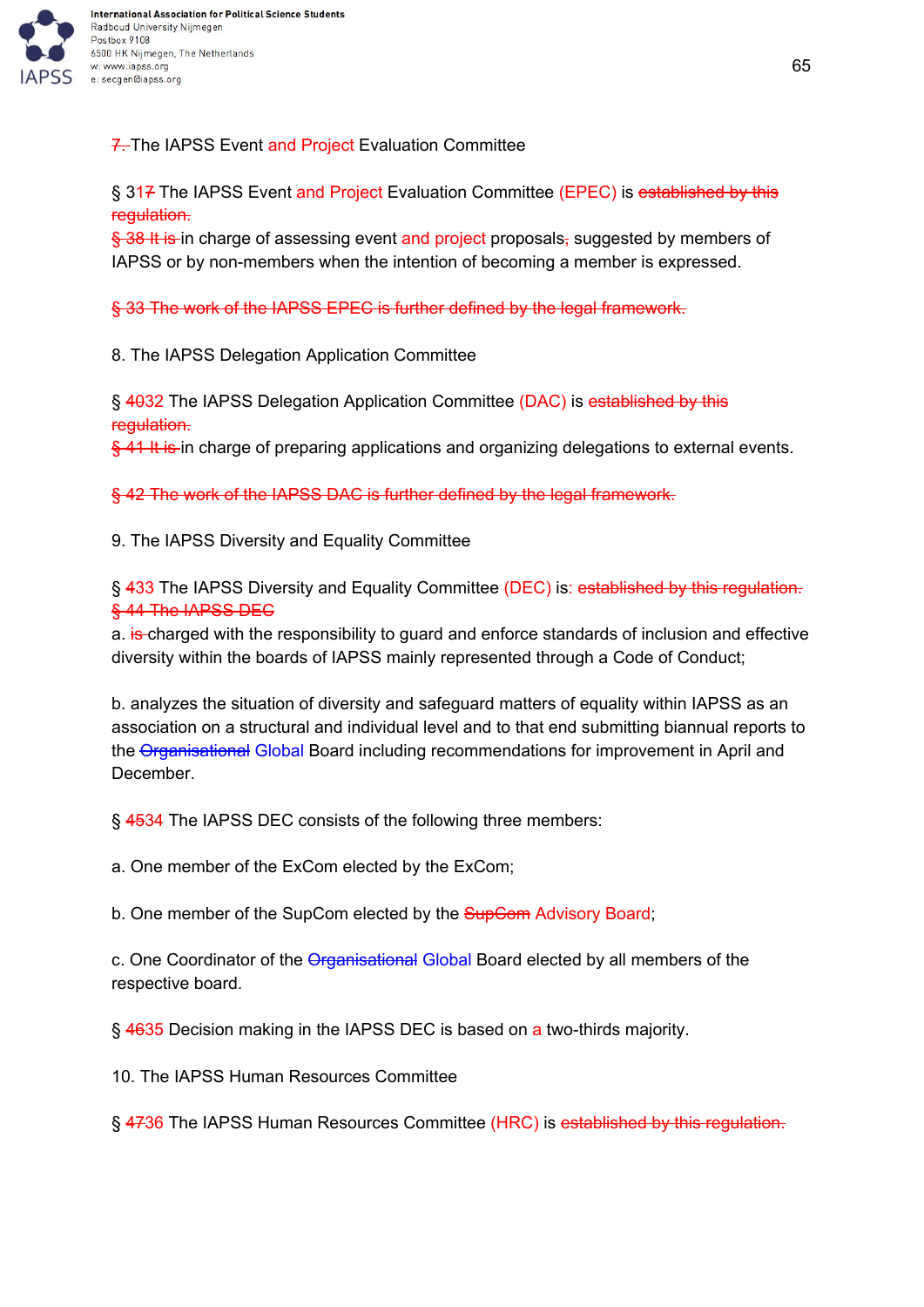

International Association for Political Science Students Radboud University Nijmegen Postbox 9108 6500 HK Nijmegen, The Netherlands w: www.iapss.org e: secgen@iapss.org

§ 48 The IAPSS HRC is charged with the responsibility of ensuring that IAPSS human resources remain healthy, safe and effective through means such as vetting candidates for appointed positions and implementing conflict management processes. finding and approaching suitable candidates for open positions within all IAPSS boards except the Academic Board and acts as a focalpoint to improve human resources to further attract excellent volunteers for positions within the IAPSS Organisational Board in order to ensure continued work of the board. It can only recommend to individuals to apply for suitable positions but not make public statements about the suitability of candidates to prevent conflict of interest and/or refrain from other influencing actions after the call for applications is closed. The HRC contributes to the standardization of the above mentioned processes and tasks. It is responsible for sending its activity report to the Organisational Global Board in April and December of each year.

§ 4937 The IAPSS HRC consists of the following three members:

- a. One member from the ExCom elected by the ExCom;
- b. One member from the SupCom elected by the SupCom;
- c. One coordinator within the Secretariat responsible for Human Resources.

§ 5038 Decision making in the IAPSS HRC is based on a two-thirds majority.

11. Internal Voting

§ 5439 According to § 10 of these regulations, Deputy Heads of Departments, Coordinators, and Academic Affiliates are can be appointed.

a. The Executive Committee appoints Coordinators by a majority of all its current members. The candidates are usually proposed by the Heads of Departments in which the position is located.

b. Editors-in-Chief are appointed for a two-year mandate, other Coordinators are appointed for a one-year mandate, both with a possibility of extension upon mutual agreement and satisfaction at the beginning of the next mandate.

c. Deputy Editors-in-Chief of IAPSS Publications, Senior Editors, Editors, Junior Editors of IAPSS Journals, Authors of A Different View and Members of the ATT/ACOM are appointed by a consensus of the Head of the Academic Department and the Coordinator of the branch of the Academic Department in which the position is located.

d. Editorial Assistants are appointed by a consensus of the Head of the Academic Department and the Editors-in-Chief of the IAPSS Journals.

e. SRC Chairs, Vice Chairs and Members are appointed according to the valid version of the Guidelines for IAPSS SRCs.

f. Other Academic Affiliates are appointed by the Head of the Academic Department for positions established by the ExCom.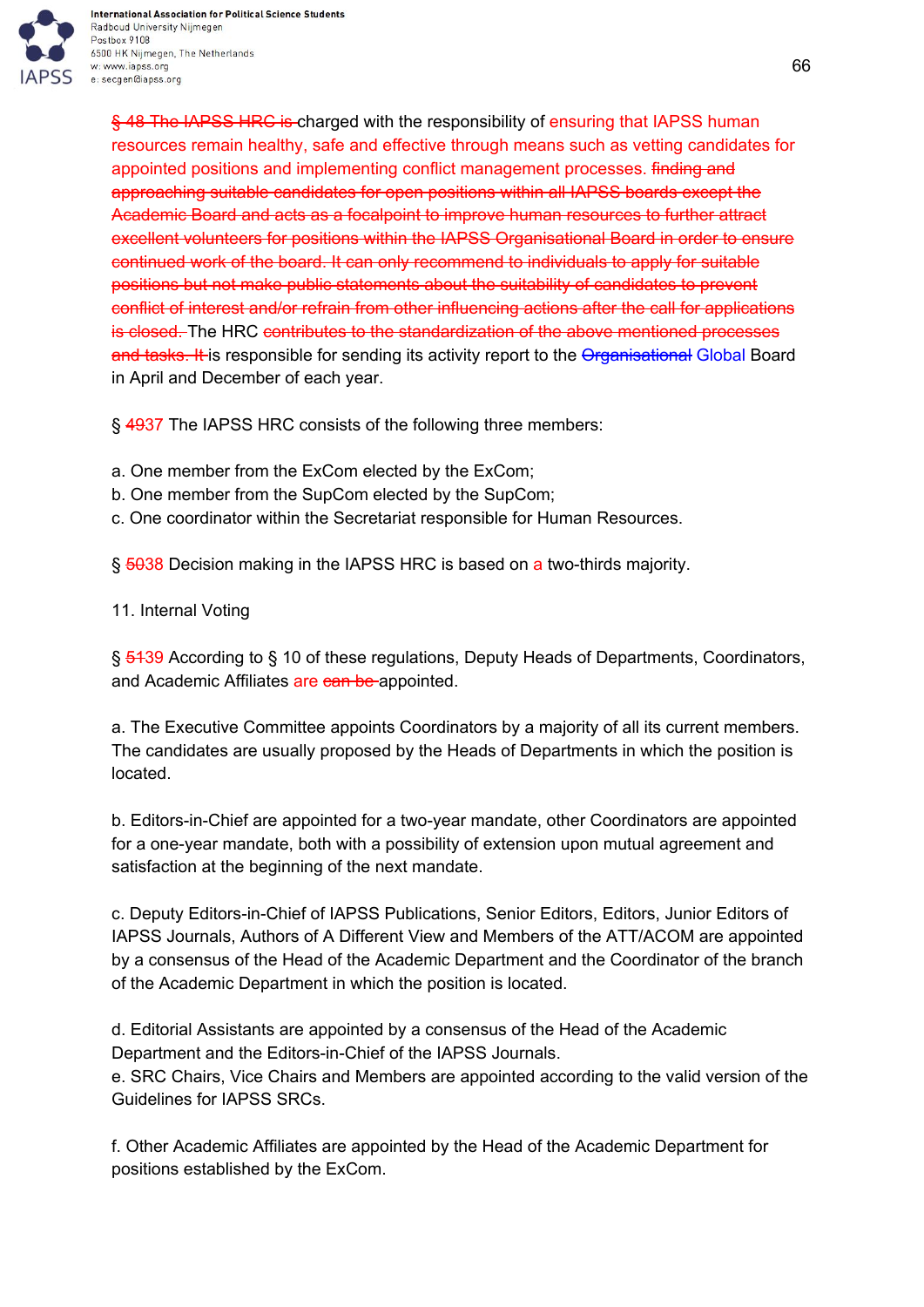

g. Deputy Editors-in-Chief of IAPSS Publications, Senior Editors, Editors, Junior Editors of IAPSS Journals, Authors of A Different View are appointed for a two-year mandate with a possibility of extension upon mutual agreement and satisfaction at the beginning of the next mandate.

h. ATT/ACOM Members are appointed for a term designated by a consensus of the Head of the Academic Department and the ATT/ACOM Coordinator.

i. Other Academic Affiliates are appointed for a term determined by the Head of the Academic Department.

j. In case a consensus about an appointment cannot be reached, the Head of the Academic Department or the Coordinator may request that propose the ExCom to discuss vote on the appointment at its next meeting.

§ 5340 In exceptional cases where the position does not fall under one of the in this regulation stated structural bodies stated in the Legal Framework, the ExCom can appoint Coordinators by majority vote.

§ 5341 Any new position within the Organisational Global Board must be announced in a written form to the ExCom without unreasonable delay. Three members of the ExCom can jointly stop the creation of a position or appointment of a new person to a board when they show reasonable doubt. A vote on the respective position will then be held in the ExCom within one week after the objection. The Decision of the ExCom is final and without appeal.

## 12. IAPSS Regional Structure

§ 5642 IAPSS has six regional chapters with their own regional boards as stated in § 7 and § 8 of these regulations. The regional chapters are:

- a. IAPSS Africa;
- b. IAPSS Asia;
- c. IAPSS Europe;
- d. IAPSS Latin America and The Caribbean;
- e. IAPSS Oceania;
- f. IAPSS USA & Canada.

§ 5743 The work within these regional chapters as well as the connection to IAPSS Global and the other bodies of IAPSS is governed by specific regulations.

#### 13. Honorary Members

§ 5844 Based on the IAPSS Statutes members-Individuals can be awarded with an honorary member status by the General Assembly.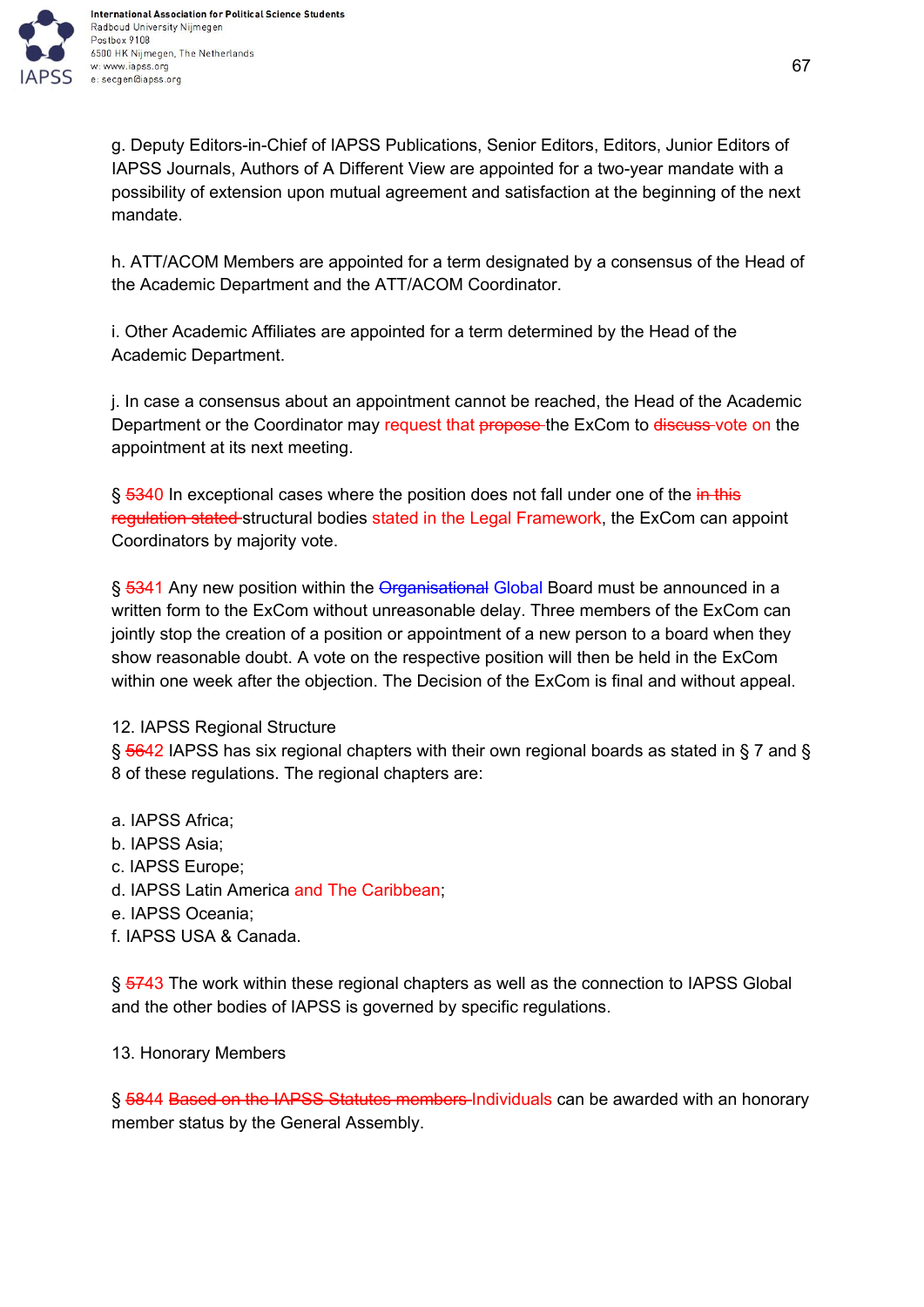

§ 45 Honorary membership lasts for life unless an honorary member voluntarily revokes their honorary membership or if an honorary membership is revoked by the General Assembly.

§ 46 Honorary members do not have voting rights within IAPSS and cannot run for elected positions unless they purchase an IAPSS membership.

§ 59 The procedure and qualifications for granting honorary member status may be governed by specific regulations.

14. Financial Administration

§ 60 The financial administration of IAPSS is organised by the Treasurer.

§ 61 Provisions regarding financial administration are governed by Financial Regulations.

§ 62 Specific regulations regarding reimbursement, donors and grant governance and compliance, project financing, and event financing can be introduced.

135. Final Provisions

§ 63 The provisions of these regulations must be read in accordance with the Statutes of IAPSS.

§ 64 Provisions of these regulations may not be abused.

§ 6543 These regulations come into effect with as of 1 June 2019.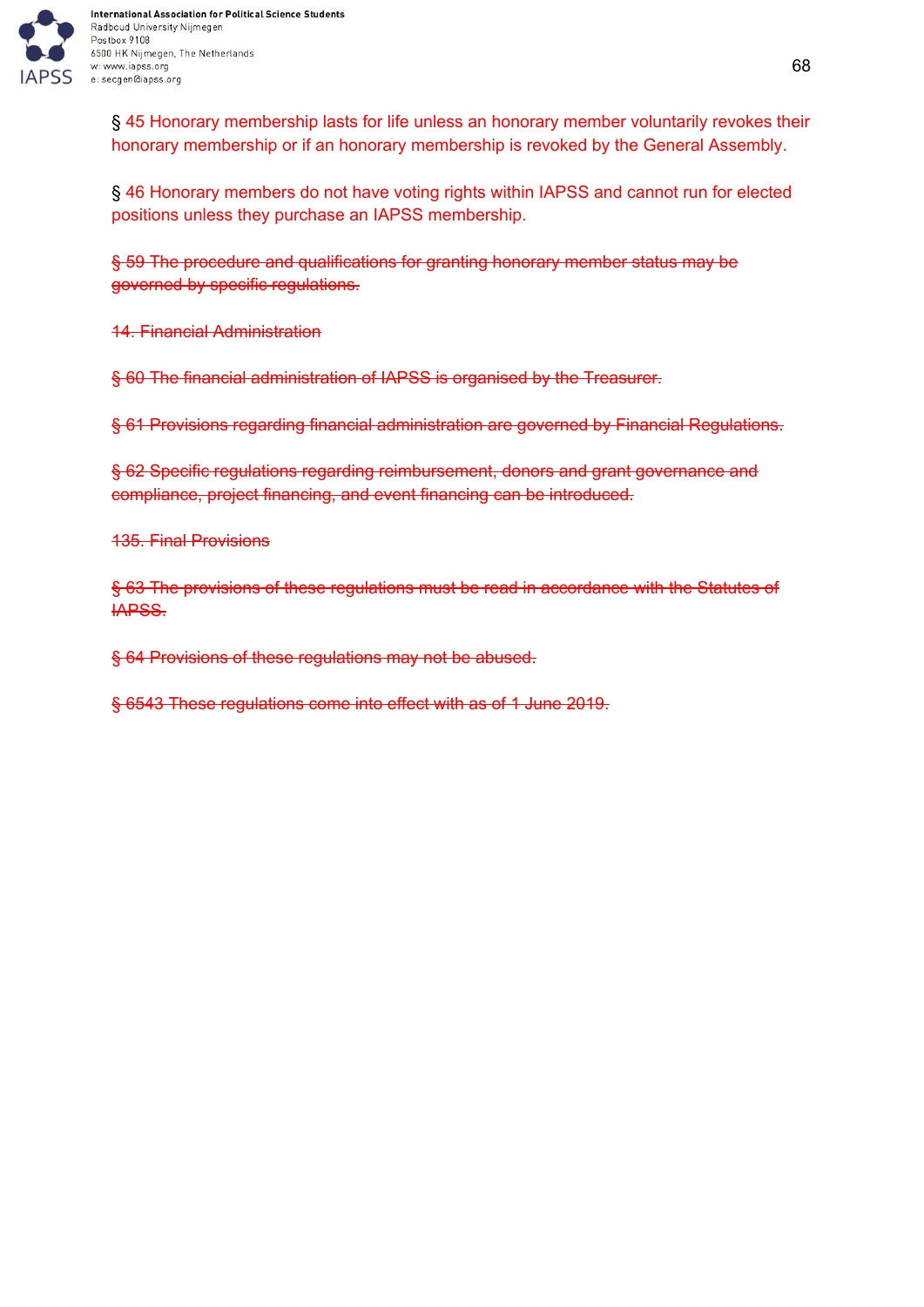

# <span id="page-68-0"></span>**Motion 6: Amendments to Regulation 2**

Moved by: Justin Patrick, IAPSS Secretary General

Whereas there are a number of grammar errors and redundancies in the existing regulation that need to be corrected;

Whereas the treasurer's veto gives the treasurer too much power within the organization and clashes with IAPSS' nature as a democratic organization whose goals are more than merely accumulating revenue;

Be it resolved that Regulation 2 be amended as follows:

Regulation 2: Finances

1. General Provisions

§ 1 This regulation governs financial regulations, its structures, authorities, and processes within the IAPSS International Association for Political Science Students (hereinafter "IAPSS").

§ 2 Based on Article 13 (1) of the Statutes, the General Assembly may adopt regulations at any point. Based on Article 3 (7), the General Assembly shall adopt regulations concerning donors of IAPSS. Section XIV of the Internal Regulations mandates IAPSS to regulate its financial affairs.

#### 2. Budget

§ 32 The Treasurer o<del>f the Executive Committee (hereinafter "ExCom")</del> shall set a budget for IAPSS for each financial year in which the expected income and expenses will be presented by type of income and expenditure.

§ 43 The financial year shall run as stipulated in the Statutes of IAPSS.

§ 54 The Treasurer shall at any time strive to make a balanced budget.

§ 65 The budget has to be voted upon by the General Assembly (hereinafter "GA") before the beginning of the concerned financial year.

§ 76 The core financial areas of the Association are the organizational and technical framework of the Association, its membership structure and the portfolio of the Association as approved by the GA.

§ 87 Amendments to the budget can be proposed by the Executive Committee, the Supervisory Committee (hereinafter "SupCom") Advisory Board, and all members of the Association in the same way as regular amendments as stipulated in the Rules of Procedure of the General Assembly (Regulation 4) Association.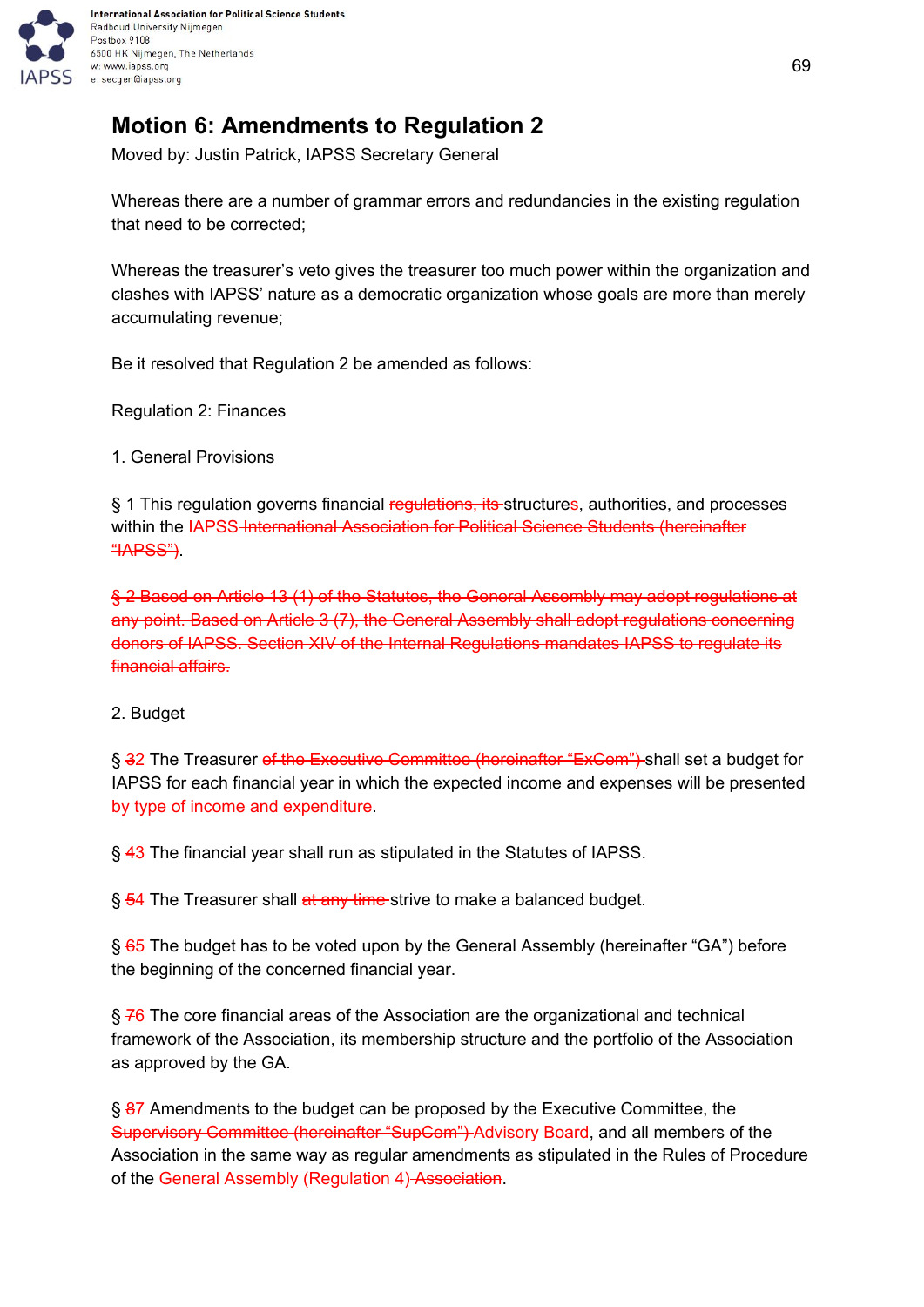

§ 98 The budget can be amended by the Executive Committee. The Treasurer must vote positive to any budget changes. If the position as Treasurer is not occupied, all other legal representatives must approve the budget change with a positive vote.

§ 409 In case of higher general incomes, the income will be transferred to the saving accounts of the Association unless it is approved by the ExCom for a specific purpose.

3. Rights and Responsibilities of the **Supervisory Committee Advisory Board** 

§ 104 The SupCom Advisory Board may check any incomes and expenses that are realized by the Treasurer or its authorized representatives. The SupCom-Advisory Board shall be able to at any time inspect and monitor the financial administration, with this including access to the bank account and transaction history.

§ 121 The SupCom-Advisory Board is obliged to check the financial administration ahead of the first GA following the end of a financial year and present the results no later than 14 days before the respective GA. Its report shall include a recommendation on acceptance of the report of the Treasurer on the financial administration of the Association.

§ 132 The Treasurer will inform the SupCom-Advisory Board if it makes unexpected expenses or receives unexpected incomes of over 500 EUR.

4. Reports of the Treasurer on the Financial Administration of IAPSS

§ 143 On behalf of the ExCom, the Treasurer is responsible for filing a report on the financial administration of the Association to the SupCom-Advisory Board and to all members no later than one (1) month thirty (30) days ahead each first GA within a new financial year.

§ 154 The report on the financial administration of the Association provided by the Treasurer needs to contain a balance of assets and liabilities made during the respective period of reporting.

§ 165 The GA votes upon the acceptance of the report of the Treasurer on the financial administration of the Association. The **SupCom-Advisory Board will examine whether the** balance sheet and the financial report submitted to the GA match with the version that they have received from the Treasurer. The Advisory Board may at any time request a report from the Treasurer on the execution of the budget.

§ 176 The Treasurer is responsible for finalizing the financial administration for the duration of their mandate, even if fulfilling these responsibilities runs beyond the length of the mandate. In such case, the Treasurer in the next mandate will ensure the access to the necessary administrative systems and documentation for their predecessor. The Treasurer can be held liable for not fulfilling this obligation at the GA which votes upon the adoption of the report on the financial administration for the respective financial year.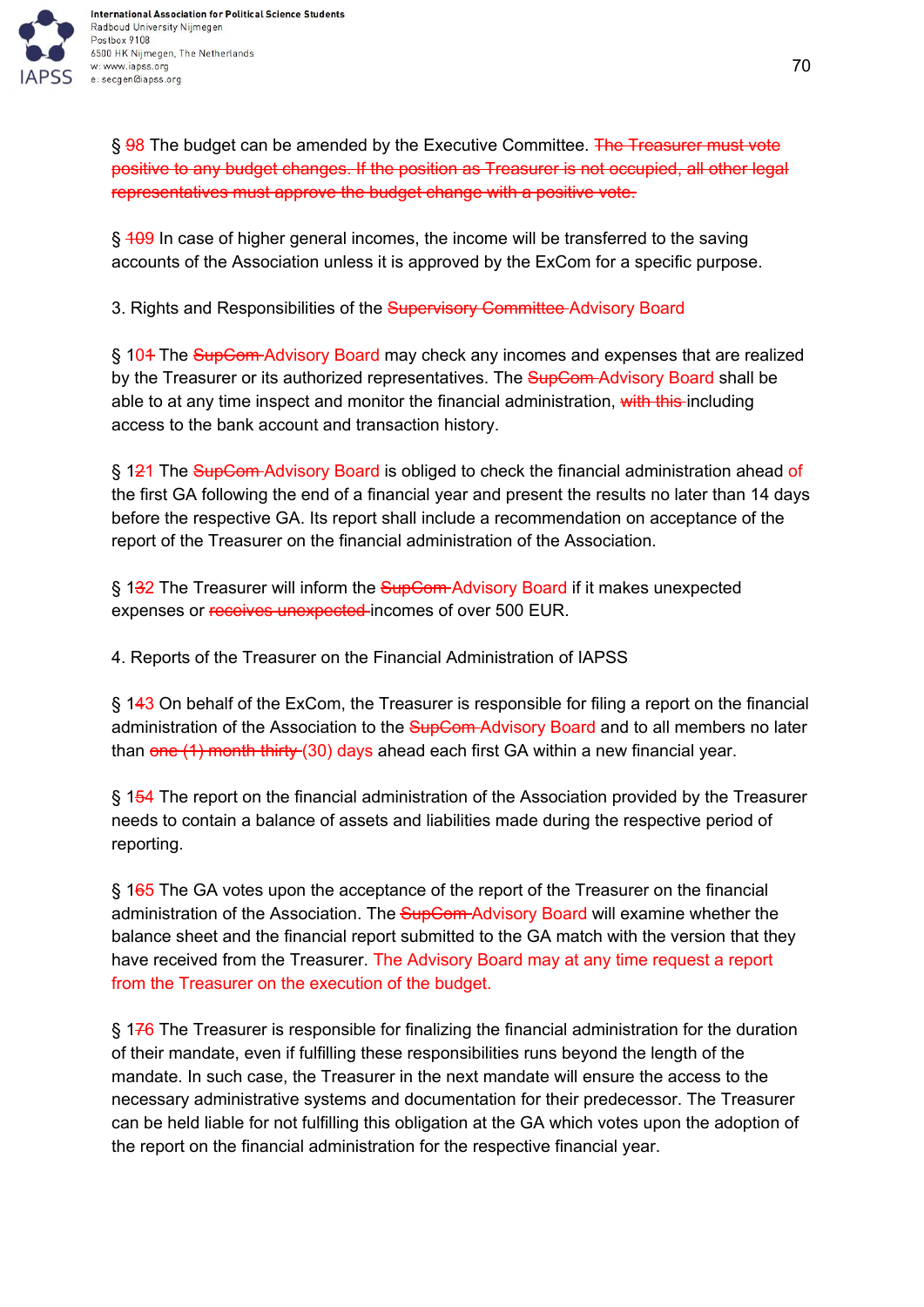

§ 187 In case of refusal of the Treasurer's report, the latter is required to provide a new report according to the demands of the GA no later than 14 days after the respective GA which has to be voted upon by a new GA without unreasonable delay.

## 5. Reimbursement

§ 198 Travel, and accommodation, and other operational expenses made by the ExCom, the SupCom Advisory Board, any assigned volunteers and other bodies of the Association can be reimbursed. Reimbursement must either be stipulated in the specific events or project budget or being voted upon in the ExCom. A vote on reimbursement is only valid with a positive vote by the Treasurer.

§ 2019 Any expenses made for any event or project conducted with IAPSS may also be reimbursed. The reimbursement of event or project expenses may just be granted if it falls under the respective budget of the event or project. Any other expenses are subject to approval by the Treasurer as stated in this section of the Financial Regulations.

§ 240 Without a copy of the respective invoice or prove proof of payment, there cannot be any reimbursement.

§ 221 Invoices or proofs of payment have to be filed within a month after the transaction with the Treasurer to be eligible for reimbursement.

§ 232 Approved expenses shall be reimbursed within 14 days after the request.

§ 243 In case the purpose for reimbursement has not been realized by the concerned individual, the latter has to refund the total amount.

§ 254 Partnership agreements on specific projects may include additional ways of reimbursements. Those must be specified in project plans or MoU's. Any differing reimbursement agreements must be agreed upon by a positive vote by the ExCom HAPSS Treasurer. If the position of the Treasurer is not occupied, a positive vote by all other legal representatives may suffice.

6. Budget for Events and Projects

§ 265 For events and projects that IAPSS is conducting by the work of volunteers or other assigned persons a specific budget needs to be set up that is governing governs the expenses of the event or project. This budget shall be developed by the person in charge of implementing the event or project or their deputy.

§ 276 The budget must be voted upon in approved by the ExCom with a positive vote of the IAPSS Treasurer. If the position of Treasurer is not occupied, all other legal representatives must approve the budget change with a positive vote.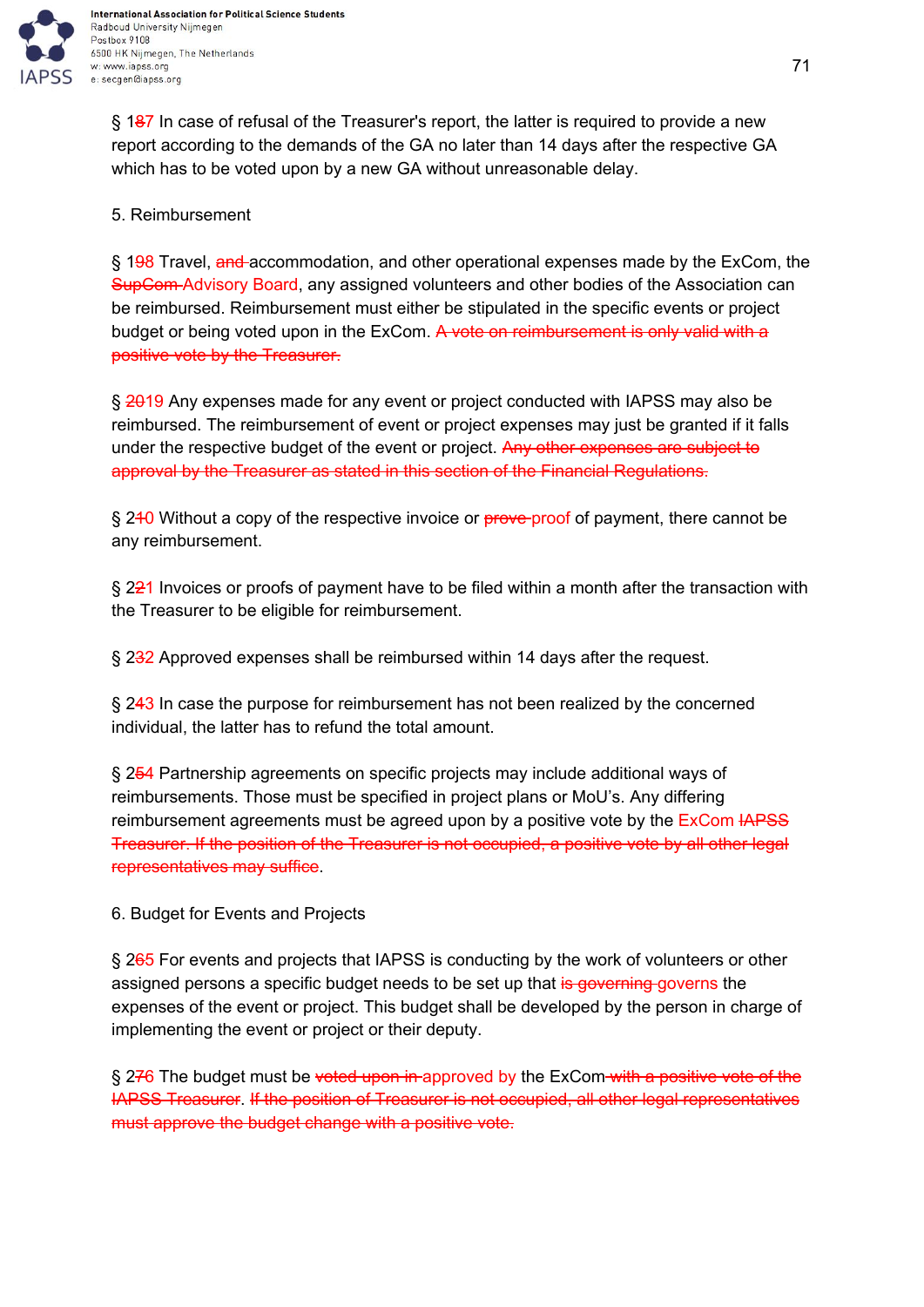

§ 287 After the implementation of an event or project a report must be handed in to the ExCom as well as the SupCom-Advisory Board. This must happen within 4 month thirty (30) days after the event or project has been finished. Unless this report has been submitted, reimbursement of the costs of the event may shall not being paid.

§ 298 Any additional expenses that may occur during the event or project or changes to the budget are subject to approval by the Treasurer. If the position of Treasurer is not occupied, a positive vote by one other legal representative may the Executive Committee shall suffice.

§ 3029 The specific requirements for projects and events conducted with IAPSS are outlined in specific event and projects regulations.

7. Budget for Grants

§ 310 The Association can apply for grants offered by external institutions in accordance with the rules provided by the Statutes. Specific grant regulations may be adopted by the General Assembly.

§ 321 For grants that IAPSS is applying for, a specific budget needs to be set up that is governing how the grant is used within the organisation. This budget shall be developed by the person in charge of applying for the grant.

§ 332 The budget must be voted upon in approved by the ExCom with a positive vote of the IAPSS Treasurer. If the position of Treasurer is not occupied, all other legal representatives must approve the budget change with a positive vote.

8. Incurring Liabilities

§ 343 Only the Treasurer, the President and the Secretary-General of the Association are authorized to enter financial obligations in the name of the Association.

# 9. Final Remarks

§ 354 The IAPSS Financial Regulations can only be changed by the GA. In cases where the Financial Regulations do not provide, the IAPSS ExCom will make a decision and deliver a reasonable justification or offer a solution and bring this issue forward at the next General Assembly to vote on improvements.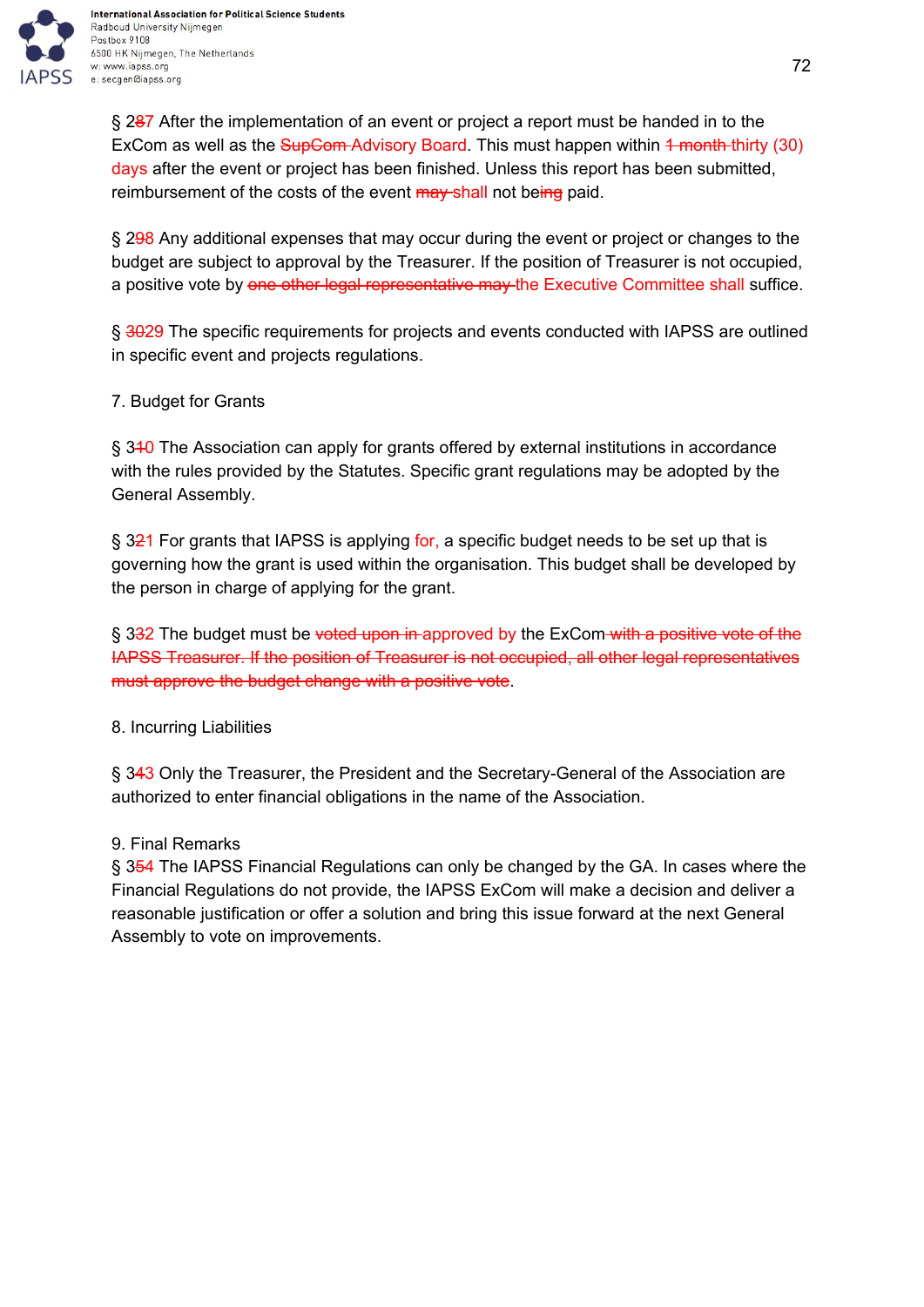

# **Motion 7: Amendments to Regulation 3**

Moved by: Justin Patrick, IAPSS Secretary General

Whereas there are grammar mistakes and redundancies in this regulation that need to be corrected;

Be it resolved that Regulation 3 be amended as follows:

Regulation 3: Board Rules of Procedure

#### 1. Preamble Purpose

i. Realizing its responsibility towards effective functioning, deliberation and decision making, the Executive Committee (hereinafter: ExCom) of the International Association for Political Science Students (hereinafter: IAPSS or Association) decides to adopt these Rules of Procedure.

ii. The ExCom is the main responsible body for the overall management and decision making in the organization in between the IAPSS General Assemblies.

iii. The ExCom is accountable to the members of the Association through the IAPSS General Assembly and to the IAPSS Supervisory Committee (hereinafter: SupCom) to the extent stipulated by its Statutes, Internal Regulations, Financial Regulations and Rules of Procedure for the General Assembly.

§ 1 iv. The ExCom and the IAPSS Board, composed of the ExCom members and Coordinators, are responsible for deliberating and deciding deliberate and decide in accordance with principles of democracy, respect towards the legal framework of the Association, and transparency and accountability towards the other bodies of the Association.

42. Online ExCom meetings

§ 42 Schedule and convening of the meetings

a. The ExCom meetings are convened and led by the President of IAPSS or, in the absence of the President, a member of the ExCom chosen by the ExCom as outlined in Regulation 1. case of their absence, the Vice President for Regional Affairs (if not decided differently by the ExCom at the beginning of the mandate). If both positions are vacant, the most senior ExCom member according to the length of the mandates and if there is equality in terms of seniority, the oldest ExCom member is obliged to convene a meeting in which an interim President is normally to be appointed according to the procedure stipulated in the Internal Regulations.

b. The general periodicity of the meetings shall be agreed upon at the first meeting of the ExCom that shall be convened by the elected President within the first ten days after the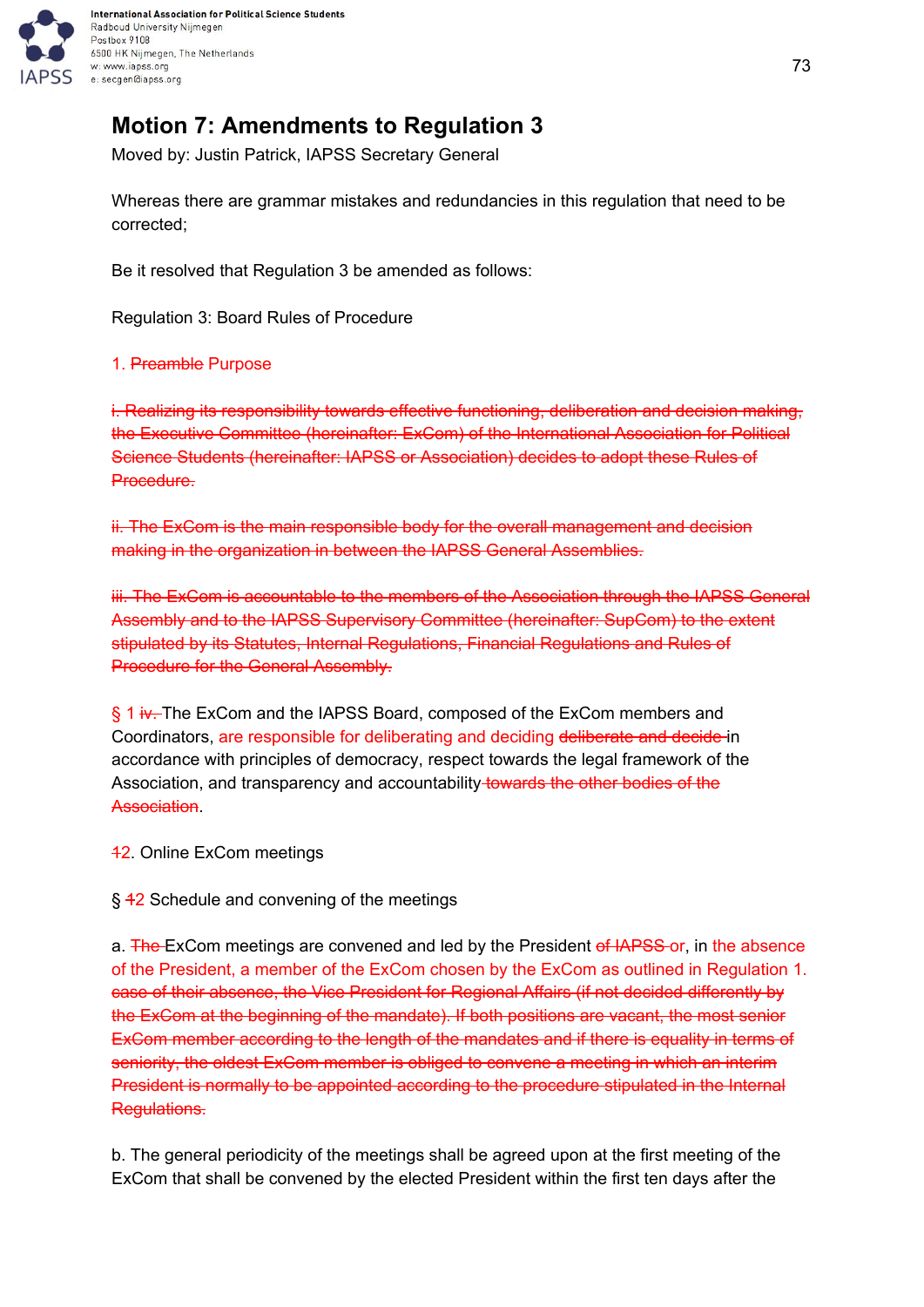

new mandate starts and with a clear indication of the technical aspects of the realization of the meeting. The agreement shall ensure the possibility of all ExCom members to-in **principle** participate at the meetings.

c. Each meeting shall be announced by the President at least four  $(4)$  days before the date of the respective meeting via the medium(s) that all ExCom members agree to in the beginning of the mandate. If the announcement is not made by the President, the ExCom member selected to fill in for the President as outlined in Regulation 1 the Vice President for Regional Affairs shall make that announcement no more than three days before the date of the respective meeting.

d. Each ExCom member has the right to put forward agenda points until two (2) days before the respective meeting. The proposal for an agenda point should include an explanation of what shall be discussed and/or decided upon during this agenda point.

e. Each ExCom member is obliged to send updates for his/her portfolio at least two days before the ExCom meeting. The updates shall be written in a format that can be directly included into the minutes and shall generally not be repeated during the oral discussions except if there have been new developments after the updates had been sent.

f. The President shall finalize the draft agenda and make it available to ExCom members at least one (1) day before the respective meeting.

§ 23Participation at the meetings

a. ExCom members shall participate in the meeting. Absence shall be announced and justified to the convener of the meeting at the earliest possible time. Except clearly justified reasons.

b. For a quorate ExCom meeting, the majority of all ExCom members shall be present.

c. The first point of each meeting shall contain a decision on the agenda of the meeting. If at the beginning of the meeting, the meeting is not quorate, the present ExCom members shall proceed on the discussion with the agenda points that do not need decisions. Any decisions shall be adjourned until the meeting is quorate or to a later meeting or an online vote email voting.

§ 34 Discussion at the meetings

a. The discussion at the meetings shall be goal-oriented, focused on a specific outcome either towards a decision or a clear picture to be obtained about an issue.

b. The convener of the meeting acts as the moderator of the discussion and gives permission to the members to speak in the order they indicate their interest.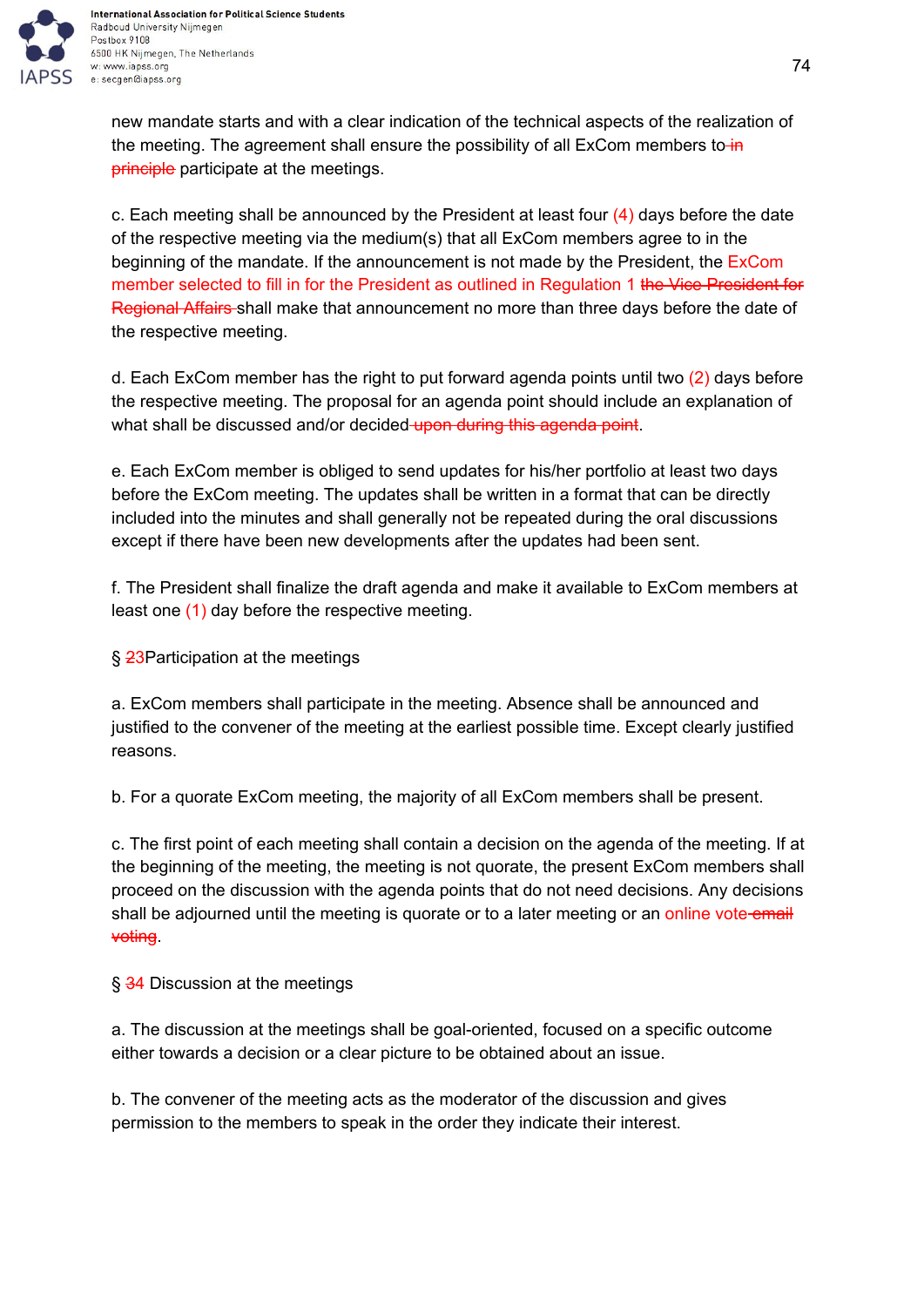

International Association for Political Science Students Radboud University Nijmegen 6500 HK Nijmegen, The Netherlands w: www.iapss.org

c.ExCom members are responsible for having suitable and functioning technical equipment for the online meetings. The disadvantages in communication posed by technical problems of one or more ExCom members do not justify the postponement of the whole discussion and cannot be considered to unjustifiably limit the right to communicate positions.

#### § 45 Voting at the meetings

a. Each ExCom member shall have exactly one vote. Voting on behalf of another ExCom members is not permitted.

b. For a proposal to pass, the majority of all ExCom members shall vote in favor unless there are additional requirements outlined elsewhere in the Legal Framework.

cb. Voting shall only be announced by the ExCom member acting as convener of the meeting.

d. Proposals to be voted upon can generally include all important decisions on behalf of the Association, in particular appointment of Board members, suspension of Board membership, the location and time frame of the main IAPSS events, the Annual Theme of the Association, Calls for Applications/Abstracts/Papers and their extensions, financial matters as stipulated in the Financial Regulations, convening and draft agenda for the GA on behalf of the ExCom. The ExCom shall strive to use committees and departments as resources of expertise to decentralize work- and decision making processes.

ec. An individual or collective explanation of the vote may be included in the minutes upon request of one or more ExCom members.

f. The deputy of an ExCom member's department can vote on their behalf if said ExCom member so wishes.

§ 56 Participation of other groups at meetings

a. The Board shall be notified at least five days before an ExCom meeting that such a meeting will take place.

b. The Board jointly has the right to participate at the ExCom meeting unless the ExCom decides to make a point on the agenda confidential. SupCom-Advisory Board members cannot be excluded from ExCom meetings for reasons of confidentiality.

c. Regional Chairs, Project Executives, and regional team members can join the ExCom meeting unless decided differently by the ExCom.

§ 67 Minutes and monthly updates from the President to the Board

a. The Secretary General takes the minutes, with the exception of justified reasons. In the absence of the Secretary General, the Secretary General will choose a proxy for this matter.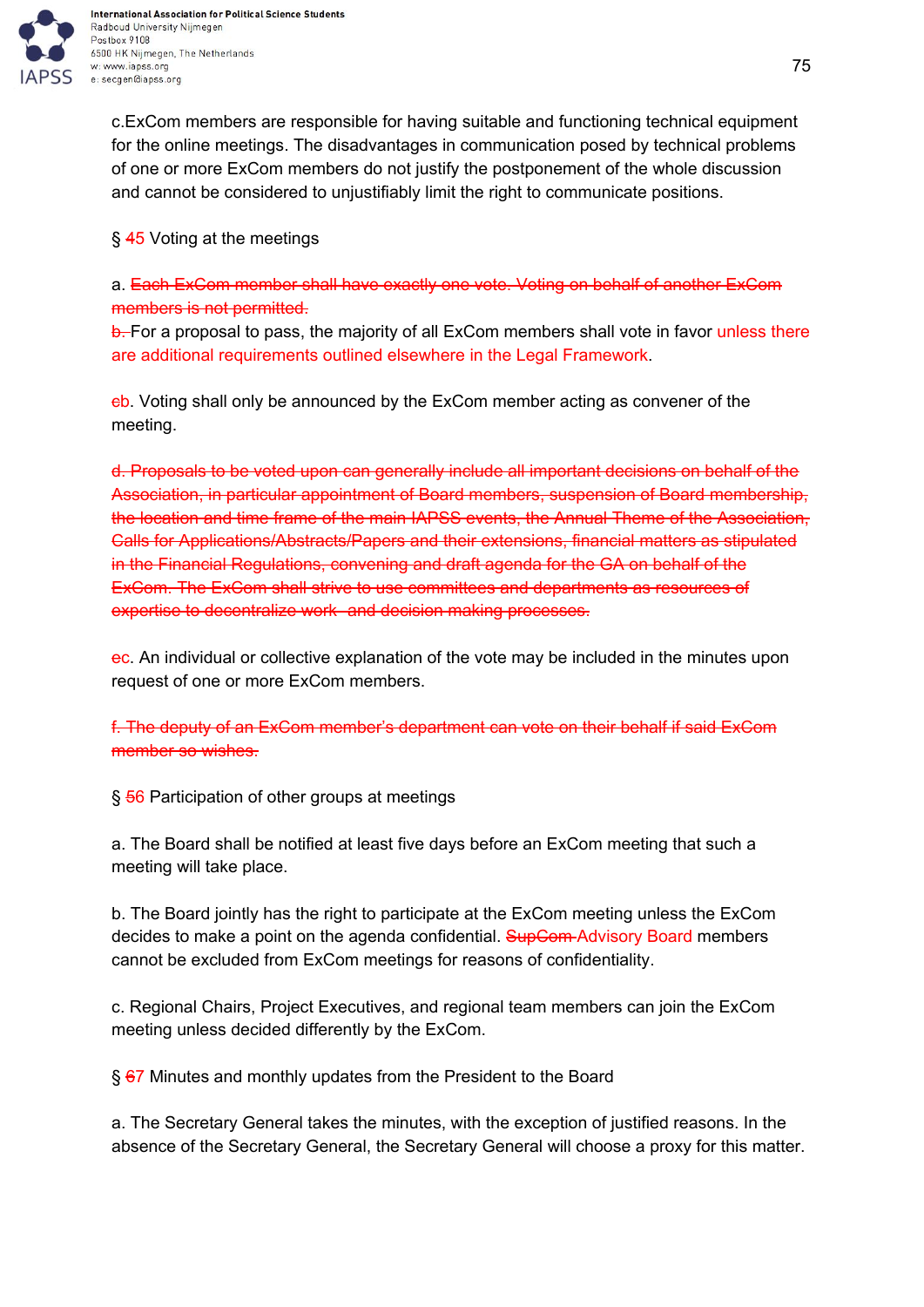

b. Up to two four  $(4)$  days after the ExCom meeting the minute-taker sends a link to the ExCom to an online document with the draft minutes for comments and suggestions. ExCom members shall have editing access to this document.

c. Up to two (2) days before the following ExCom meeting after the link had been sent, the ExCom members have time to make edits (only for their own interventions) and suggestions.

d. At the following ExCom meeting, the ExCom must vote to approve the minutes from the previous ExCom meeting. If the minutes are not approved, they must be revised and voted on again at the next ExCom meeting.

e. Up to two (2) days after the minutes from an ExCom meeting have been approved deadline for comments and suggestions, the minute-taker finalizes the minutes based on the edits, prepares a pdf and uploads it to the IAPSS Google Drive folder with the standardized title from where it is accessible to the whole Board and the Advisory Board SupCom.

ef. The President may extend each deadline for the finalization and distribution of the minutes only in exceptional and justified circumstances upon request of the minute-taker or another ExCom member(s).

f. The President shall send a written update to the Board and the SupCom summarizing the developments and decisions.

23. Online discussions and voting during the ExCom meetings

§ 78 Initiating online discussions

a. Each ExCom member may initiate an online discussion. The discussion shall contain clear points to be discussed in the form of questions or proposals, and a clear period of a minimum of two (2) days for accepting contributions to the discussions. In justified cases, exceptions to this period may then be granted by the convener of the discussion. The initiator shall within a reasonable timeframe after the discussion closes summarize the outcomes of the discussion.

## § 89 Online voting

a. Each ExCom member may initiate an online vote. The voting shall unfold on a clear motion with a clear timeline marked by the beginning and end time of the voting. Votes are only valid if made available to all ExCom members by the voting ExCom members.

b. The required majority for a proposal to pass is the same as the majority required for voting during online meetings.

c. An individual or collective explanation of the vote may be included in the minutes of the ExCom meeting immediately after the respective online voting, upon request of one or more ExCom members.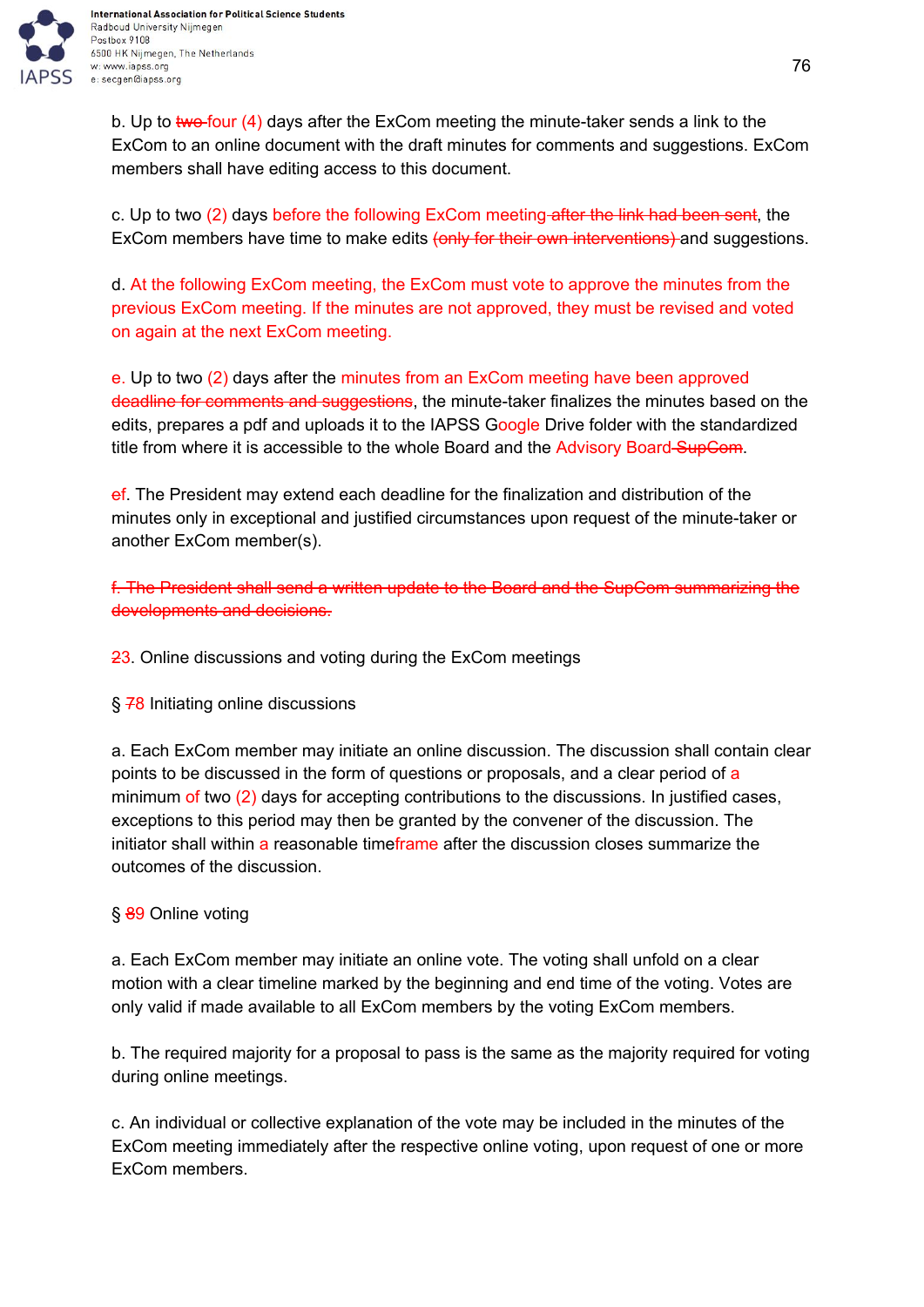

d. Outcomes of online votes must be included in meeting minutes as consent agenda items.

34. ExCom in-person meetings

§ 910 Schedule and convening of the ExCom in-person meetings

a. The purpose of the ExCom in-person meetings is to ensure effective teamwork between the ExCom members and to realize in-depth outcome-oriented discussions on the strategic planning of the activities of the Association.

b. An ExCom in-person meeting can only be initiated by the President maximum once during one mandate. In cases of extraordinary need and if it is financially sustainable, additional in-person meetings may be initiated by the President during the same mandate upon a majority vote of two thirds (2/3) of the ExCom at least thirty (30) days before the beginning of the in-person meeting.

c. The dates, location (city and venue of the meetings) and reimbursement rules require a positive vote of the ExCom for the in-person meeting to be realized. The dates shall be voted upon latest at least thirty (30) days one month before the beginning of the in-person meeting.

d. The possibility of online presence at the ExCom in-person meeting depends on the technical and logistical circumstances of the particular meeting place and is determined individually for each in-person meeting together with the announcement of the agenda.

e. Reimbursements for the ExCom in-person meeting shall be made in accordance with the Financial Regulations 2, taking into account the financial situation of the Association.

 $\S$  1 $\theta$ 1 Special procedures for the ExCom in-person meetings

a. The drafting of the agenda for the in-person meeting shall be a participatory process involving all ExCom members. The drafting is coordinated by the President and shall be finalized latest five  $(5)$  days before the in-person meeting.

b. In case the Secretary General is not available for the whole or part of the in-person meeting to take the minutes, several ExCom members may share this responsibility in a fair manner. All deadlines stipulated for the minutes from regular online ExCom meetings are multiplied by three  $(3)$  for the minutes from the in-person meeting.

c. In order to be eligible for reimbursements, the ExCom members must participate at least at 90 per cent of the overall duration of the program of the in-person meeting, with the calculation being based on the approved agenda. Upon exceptional circumstances, this requirement can be lifted if the ExCom member provides a special contribution to the ExCom in-person meeting in writing or in another suitable format.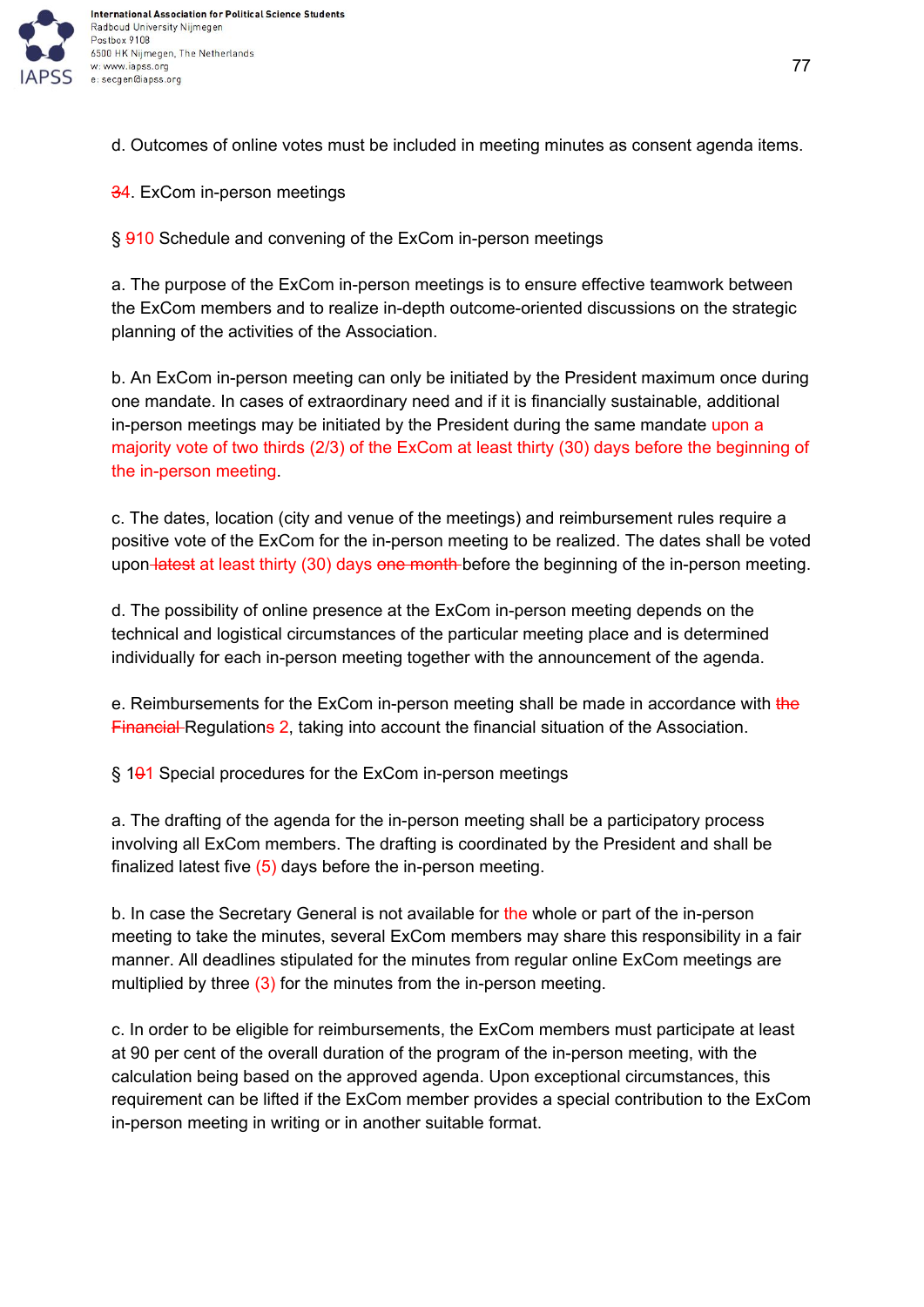

d. Other aspects of the in-person meeting are governed by the respective provisions applicable for online meetings.

45. Board meetings and departmental meetings

§ 142 Schedule and convening of the Board meetings

a. The purpose of the Board meeting is to provide an informed picture about the status quo of the Association to the Board, to strengthen the ties between ExCom members, Coordinators and the Advisory Board SupCom representatives and to discuss the strategic issues related to the Association. It is not expected to take binding decisions at the Board meeting. If there is voting, the votes of the Coordinators and of the Advisory Board SupCom are advisory.

b. A Board meeting can take place at a maximum of two times per mandate, normally before, during or after an IAPSS conference located at a continent where the majority of Board members reside. It may only be initiated by the President and its realization, date and reimbursement limits (considering the financial situation of the Association) need to be approved by the ExCom. The dates shall be voted upon latest three months in advance and subsequently announced to the Board.

c. The possibility of online presence at the Board meeting depends on the technical and logistical circumstances of the particular meeting place and is determined individually for each Board meeting together with the announcement of the agenda.

d. Reimbursements for the Board meeting shall be made in accordance with Regulation 2 the Financial Regulations, taking into account the financial situation of the Association. Upon exceptional circumstances, reimbursements can be granted to a non-Board member replacing a Coordinator in their absence from the Board meeting.

e. To each Board meeting, the representatives of the Advisory Board members SupCom are also invited. From the Advisory Board-SupCom, reimbursements up to the limit placed for one Coordinator can be granted.

§ 123 Special procedures for the Board meetings

a. The drafting of the agenda for the Board meetings shall be a participatory process involving all ExCom members and Coordinators as well as the Advisory Board-SupCom representatives. The drafting is coordinated by the President and shall be finalized latest five (5) days before the Board meeting.

b. In case the Secretary General is not available for whole or part of the Board meeting to take the minutes, several Board members may share this responsibility in a fair manner. All deadlines stipulated for the minutes from regular online ExCom meetings are multiplied by three (3) for the minutes from the Board meeting.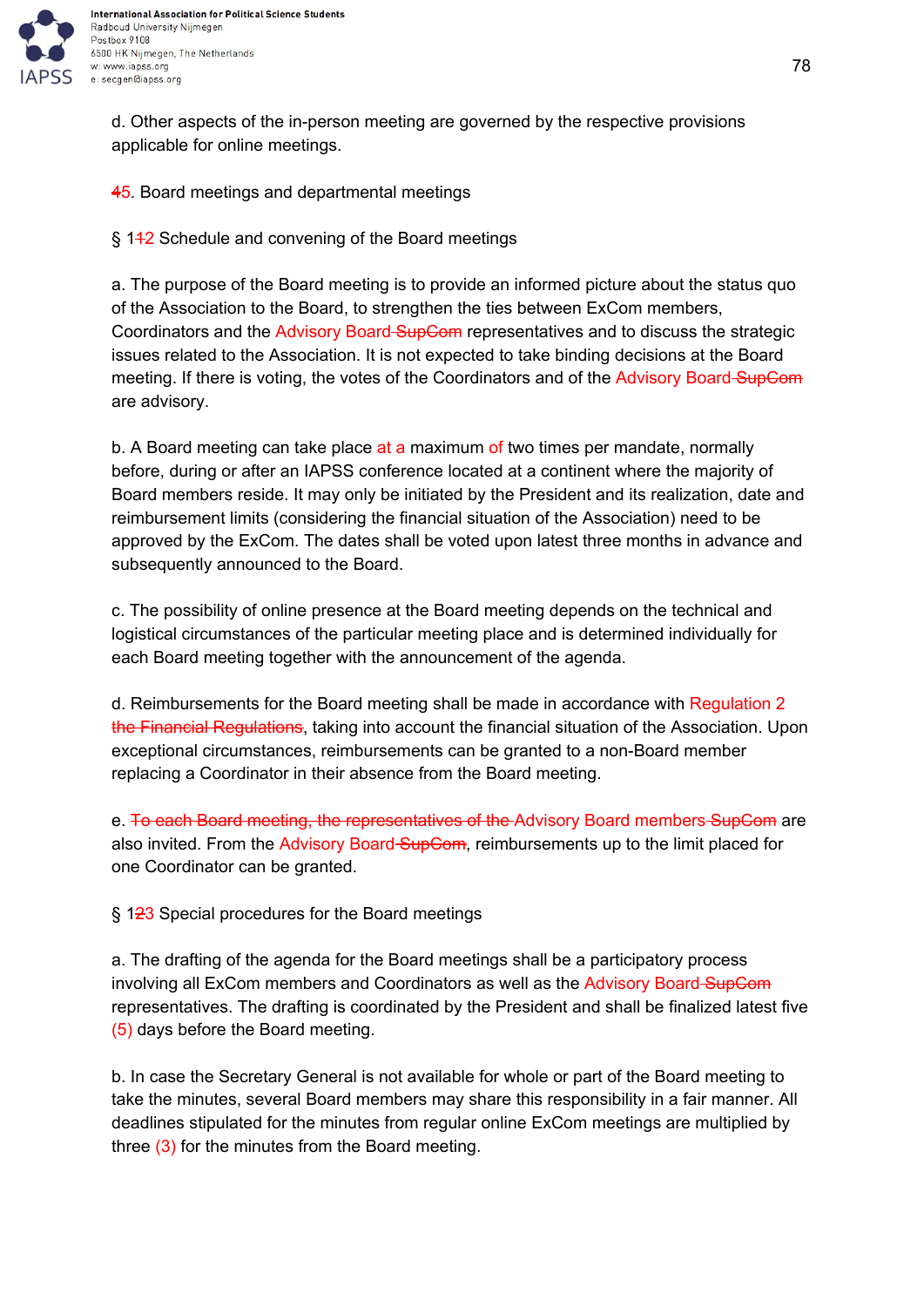

c. In order to be eligible for reimbursements, the Board members must participate in at least at 90 per cent percent of the overall duration of the program of the Board meeting, with the calculation being based on the draft agenda. Upon exceptional circumstances, this requirement can be lifted if the Board member provides a special contribution to the Board meeting in writing or in another suitable format.

d. Other aspects of the Board meetings are governed by the respective provisions applicable for online meetings.

§ 1<del>34</del> Departmental meetings

a. Before or after each Board meeting, departmental meetings shall generally take place.

b. Departmental meetings shall take place regularly during the mandate in an online form as well. Each department may agree on the periodicity of these meetings, which shall generally not be lower than once per four  $(4)$  weeks.

c. The organization of the departmental meetings is the responsibility of the ExCom members in the positions of Heads of Departments.

d. The ExCom shall be updated about the results of the departmental meetings in the updates of ExCom members before the regular online meetings.

e. Departmental meetings are to a reasonable extent governed by the respective provisions applicable for online ExCom meetings, but with the Head of the Department serving as the meeting convenor and chair while their deputy takes minutes.

**56**. Final provisions

## § 145 Liability

Failure to observe these Rules of Procedure may constitute grounds for causing harm to the Association.

## § 156 Interpretation

Where these Rules of Procedure do not provide, the ExCom shall decides.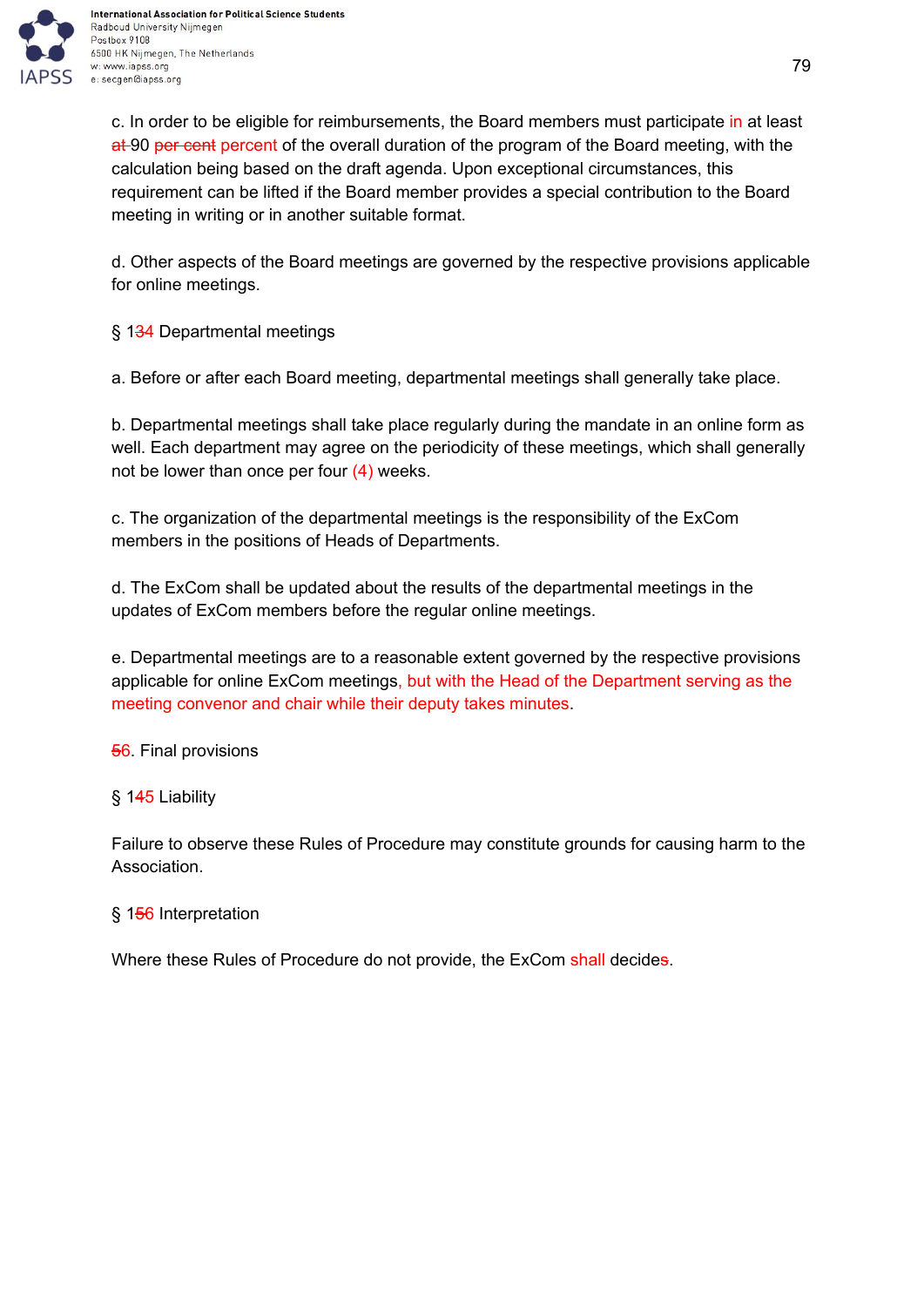

# **Motion 8: Amendments to Regulation 4**

Moved by: Justin Patrick, IAPSS Secretary General

Whereas there are grammar mistakes and redundancies in this regulation that need to be corrected;

Be it resolved that Regulation 4 be amended as follows:

Regulation 4: General Assembly Rules of Procedure

1. General Provisions

§ 1. These Rules of Procedure are meant for governing the General Assembly of the International Association for Political Science Students, hereafter 'the Association'.

§ 2. These Rules of Procedure aim to let the General Assembly proceed in accordance with the principles of democracy and sound administration.

2. General Assembly

§ 32. Voting at each General Assembly is to be held online, through a secure online discussion and voting platform, for which the Executive Committee is responsible. The General Assembly is held simultaneously in-person, and voting begins after the in-person discussion is finished. Casting a vote during the in-person GA through a secret ballot must always be granted upon request.

§ 43. Each Association year there will be at least one General Assembly, held at the World Congress of the Association no later than April.

§ 54. Written resolutions, proposals and discussion papers should be sent at least seven (7) days prior to the General Assembly to the Executive Committee and published by the Executive Committee to all members at least five (5) days prior to the General Assembly. Proposals by the Executive Committee should be published at least seven (7) days prior to the General Assembly.

§ 65. Each General Assembly shall be conducted in accordance with Robert's Rules of Order, Newly Revised. In instances where the Legal Framework conflicts with Robert's Rules of Order, Newly Revised, the IAPSS Legal Framework shall take precedence.

3. Board of the General Assembly

§ 76. The board of the General Assembly presides over the General Assembly and it bears the responsibility to ensure let the General Assembly proceeds in an orderly fashion in accordance with the principle of sound administration.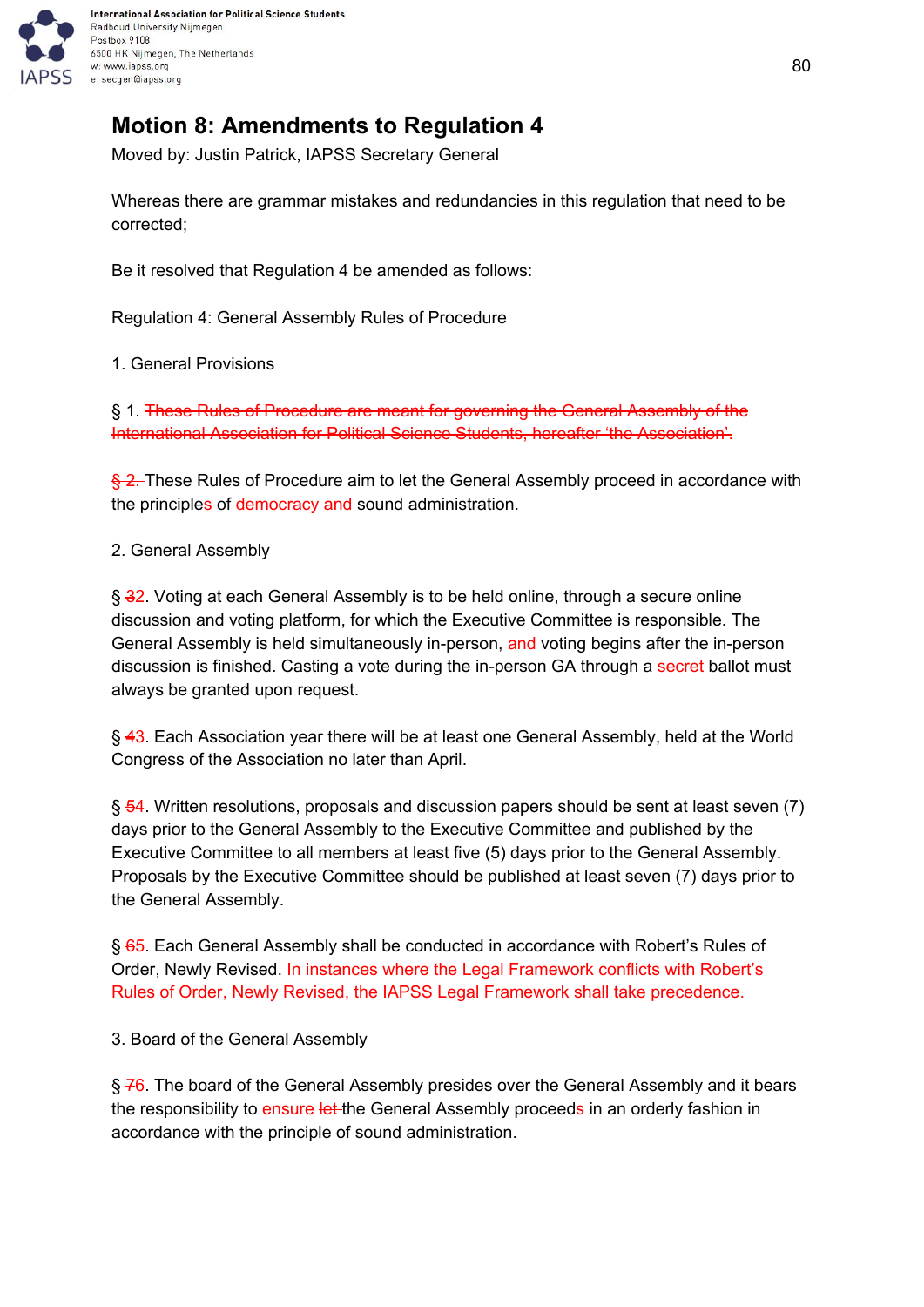

§ 87. The board of the General Assembly consists at least of one (1) Executive Committee member, preferably the Secretary-General.

§ 98. The remit of the board of the General Assembly consists of:

- a. Presiding over the General Assembly;
- b. Providing to take Taking the minutes of the General Assembly;
- c. Providing to archive Archiving all documents of the General Assembly;

§ 409. The members of the board of the General Assembly appoint a chairperson among themselves. The chairperson presides over the General Assembly.

§ 140. The board of the General Assembly mutually decides on the competences of the remit of every member of the board of the General Assembly.

§ 121. The board of the General Assembly may at any time confer one or more of its tasks and obligations as mentioned in article 3, paragraph 3 Regulation 4, section 3 to other members of the Association. Those who thus exercise these tasks and obligations, act under the responsibility of the board of the General Assembly.

§ 1<del>3</del>2. The term of the board of the General Assembly lasts from the start of the General Assembly until the end of the same General Assembly.

4. Code of Conduct

§ 14. The rules, procedures, and safeguards of the IAPSS Code of Conduct are intact at any point of the General Assembly.

**5.** Articles of the General Assembly

§ 153. The Executive Committee proposes an agenda and sends the agenda along with all concerning documents and the call for the General Assembly at least thirty (30) days prior to the General Assembly.

§ 164. All members and bodies of the Association may propose items to put on the agenda to the Executive Committee until no later than one week before the day of the beginning of the discussions in the General Assembly. Should the Executive Committee decide not to place a proposed item on the agenda, it shall forthwith inform the member of its decision in writing.

§ 17. The vote on the adoption of the agenda shall usually takes place at the beginning of the General Assembly. An afore-defined window of time will be permitted to allow the decision on the agenda.

§ 18. It requires a simple majority for the proposed agenda to be adopted.

§ 195. If the in-person discussion at the General Assembly results in any announcements, these shall be communicated through the online platform at the earliest time possible.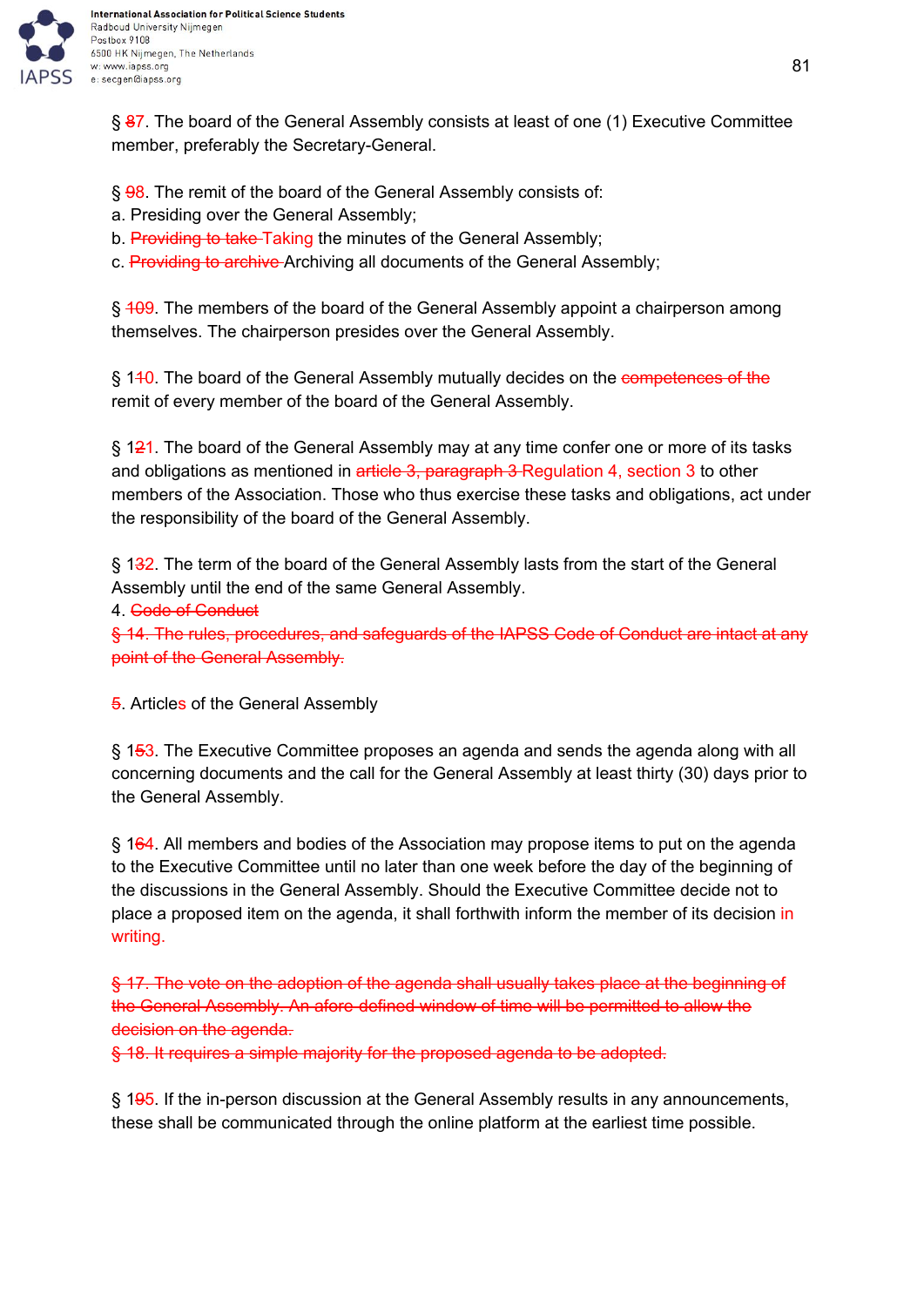

International Association for Political Science Students Radboud University Nijmegen Postbox 9108 6500 HK Nijmegen, The Netherlands w: www.iapss.org e: secgen@iapss.org

§ 2016. The results of the online voting at each General Assembly are announced by the board of the General Assembly to all members within 48 hours from the closing of the voting period.

§ 2417. Each member has access to the online discussion and voting platform through her personal login credentials and password. In case there is an in-person discussion as part of the General Assembly, the Board of the General Assembly is responsible for ensuring that only members of the Association are present.

6. Discussion

§ 2218. The discussion at the General Assembly unfolds at the in-person General Assembly venue with options to join through the secure online platform. For each agenda point, there is a separate discussion channel opened. Authors of the comments are identified through their name or username in the online system.

§ 2319. Each online discussion platform at the General Assembly shall contain a separate section allowing to submit new agenda points by IAPSS members. The placement of the agenda point on the agenda proceeds as stipulated in Article 5 paragraph 2.

§ 2420. At the in-person discussion at the General Assembly, in-person as well as online participating members:

a. May ask a question to whoever holds the floor during the debate, after their presentation is finished, and reply to the answer that is provided to this question;

b. May pose a comment after the respective presentation is finished;

c. Have a right of reply to the answer to the question they had asked according to point a. of this paragraph.

§ 25. The mentioned actions in paragraph 3 can only be made by a member when they relate to the agenda item discussed.

§ 26. The Chairperson may interrupt the member who is making one of the in paragraph 3 aforementioned actions, at any time when the Chairperson determines the action does not relate to the agenda item discussed, on the understanding that the Chairperson must provide a valid reasoning.

§ 27. A decision of the Chairperson as for mentioned in paragraph 5 may be subject to appeal from all members, the Executive Committee or the Supervisory Committee. The board of the General Assembly decides on such appeal.

7. Voting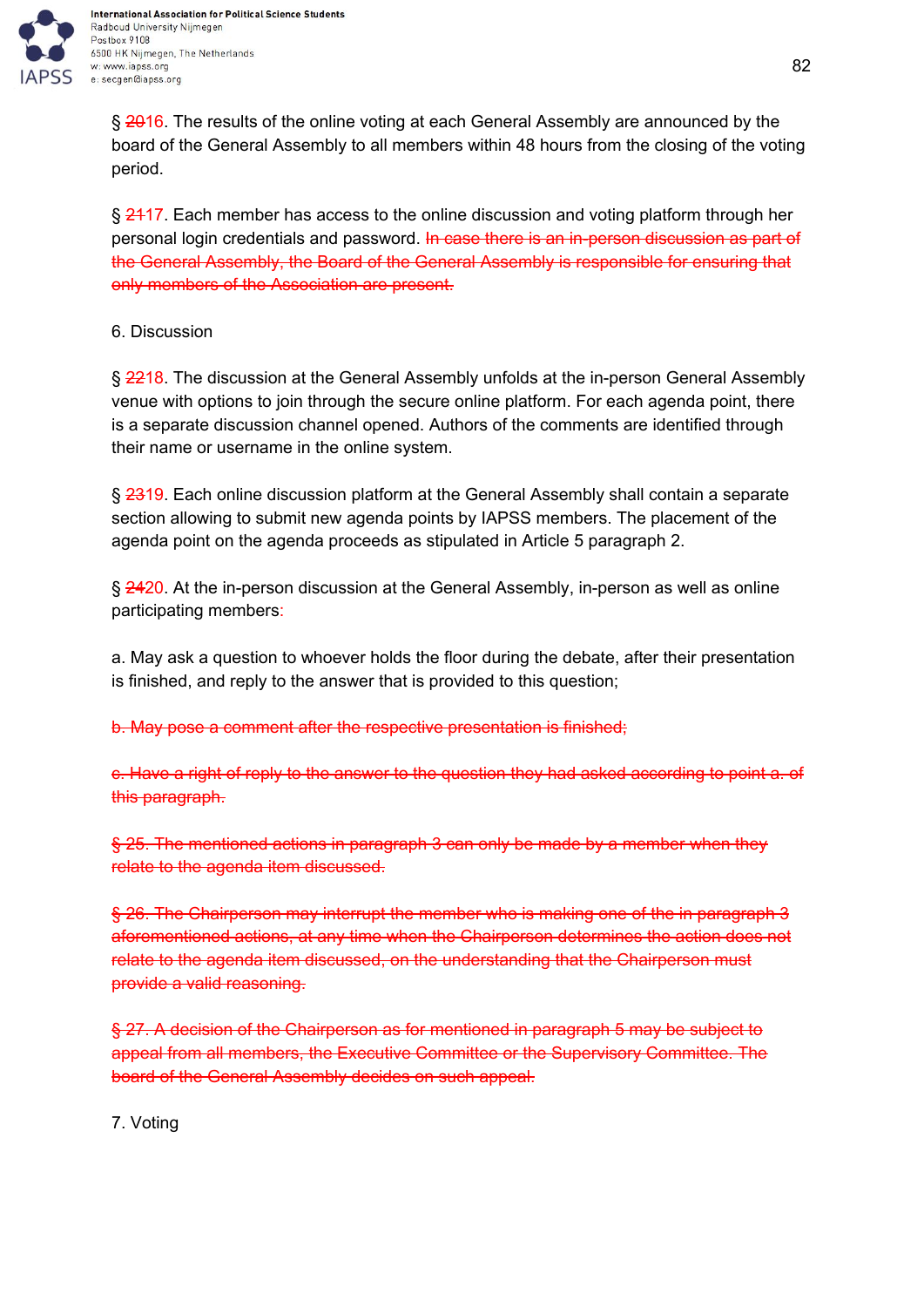

§ 281. Voting takes place through a secure online platform or at the location of the in-person General Assembly upon request. It begins at a date stipulated by the Executive Committee together with the announcement of the GA. Voting begins if possible immediately after the in-person discussion ends.

§ 292. The standard period of voting is 462448 hours for final votes on Legal Framework amendments and seven (7) days for elections. The voting platform as well as the in-person balloting is administered by the board of the General Assembly which can ask for necessary technical assistance, providing that whereby all personal data shall remain protected. Voting periods for amendments to amendments, procedural motions, and all other motions shall take place during the General Assembly and last for a suitable time to allow all members present at a general assembly to vote as determined by the General Assembly Chair.

§ 30. During the voting, the online discussion platform for individual agenda points remains open.

§ 31. During the voting, members have a right to ask the Executive Committee or the Supervisory Committee to provide a voting advice. The Executive Committee or the Supervisory Committee may refuse to provide a voting advice.

§ 32. All points raised in the discussion platform during the voting that do not concern paragraph 3 or paragraph 4 will be deleted from the discussion platform by the board of the General Assembly.

§ 33. The three options of voting are: a. In favour b. Against c. Abstain

§ 3423. All voting for elections shall be by secret ballot.

8. Derogation of the Rules of Procedure General Assembly Minutes

§ 24. Minutes taken at a General Assembly must be posted online no later than thirty (30) days after the General Assembly has taken place in a way that is accessible to members and shall be kept online indefinitely.

§ 25. The Secretary General shall ensure that a copy of the minutes of each General Assembly is archived internally.

§ 35. The General Assembly may at any time decide to derogate from these rules of procedure, provided neither one of the members, nor the Executive Committee, nor the Supervisory Committee, nor the board of the General Assembly objects and the derogation is not in conflict with the Statutes or the Internal Regulations. 9. Final Provisions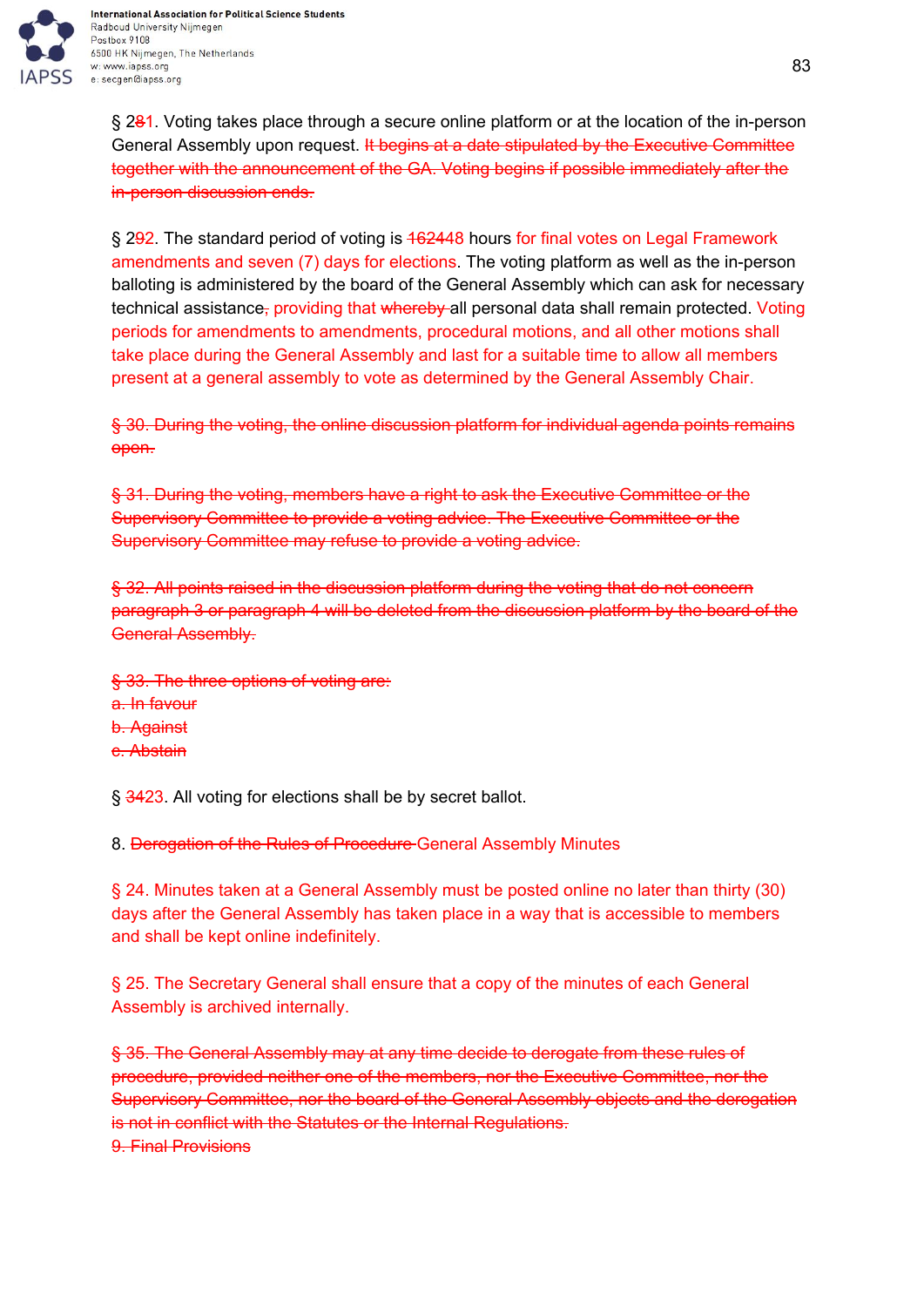

International Association for Political Science Students Radboud University Nijmegen Postbox 9108 6500 HK Nijmegen, The Netherlands w: www.iapss.org e: secgen@iapss.org

§ 36. These rules of procedure come into effect after they had been adopted by the General Assembly.

§ 37. To amend these rules of procedure a majority of votes at the General Assembly is required.

Be it further resolved that the amendments to Regulation 4, Section § 22 take effect at the following general assembly.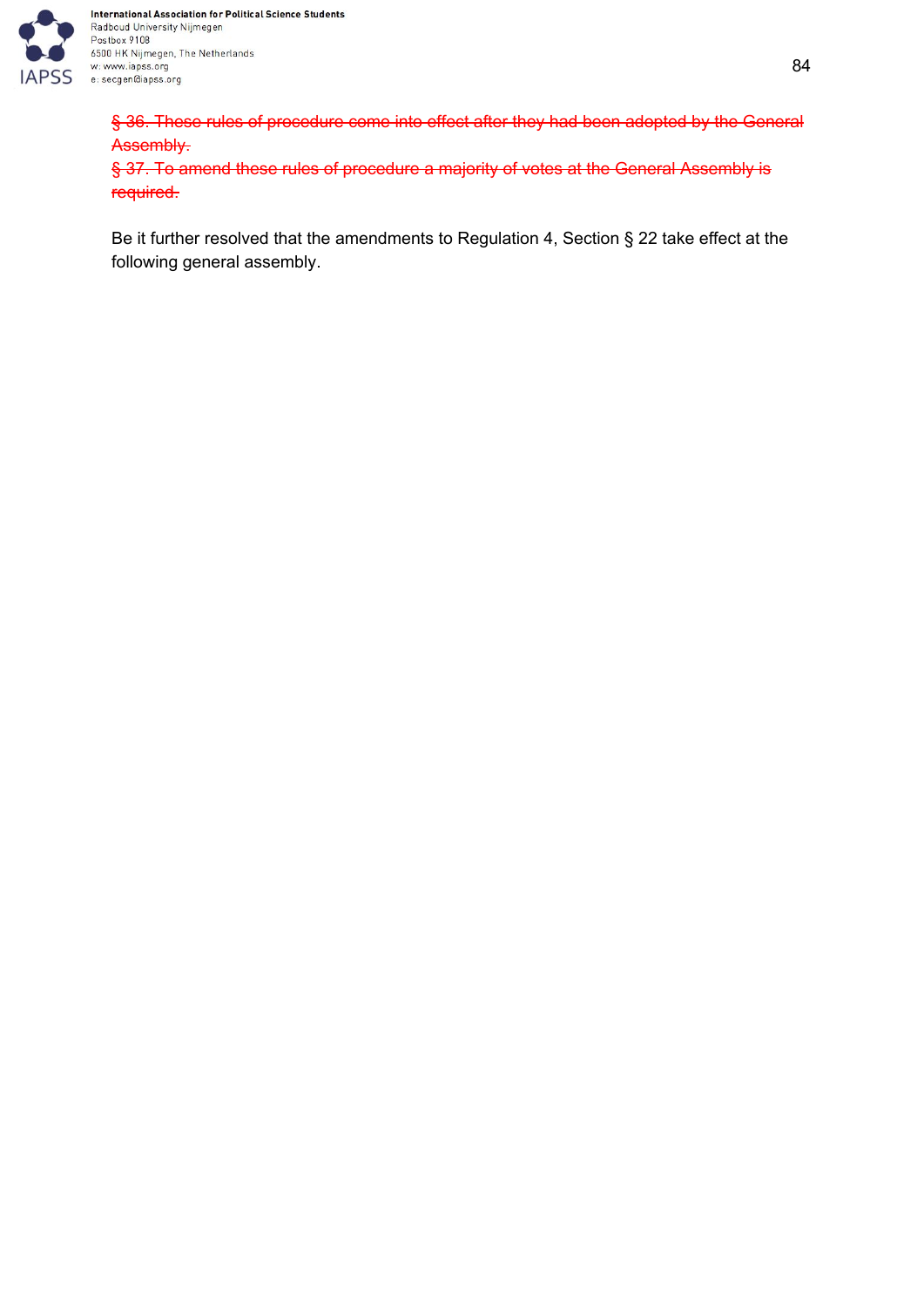

# **Motion 9: Regional Autonomy**

Moved By: Rose Smith, Vice President for Regional Affairs

Whereas there are grammar mistakes and redundancies in this regulation that need to be corrected;

Whereas IAPSS Regions need more autonomy to survive and prosper;

Be it resolved that Regulation 5 be amended as follows:

Regulation 5: Regions

1. General Provisions

§ 1 These This regulations governs the regional affairs of the International Association for Political Science Students. (hereinafter "IAPSS").

§ 2 These regulations are complemented by the Rules of Procedures and guiding documents of each regional board that must be in compliance with based on the IAPSS Internal Regulations Legal Framework.

#### 2. The Regional Structure

§ 3 The regional structure of IAPSS consists of six chapters based on Regulation 1, section 12 § 56 of the IAPSS Internal Regulations. These are:

#### a. IAPSS Africa;

- b. IAPSS Asia;
- c. IAPSS Europe;
- d. IAPSS Latin America and The Caribbean;
- e. IAPSS Oceania;
- f. IAPSS USA & Canada.

§ 4 Based on § 8 of Regulation 1, each of the chapters named in Regulation 5, section 3 in § 3 named chapters are governed by a regional board.

3. The Regional Leadership Committee (RLC)

§ 5 The Regional Leadership Committee of each Regional Chapter is established by these regulations.

§ 6 The Regional Leadership Committees have the following names:

a. IAPSS Africa Regional Committee;

- b. IAPSS Asia Regional Committee;
- c. IAPSS Europe Regional Committee;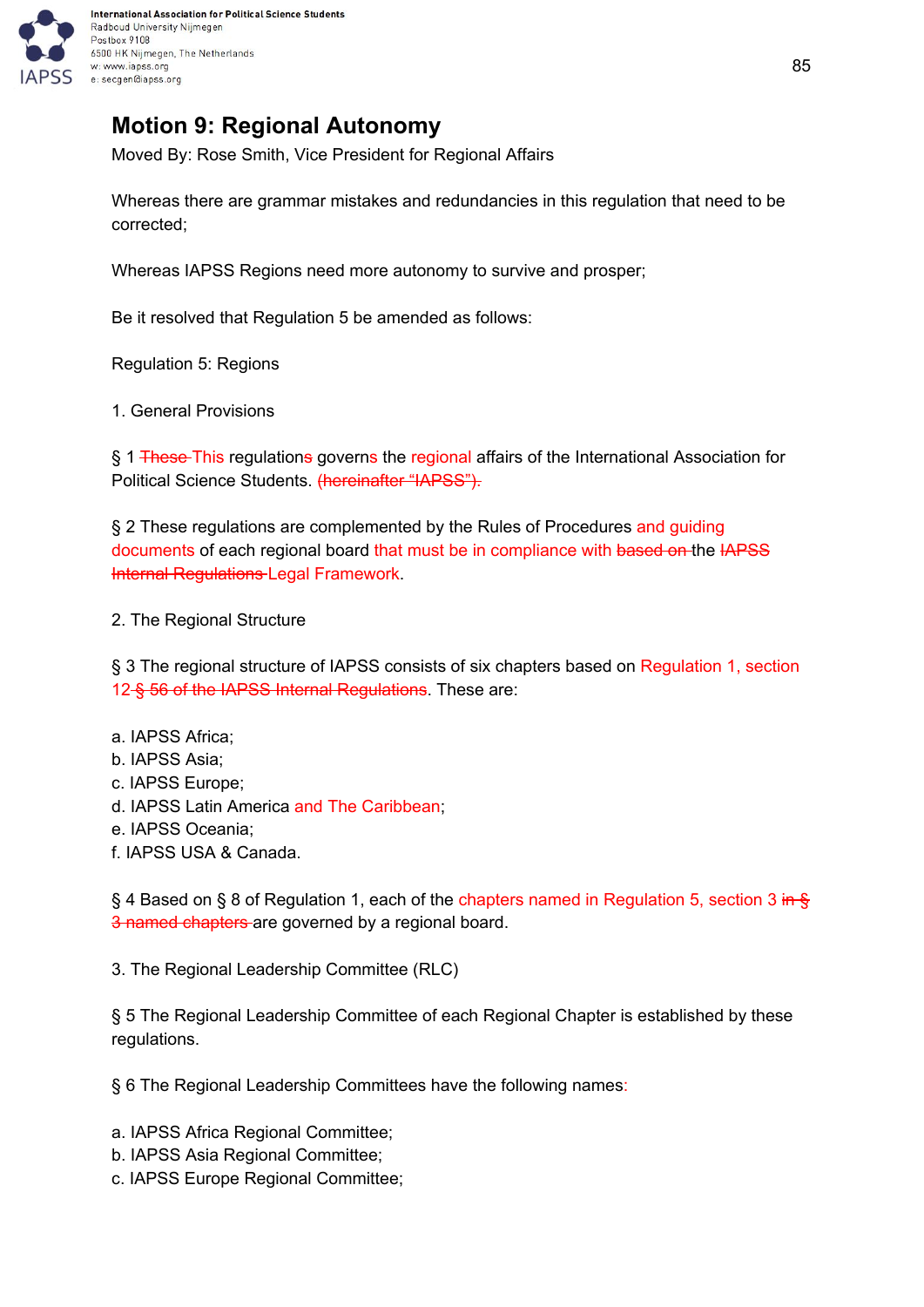

- d. IAPSS Latin America and The Caribbean Regional Committee;
- e. IAPSS Oceania Regional Committee;
- f. IAPSS USA & Canada Regional Committee.

§ 7 The RLCs are accountable to the IAPSS General Assembly and the IAPSS Executive Committee.

§ 8 The RLCs consist of at least these six members:

- a. The Regional Chair of the respective region;
- b. The Regional Co-Deputy Chair of the respective region;
- c. The Regional Project and Events Coordinator of the respective region;
- d. The Regional Fundraising Outreach Coordinator,
- e. The Regional Liaison Coordinator
- f. The Regional Media Coordinator

§ 9 The Regional Chair of the each respective region is elected by vote during the General Assembly held at the end of each association year by the members from the IAPSS Region each Regional Chair represents, respectively. If there are less than five (5) members present from an IAPSS Region at a general assembly where there is an election for their Regional Chair, the entire general assembly shall also vote for said Regional Chair.

§ 10 The other positions within the RLCs are appointed by the **IAPSS Executive Committee** upon suggestion of the Regional Chair of the respective region. If the IAPSS Executive Committee does not agree with the proposals made by the Regional Chair of the respective region, the IAPSS Supervisory Committee may overrule the decision of the IAPSS Executive Committee by An appointment by a Regional Chair can be overruled and/or discharged by a majority vote of the ExCom within 3 weeks after the vote of the Executive Committee. If the IAPSS Supervisory Committee does agree with the vote of the IAPSS Executive Committee, the Regional Chair of the respective region is adhered to propose new candidates.

In the event that there is no Chair, the Vice President for Regional Affairs will step in to appoint a Regional Chair and members of the RLC.

#### 4. Mandate

§ 11 The regions' responsibility and mandate involves the following fields:

a. Creating and building a political science student network in the respective region in accordance with the proclaimed values and mission of the association;

b. Offering programs of any kind that provide IAPSS members' professional learning experiences and access to a professional junior community in their respective region;

c. Embedding and linking the association into regional, national, and local networks of political science students.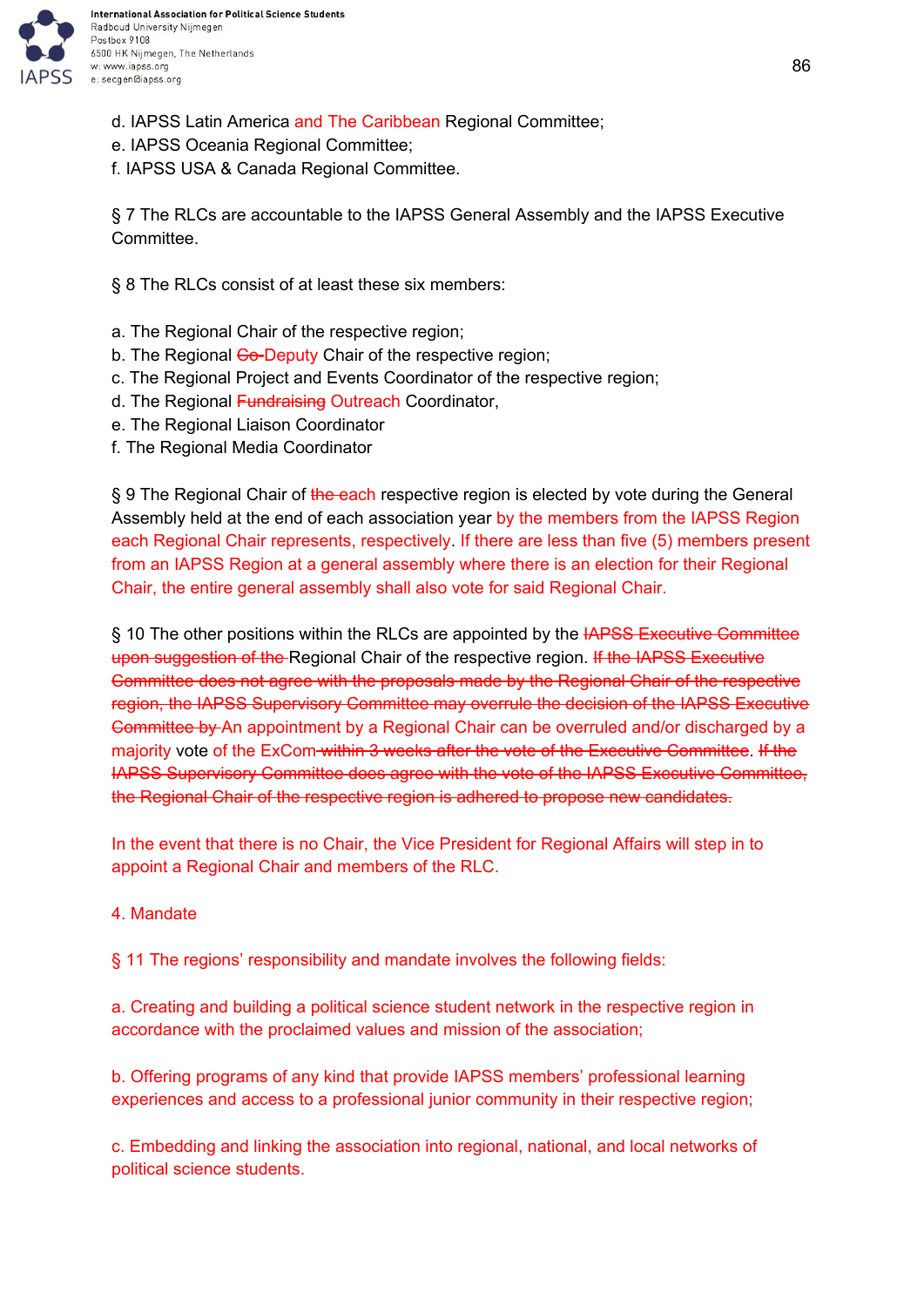

§ 142 The Regional Chair of the respective each region is in-charge of the following:

a. Leading the regional committee and overseeing the work of each coordinator;

b. Developing and implementing a regional outreach strategy inline with the vision of IAPSS Global;

c. Serving as a connection between IAPSS Global and their IAPSS Regional Chapter;

d. Managing the regional committee's Regional Chapter's finances

§ 13 The Regional Deputy Chair assumes the position of the Regional Chair in the case of the latter's resignation or departure. In cases where there is no deputy, one of the members of the RLC may step up. If no one does so, the Vice President for Regional Affairs should open a Call for Applications to fill that position within three (3) weeks after the announcement of the termination or resignation and appoint a suitable replacement to serve in the interim until the next general assembly.

§ 12 The Regional Co-Chair of the respective region is in-charge of working together with the Chair depending on their own personal capacities and expertise. The Co-Chair will take the place of the Chair if he/she is not able to attend the Council of Regions Meeting.

§ 13 The Regional Project and Events Coordinator of the respective region each Regional Chapter is in- charge of all the projects of the region from drafting the project proposals to their implementation.

In

§ 14 The Regional Fundraising Outreach Coordinator of each Regional Chapter is in charge of seeking grant and funding opportunities which are bound to a region and assisting their respective Chairs in enlarging their Regional Chapter's network of possible partners

§ 15 The Regional Liaison Coordinator of each Regional Chapter is in charge of creating partnerships within the region such as leading the process of registering IAPSS as a member organisation of local youth forums and other student advocacy platforms.

§ 16 The Regional Media Coordinator of each Regional Chapter is in charge of maintaining the region's presence in the region. This includes finding initiatives to promote the Regional Chapter through various media including but not limited to online social media initiatives such as posts, podcasts, blogs, or vlogs projects.

 $\S$  17 The RLCs make their decisions  $\theta$ n-by a simple majority vote.

§ 18 The RLCs must meet at least once a month. The outcome of the meeting must be covered by minutes taken by one of the members of the respective RLCs.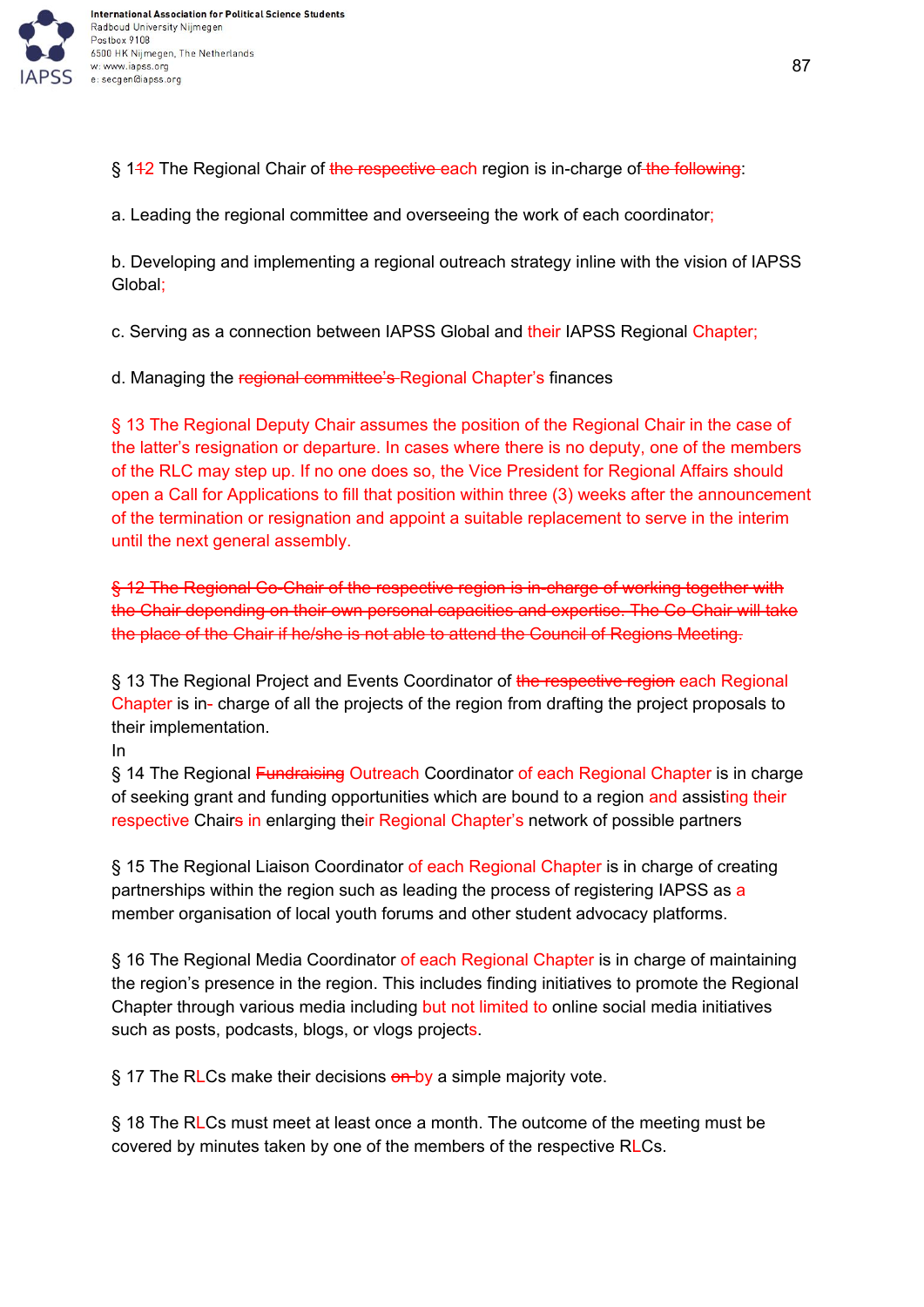

International Association for Political Science Students Radboud University Nijmegen Postbox 9108 6500 HK Nijmegen, The Netherlands w: www.iapss.org e: secgen@iapss.org

§ 19 The Regional Deputy Chair of the respective region replaces the Regional Chair in case of absence and assumes their position in case of the Regional Chair's resignation or departure.

 $\frac{6}{5}$  20-In the case of a termination of mid-mandate or resignation of a member of the RLC of a region the respective Regional Committee should open a Call for Applications search and to fill that position within 2three (3) weeks after the announcement of the termination or resignation. If the position is not filled within 2three (3) weeks after the announcement, the IAPSS Executive Committee respective Regional Chair may appoint a suitable replacement.

§ 204 The mandate of each RLC member shall be one (1) year.

45. Relation to IAPSS Global

§ 212 The respective Regional Chapter is independent in their work unless otherwise stated in the legal framework.

§ 223 The Regional Chapters can only enter into agreements with other organizations if they achieve the stage of incorporation. Unincorporated Regional Chapters must obtain approval from the IAPSS Executive Committee before entering into agreements and IAPSS Legal Representatives must sign for any such agreements. This clause may be overruled if the IAPSS Executive Committee deems that it is of ultimate necessity that the Regional Chapter enter into an agreement and/or sign for an agreement, in which case the Executive Committee shall approve the way forward in the context of the situation. do not represent a legal entity of IAPSS and therefore have no power whatsoever to enter into contracts or agreements in the name of IAPSS. This contains agreements of both financial and non-financial nature.

§ 234 The Regional Chapters may communicate with interested individuals or organisations with the goal of entering into an official agreement. However, during the entire duration of communication the potential partner must be aware that the concerned individual from the Regional Chapter cannot enter into any agreement without approval by the authorised bodies of IAPSS.

§ 25 In case the RC has appointed a coordinator the IAPSS Executive Committee may object within 2 weeks after the appointment of the coordinator. The decision by the IAPSS Executive Committee is final and cannot be appealed.

65. Reporting Structure

§ 236 The rRegional eChapters are accountable to the IAPSS General Assembly and the Executive Committee.

§ 247 Two (2) weeks before the last General Assembly of the ongoing association year each **FRegional eChapter must send a comprehensive progressive report to the Executive** Committee which must be published by the Executive Committee before the General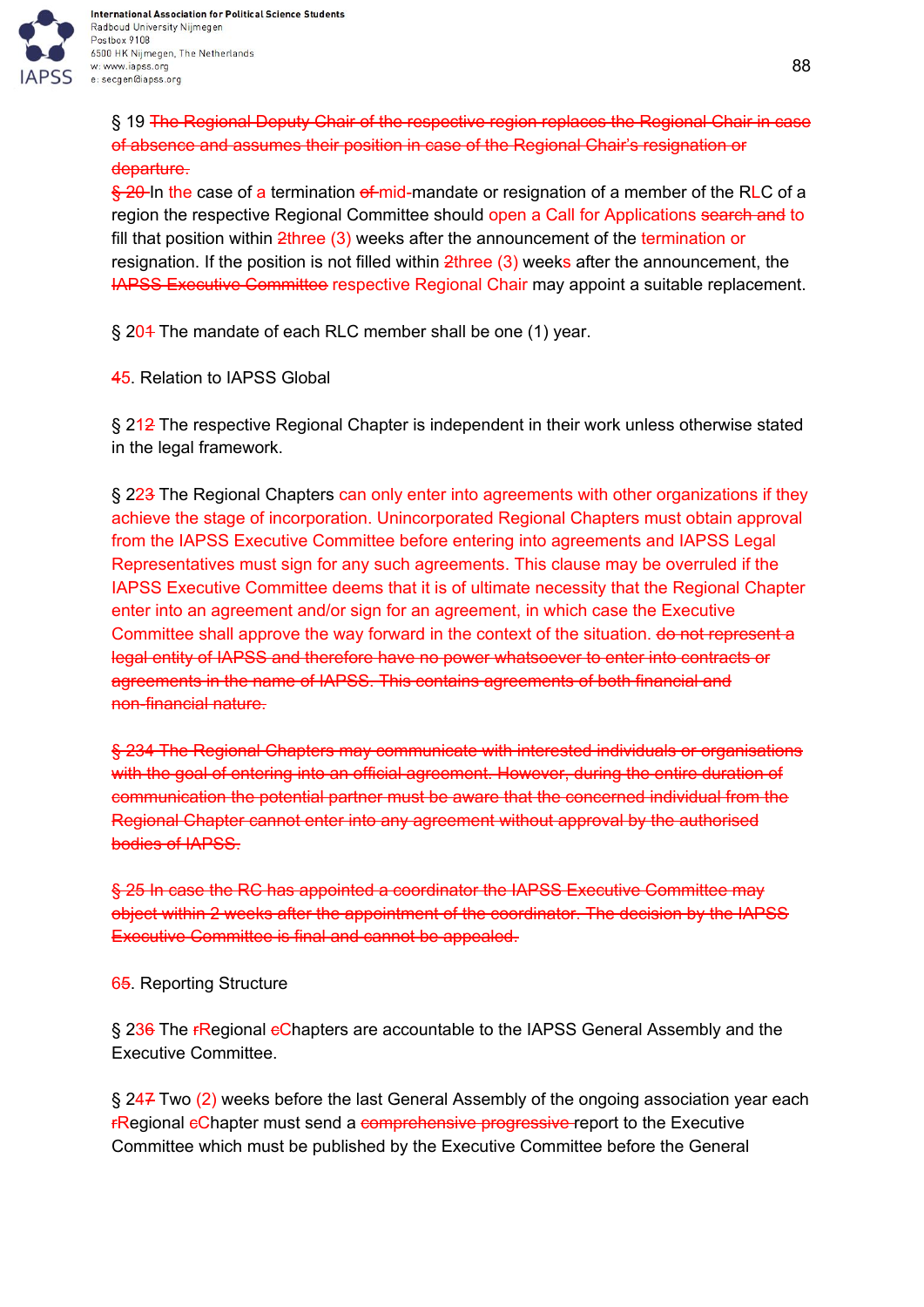

Assembly along with other agenda material as outlined in the Legal Framework. It Each report must contain:

- a. All events organised by IAPSS in the region;
- b. All projects conducted by IAPSS in the region;
- c. All partners of IAPSS in the region;
- d. The workflow within the respective regional board;
- e. Efforts regarding Ffundraising in the Regional Chapter.

§ 258 When the RLCs are appointing a coordinator in the Regional Chapter, the IAPSS Executive Committee must be informed within seven (7) days. 25

§ 29 Minutes taken during the RCs meetings must be forwarded to the IAPSS Executive Committee as well as the IAPSS Supervisory Committee within 7 days.

76. Council of Regions

§ 2530 The Council of Regions (hereinafter "CoR") shall be a forum for Regional Chapters to coordinate activities and set the regionalization strategy. He established by these regulations.

§ 2634 The CoR consists of all six (6) Regional eChairs of the regional chapters of IAPSS and, the IAPSS Global Secretary-General or their Deputy, the Vice-President for Regional Affairs, one member of IAPSS Global concerned with regional development, and the IAPSS Global Treasurer or their Deputy and the Deputy Head of Regional Affairs.

§ 2732 The CoR has a meeting shall meet at least once a month.

§ 33 The CoR is in charge of:

a. Setting the regionalisation strategy;

b. Representing the regions towards the boards of IAPSS Global;

- c. Representing the regions towards the General Assembly;
- d. Holding the Regional Chairs accountable

§ 284 The CoR decides with simple majority vote of all Regional Chairs.

§ 295 The CoR is adhered to shall hold focused strategy meetings with Regional Chairs concerned coordinators at least twice a mandate to discuss: on each operational area stated in this paragraph. During these meetings coordinators from the respective Regional Chapter concerned with the discussed topic replace the Regional Chairs The topic for which these meetings are beneficial are,

- a. Public Relations strategy;
- b. Events strategy;
- c. Projects and Academics strategy;
- d. Fundraising strategy;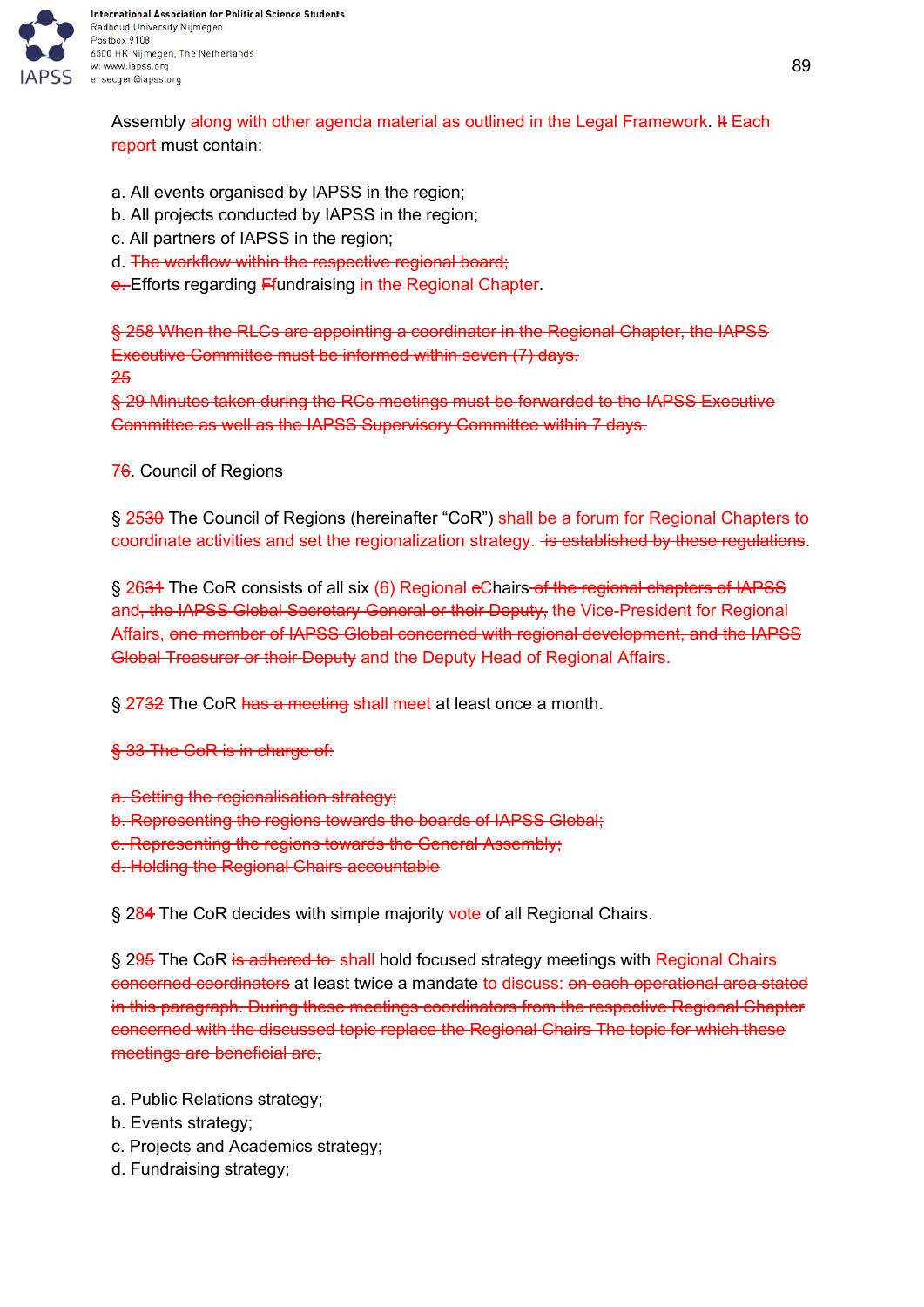

### e. International Cooperation strategy

§ 30 It is strongly encouraged that other RLC members attend the focused strategy meetings as well.

8. RLC Team Member Dismissal

§ 31 The Regional Chair may dismiss another RLC member.

§ 32 If an RLC member feels that they have been wrongfully dismissed, they may appeal in writing to the Executive Committee, which shall prompt the Executive Committee to vote on whether to overrule the dismissal at the next Executive Committee meeting.

§ 33 A majority vote of the Executive Committee is required to overrule a dismissal.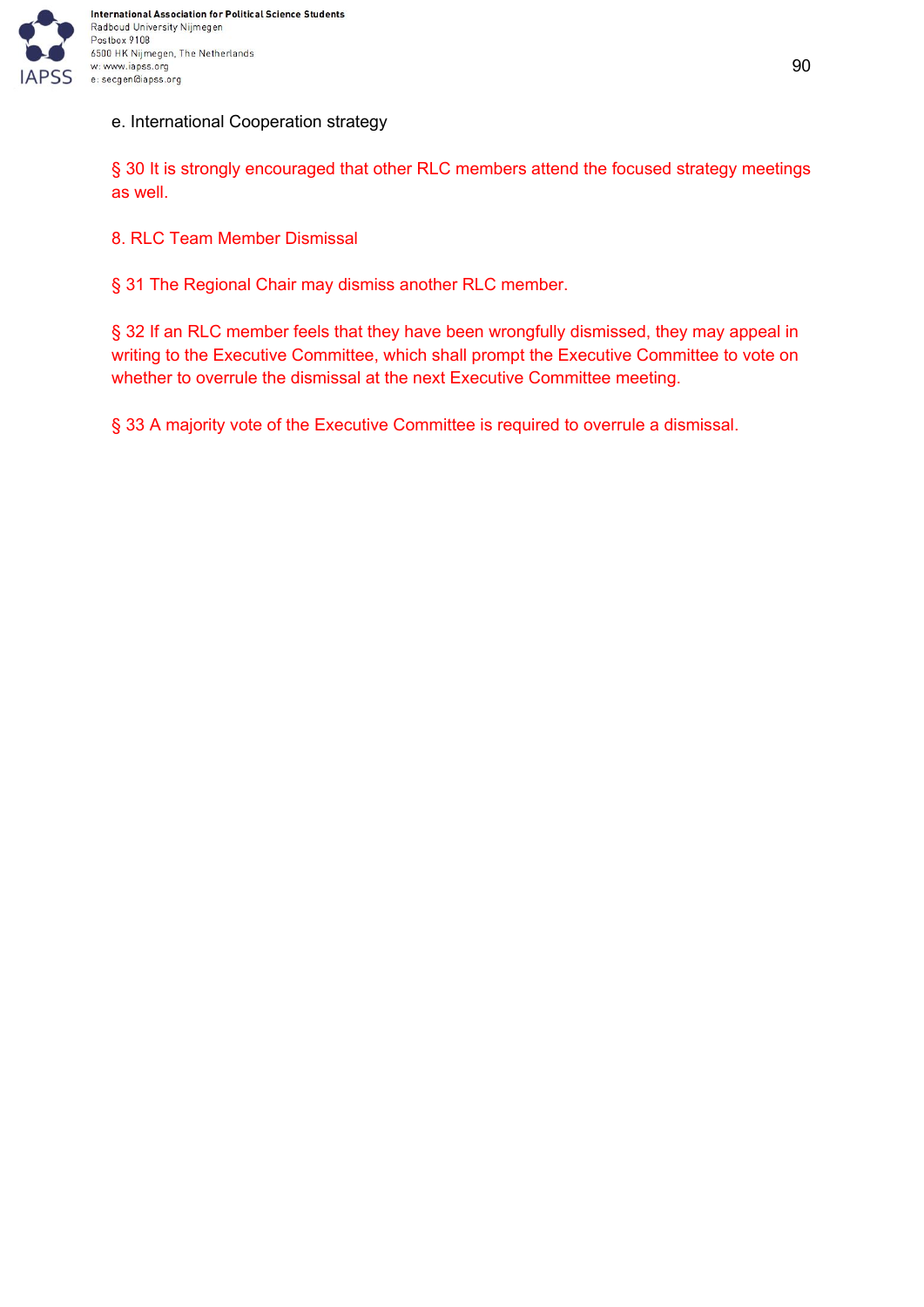

# **Motion 10: Amendments to the Code of Conduct**

Moved by: Justin Patrick, IAPSS Secretary General

Whereas there are number of clauses in the Code of Conduct that have language and grammar that could be improved upon;

Whereas there is potential to bring the Code of Conduct to an even greater level of equity and understanding;

Be it resolved that the IAPSS Code of Conduct, also known as Regulation 6, be amended as follows:

Regulation 6: Code of Conduct

The International Association for Political Science Students (hereafter referred to as "IAPSS") adopts for itself the following Code of Conduct:

### Preamble

The International Association for Political Science Students does perceives as a founding value the recognizes its central value to be respect for oneself and others. IAPSS, and promotes inside and outside the its community a culture based on respect, dignity, and equality fairness to ensure full access and participation of all members, reflecting the self-evident basic right of everyone to be heard.

For these reasons IAPSS is committed to remove from its structure all the obstacles that may jeopardize full participation and may endanger or bring damage to the respect and dignity that is due to every person that who volunteers or works in the platform-organization, with particular reference to discrimination, sexual or emotional harassment, humiliation, prejudice, segregation, stereotyping, e or violence.

Wishing to (1) promote and encourage full participation, equal opportunities and mutual respect between any individual participating in any online or offline IAPSS activity, as well as to (2) ensure that external representatives of the community do always comply with the ethical standards that reflect the basic values of IAPSS, we recognize are emphasizing the Code of Conduct as an integral component of IAPSS's legal and ethical framework.

1. Inspiration

§ 1. The overarching values in which this Code of Conduct is operating are enshrined in the Universal Declaration of Human Rights.

2. Aims and objectives of the Code of Conduct

§ 2 The main aim of this Code of Conduct is to ensure a safe, inclusive and conducive environment based on the values of equality and mutual respect, $\frac{1}{2}$  as well as to promote the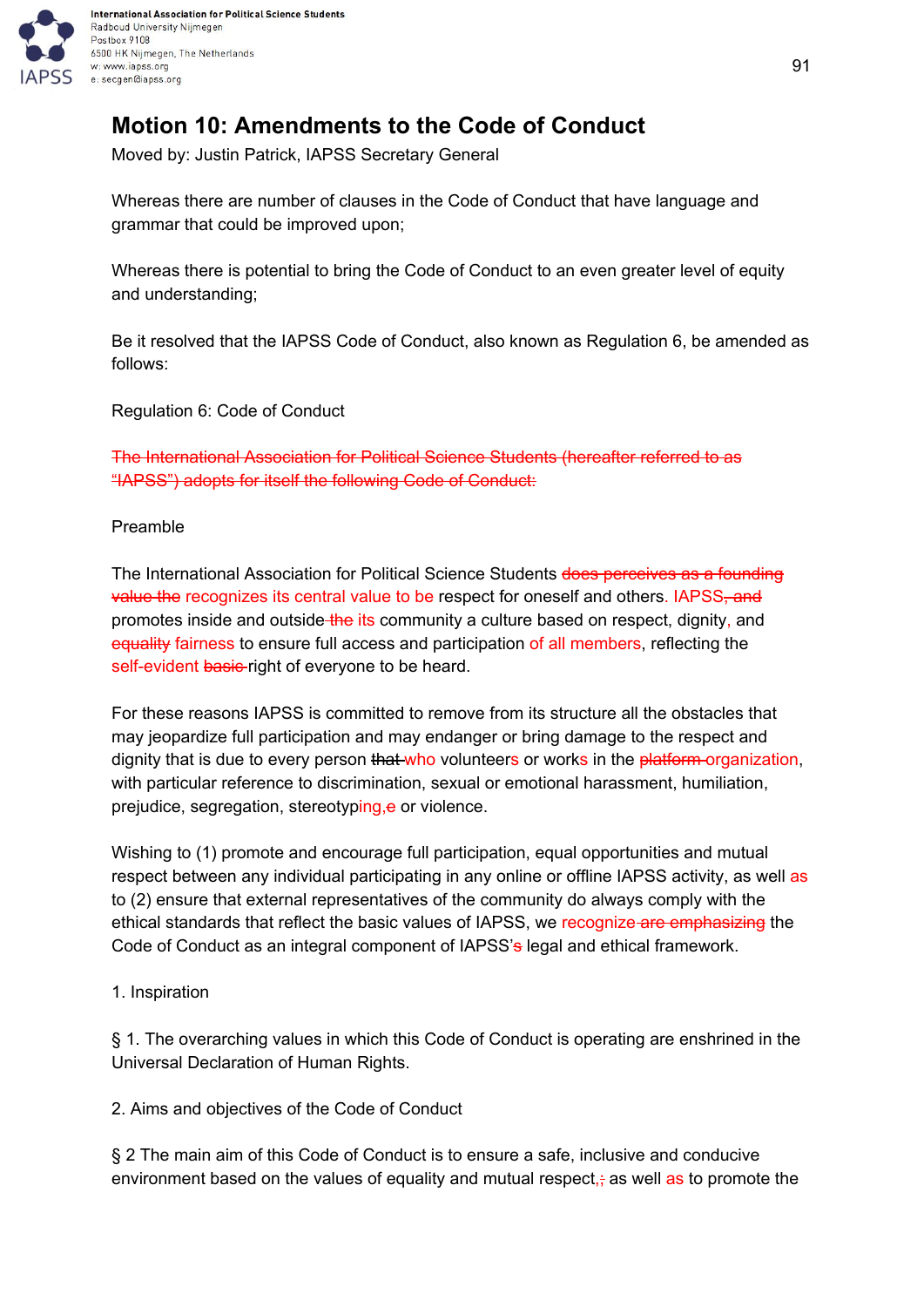

International Association for Political Science Students Radboud University Nijmegen Postbox 9108 6500 HK Nijmegen, The Netherlands w: www.iapss.org e: secgen@iapss.org

mutual respect and encourage full and democratic participation in all the bodies and events of IAPSS, and to take a stand set a sign-against discrimination, and violence in the within the organization, educational institutions, and within our societies in general terms. This Code does not preclude the organisation of meetings that are open only to members of specific discriminated groups in order to tackle the discrimination they face.

3. Persons to whom this Code applies

§ 3 This Code applies does apply-to any individual participating in any offline or online activity of IAPSS or representing IAPSS externally.

4. Repeal of discriminations and violence

§ 4. The International Association for Political Science Students, advocating for fruitful cooperation among students from all around the world, does rejects and condemns any kind of violence and discrimination on the basis of, as the ones based on:

a. Age;

- b. Being pregnant or having a child;
- c. The mMarital status;
- d. Disabilities or impairments of any kind;
- e. Education and socio-economic background;
- f. Gender including sex, sexual orientation, gender identity or gender expression;
- g. Organisational backgrounds;
- h. Physical appearance;
- i. Belonging to a **Ppolitical Pparty or a Uunion**;
- j. Race including colour, nationality, citizenship, or ethnic or national origin;
- k. Religion, belief, faith, or non-belief.

5. Behaviours

§ 5. IAPSS requires that the behaviour of any individual participating in any offline or online activity of IAPSS or representing IAPSS externally must be coherent with the values aforementioned and promotes inside the community an inclusive atmosphere and an accessible environment while enforcing non-violent communication and balanced facilitation. For the same reasons, IAPSS takes a zero tolerance approach to any kind of discrimination and violence including but not limited to bullying, degradation, harassment, verbal, non-verbal, and physical or non-physical humiliation and intimidation.

## 6. Point of Contact

§ 6. For every event except for the World Congress, including the Board Meetings and the General Assembly, the coordinator or conductor is the point of contact (PoC) to provide the general information and to follow the procedures as explained in sections Articles 6-12.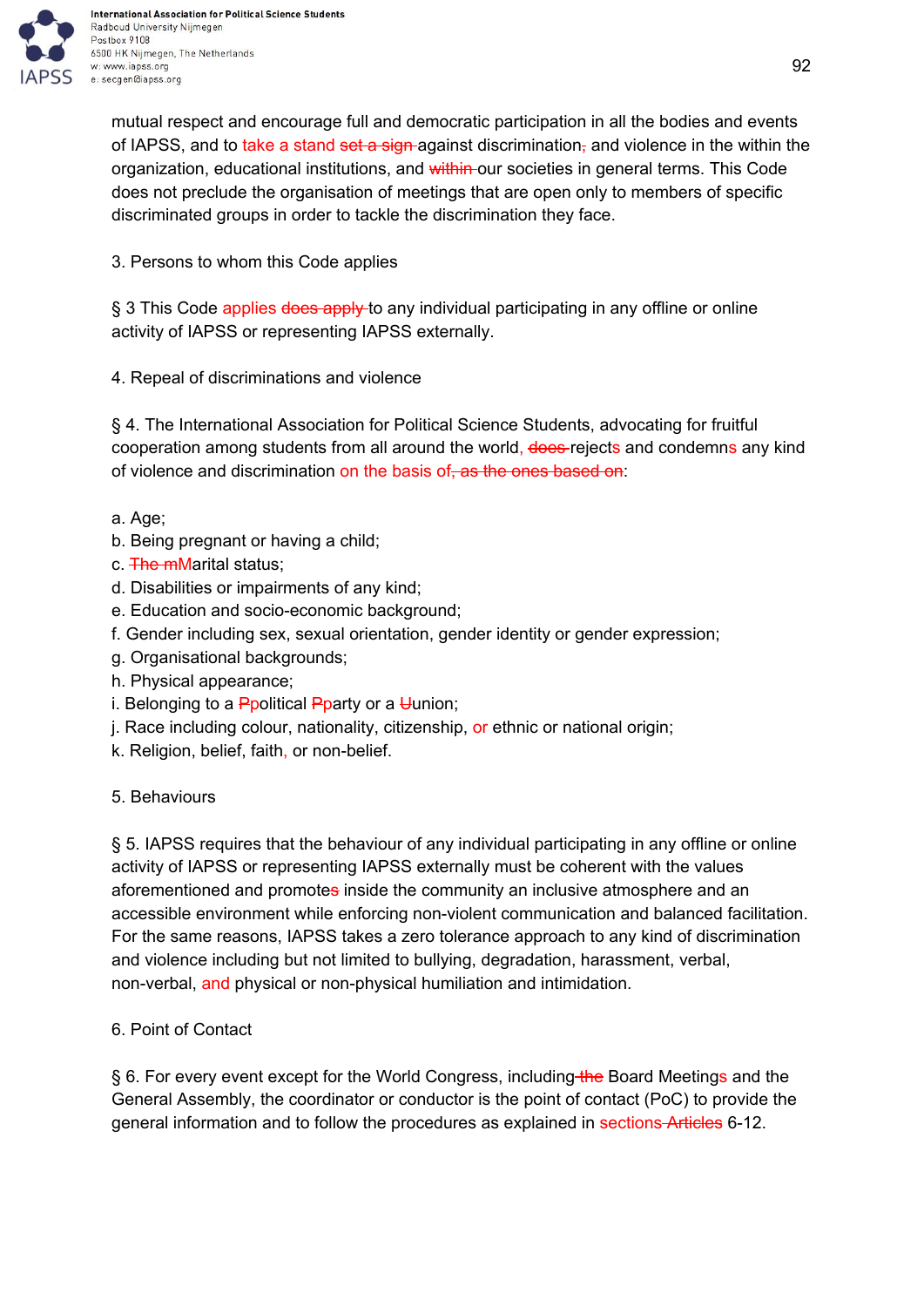

International Association for Political Science Students Radboud University Nijmegen Postbox 9108 6500 HK Nijmegen, The Netherlands w: www.iapss.org e: secgen@iapss.org

§ 7. During a World Congress, including the Board Meetings and the General Assembly, the three members of the *Diversity and Equality* Human Resources Committee are the points of contact (PoC) to provide the general information and to follow the procedures as explained in Articles 6-12. The Human Resources Diversity and Equality Committee acts as an internal mediation group and consists of persons that can be approached for any complaints to manage them. The mediation group is composed of:

a. One member of the Executive Committee; b. One member of the Supervisory Committee; c. One Coordinator of the IAPSS Global Operating Board.

§ 8. Any complaint or alleged issue regarding online or offline activity can be addressed anonymously or not via an online form. The Human Resources Diversity and Equality monitors these and initiates the required procedures.

7. Misconduct in a meeting

§ 9. In the case of witnessing or having received a report of any written, non-verbal or verbal violent or discriminatory behaviour, conduct or discourse, the chair or facilitator of the meeting is required, on their best judgment, in successive order and depending on the severity of the action to:

a. Remind participants of their obligation to act in accordance with the Code of Conduct;

b. Engage in a one to one chat with the offender to make sure that there is an understanding of the reason of the inappropriate action;

c. Engage with the offender to explain and ask for an apology and/or retraction of the action; d. Suspend the session and/or ask the offender to leave from for the remainder of the meeting or event;

e. In case the chair or facilitator was also the person receiving the original complaint, the decision should when possible not be taken alone and forwarded to the Human Resources **Diversity and Equality Committee.** 

8. Violent or discriminatory behaviour

§ 10. In the case of violent or discriminatory behaviour, conduct or discourse that is physical in nature, the chair or facilitator of the meeting is required to:

a. Immediately suspend the session, ensure that the venue is safe for all participants and all concerned parties are in discrete locations;

b. Contact the police authority and/or other authorities if necessary and possible according to the laws of the country where the meeting takes place.

## 9. Scope

§ 11. Sections 6, 7 and 8 apply to both formal and informal settings. A formal setting is any part of the working programme of an event. Informal settings include any moment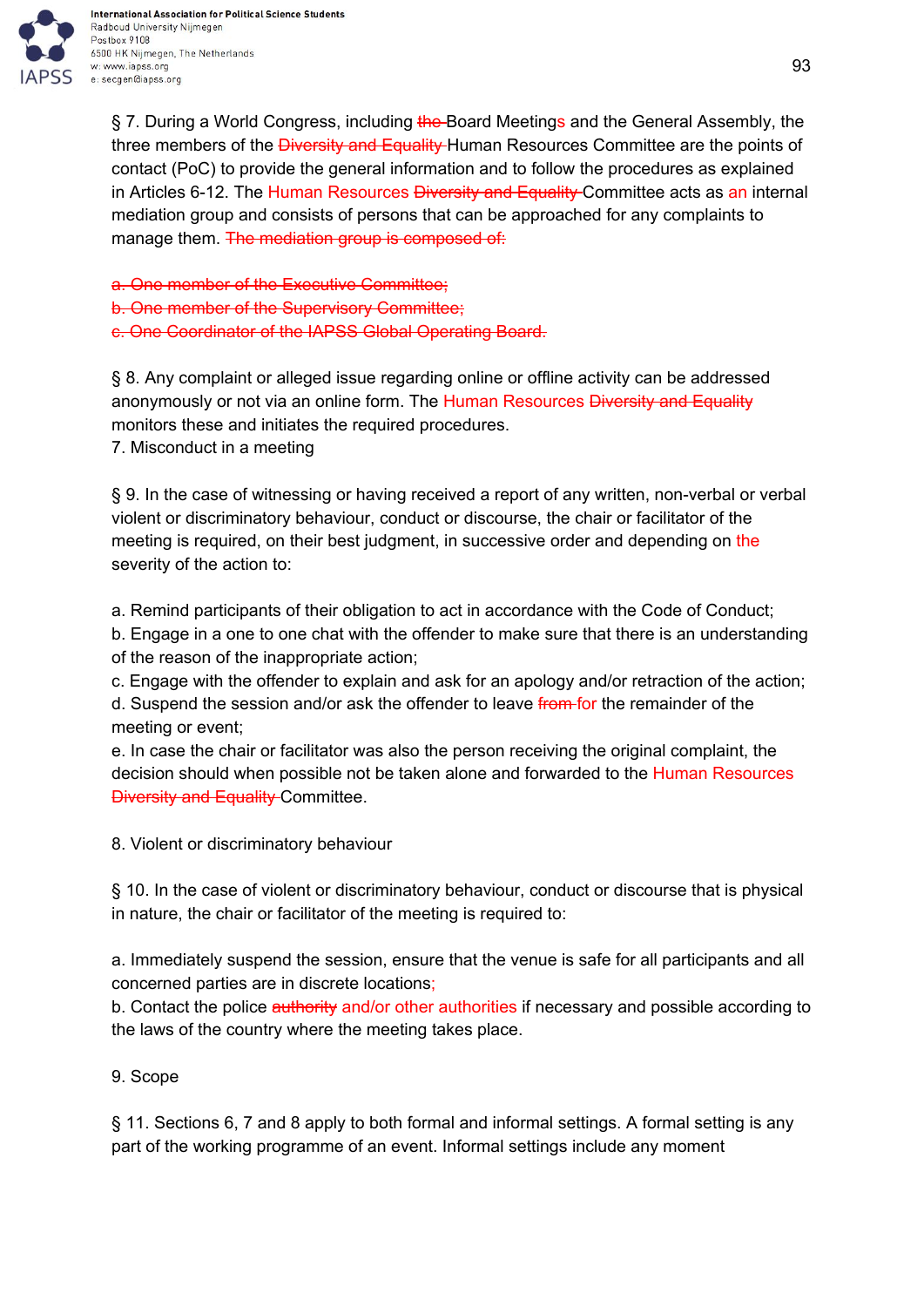

surrounding the working programme, including but not limited to social events and online communications.

10. Mediation in case of a violation of the Code of Conduct affecting any group present

§ 12. If the code of conduct has been violated with respect to a group that is present, the procedure as described in Articles 6, 7 and 8 shall be applied. Any of the present members of the group shall have the right to demand an excuse and/or a mediation procedure as described above. The offended group also has the right to nominate one of its members to exclusively represent its interests in the mediation process.

11. Mediation in case of a violation of the code of conduct affecting any group not present

§ 13. If the code of conduct has been violated with respect to a group that is neither present nor has a representative nor a member of its own in the meeting during which the incident occurred, any member of the meeting can bring the incident to the point of contact who follows the process described in Articles 6, 7 and 8.

#### 12. Privacy

§ 14. In order to protect the privacy of the concerned persons, all mediators and other persons involved in a mediation process are bound to silence, except if any legal procedure requires it or for the safety of the individual, and discretion about any facts they come to know during the mediation process. The point of contact shall not disclose the identities of the parties concerned without prior consent.

#### 13. Legal steps

§ 15. The above named regulation and mediation measures do not interfere with the harmed person's or harmed group's legal rights to bring legal action against the offender.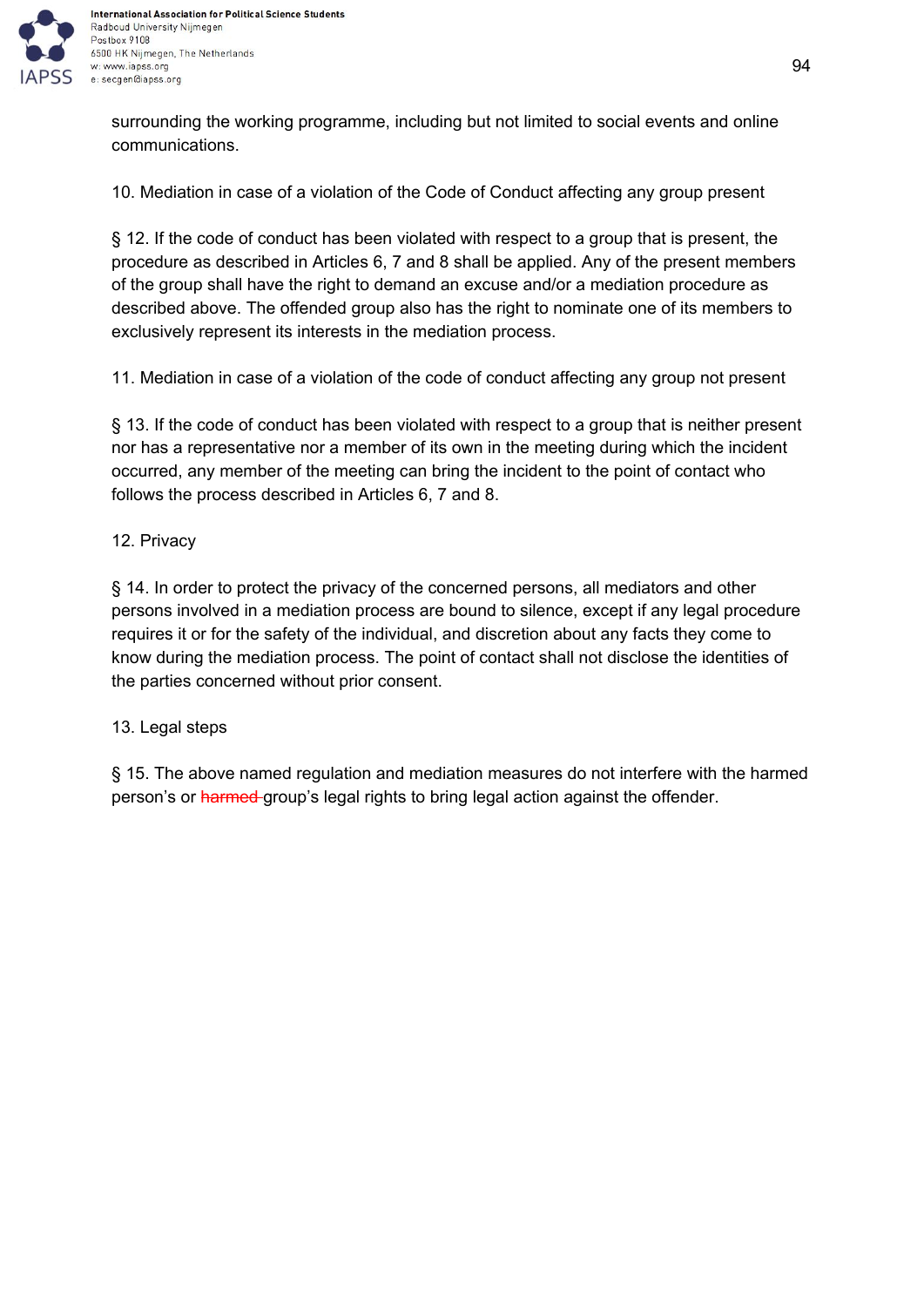

# **Motion 11: Association Membership**

Moved By: Justin Patrick, IAPSS Secretary General

Whereas Association members were abolished at the May 2019 IAPSS General Assembly in Madrid;

Whereas the old Association membership model was problematic because it offered a flat fee for all associations regardless of size and did not ensure that all members within said associations became individual members, which denied individual students in said associations democratic rights within IAPSS;

Whereas the old Association membership model was problematic because associations were not represented proportionately to individual members;

Whereas past iterations of the Association membership model were problematic because they allowed on certain occasions a single small association to overrule the absolute majority of all individual members;

Whereas both having a dual voting stream separate for individual and association members, and equating association members with one individual member at general assemblies caused inequalities in IAPSS' democratic procedures;

Whereas in past iterations of association membership, there were also situations in the past where an association representing a small number of students could overrule a larger group of individual members;

Be it resolved that the following Regulation be added to the IAPSS Legal Framework as the last in the current order of Regulations:

Regulation [will be last in the current order of Regulations in the Legal Framework if passed]: Association Membership

## Preamble

IAPSS Association Membership guarantees that all individual members of a democratic student association are a part of the IAPSS community as individual IAPSS members and have full voting rights within IAPSS, as well as the benefits offered to IAPSS individual members. However, membership rights can be overruled by the enactment of the suspension and/or expulsion procedures in the IAPSS Statutes and any other similar procedures that affect membership elsewhere in the IAPSS Legal Framework.

#### 1. Definitions and Parameters

§ 1 Association Membership within IAPSS shall be defined as a democratic student association whose individual members are all automatically opted into individual members of IAPSS due to an agreement between the association and IAPSS.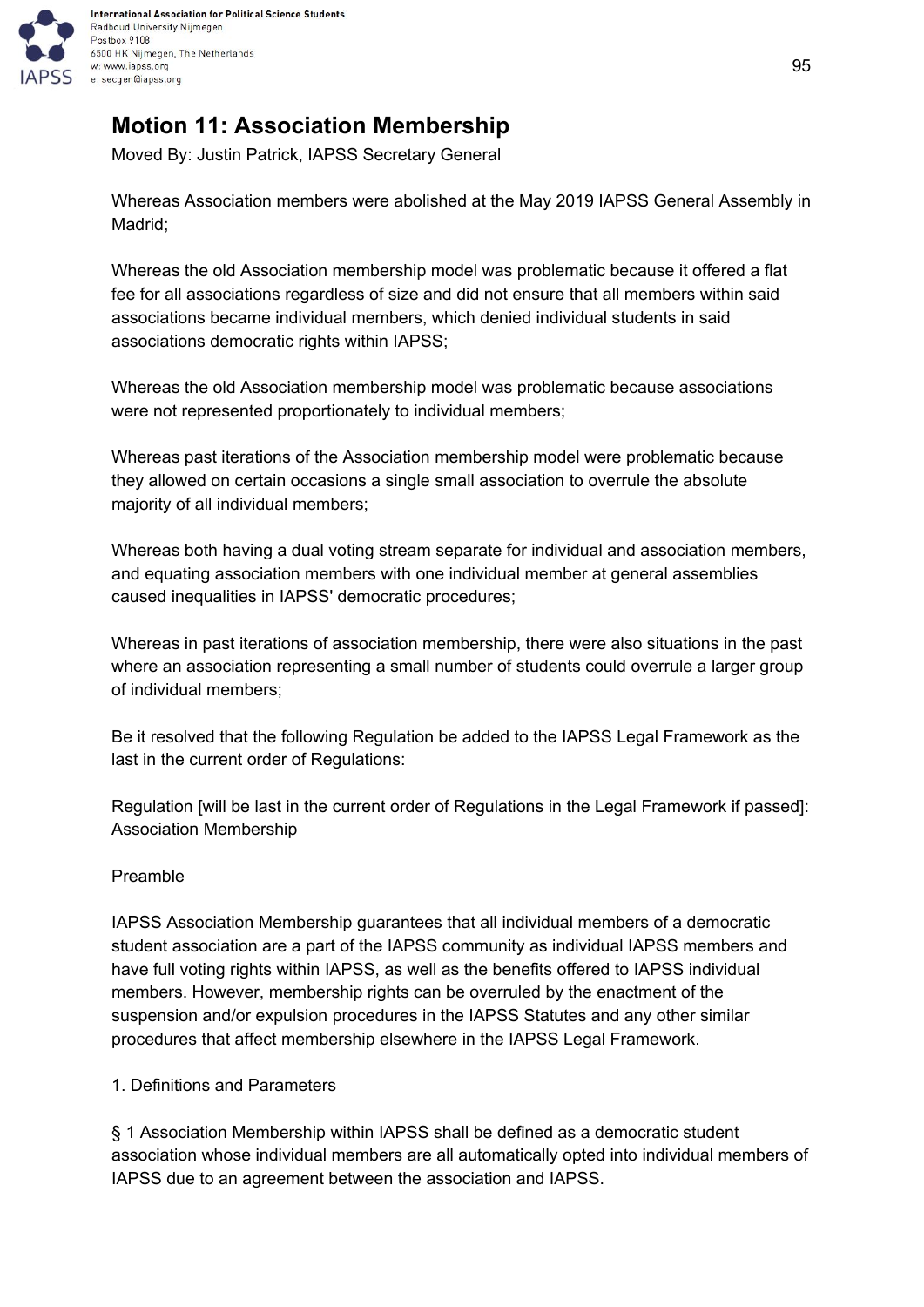

§ 2 In the context of this Regulation, "association" shall refer to a group external to IAPSS that is eligible for Association Membership

§ 3 In the context of this Regulation, an individual one (1) year IAPSS membership shall have a price somewhere between zero (0) and fifteen (15) Euros, which, by passing this regulation, the General Assembly grants the Executive Committee the ability to negotiate individual membership fees as they apply to association membership within this range, and to adjust all membership fees to account for the rate of inflation.

2. Initiating Association Membership

§ 4 For an association to become an Association Member of IAPSS, it must:

a. Follow its own democratic procedures to increase its individual members' annual association fees by the amount of a one (1) year IAPSS membership fee applicable to the region the association is located in;

b. Have its official signatory or signatories sign an agreement between the association and IAPSS allowing for:

i. The yearly transfer of funds from the association to IAPSS of the price of a one (1) year IAPSS membership fee applicable to the region the association is located in multiplied by the number of the association's individual members;

ii. The yearly transfer of the association's list of its individual members' names and email addresses to IAPSS;

c. transfer funds each year to IAPSS totalling the price of a one (1) year IAPSS membership fee applicable to the region the association is located in multiplied by the number of the association's individual members;

d. each year transfer a list of its individual members' names and email addresses to IAPSS.

§ 5 If an association does not have a set process to increase its membership fees, one of the following methods shall suffice:

a. A referendum of the association's members to join IAPSS and increase the association's yearly individual membership fee by the amount of a one (1) year IAPSS membership fee applicable to the region the association is located in;

b. A vote of the association's elected leadership to increase the association's yearly individual membership fee by the amount of a one (1) year IAPSS membership fee applicable to the region the association is located in;

3. Cancelling Association Membership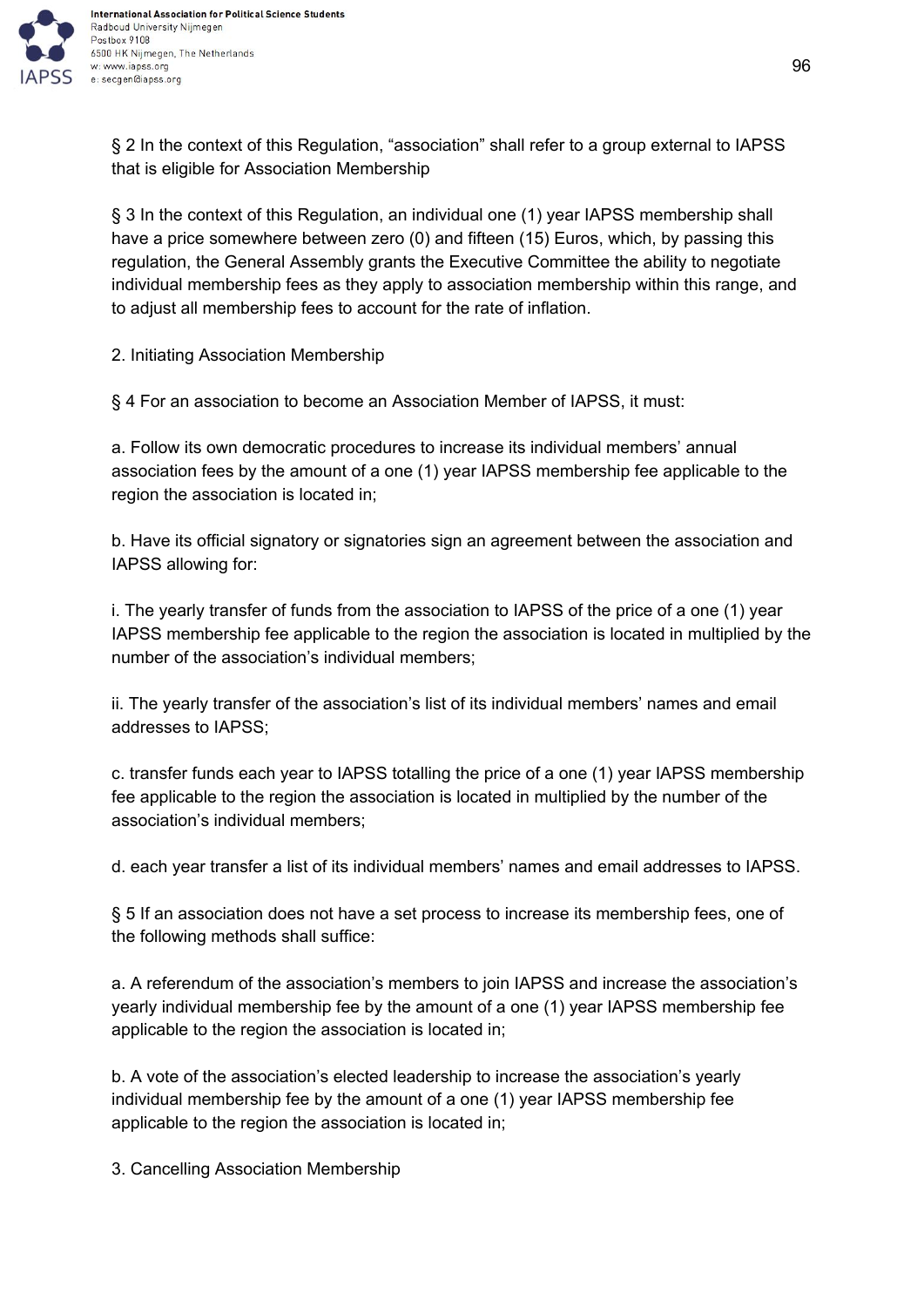

§ 6 An Association Membership shall be cancelled by any one of the following means:

a. The association has a referendum and a majority of its individual members vote to cancel its IAPSS Association Membership;

b. The association's elected leadership votes to cancel its IAPSS Association Membership;

c. The association ceases to pay its yearly Association Membership fees to IAPSS.

4. IAPSS' Commitments to Association Members

§ 7 IAPSS shall ensure that all individual members of an Association Member are provided with IAPSS one (1) year individual memberships and that these individual members have access to IAPSS individual member accounts on the IAPSS website no later than thirty (30) days after IAPSS receives both the Association Member's annual Association Membership fee and the Association Member's list of its individual members' names and email addresses.

4. Association Memberships with No Fees

§ 8 IAPSS will only consider an association membership with no membership fee in terms of the fee per member in extenuating circumstances including a crisis in the association's country, region, or campus.

Be it further resolved that the General Assembly grant the Executive Committee the ability to negotiate membership fees with student associations during the 2020-2021 mandate.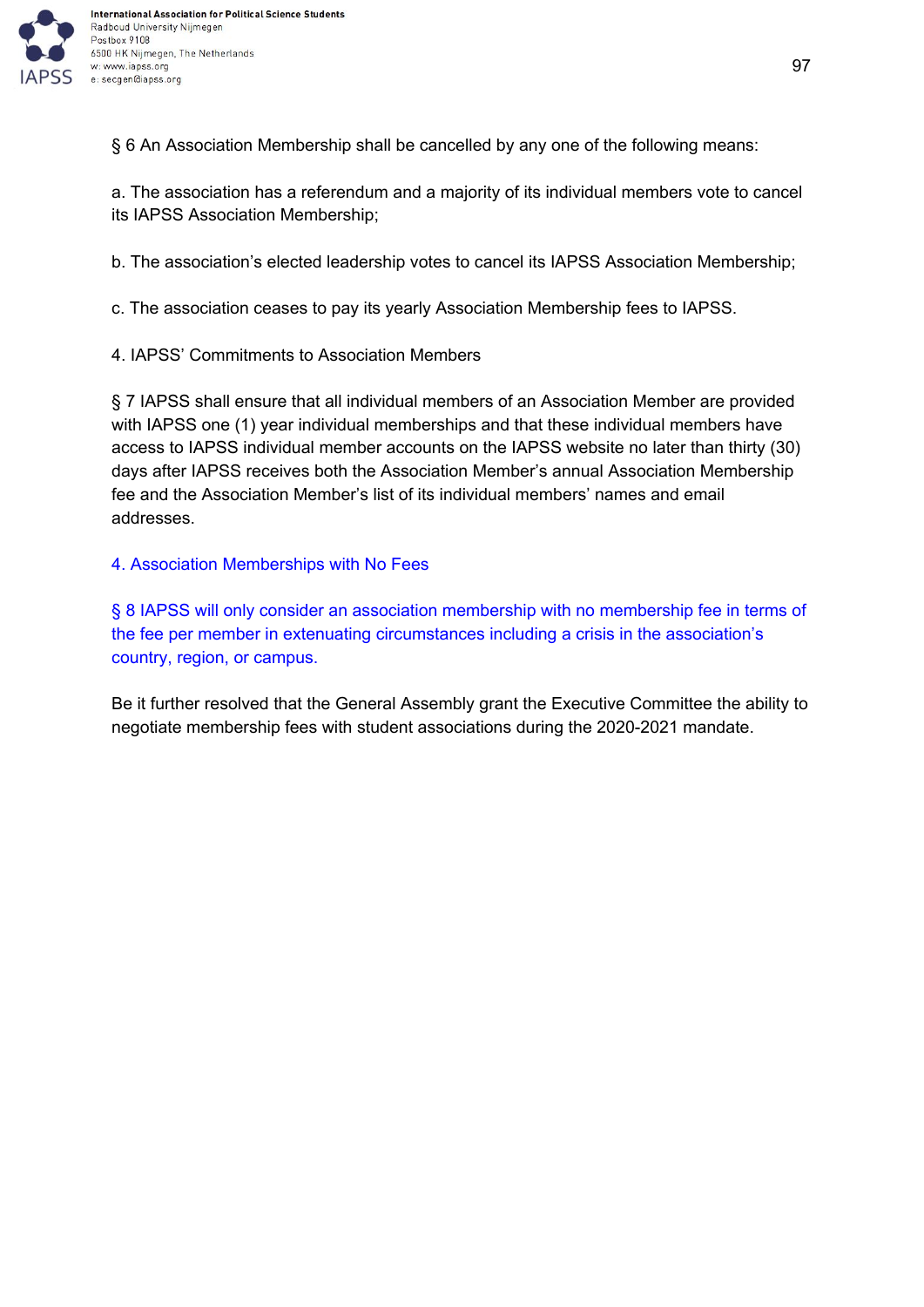

# **Motion 12: Remuneration and Reimbursement**

Moved by: Piet Flintrop, IAPSS Treasurer

Whereas IAPSS needs to regulate remuneration and reimbursement to ensure fairness;

Be it resolved that the following be added as a regulation in the IAPSS Legal Framework:

### **Remuneration and Reimbursement**

### **1. Introduction**

§ 1 This document is applicable to all Board members and other volunteers of the International Association for Political Science Students (hereinafter the "association" or "IAPSS").

§ 2 The purpose of this regulation is to provide an overview of remuneration and reimbursement for members of the Board of Directors (hereinafter "BoD"), Executive Committee (hereinafter "ExCom"), Advisory Board, the Board of the association and the management of the association as well as volunteer coordinators that are not members of the Board.

§ 3 The IAPSS Remuneration and Reimbursement Regulation is applicable to any claim that is made towards IAPSS for expenses for, in the name of, or in execution of tasks for the association.

§ 4 If this document does not provide adequate coverage of a certain claim, the IAPSS Treasurer may decide on the issue in question in line with the principles of financial sustainability and sound administration. A consultation of the Executive Committee is recommended.

§ 5 The executor of this policy is exclusively the IAPSS Treasurer or, in his/her absence, the IAPSS Deputy Treasurer with the IAPSS President and the IAPSS Secretary General having veto rights. The Deputy Treasurer is only allowed to make the decisions by justifications explained in this document but no judgement calls as described under § 4 of this document.

## **2. Handing in Claims**

§ 6 Any claim for reimbursement must be handed in to the Treasurer and the Deputy Treasurer directly to their official IAPSS email accounts. In cases described under § 5, the claims must be handed in to the official IAPSS email account of the replacement person.

§ 7 Claims sent via any other medium are automatically declined unless the responsible person accepts the claim.

§ 8 A claim must contain the following content: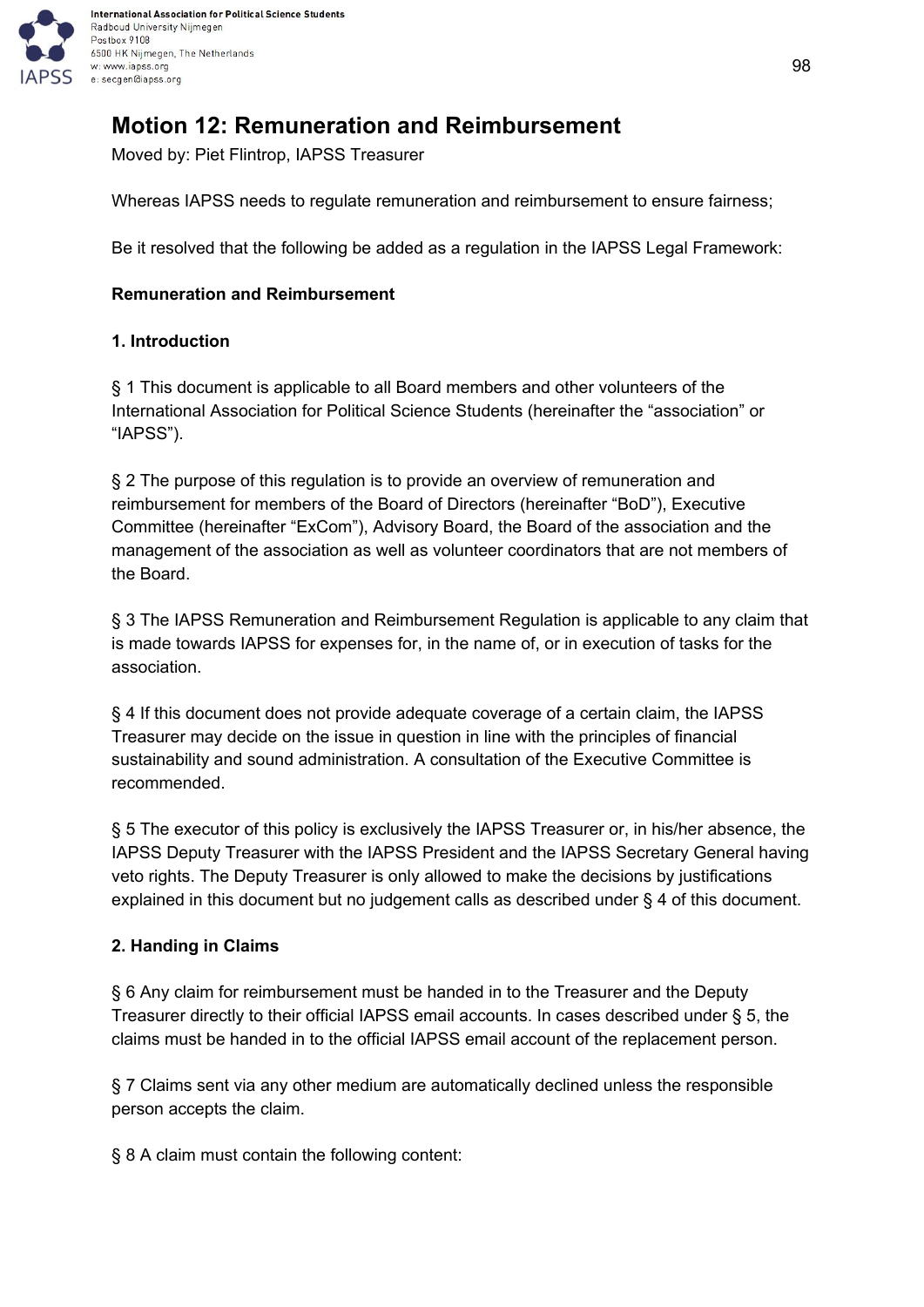

- b. Details of the bank account or paypal account of the claimant; and
- c. The reason for the claim based on a provision in Section 2 of this regulation.

### **3. Claimable Expenses**

§ 9 Claims for expenses in the name of the association are fully refundable, providing that IAPSS has sufficient funds to complete the reimbursement and that the reimbursement does not undermine the financial sustainability of the association. To be eligible for a refund, an expense claim in the name of the association must be previously authorized by the Treasurer or a dedicated replacement as stated under § 5 of this document.

§10 Expenses for travel, accommodation and food expenses during the execution of IAPSS tasks may be claimed by members of the Board of the association. The eligibility for refund is determined by the Treasurer on the basis of the current financial situation of the association.

§ 11 Expenses for travel, accommodation, and food expenses during the execution of an event or project may be claimed by coordinators and in exceptional cases by other volunteers also if they are not members of the Board. If a coordinator or volunteer is at the same time a member of the Board, § 11 overrules the provisions of § 10. The refund is determined on the basis of the respective event or project budget or, if there are no budgetary provisions, by the Treasurer or their designated replacement taking into account the current financial capacities of the association and, in case of externally funded projects, the specific conditions and availability of the funding provided for the project.

#### **4. Remuneration of Coordinators**

§ 12 Coordinators and others in execution of work for IAPSS can be remunerated for their work with an honorarium of not more than 150 € per month and 1,500 € per year. This can be overruled by employment laws of the country IAPSS is incorporated in or is otherwise bound to.

§ 13 The Executive Committee must decide on all matters related to the remuneration of coordinators and other volunteers from the IAPSS budget. The vote of the IAPSS Treasurer or their replacement must be positive, unless they are overruled by a three-fifth (3/5) majority of the Executive Committee.

§ 14 In case of approved externally funded event or project budgets, remuneration is determined according to the fulfillment of the requirements for remuneration stipulated in the respective budget. The requirements are reviewed according to the procedure agreed upon for the given budget and may include a review of the deliverables for each remuneration by the source of the external funding. The responsibility for such review is determined according to the responsibilities set out for the project and entails a collaboration with the Treasurer or their replacement.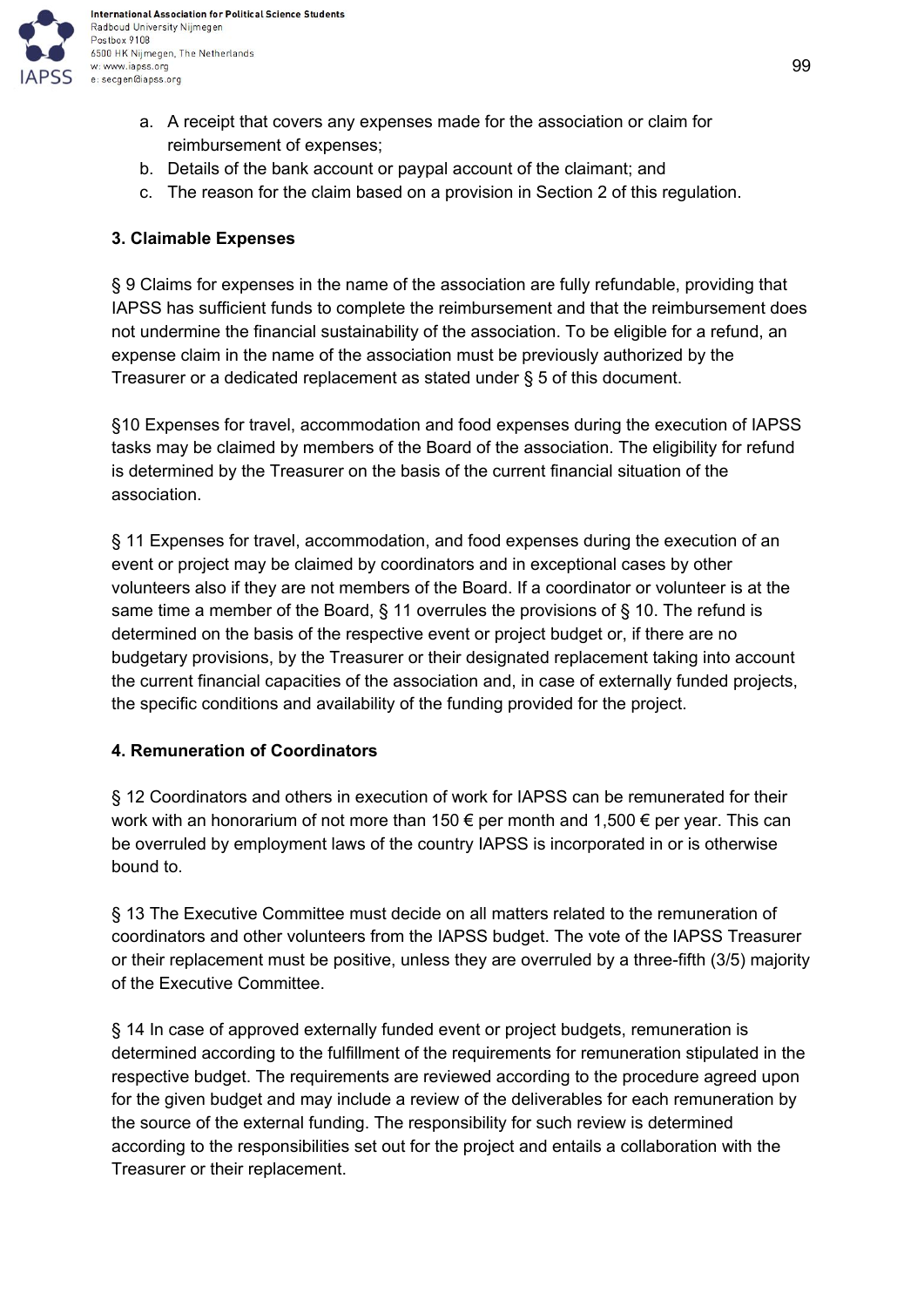

## **Motion 13: Dispute Resolution Process**

Moved by: J. Marcos Peña, IAPSS Latin America and the Caribbean Chair

Be it resolved that the following regulation be added to the IAPSS Legal Framework:

Dispute Resolution Process

§ 1. Advisory BoardAdvisory BoardThe Advisory Board shall hear and pass judgement on an application filed by an IAPSS member that is:

a. To appeal an administrative decision that is alleged to be in noncompliance with the terms of an elected mandate or a volunteer agreement. The terms "mandate" and "voluntary agreement" include all pertinent regulations and rules and all relevant administrative issuances in force at the time of alleged non-compliance;

b. To appeal an administrative decision imposing a disciplinary measure;

c. To enforce the implementation of an agreement reached through mediation;

d. To resolve the conflicts of jurisdiction between the IAPSS' various departments, regions, committees, positions, and other bodies; and

e. Any other matter provided by the General Assembly or the Executive Committee.

§ 3. The Advisory Board shall hear and pass judgement on an application filed by an individual requesting the Advisory BoardAdvisory Board to suspend, during the pendency of the management evaluation, the implementation of a contested administrative decision that is the subject of an ongoing management evaluation, where the decision appears prima facie to be unlawful, in cases of particular urgency, and where its implementation would cause irreparable damage. The decision of the Advisory Board on such an application shall not be subject to appeal.

§ 4. The Advisory Board shall be competent to permit an individual who is entitled to appeal the same administrative decision under § 2a of the present article to intervene in a matter brought by another staff member under the same paragraph.

§ 5. The Advisory Board shall be competent to hear and pass judgement on an application filed against a Regional Leadership Committee (represented by the Chair) or the Executive Committee (represented by the President), including the decision to dismiss a member of the same RLC or the ExCom.

§ 6. In the event of a dispute as to whether the Advisory Board has competence under the present regulation, the Advisory Board shall decide on the matter.

§ 7. The decisions of the Advisory Board shall be issued in writing and shall state the reasons, facts and law on which they are based. The decision is not subject to appeal. The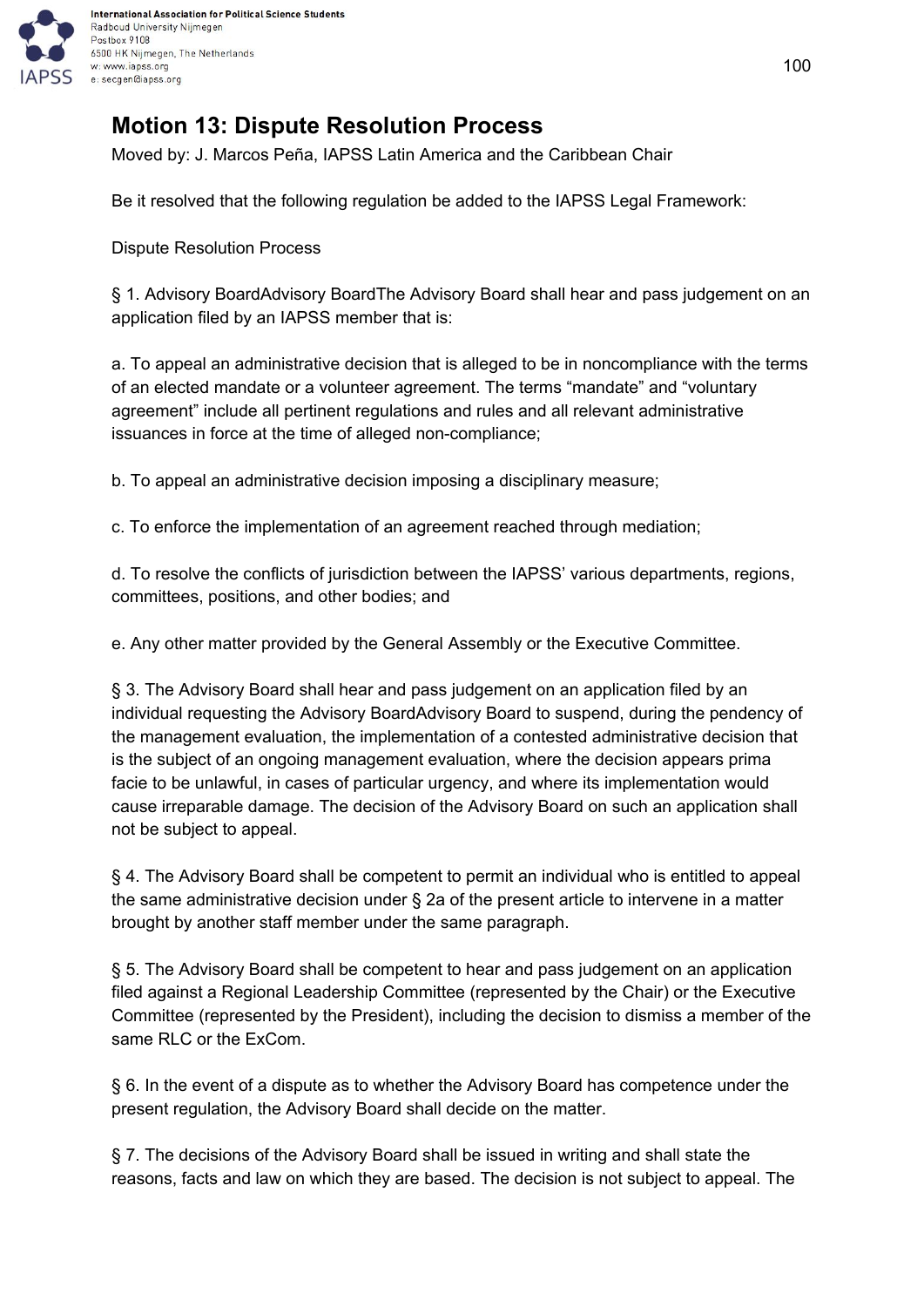

decision should be written in English and be communicated to the President, the Secretary General, and each party in the case.

§ 8. The deliberations of the Advisory Board shall be confidential.

§ 9. Either party may apply to the Advisory Board for interpretation or an order for execution of a judgement.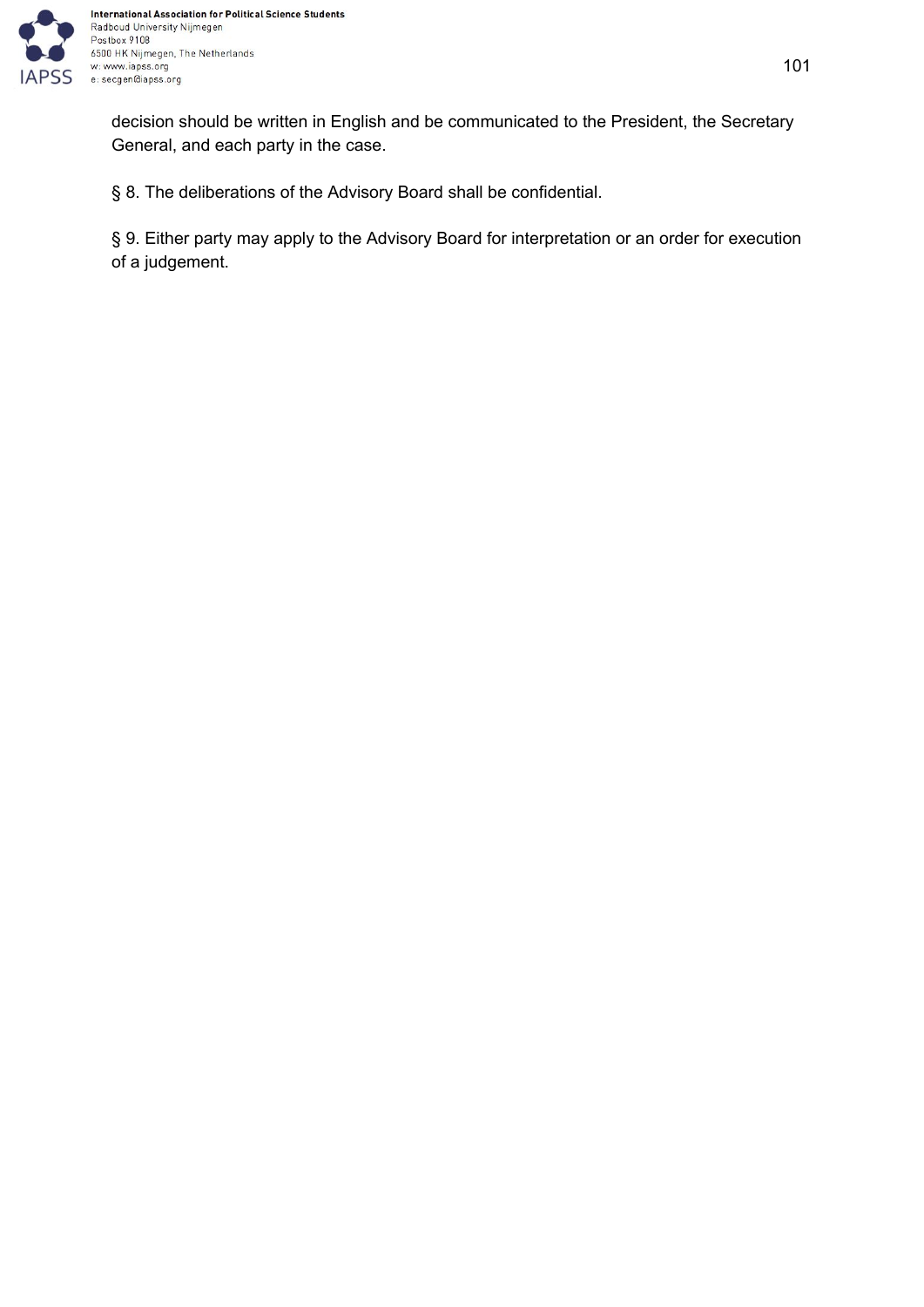

## **Motion 14: Applying for Consultative Status with ECOSOC**

Moved by: J. Marcos Peña, IAPSS Latin America and the Caribbean Chair

Be it resolved that IAPSS apply for consultative status with the United Nations Economic and Social Council (ECOSOC);

Be it further resolved that the IAPSS International Cooperation Department be tasked with taking the lead on submitting the ECOSOC application, in collaboration with other departments and bodies within IAPSS as necessary;

Be it further resolved that any IAPSS elected representative or volunteer be able to help the International Cooperation Department with the application process.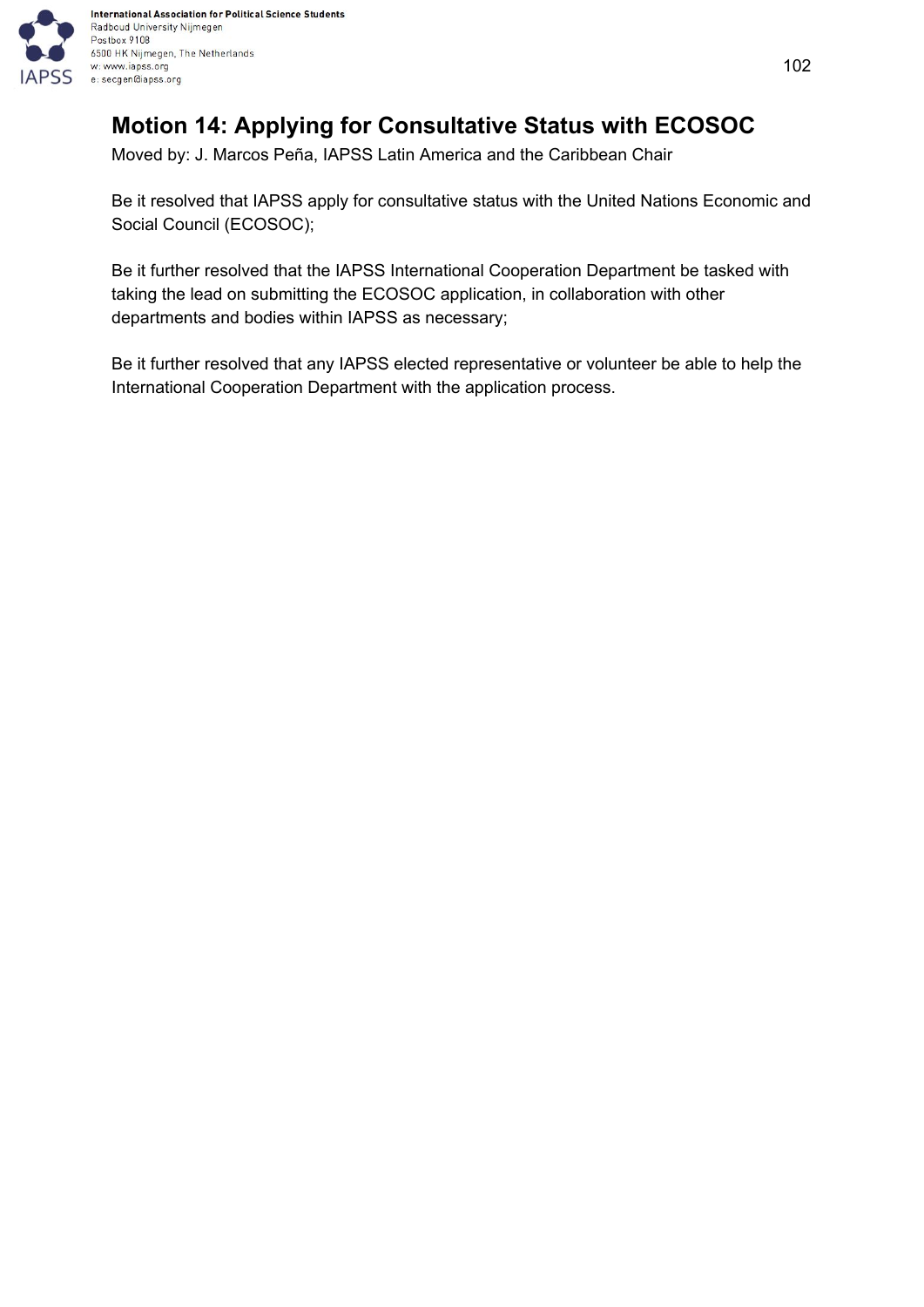

# **Motion 15: Further Regional Autonomy**

Moved by: Mitchell McIntosh, IAPSS Oceania Chair

Whereas regional development occurs to varying degrees and times in each region.

Whereas it is acknowledged that the regions require further autonomy in order to carry out their duties, including in financial matters.

Whereas newly formed regional branches may require additional discretion and flexibility whilst in process of developing IAPSS presence locally.

Whereas students in some regions may be unable to afford membership within IAPSS at its current price.

Whereas in order to operate as an autonomous branch of IAPSS Global, regional leadership committees will be required to adopt a distinct legal entity.

Be it resolved that the following be added to Regulation 5 as the last section:

Regional Autonomy and Discretionary Powers

§ 1 The Regional Chair, may increase or lower the price of membership offered to those within its region. In accordance with the Articles of Association, any such prices must be constrained to those which were approved by the General Assembly at the annual meeting. As such the following must be observed:

a. The prices which may be utilized are limited to the following:

- i. € 15
- ii. € 10
- iii.  $€ 5$
- iv. € 3
- v. € 1
- vi. € 0

b. The ExCom reserves the right to disallow any such changes upon a majority vote.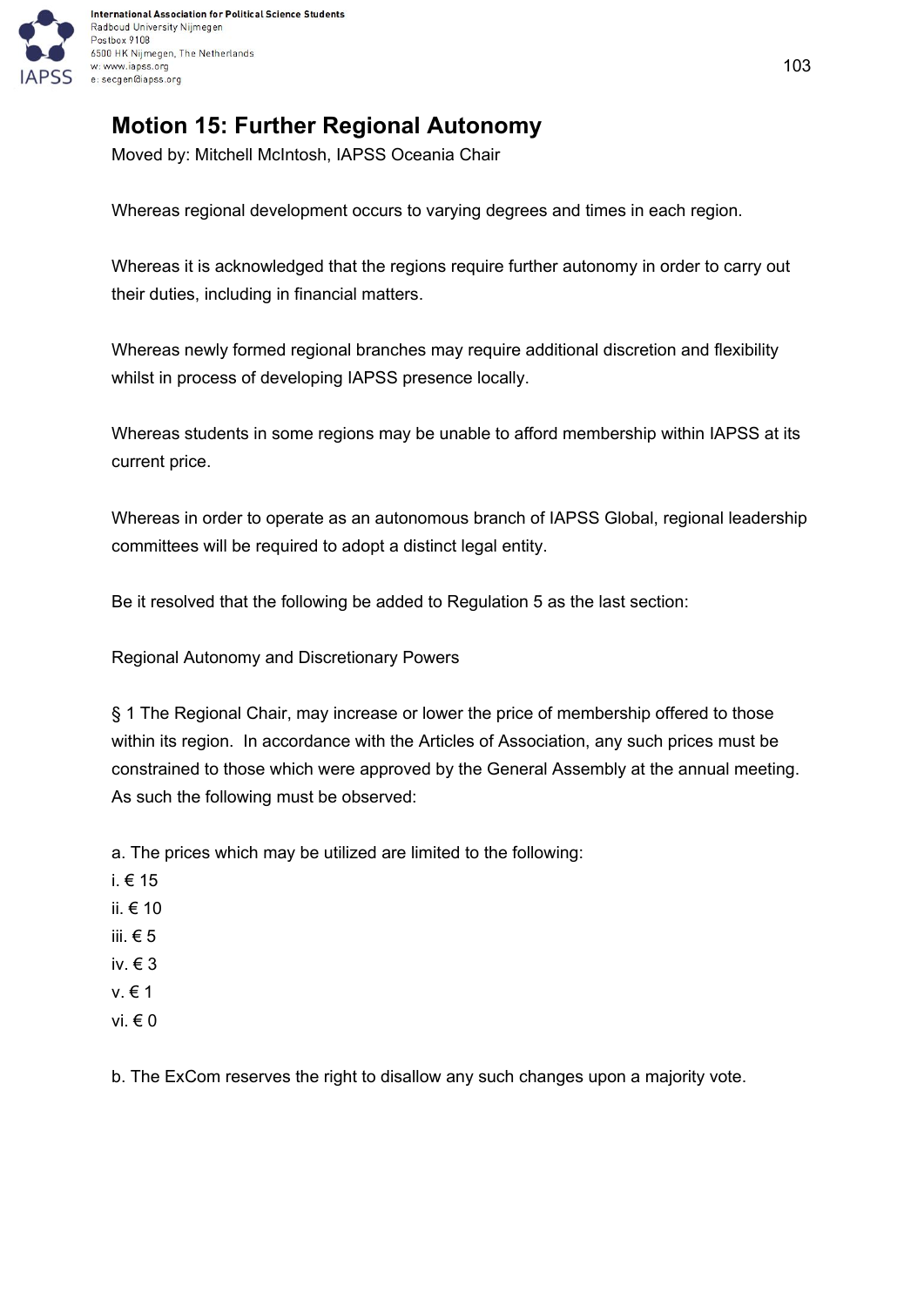

c. Alterations must be made in relation to a specific number of individuals, and a region cannot put in place an alteration open to an unlimited number of individuals. The specific number of altered price memberships must be known, recorded, and approved in advance.

d. Facilitation of membership need not be completed online, and the Regional Chapter may elect to collect membership details locally, subsequently sending these details to the Vice President for Regional Affairs whereby they would be directly entered into the IAPSS system as members.

e. Payment need not be completed online, and the Regional Chapter may elect to collect payment itself, subsequently transferring all owed money to the central IAPSS bank account.

f. An RLC may not provide any membership discounts to current team members, or any who have held a role in the prior mandate.

§ 2 The Regional Chapter may elect to form partnerships with regional organisations at their discretion, contingent to the below subclauses. Partnerships may include joint events and the transfer of funding.

a. Unincorporated Regional Chapters must obtain approval from the IAPSS Executive Committee before entering into agreements and IAPSS Legal Representatives must sign for any such agreements.

i. This sub clause may be overruled if the IAPSS Executive Committee deems that it is of ultimate necessity that the Regional Chapter enter into an agreement and/or sign for an agreement, in which case the Executive Committee shall approve the way forward in the context of the situation.

b. Provided that the Regional Chapter is well-established in their region, and is registered as incorporated regionally, they may enter into legal contracts at the discretion of the Regional Chair.

c. The ExCom may, upon a majority vote, at any time request that a relationship between an RLCr and an organisation be dissolved, excluding in situations whereby this would result in the breaking of a legal contract or obligation. Should such a contract exist, the RLC must take all reasonable measures to remove itself from the partnership at the earliest opportunity.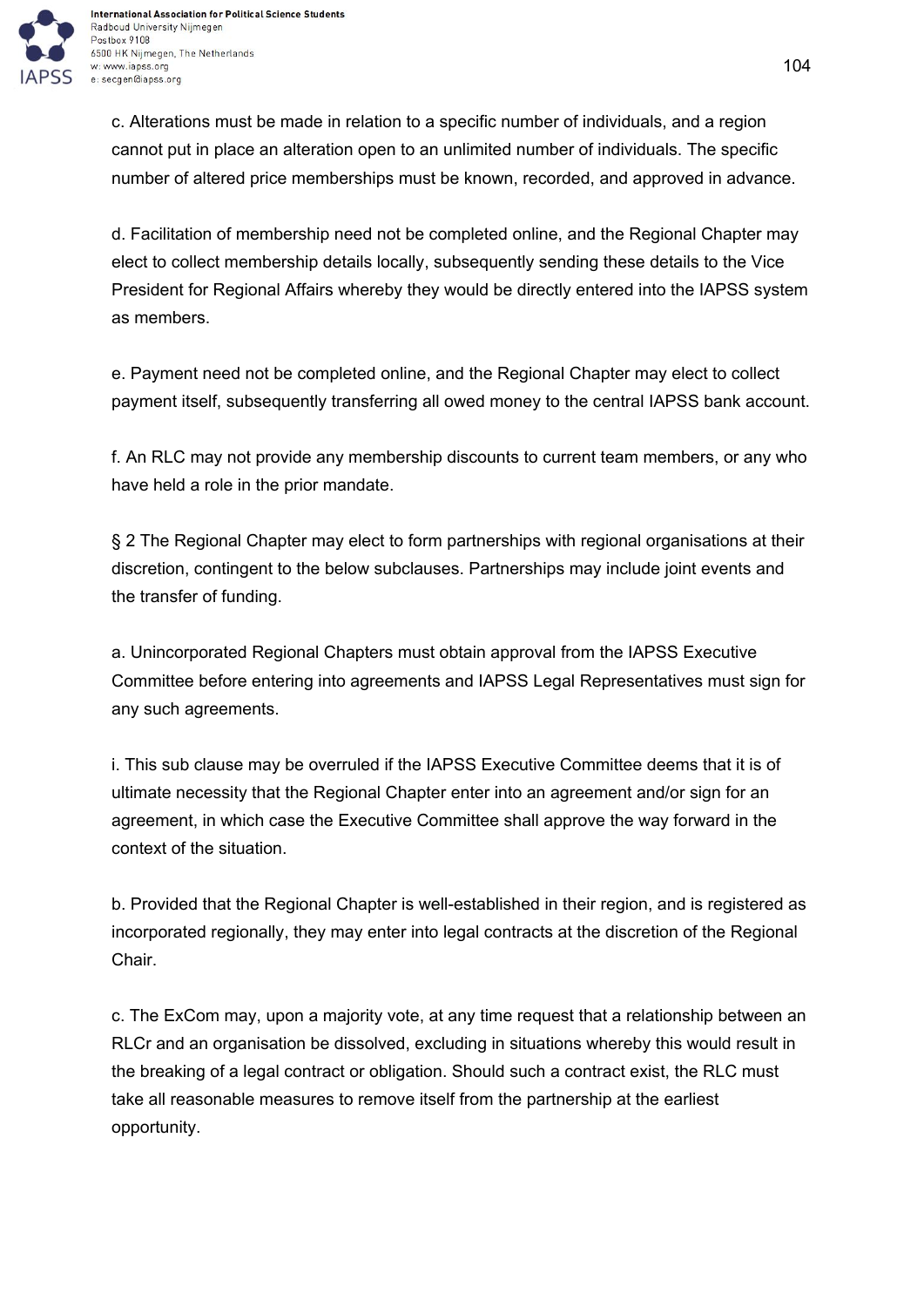

d. In accordance with Regulation 5, section ?, subsection 1, a Regional Chapter may choose to offer a discounted membership rate to all individual members of a specific organisation, paid in bulk by that organisation's leadership team. All willing members of that organisation would become full IAPSS members, equivalent to all other members internationally.

§ 3 The RLC may establish itself as an incorporated association provided that approval has been provided by IAPSS Global. Any necessary funds shall be provided by the ExCom, unless the RLC elects to utilize any existing funds they possess.

a. Any additional requirements/registrations which need to be completed prior to incorporation should only be initiated following approval for incorporation by the IAPSS Global. These also should be financed by IAPSS Global unless otherwise decided by the RLC.

§ 4 The RLC may create a local bank account for its own purposes, provided that approval has been provided by the ExCom.

a. When possible the IAPSS Treasurer must act a registered signatory of the account, when not possible the RLC must provide any requested financial information to the Treasurer at the earliest opportunity.

b. Management and maintenance of regional bank accounts shall be the primary

c. responsibility of the relevant Regional Chair, with all payments and transfers requiring direct authorisation.

d. Should a relevant position holder vacate their role within IAPSS, all necessary changes to bank account signatories must occur within one month.

§ 5 A Regional Chapter shall receive half of all membership fees which arise from memberships within their region. This shall be contingent upon a formal request for funds put forth by the Regional Chair to the Vice-President for Regional Affairs.

a. The transfer of funds to the Regional Chapter must not take place until a bank account has been established to the satisfaction of the IAPSS Treasurer.

b. Funds must be transferred at least quarterly to a Regional Chapter bank account in regular practice.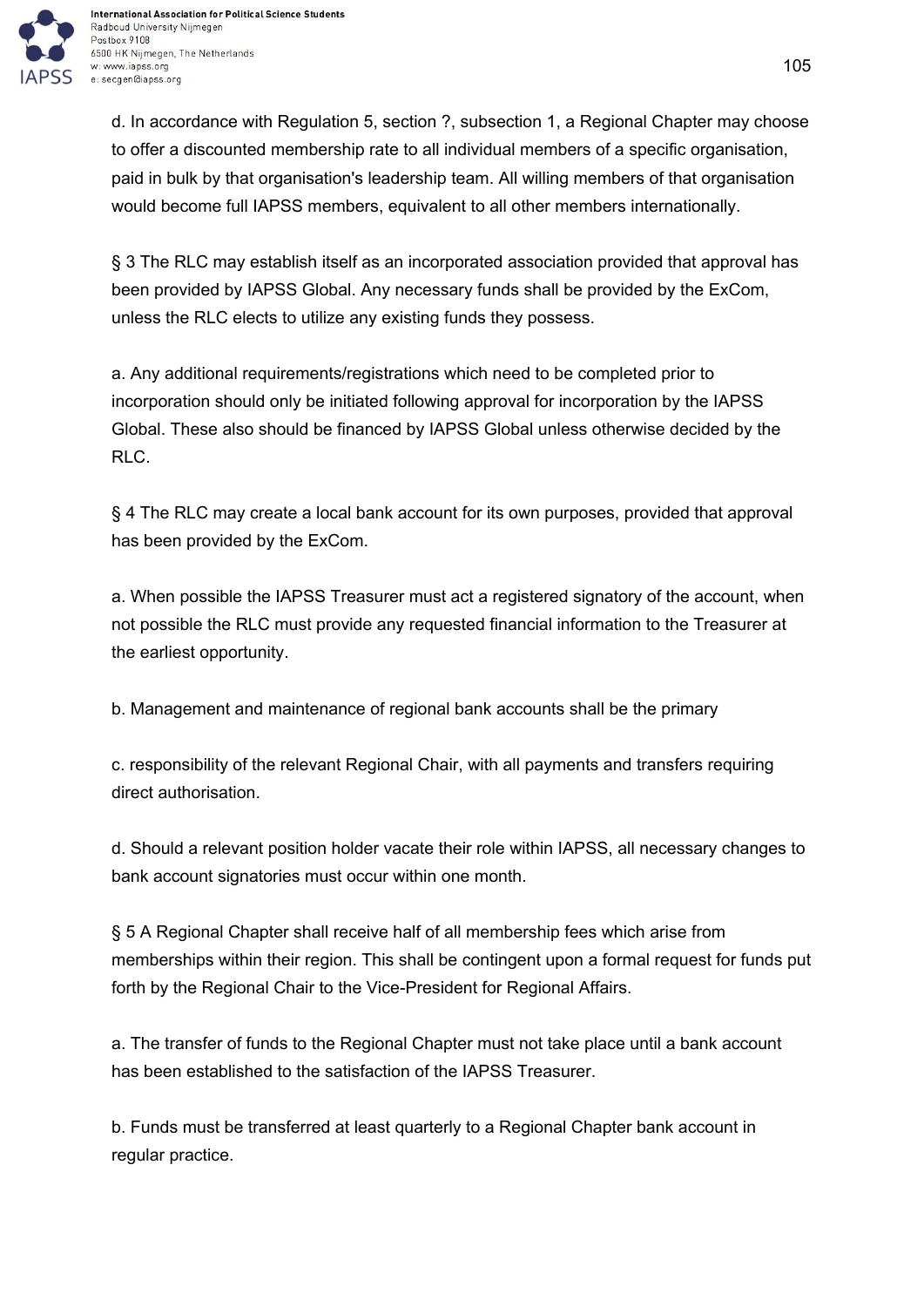

c. In the first three years after the creation of a new Regional Chapter bank account, the ExCom may approve all membership fees raised from a region to be transferred to that region.

§ 6 Regional Chapters must, wherever possible, conduct such business as incorporation and bank account creation within a single country within their region. Establishment of multiple sub-organisations in different countries, including multiple bank accounts, must be approved by a majority vote within the ExCom.

Be it further resolved that the General Assembly grant the Executive Committee the ability to negotiate association membership rates with student associations during the 2020-2021 mandate.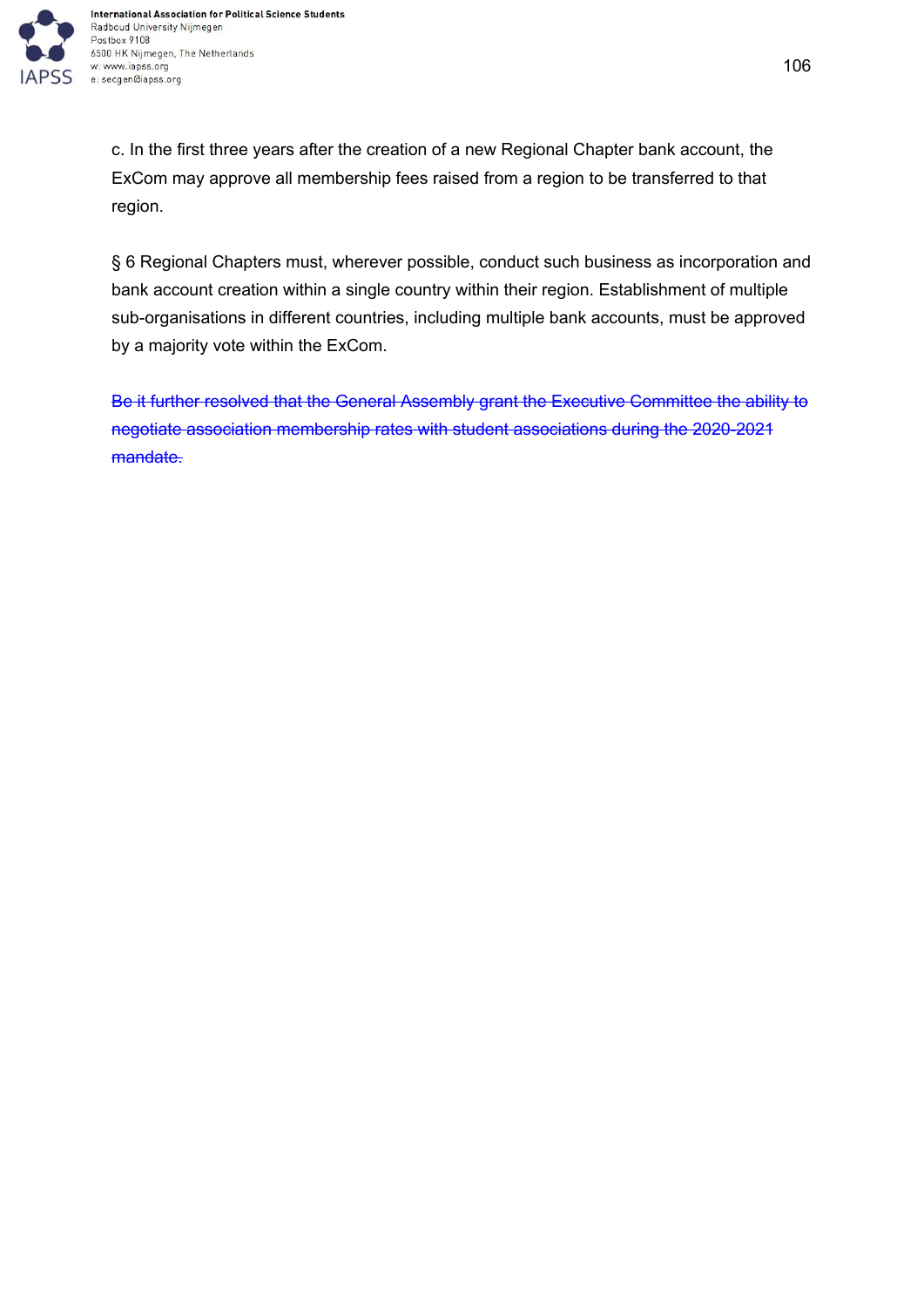

## **Appendix B: Transcript of Comments During the Discussion Portion of the General Assembly**

00:05:07.557,00:05:10.557 Justin Patrick | IAPSS: here is a link to the GA attendance form : https://docs.google.com/forms/d/e/1FAIpQLSesV2LKgo1NXQ7HJVvQbweiiQE3mEVOal-1T YT64cq\_RTezQw/viewform?usp=sf\_link

00:08:46.624,00:08:49.624 Justin Patrick | IAPSS: I move the motion to approve the agenda

00:12:04.513,00:12:07.513 Justin Patrick | IAPSS: votes will be posted at the bottom of the page here: https://www.iapss.org/iapss-general-assembly-may-23-2020-1900-cet/

00:12:16.630,00:12:19.630 Justin Patrick | IAPSS: you may need to refresh as votes are added

00:13:54.637,00:13:57.637 Anthony Medina Rivas Plata: Done!

00:15:35.236,00:15:38.236 Caroline Rakus-Wojciechowski: Thank you, Justin!

00:15:46.541,00:15:49.541 Oscar Nazario: done!

00:16:58.845,00:17:01.845 Anthony Medina Rivas Plata: Tobi, I think we can move forward.

00:17:20.378,00:17:23.378 Edgar Leandro: Done!

00:17:39.290,00:17:42.290 maxwel ajuoga: done

00:18:16.959,00:18:19.959 Mitchell McIntosh | IAPSS: One person from Oceania!

00:18:36.190,00:18:39.190 World Congress Assistant Speakers Coordinator: North America is present as well!

00:19:43.490,00:19:46.490 Edgar Leandro: All continents

00:32:09.878,00:32:12.878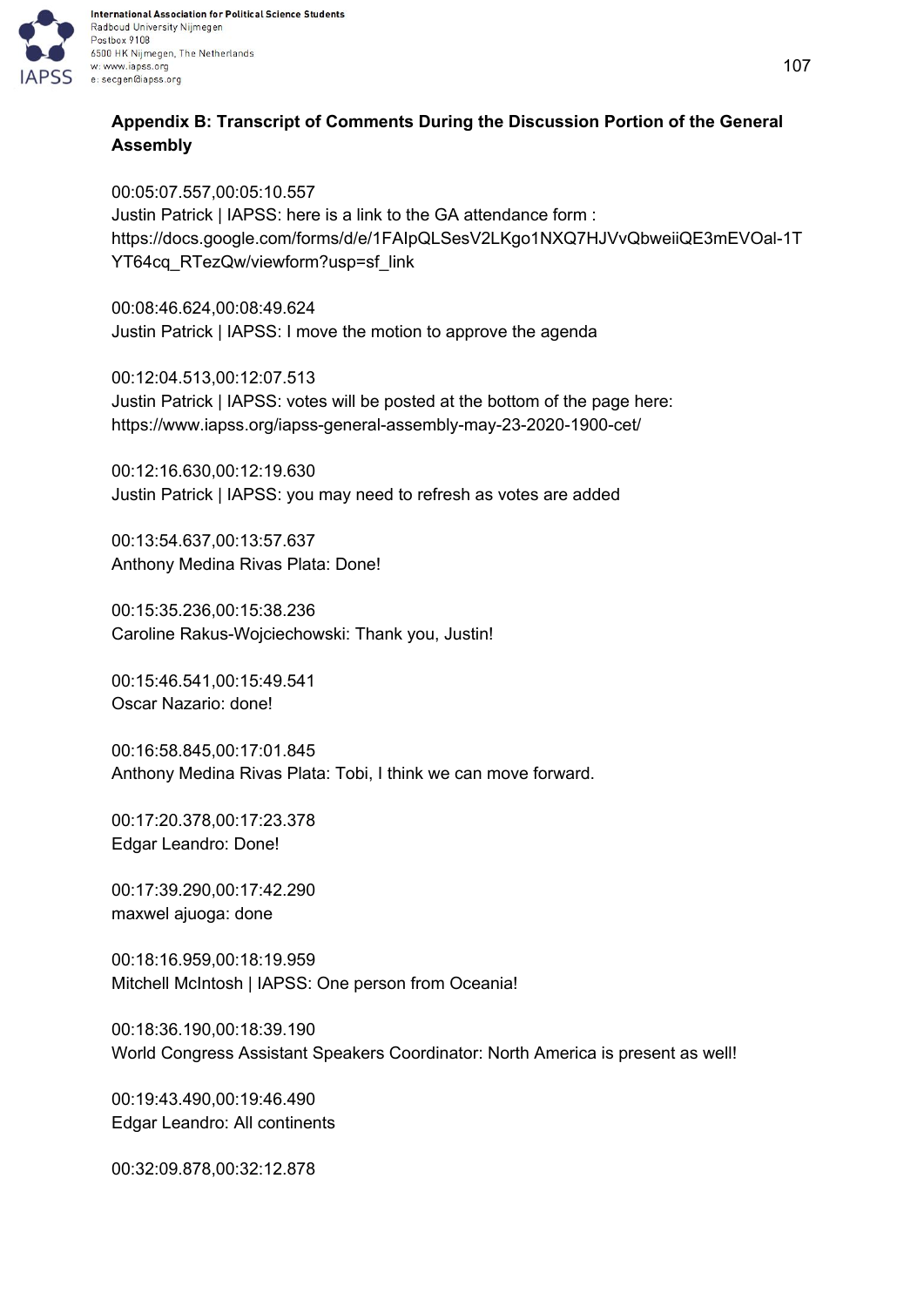

Rose Smith: I can't seem to scroll down the list of participants.

00:32:55.673,00:32:58.673 Caroline Rakus-Wojciechowski: ^Rose, I had the same issue. Tobias, thank you for notifying us of who is up next.

00:33:07.347,00:33:10.347 Crystal Staebell: Give me time. I'll get my mic to work....

00:33:22.444,00:33:25.444 Rose Smith: Thanks, Caroline! I thought my laptop was acting up!

00:34:17.715,00:34:20.715 Rose Smith: Funmi.

00:39:18.620,00:39:21.620 Oscar Nazario: will fix the mic, sorry

00:39:57.074,00:40:00.074 Oscar Nazario: mic fix

00:41:51.641,00:41:54.641 Rolf Nijmeijer: sorry mic issues

00:46:35.156,00:46:38.156 Giulia Zampedri: hello everyone! Tobi you forgot about me! BTW I am Giulia and I am the current IAPSS Europe chair :)

00:51:06.677,00:51:09.677 Justin Patrick | IAPSS: I motion to approve the minutes

00:51:12.272,00:51:15.272 Caroline Rakus-Wojciechowski: Seconded

00:55:31.097,00:55:34.097 Tolbert Ncube: done

00:56:17.861,00:56:20.861 Justin Patrick | IAPSS: motion passes

01:10:08.460,01:10:11.460 Justin Patrick | IAPSS: I motion to approve the president report

01:10:21.507,01:10:24.507 Rolf Nijmeijer: seconded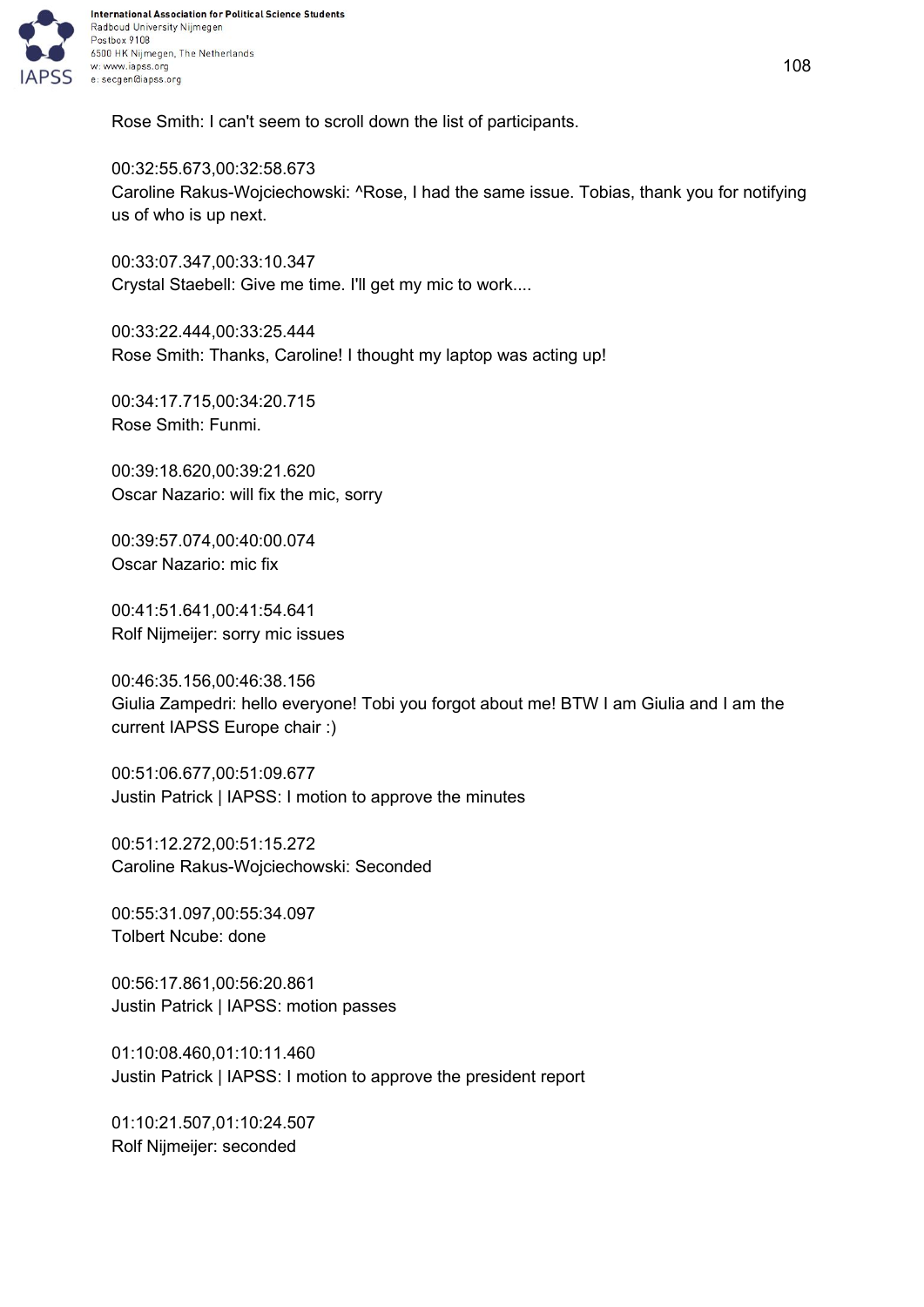

01:10:21.522,01:10:24.522 Max Steuer | IAPSS: Seconded

01:10:21.685,01:10:24.685 Mihai Chihaia | IAPSS: seconded

01:10:23.128,01:10:26.128 Caroline Rakus-Wojciechowski: Seconded

01:11:25.930,01:11:28.930 Oscar Nazario: seconded

01:12:33.466,01:12:36.466 Edgar Leandro: Seconded

01:12:44.121,01:12:47.121 Justin Patrick | IAPSS: the motion passed

01:13:15.815,01:13:18.815 Thomas N. Singbeh: POI: Mellis, has there been any plan to evaluate the effectiveness of established student research committees?

01:16:16.741,01:16:19.741 Rory Moe: Motion

01:16:21.059,01:16:24.059 Caroline Rakus-Wojciechowski: Seconded

01:16:21.305,01:16:24.305 IAPSS Africa Chair: Seconded

01:16:43.659,01:16:46.659 Thomas N. Singbeh: There's a POI raised already

01:17:06.648,01:17:09.648 Rose Smith: It appears that Rory made the motion.

01:17:34.797,01:17:37.797

Melis Kırtıllı: Hi @Thomas, our current criteria for the student research committees' success include feedbacks from the committee members as well as whether there is enough demand for each of these committees throughout the mandate. They currently function as a research network. That being said, if you any suggestions in this regard, please let us know!

01:17:49.409,01:17:52.409 Justin Patrick | IAPSS: vote is up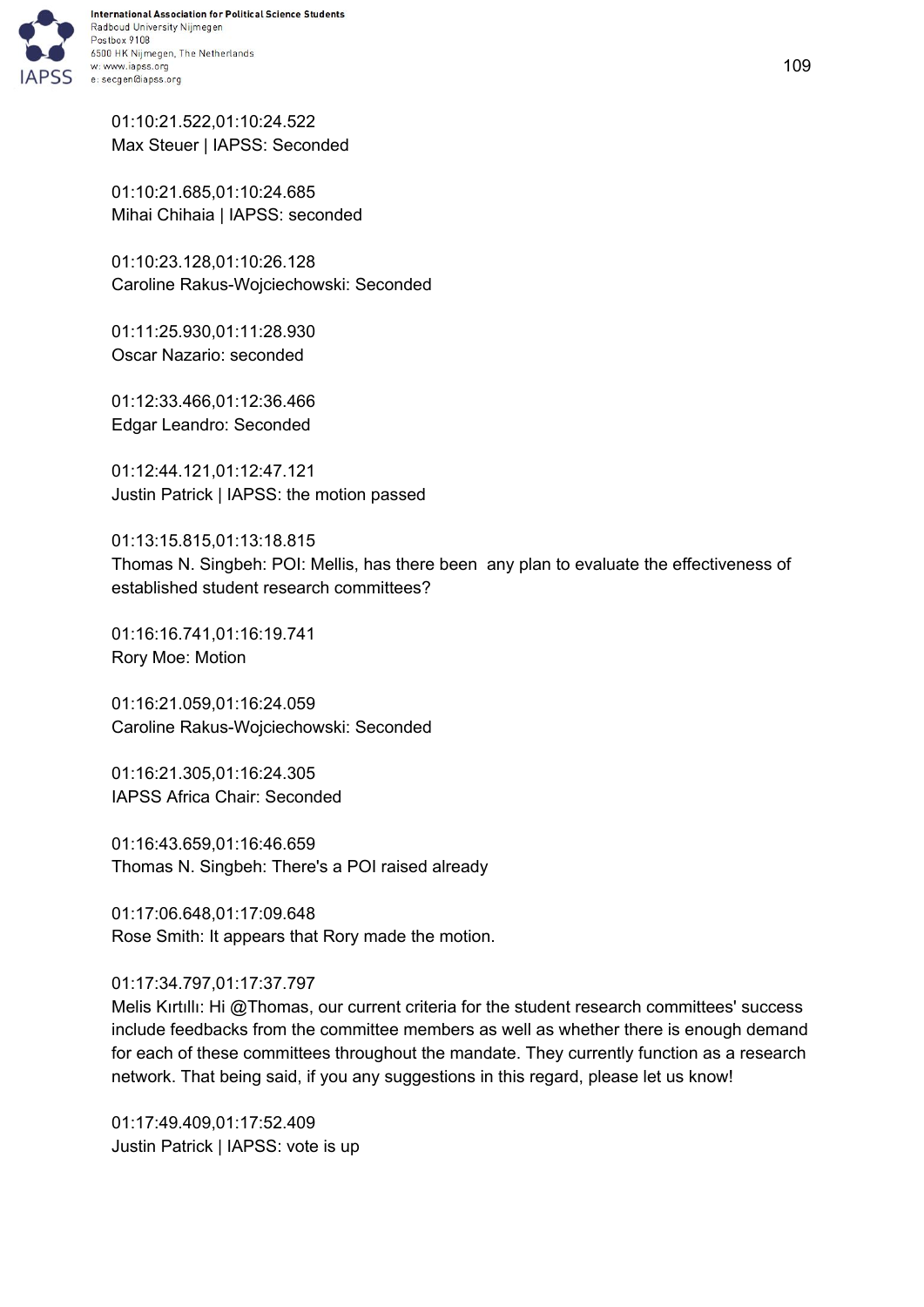

01:20:28.204,01:20:31.204 Justin Patrick | IAPSS: the vote passes

01:20:39.422,01:20:42.422 Justin Patrick | IAPSS: whoops sorry

01:22:41.896,01:22:44.896 Thomas N. Singbeh: @Melis: Acknowledged

01:28:14.179,01:28:17.179 Rory Moe: We need partnerships with local networks

01:28:32.545,01:28:35.545 Rory Moe: We need to build our regional membership

01:29:08.315,01:29:11.315 Rory Moe: We can create virtual networking opportunities

01:29:34.963,01:29:37.963 Mihai Chihaia | IAPSS: thank you, Rory, we should follow up on this indeed

01:29:59.607,01:30:02.607 Zach Foss: I would enjoy a blog spot we a have weekly participation by members.

01:30:10.732,01:30:13.732 Rory Moe: I can facilitate some of these partnerships if you want

01:30:14.906,01:30:17.906 Rory Moe: Motion

01:30:21.014,01:30:24.014 Zach Foss: second

01:30:21.279,01:30:24.279 Thomas N. Singbeh: Seconded

01:30:44.367,01:30:47.367 Oscar Nazario: second

01:30:47.778,01:30:50.778 Justin Patrick | IAPSS: vote is up

01:31:51.546,01:31:54.546 Mihai Chihaia | IAPSS: a quick question if I may

01:34:27.063,01:34:30.063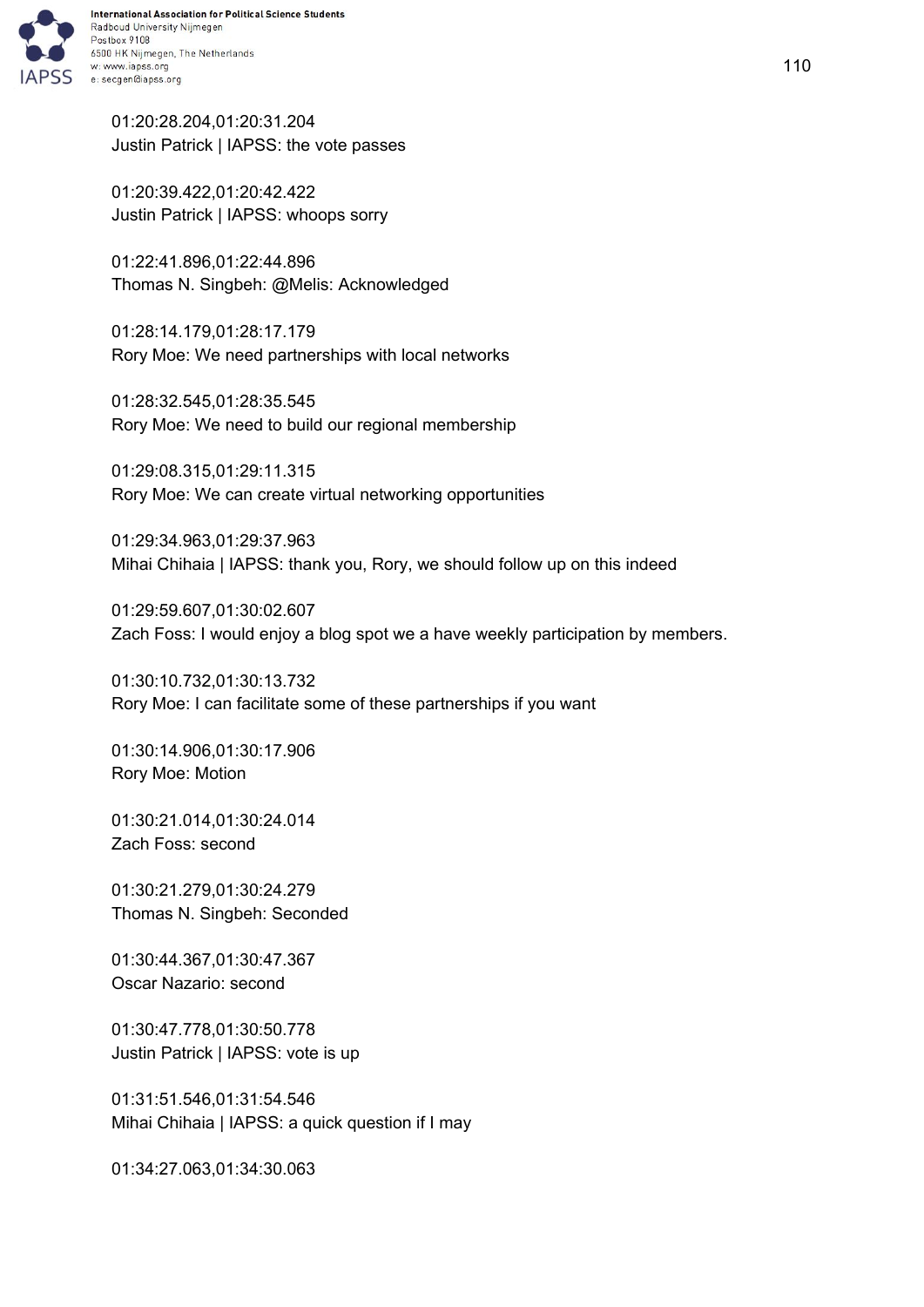

Thomas N. Singbeh: @Mihai, I think voting shows your personal confidence in the report you prepared

01:35:40.429,01:35:43.429 IAPSS Africa Chair: I can talk too

01:36:20.911,01:36:23.911 Mihai Chihaia | IAPSS: @Thomas, many thanks for the thought, it's a good perspective

01:37:40.600,01:37:43.600 Mitchell McIntosh | IAPSS: I'll also provide a summary for Oceania

01:38:04.167,01:38:07.167 Rutaba Tariq | IAPSS: I'll follow, for Asa.

01:40:03.521,01:40:06.521 Marcos: I'll follow for LAC as well.

01:40:43.954,01:40:46.954 Thomas N. Singbeh: @Funmi, do you plan organizing any IAPSS Africa regional conference or meeting?

01:42:18.162,01:42:21.162 Rose Smith: Below are the Facebook groups of our regional chapters: facebook.com/iapssafrica facebook.com/iapssasia facebook.com/iapsseurope facebook.com/iapsslatinamerica facebook.com/oceania facebook.com/iapssusacanada

01:42:34.587,01:42:37.587 Justin Patrick | IAPSS: Please fill out the attendance form if you haven't already: https://docs.google.com/forms/d/e/1FAIpQLSesV2LKgo1NXQ7HJVvQbweiiQE3mEVOal-1T YT64cq\_RTezQw/viewform?usp=sf\_link

01:42:54.836,01:42:57.836 IAPSS Africa Chair: @Thomas Yes, but next year.

01:46:48.246,01:46:51.246 Rose Smith: \*Facebook.com/iapssoceania

01:49:41.726,01:49:44.726 Connor Clarke: also insta https://www.instagram.com/iapssoceania/

01:55:55.999,01:55:58.999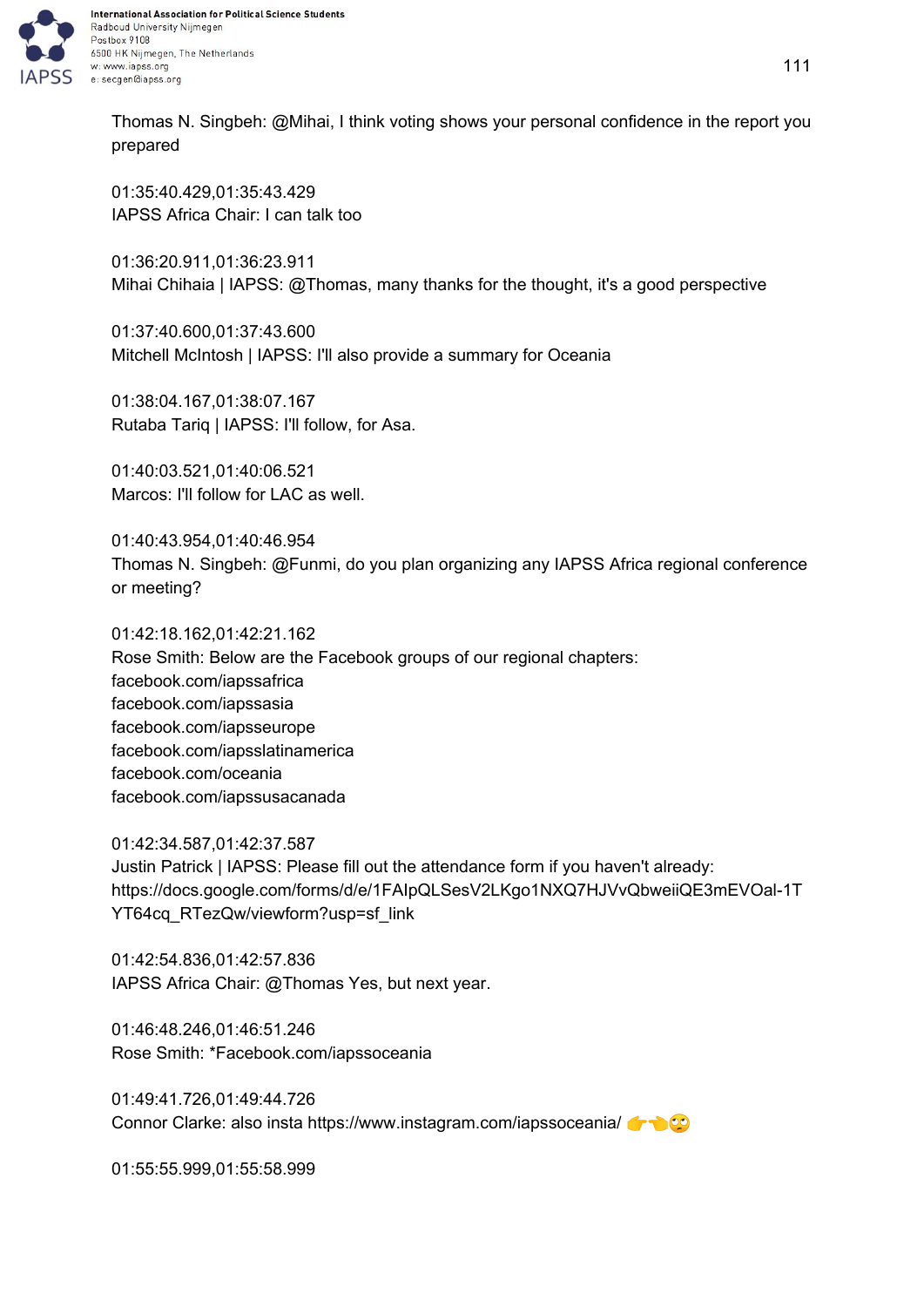

Rose Smith: I second motion 1.

01:59:00.423,01:59:03.423 Justin Patrick | IAPSS: vote is up

01:59:58.681,02:00:01.681 Rory Moe: Motion

02:00:02.110,02:00:05.110 Rory Moe: Second

02:00:02.488,02:00:05.488 Rose Smith: I second motion 2.

02:00:52.974,02:00:55.974 Rory Moe: I'm surprised that this wasn't in our policy to begin with

02:01:19.953,02:01:22.953 Justin Patrick | IAPSS: vote is up

02:01:28.955,02:01:31.955 Rory Moe: Definitely necessary because, if people plagiarize and publish their work under our organization, we would be liable

02:01:45.996,02:01:48.996 Caroline Rakus-Wojciechowski: Seconded

02:04:08.224,02:04:11.224 Norm Choudhury: What was the most cost? I want to take a note of that

02:04:34.851,02:04:37.851 IAPSS Africa Chair: Which country are we looking to relocate to?

02:05:28.605,02:05:31.605 World Congress Assistant Speakers Coordinator: It will be the responsibility of the future ExCom to review countries to relocate to.

02:07:44.223,02:07:47.223 Rose Smith: @Norm You can find the financial statement here: https://www.iapss.org/wp-content/uploads/2020/05/IAPSS\_FY2019\_profit-and-loss-1.pdf

02:11:29.766,02:11:32.766 Norm Choudhury: Thanks rose

02:12:19.918,02:12:22.918 Justin Patrick | IAPSS: vote is up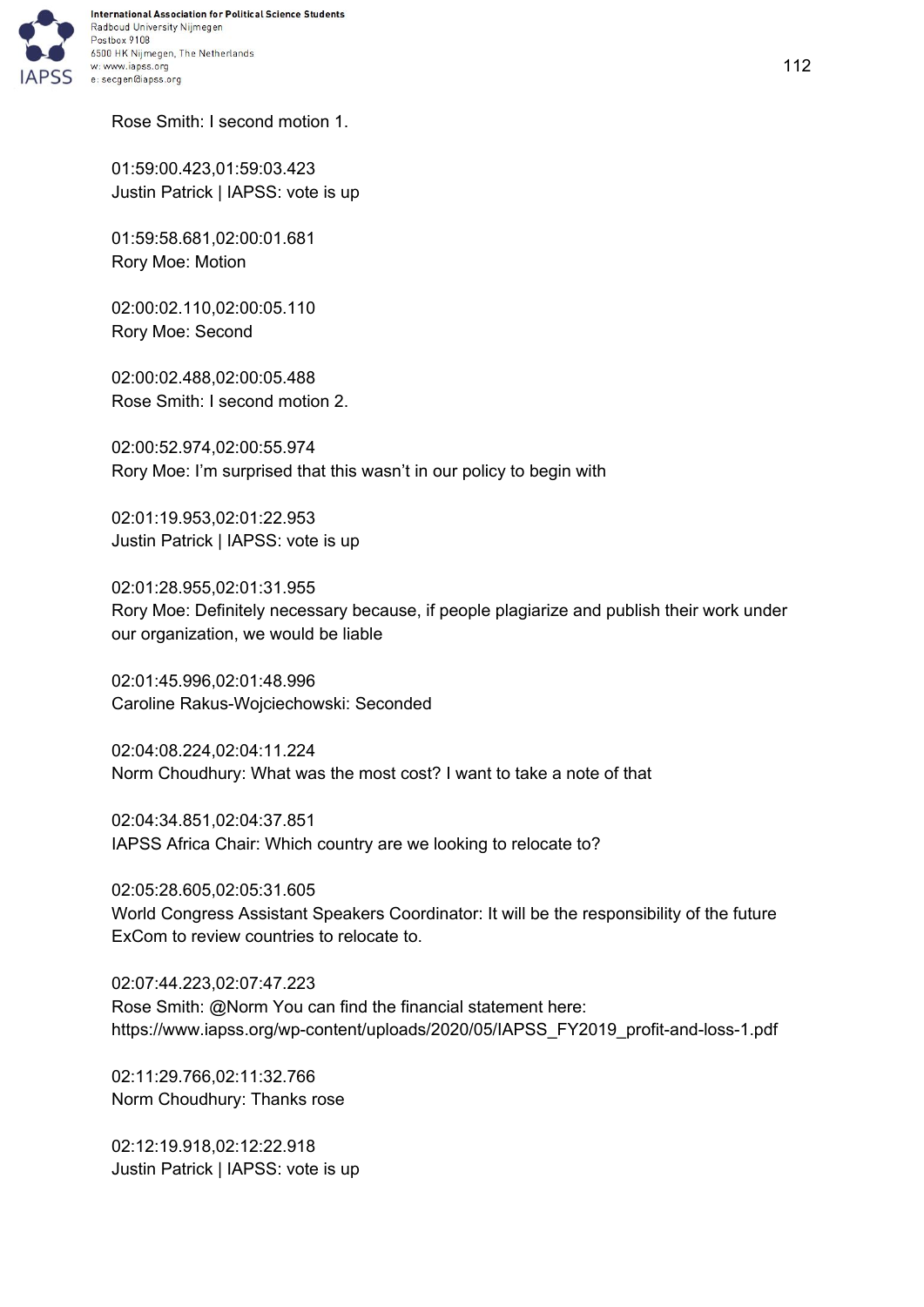

02:12:39.936,02:12:42.936 IAPSS Africa Chair: Vote for relocation is up. I have voted already.

02:13:53.728,02:13:56.728 maxwel ajuoga: done

02:14:28.830,02:14:31.830 Caroline Rakus-Wojciechowski: Seconded

02:15:13.026,02:15:16.026 IAPSS Africa Chair: I keep getting prompts for people to join this meeting. What do I do?

02:16:36.846,02:16:39.846 Edgar Leandro: Second

02:16:52.059,02:16:55.059 Justin Patrick | IAPSS: vote is up

02:18:14.074,02:18:17.074 IAPSS Africa Chair: Seconded

02:18:16.767,02:18:19.767 Marcos: Seconded

#### 02:19:58.015,02:20:01.015

Max Steuer | IAPSS: Motion: All instances of 'Organisational Board' and 'Organizational Board' to be replaced by 'Global Board' in the regulation.

Justification: Global Board is the current terminology used for what the outdated term of 'Organisational Board' was supposed to refer to. There is at least one instance where this was not changed (§ 41, former § 53).

02:20:02.216,02:20:05.216 Zach Foss: point of information

02:22:28.120,02:22:31.120 Justin Patrick | IAPSS: vote is up

02:22:46.835,02:22:49.835 Thomas N. Singbeh: Seconded

02:26:21.960,02:26:24.960 Justin Patrick | IAPSS: vote is up

02:26:38.815,02:26:41.815 Caroline Rakus-Wojciechowski: Seconded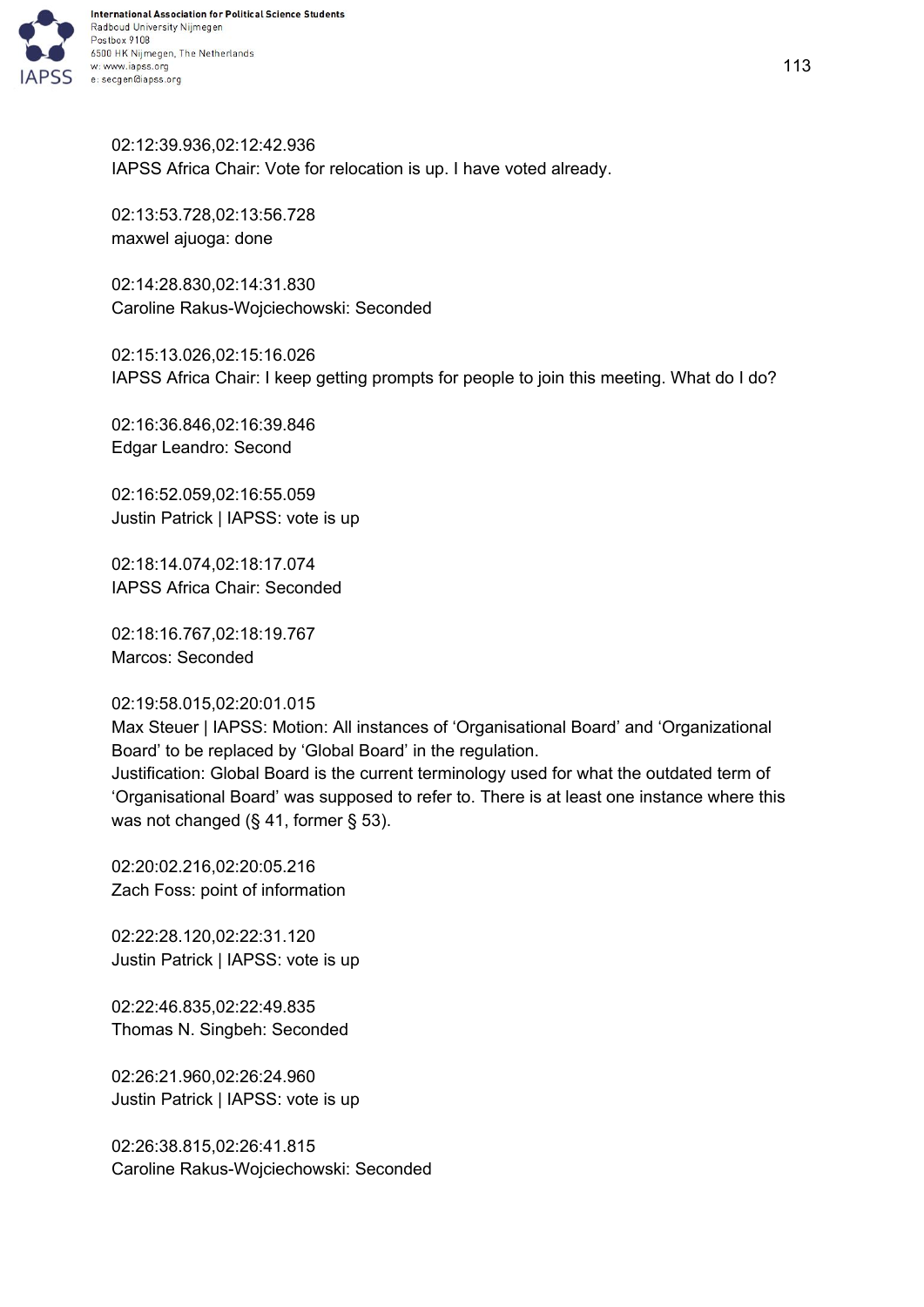

02:26:40.490,02:26:43.490 Marcos: Seconded

02:28:44.172,02:28:47.172 Justin Patrick | IAPSS: vote is up

02:29:02.811,02:29:05.811 Oscar Nazario: econd

02:29:05.729,02:29:08.729 Oscar Nazario: second\*

02:30:58.149,02:31:01.149 Justin Patrick | IAPSS: vote is up

02:31:01.391,02:31:04.391 Marcos: Seconded

02:31:14.678,02:31:17.678 Rory Moe: Second

02:33:07.072,02:33:10.072 Norm Choudhury: Thank you rose

02:33:18.803,02:33:21.803 Anthony Medina Rivas Plata: Great! Thank you Rose

02:33:23.125,02:33:26.125 Rory Moe: Loving this

02:33:27.024,02:33:30.024 Caroline Rakus-Wojciechowski: Connection issues

02:33:42.732,02:33:45.732 Edgar Leandro: seconded

02:33:47.406,02:33:50.406 Oscar Nazario: good one Rose, seconded!

02:34:08.354,02:34:11.354 Edgar Leandro: Very important motion

02:34:10.420,02:34:13.420 Rory Moe: Can we speak to some of the positives?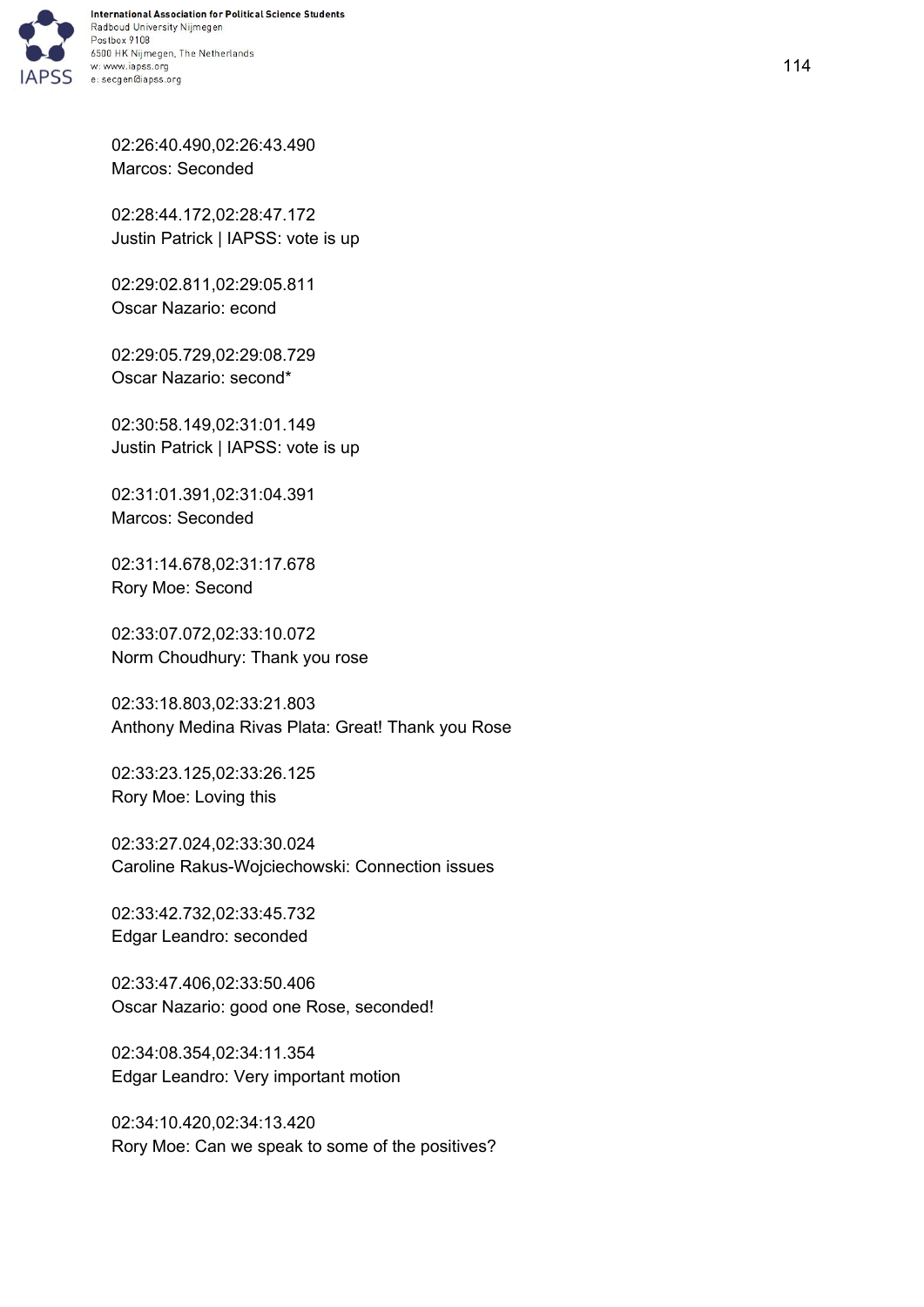

02:34:29.072,02:34:32.072 Rory Moe: Also I have a question

02:34:32.068,02:34:35.068 Tobias Scholz: https://www.iapss.org/iapss-general-assembly-may-23-2020-1900-cet/

02:34:42.023,02:34:45.023 Tobias Scholz: Here you'll be able to access all documents.

02:35:27.193,02:35:30.193 Justin Patrick | IAPSS: here is a link directly to the motions package: https://www.iapss.org/wp-content/uploads/2020/05/Motions-Package-4.pdf

02:35:51.469,02:35:54.469 Thomas N. Singbeh: What specific powers are delegated to regional chairs via the autonomy decision

02:37:25.118,02:37:28.118 Max Steuer | IAPSS: My point is just to suggest removing the word 'Team' in the heading 8 to make it consistent with the rest of the section. Thank you Rose and everyone involved!

02:45:31.870,02:45:34.870 Justin Patrick | IAPSS: vote is up

02:45:53.893,02:45:56.893 Rutaba Tariq | IAPSS: Second

02:45:54.736,02:45:57.736 Rory Moe: Second

02:47:08.674,02:47:11.674 Max Steuer | IAPSS: One small point.

02:48:53.630,02:48:56.630 Justin Patrick | IAPSS: vote is up

02:49:17.429,02:49:20.429 Tolbert Ncube: second

02:49:18.143,02:49:21.143 Caroline Rakus-Wojciechowski: Seconded

02:51:25.623,02:51:28.623 Rory Moe: Which organizations do we currently have?

02:53:02.910,02:53:05.910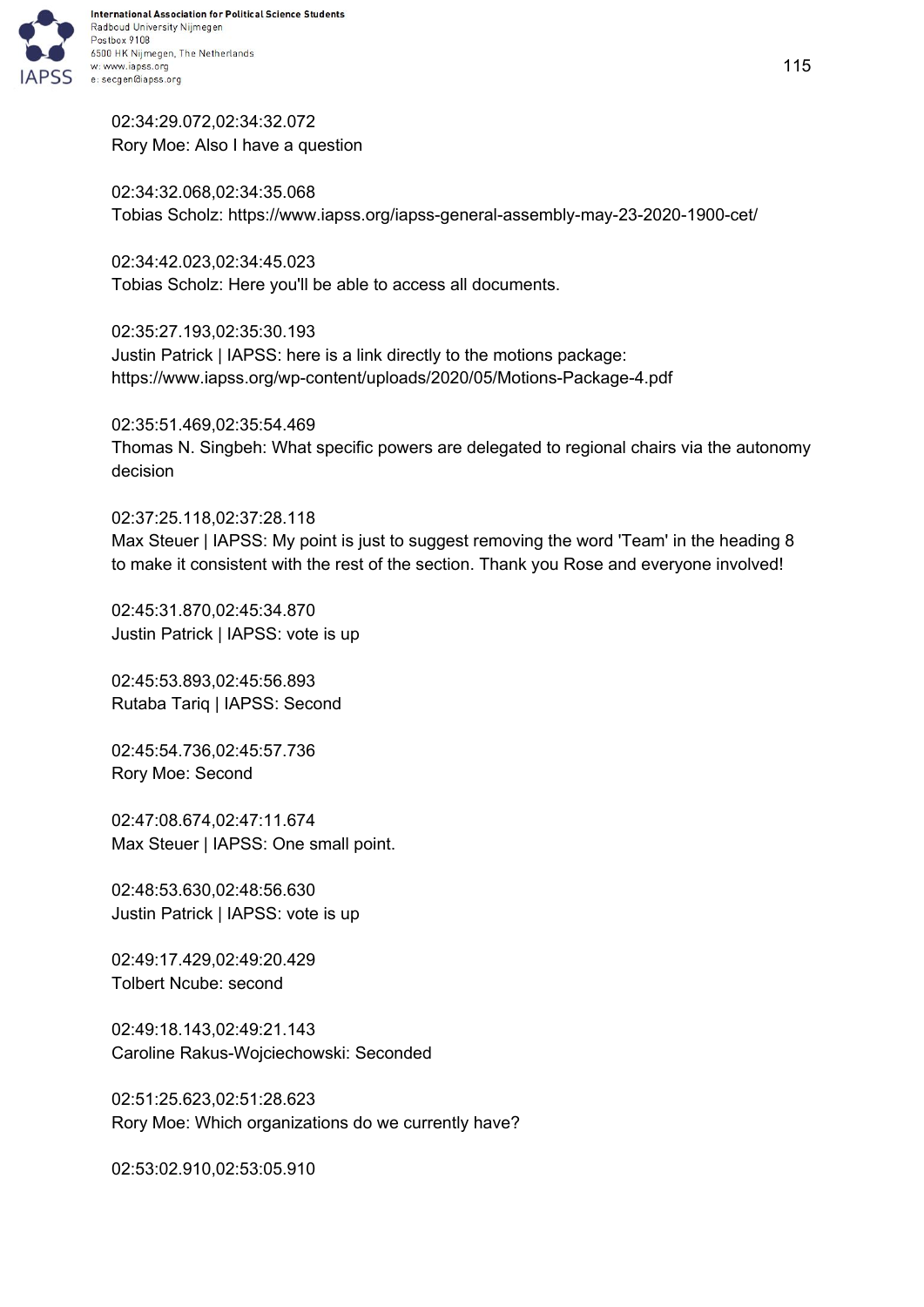

Rory Moe: Agree with Joaquim

## 02:54:36.164,02:54:39.164

Max Steuer | IAPSS: PoI: Does § 3 mean that an association could theoretically be accepted with no membership fees (having in mind that individual membership fees for those joining e.g. a specific academic project/portfolio would remain static)?

02:56:05.779,02:56:08.779 Max Steuer | IAPSS: Thank you for the clarification.

03:00:38.823,03:00:41.823 Michael Gyekye: Funmi, can you write your question?

03:01:36.626,03:01:39.626

IAPSS Africa Chair: I am making a case to have a different regime of payment for Africa. With the fluctuation in the exchange rate, a lot of students, people cannot afford the membership fees in Africa.

03:02:17.159,03:02:20.159 IAPSS Africa Chair: Case in point,a lot of people from Africa wants to o attend this GA but cannot because of the fees

03:04:21.941,03:04:24.941 IAPSS Africa Chair: Individual membership payments also needs to be addressed. Other than Association membership

03:04:41.191,03:04:44.191 Michael Gyekye: Noted

03:04:48.072,03:04:51.072 Justin Patrick | IAPSS: vote is up

03:05:16.980,03:05:19.980 Caroline Rakus-Wojciechowski: Seconded

03:05:32.822,03:05:35.822 Edgar Leandro: seconded

03:08:24.302,03:08:27.302 Justin Patrick | IAPSS: vote is up

03:08:53.673,03:08:56.673 Rutaba Tariq | IAPSS: Second

03:09:51.739,03:09:54.739 Mihai Chihaia | IAPSS: comment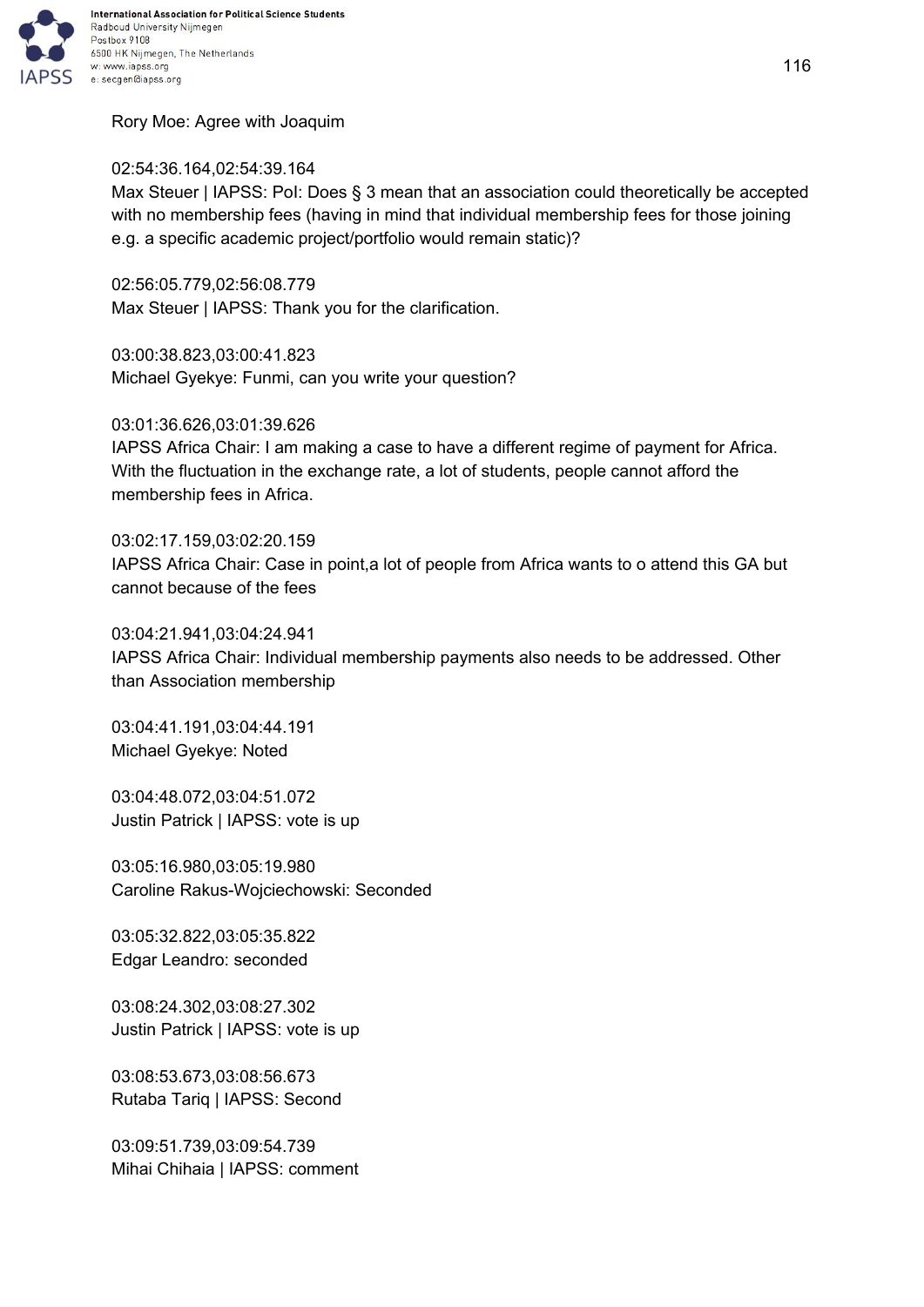

03:12:05.496,03:12:08.496 Mihai Chihaia | IAPSS: a quick follow up?

03:12:05.677,03:12:08.677 Max Steuer | IAPSS: I have a point but only if no one else has something first.

03:16:32.371,03:16:35.371 IAPSS Africa Chair: Maybe people should just abstain?

03:17:56.224,03:17:59.224 Caroline Rakus-Wojciechowski: Seconded

03:20:02.676,03:20:05.676 Justin Patrick | IAPSS: vote is up

03:20:26.517,03:20:29.517 IAPSS Africa Chair: Seconded

03:20:28.629,03:20:31.629 Connor Clarke: second

03:20:32.442,03:20:35.442 Edgar Leandro: seconded

03:22:36.259,03:22:39.259 Justin Patrick | IAPSS: yes

03:23:41.148,03:23:44.148 Justin Patrick | IAPSS: vote is up

03:24:33.899,03:24:36.899 World Congress Assistant Speakers Coordinator: A short break is favorable

03:24:46.981,03:24:49.981 Edgar Leandro: Lets continue

03:24:51.129,03:24:54.129 Caroline Rakus-Wojciechowski: Continue

03:24:56.163,03:24:59.163 Thomas N. Singbeh: I think it's convenient we continue

03:24:56.748,03:24:59.748 IAPSS Africa Chair: Short break please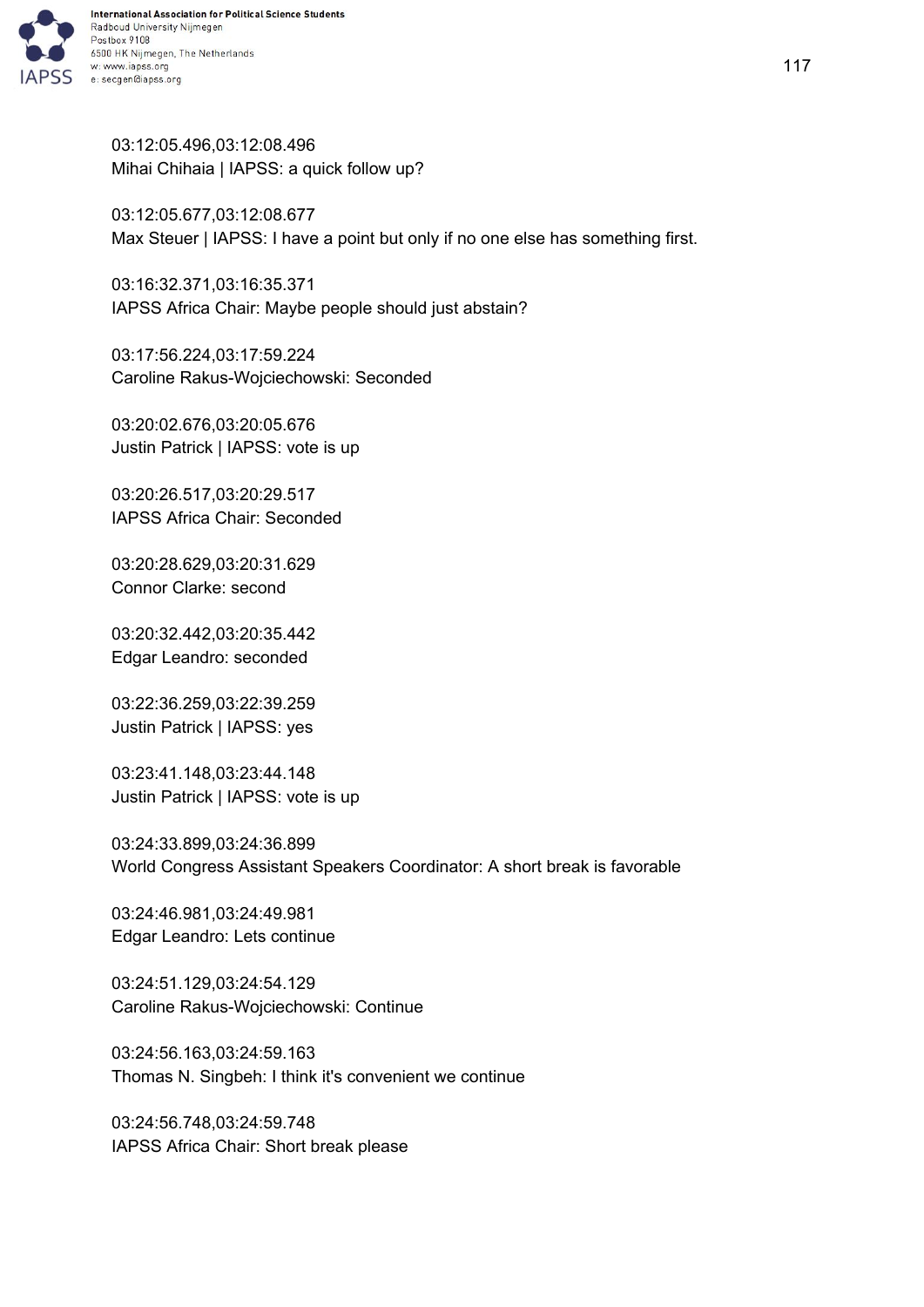

03:25:00.325,03:25:03.325 Norm Choudhury: Yess

03:25:04.023,03:25:07.023 Norm Choudhury: Continue

03:25:10.539,03:25:13.539 maxwel ajuoga: I suggest we continue

03:25:33.371,03:25:36.371 Rose Smith: A break might be good for the GA committee.

03:25:47.494,03:25:50.494 Marcos: Short break please.

03:25:51.192,03:25:54.192 Rory Moe: Break

03:34:14.905,03:34:17.905 Norm Choudhury: I like the goals set out and focus of justin

03:34:40.213,03:34:43.213 Rory Moe: Great vision

03:35:36.159,03:35:39.159 IAPSS Africa Chair:

03:38:20.774,03:38:23.774 Max Steuer | IAPSS: One

03:43:58.101,03:44:01.101 Rory Moe: How will you help facilitate relocation

03:45:43.990,03:45:46.990 Rory Moe: Thanks

03:45:56.606,03:45:59.606 Thomas N. Singbeh: Justin, What's your stance on issues of racial discrimination, prejudice and the tolerance/intolerance of said rhetorics?

03:46:30.113,03:46:33.113 Justin Patrick | IAPSS: vote is up

03:50:40.516,03:50:43.516 Justin Patrick | IAPSS: vote is up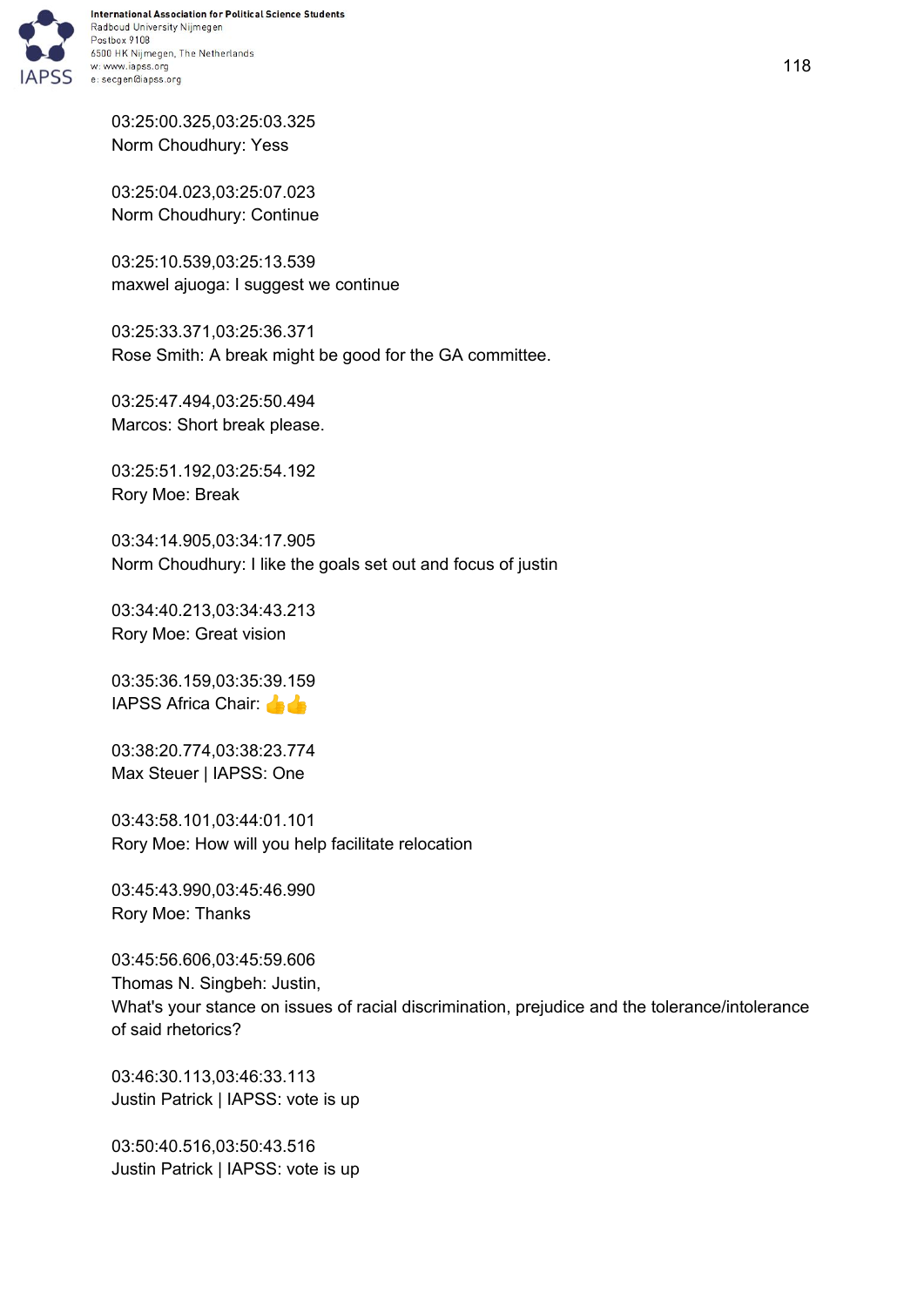

### 03:51:00.011,03:51:03.011

Thomas N. Singbeh: POI: Can an applicant for an executive position be excused from attending the GA under any condition?

#### 03:55:31.152,03:55:34.152

Thomas N. Singbeh: POI: Is it appropriate under IAPSS statutes/regulations for someone contesting such a critical position as the SG to be absent from the GA?

#### 03:59:06.986,03:59:09.986

Justin Patrick | IAPSS: IAPSS needs to actively stand against all racial discrimination, prejudice and said rhetorics. Everyone needs to be able to fully participate and be included

04:04:54.375,04:04:57.375 Tobias Scholz: Dear Thomas, just seeing your point now. Yes, this is possible.

04:08:54.994,04:08:57.994 Tobias Scholz: Time limit reached.

04:09:09.501,04:09:12.501 Tobias Scholz: Please wrap up in a sentence.

04:09:26.808,04:09:29.808 Anthony: Question for caroline:

04:09:49.846,04:09:52.846 Anthony: Acknowledging that all of your volunteer experience is recent, how do you measure the success so far & your ability to deliver long-term?

04:13:07.150,04:13:10.150 Marcos: I would like to direct a question to Caroline.

04:13:07.602,04:13:10.602 Anthony: You said that the Ecuador conference did end up taking place, right?

04:13:16.233,04:13:19.233 Rory Moe: I agree with the alumni network idea

04:13:29.859,04:13:32.859 Anthony: Good answer imo btw

04:14:01.461,04:14:04.461 Anthony: Okay thank you.

04:17:22.177,04:17:25.177 World Congress Assistant Speakers Coordinator: I also would like to direct a question to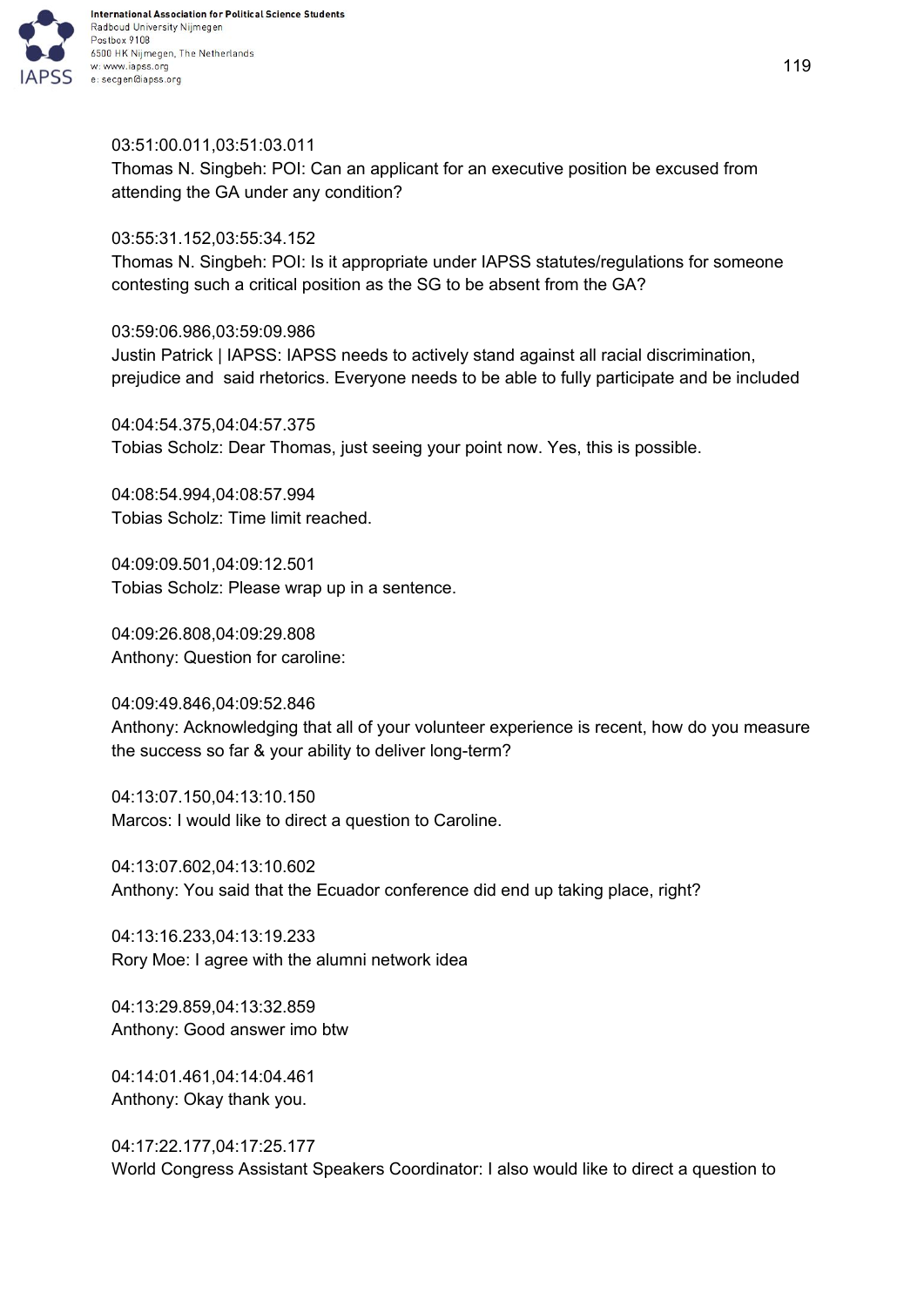

## **Caroline**

04:17:22.391,04:17:25.391 Marcos: Great. Thank You.

04:17:23.049,04:17:26.049 Justin Patrick | IAPSS: for both: name three tangible ways to increase IAPSS' revenue given its current financial capabilities and three organizations you think IAPSS should seek out as partners/sponsors

04:18:37.020,04:18:40.020 Rory Moe: Norm can you tell us about your work on Wall Street?

04:18:54.061,04:18:57.061 Rory Moe: Particularly in the derivatives market ?

04:19:03.420,04:19:06.420 Norm Choudhury: Yes I will

04:20:48.816,04:20:51.816

Norm Choudhury: Wall Street during the recession had to make regulatory rules that put smaller investors out of markets I was able to organize a way with stock options that enabled smaller investors participate in a way they could not before regulations

04:20:55.889,04:20:58.889 Rory Moe: Thanks and can you also speak about socially responsible investing?

04:21:26.646,04:21:29.646 Rory Moe: I want to hear about both tobi

04:21:48.977,04:21:51.977 Rose Smith: To both candidates: How will you support the development of the regionalization process as Treasurer of IAPSS Global?

04:21:56.907,04:21:59.907 Rory Moe: Can we please have Norm answer both?

04:29:06.776,04:29:09.776 Rory Moe: I don't have a question for both

04:29:44.436,04:29:47.436 Rory Moe: It was for norm about socially responsible investing. But you are welcome to answer if you want

04:30:02.735,04:30:05.735 Rose Smith: Maybe she means my question, pasting it here again: "To both candidates: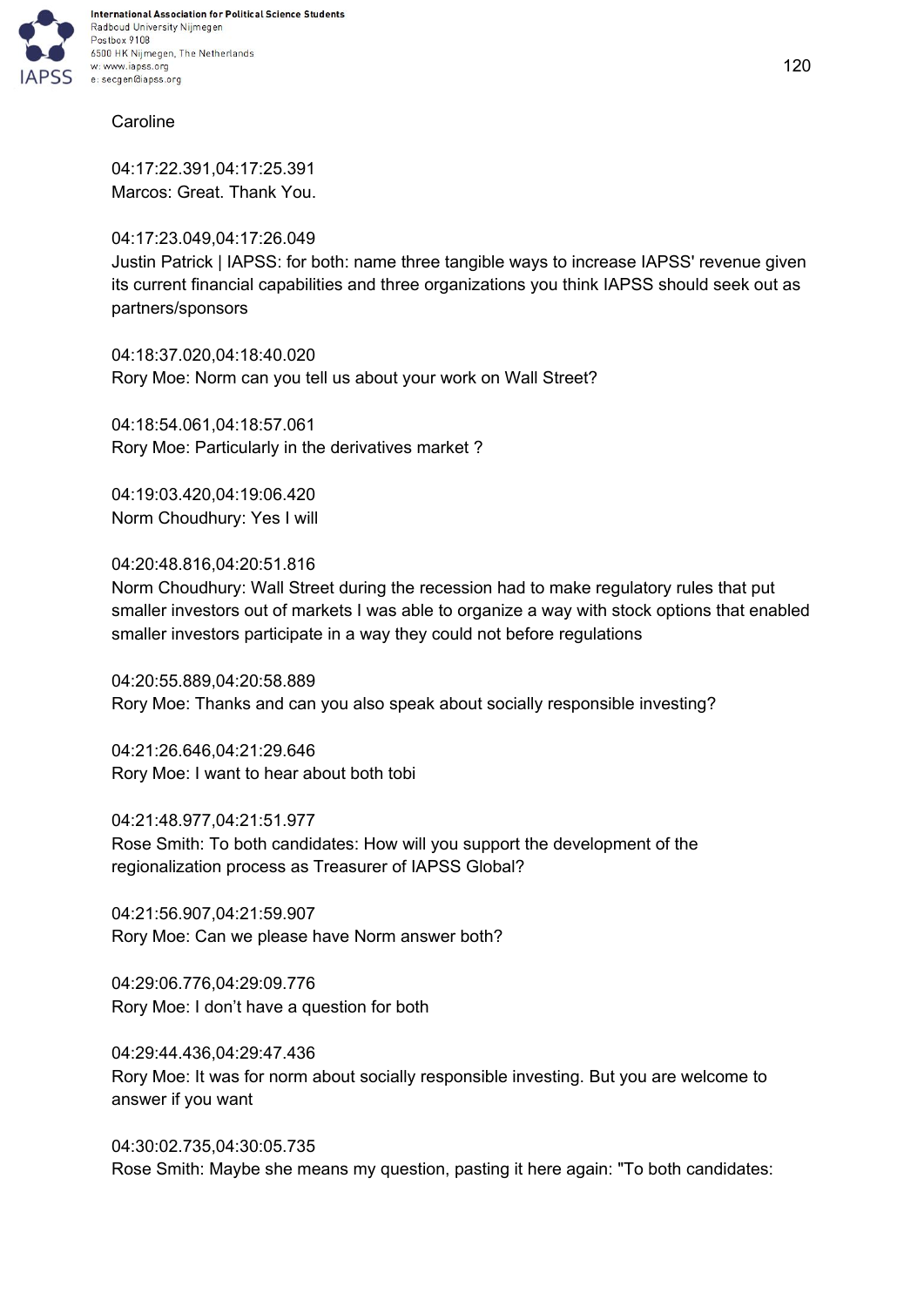

How will you support the development of the regionalization process as Treasurer of IAPSS Global?"

04:31:49.295,04:31:52.295 Rory Moe: I am happy to facilitate that connection as a member of UNA-USA

04:34:20.101,04:34:23.101 Caroline Rakus-Wojciechowski: Yes, Rose! Thank you

04:34:39.997,04:34:42.997 Caroline Rakus-Wojciechowski: Rory's question was above yours.

04:35:06.792,04:35:09.792 Rory Moe: Both Rs it's ok

04:36:51.706,04:36:54.706 Caroline Rakus-Wojciechowski: I have a question for Norm:

04:37:14.719,04:37:17.719 Anthony: For Norm: Do you think you could personally facilitate the networking with Wall Street?

04:37:24.562,04:37:27.562 Justin Patrick | IAPSS: Norm- would you partner with Goldman Sachs or Lockheed Martin?

04:37:30.361,04:37:33.361 Caroline Rakus-Wojciechowski: How could you reconcile that Wall Street would be prioritizing investing in small business organizations?

04:37:50.847,04:37:53.847 Caroline Rakus-Wojciechowski: versus for example, in increasing their own revenue?

04:41:54.046,04:41:57.046 Anthony: Thank you.

04:42:11.142,04:42:14.142 Thomas N. Singbeh: @Norm: Don't you think involvement with Wall Street will probably compromise IAPSS position and interest?

04:43:46.835,04:43:49.835 Rory Moe: I do

04:45:52.848,04:45:55.848 Thomas N. Singbeh: I'm facing problem with the audio

04:46:38.164,04:46:41.164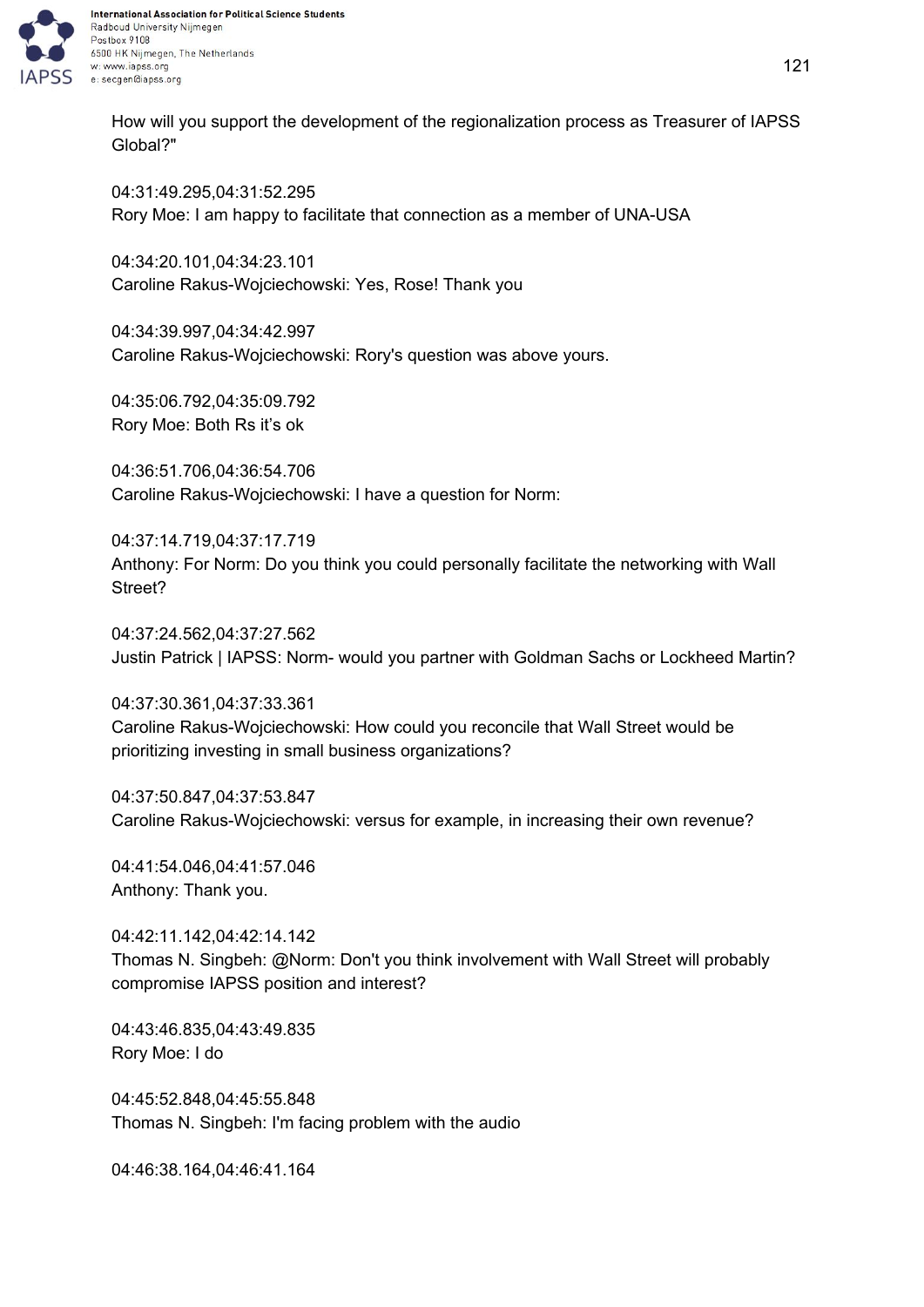

## Rory Moe: Motion to move forward

04:46:49.083,04:46:52.083 IAPSS Africa Chair: Seconded

04:47:51.059,04:47:54.059 Justin Patrick | IAPSS: vote is up

04:52:48.453,04:52:51.453 Norm Choudhury: Having a great revenue is like having great grades!

04:55:55.273,04:55:58.273 Mihai Chihaia | IAPSS: I have a question too, if I may

04:58:18.830,04:58:21.830 Mihai Chihaia | IAPSS: Thank you, Melis!

04:58:32.520,04:58:35.520 Justin Patrick | IAPSS: the vote is up

04:59:27.637,04:59:30.637 Caroline Rakus-Wojciechowski: Great platform, Melis!

05:01:08.947,05:01:11.947 Melis Kırtıllı: Thank you, @Caroline. Same goes for you!

05:03:54.402,05:03:57.402 Thomas N. Singbeh: @Michael: What are your outlined visionary strategies I supporting the efforts of regional chairs? What are your anticipated challenges?

05:04:03.788,05:04:06.788 Thomas N. Singbeh: \*in

05:08:02.324,05:08:05.324 Thomas N. Singbeh: Thank you Michael!

05:09:36.220,05:09:39.220 Justin Patrick | IAPSS: the vote is up

05:10:52.477,05:10:55.477 Rory Moe: How long do potential candidates have

05:18:55.050,05:18:58.050

Thomas N. Singbeh: @Caroline: You just indicated that IAPSS should abandon populism and nationalism and promote multilateralism and globalism. Are you suggesting that IAPSS becomes an ideologically bias organization?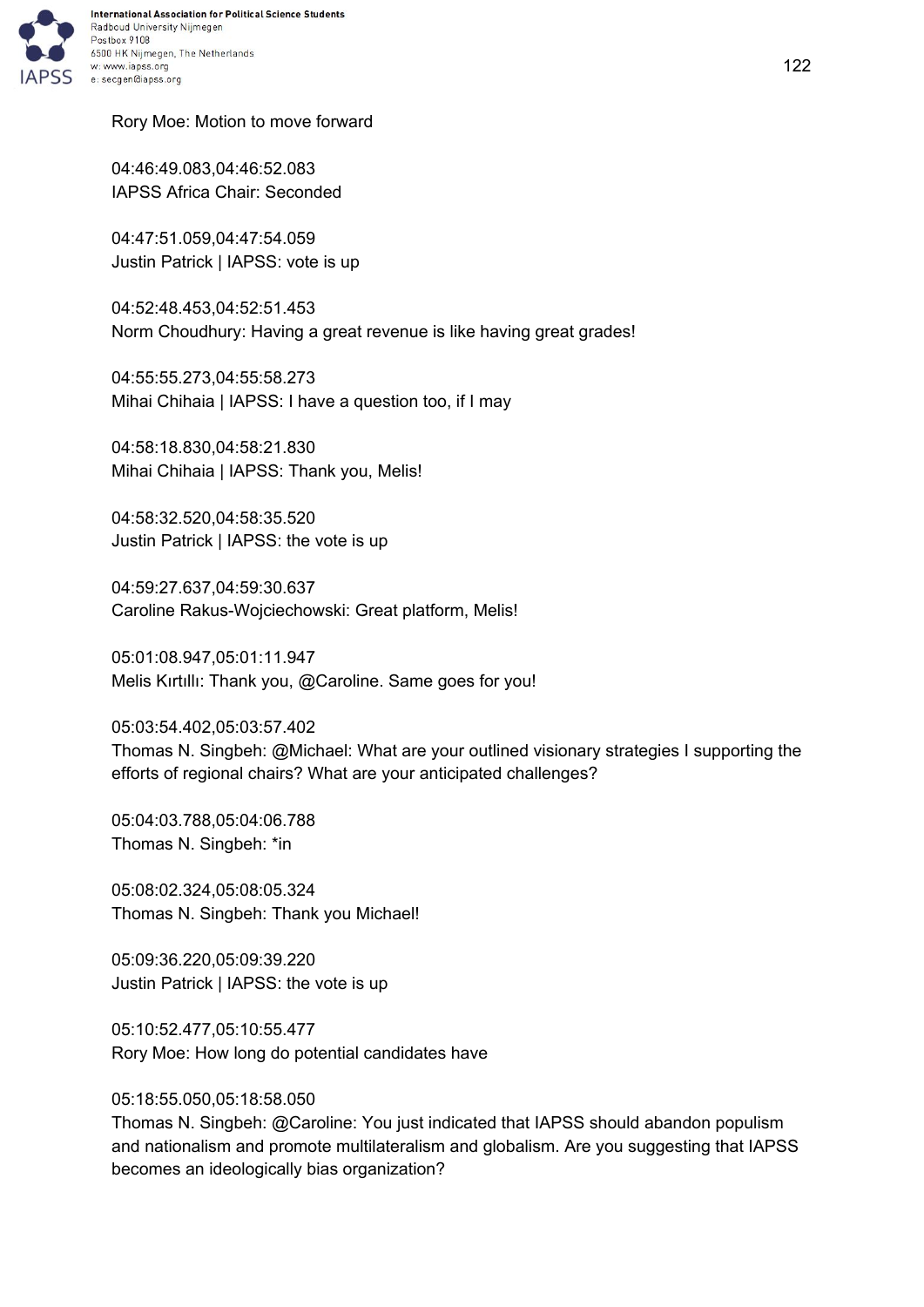

# 6500 HK Nijmegen, The Netherlands

## 05:21:53.774,05:21:56.774

Caroline Rakus-Wojciechowski: Thomas: Good point. I should clarify, that I would promote globalization and multilateralism. I would be sensitive to the populist and nationalist ideological platforms, but my focus is to enhance public-private partnerships to raise awareness to the issues that matter to our membership. Creating synergist views.

05:22:08.801,05:22:11.801 Tobias Scholz: Time limit has been reached.

05:22:19.277,05:22:22.277 Tobias Scholz: Please wrap up in a sentence.

# 05:22:27.622,05:22:30.622

Thomas N. Singbeh: @Paolo: IAPSS has been very poor in informing members about study trips and other programs. How do you intend to improve that especially for those who are not present on the Facebook platform?

05:23:43.897,05:23:46.897 Marcos: I would like to ask both a question.

05:24:50.833,05:24:53.833 Thomas N. Singbeh: Thank you Caroline!

05:24:53.488,05:24:56.488 Caroline Rakus-Wojciechowski: @Thomas, did I answer your question? Let me know and I'll happily expand.

05:24:59.518,05:25:02.518 Caroline Rakus-Wojciechowski: Perfect, thank you, Thomas!

05:25:38.704,05:25:41.704 Justin Patrick | IAPSS: Anthony had a question but it disconnected- it was about candidates' past IAPSS experience

05:26:49.822,05:26:52.822 Rory Moe: Translators without Borders does it

## 05:27:22.156,05:27:25.156

Norm Choudhury: Multilateralism is important and a is side to side collaboration. it's also important to be unilateral going up with purpose when forming impactful relationships where it's not side by side but also integrated up and present value.

05:28:18.547,05:28:21.547 Rory Moe: POI: English is the official working language of IAPSS, as discussed in the conversation about moving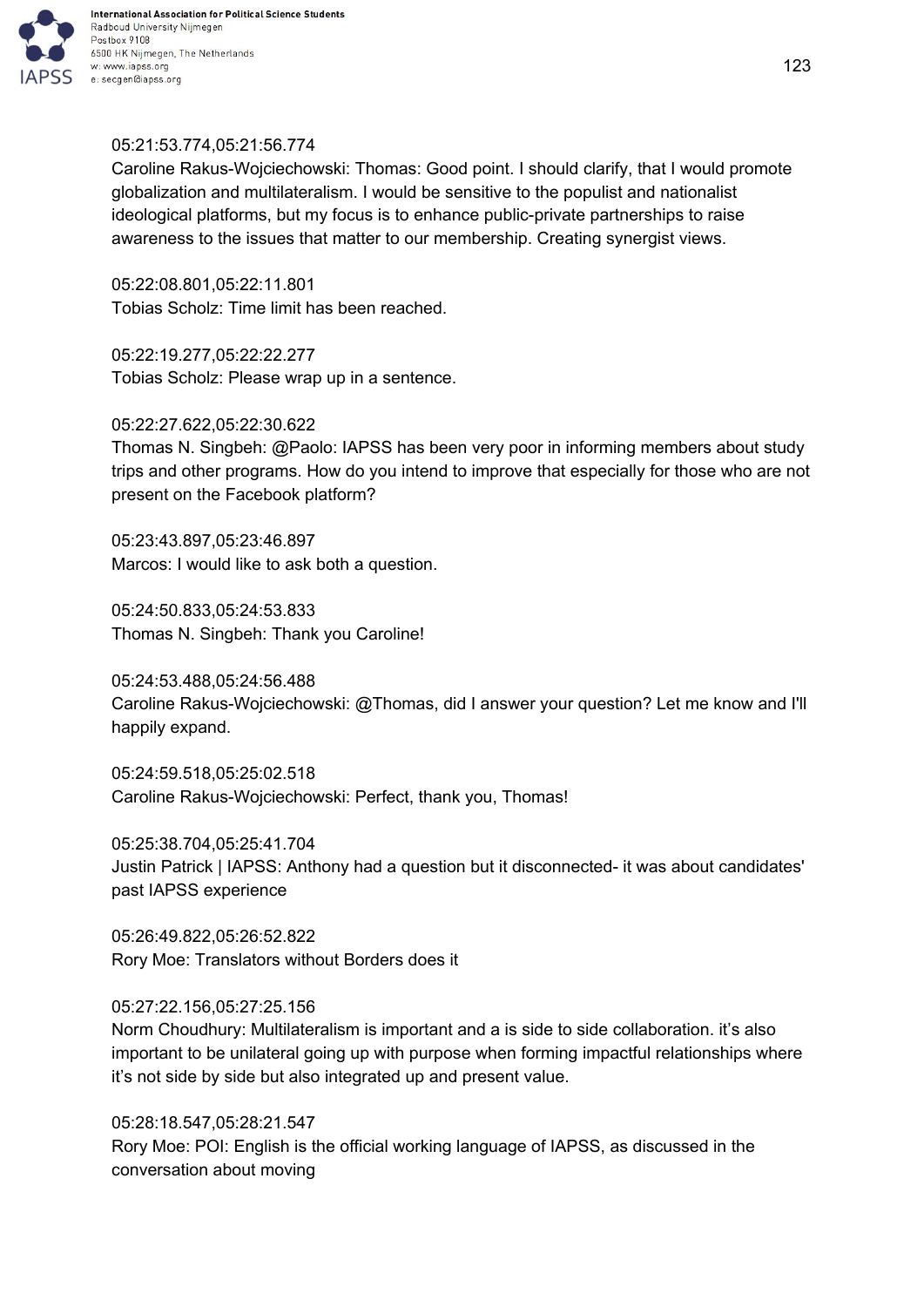

## 05:29:40.620,05:29:43.620

Rory Moe: Also we allowed panelists to present in Spanish at the last WC in Madrid so expansion does not seem outside the realm of possibility

05:30:04.721,05:30:07.721 Rory Moe: \*linguistic expansion

05:30:04.839,05:30:07.839 Giulia Zampedri: I would like to point out that on the website, in the regions section, the content is provided in different languages

05:30:40.931,05:30:43.931 Justin Patrick | IAPSS: consalvo

05:30:56.667,05:30:59.667 Thomas N. Singbeh: Information gap is misinformation hub. How do you intend to contend with possible fake news or speculation that the organization might encounter?

05:31:06.347,05:31:09.347 Justin Patrick | IAPSS: Anthony Consalvo

05:31:15.451,05:31:18.451 Rory Moe: That makes more sense

05:31:23.161,05:31:26.161 Thomas N. Singbeh: Both Caroline and Paolo

05:34:58.630,05:35:01.630 Caroline Rakus-Wojciechowski: Preach, Paola! It's the worst.

05:36:32.312,05:36:35.312 Justin Patrick | IAPSS: the vote is up

05:38:47.856,05:38:50.856 Thomas N. Singbeh: Thanks Caroline and Paola!

05:39:48.050,05:39:51.050 Paola Navarro Villa | IAPSS: Thank you! It was an important question!

05:51:48.815,05:51:51.815 Max Steuer | IAPSS: One

05:52:00.240,05:52:03.240 Rory Moe: We know all of you and appreciate your work in the organization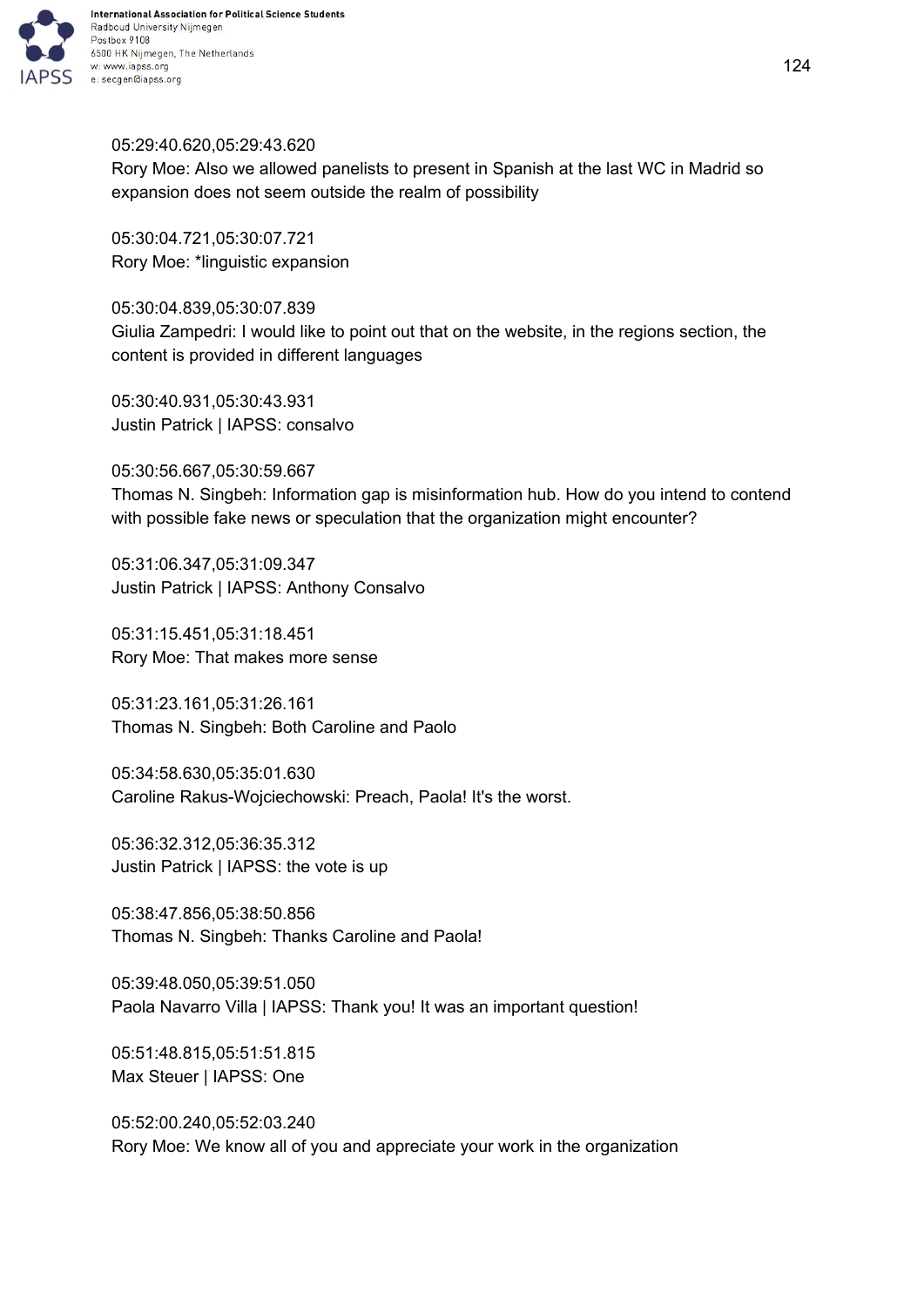

05:56:48.317,05:56:51.317 Marcos: I motion that Rory statement is formally included in the record (minutes).

05:57:26.123,05:57:29.123 Caroline Rakus-Wojciechowski: Thank you, Thomas! And thank you all for your time. This is a great candidate pool!

05:57:27.799,05:57:30.799 Rory Moe: Second

05:58:14.794,05:58:17.794 Norm Choudhury: Thank you Caroline it was an honor and looking forward to working together to all

05:58:22.278,05:58:25.278 Justin Patrick | IAPSS: the vote is up, if you do not see the all of the above option, try refreshing the page

06:00:14.972,06:00:17.972 Rory Moe:

06:02:45.412,06:02:48.412 Rose Smith:

06:04:48.938,06:04:51.938 Rory Moe: Agreed. Partnerships are  $\sqrt{\phantom{a}}$ 

06:05:16.870,06:05:19.870 Tobias Scholz: Could you please wrap up your presentation? You have reached the 3-minute limit.

06:05:20.064,06:05:23.064 Rory Moe: key to developing each region

06:08:30.938,06:08:33.938 Thomas N. Singbeh: Thank you, Funmi!

06:09:43.487,06:09:46.487 Rose Smith:

06:10:21.394,06:10:24.394 IAPSS Africa Chair: Thank you Thomas. I must say that I have been enjoying your robust engagement. Looking forward to working with you

06:10:30.447,06:10:33.447 IAPSS Africa Chair: Thank you Rory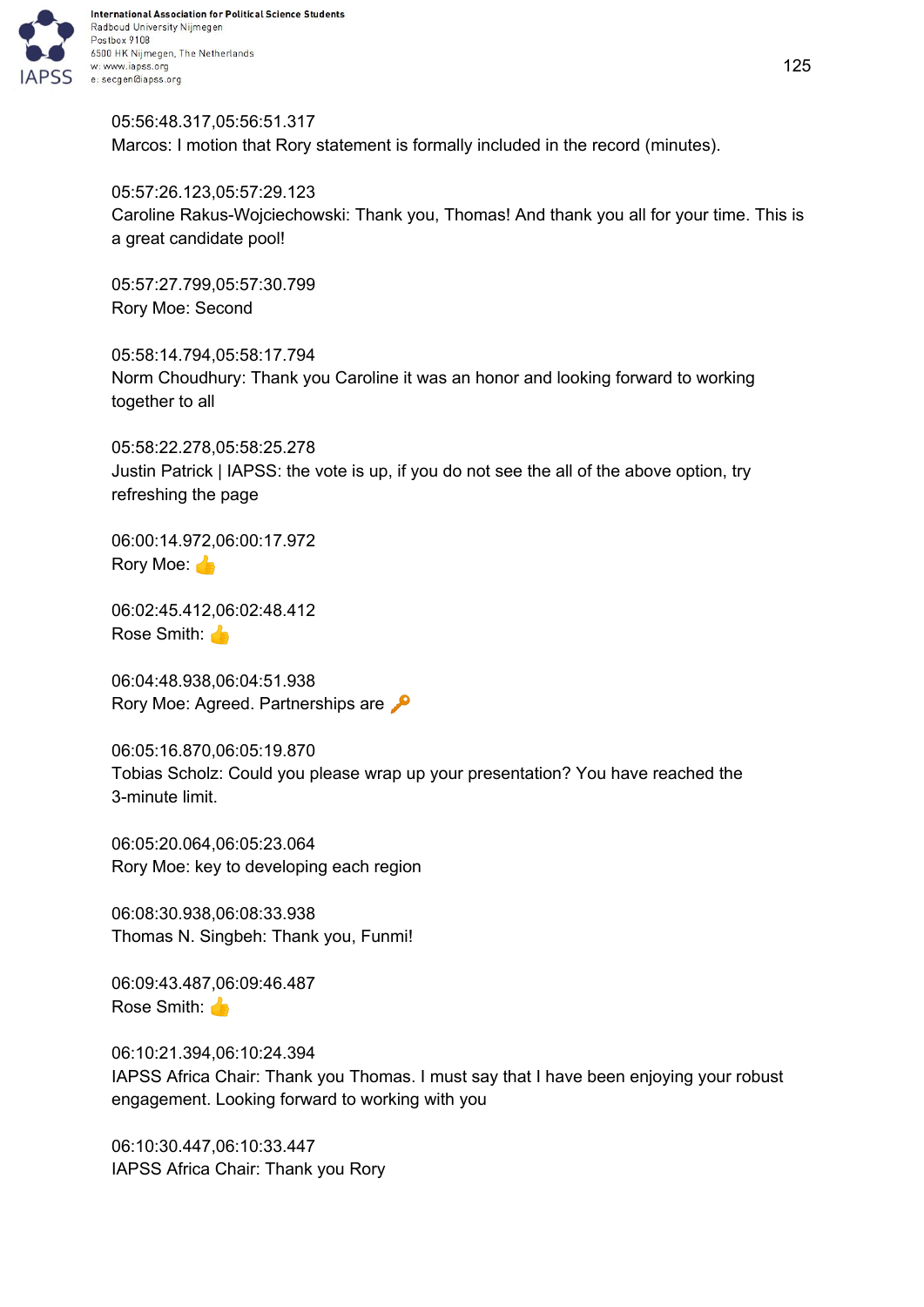

06:10:35.740,06:10:38.740 IAPSS Africa Chair: Thank you Rose

06:12:57.463,06:13:00.463 Rory Moe: I have ⊌ questions for both candidates: what events would you host if elected & which partnerships would you facilitate

06:14:38.800,06:14:41.800 Tobias Scholz: Please come to an end of your presentation. The time limit has been reached.

06:16:02.857,06:16:05.857 Rose Smith:

06:18:39.759,06:18:42.759 Rose Smith: 3

06:19:40.795,06:19:43.795 Rory Moe:

06:20:03.402,06:20:06.402 Rory Moe: Sorry I meant to type

06:26:30.644,06:26:33.644 Rory Moe: What partnerships will you promote in the region?

## 06:27:03.251,06:27:06.251

Алексей Ткаченко: @ Oleksii: Ukraine and countries of North America always are connected by numerous programs of scientific and educational cooperation. And we will be happy to develop partnership between IAPSS Ukraine and IAPSS US and Canada within IAPSS Global. Will you support our impulse if you are elected? And members of IAPSS Ukraine will want to ask small personal question if you and our colleagues don't mind. Are you our countryman? They made such assumption looking to your name and surname.

06:28:03.128,06:28:06.128

Rory Moe: How will you ensure that different parts of the USA & Canada are represented in the recruitment, like Midwest, Northeast, West Coast?  $\blacksquare$ 

06:28:06.899,06:28:09.899 Rose Smith: Leading Women of Tomorrow

06:28:16.627,06:28:19.627 Justin Patrick | IAPSS: Leading Women of Tomorrow

06:31:41.599,06:31:44.599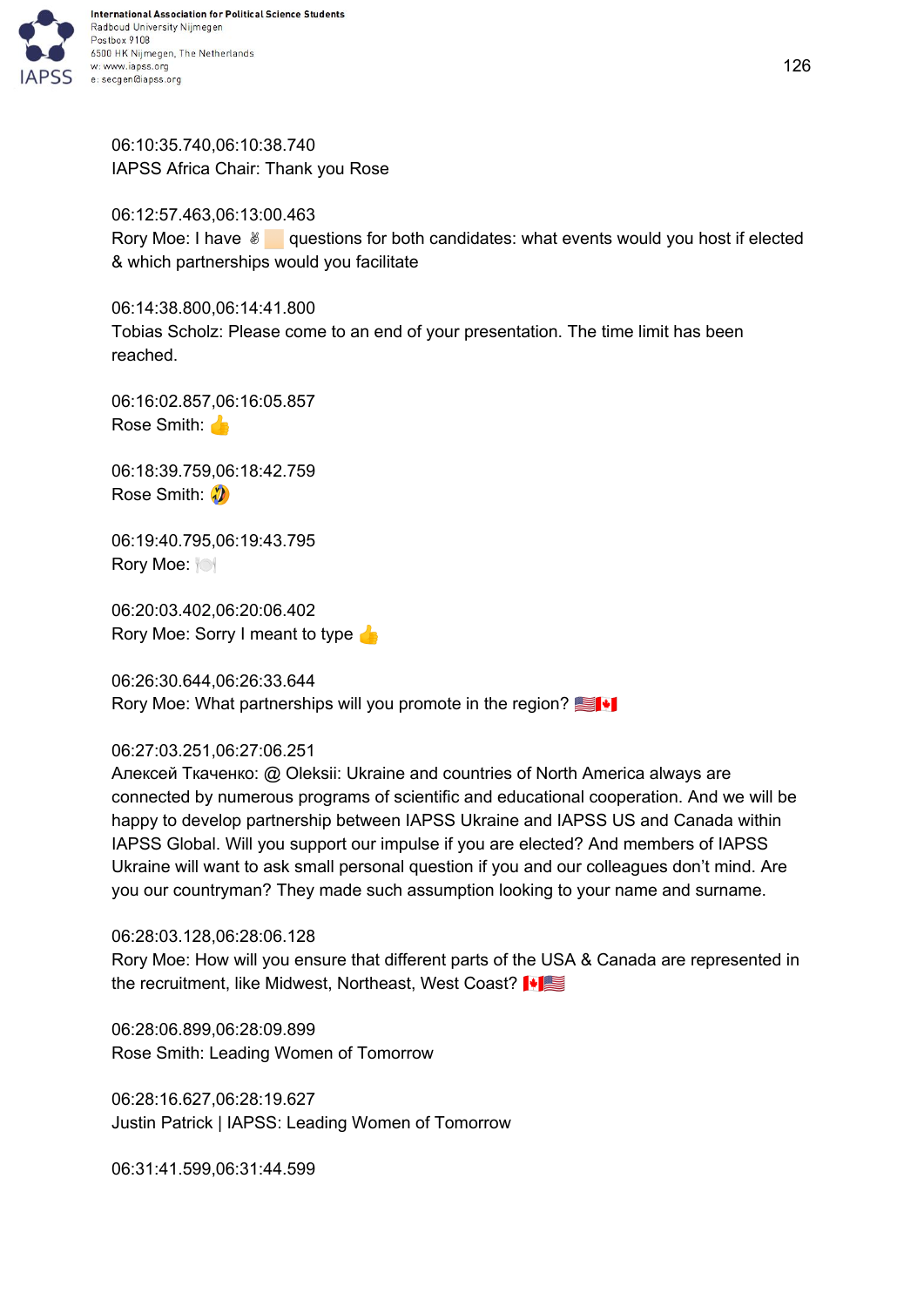

International Association for Political Science Students Radboud University Nijmegen 6500 HK Nijmegen, The Netherlands w: www.iapss.org

Thomas N. Singbeh: POI: It would be welcoming to see individual IAPSS regions coordinating joint academic initiatives and collaborating on cross-regional projects

## 06:31:54.545,06:31:57.545

Алексей Ткаченко: We are thankful to you for your answer and it will be beautiful for IAPSS Ukraine to cooperate with you, if you are elected. And thank you for answer of personal question my colleagues to know about common roots with you. I hope this will be strengthen partnership with you.

06:34:22.760,06:34:25.760 IAPSS Africa Chair: We are busy voting

06:37:03.010,06:37:06.010 Thomas N. Singbeh: Does IAPSS envisage the creation of any form of members identification in the future?

06:37:30.408,06:37:33.408

Caroline Rakus-Wojciechowski: I just wanted to thank everyone again and shout-out to the 25 members who remained active for the duration of this call! :)

06:39:10.018,06:39:13.018 IAPSS Africa Chair: Thank you everyone. Shout out to you all. @ Tobi and@Justin

06:39:26.795,06:39:29.795 Rose Smith: Thank you, everyone! We made it until the end!

06:39:33.520,06:39:36.520 Rose Smith: And Tobi made it without a chair.

06:39:34.186,06:39:37.186 Thomas N. Singbeh: Motion for adjournment seconded

06:39:34.945,06:39:37.945 Mihai Chihaia | IAPSS: Many thanks everyone!

06:39:41.178,06:39:44.178 Алексей Ткаченко: thank you dear colleagues for great event!!!

06:39:41.468,06:39:44.468 Michael Gyekye: Thank you

06:39:42.316,06:39:45.316 FREDDY HERNANDO ALPALA CUESTA: Greetings from Colombia!

06:39:45.068,06:39:48.068 Max Steuer | IAPSS: Thank you!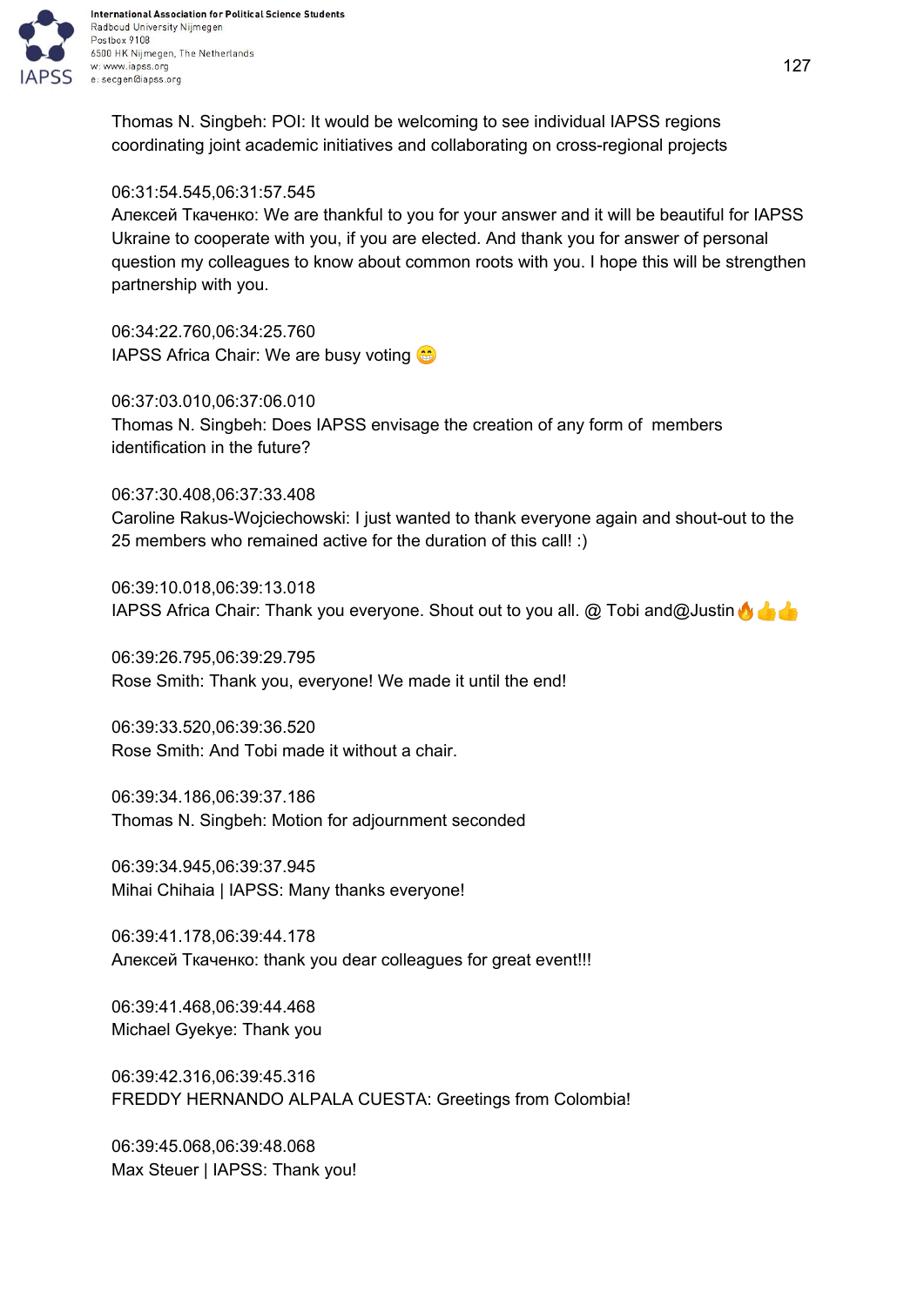

06:39:49.253,06:39:52.253 FREDDY HERNANDO ALPALA CUESTA: Thannks!!

06:39:53.173,06:39:56.173 Tolbert Ncube: Thank you

06:40:09.298,06:40:12.298

World Congress Assistant Speakers Coordinator: You are all the best, glad to be working in this team.

06:40:32.842,06:40:35.842 Thomas N. Singbeh: Delightful meeting! Truly a pleasure!